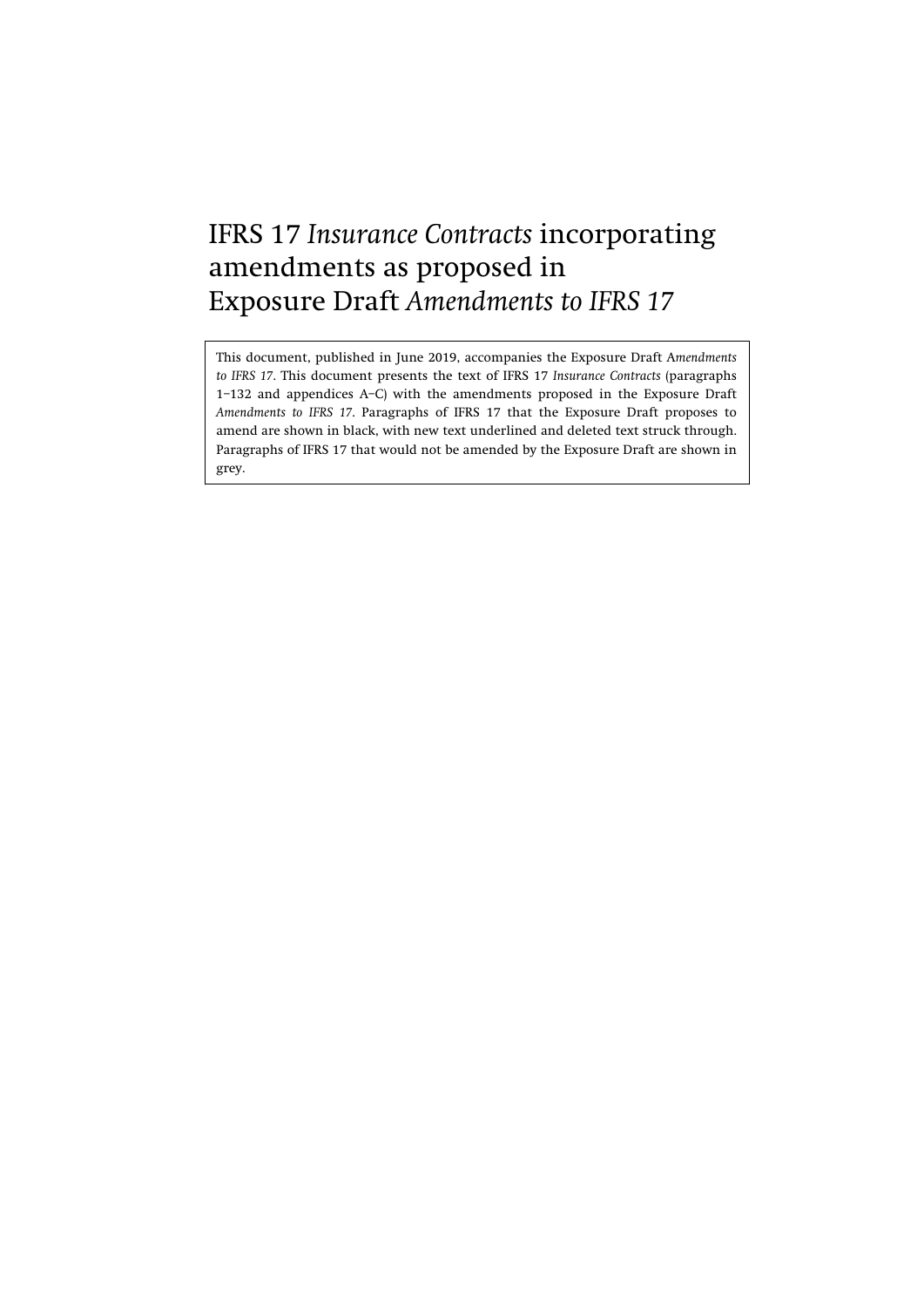# **CONTENTS**

from paragraph

| <b>IFRS 17 INSURANCE CONTRACTS</b>                                                         |     |  |
|--------------------------------------------------------------------------------------------|-----|--|
| <b>OBJECTIVE</b>                                                                           | 1   |  |
| <b>SCOPE</b>                                                                               | 3   |  |
| Combination of insurance contracts                                                         | 9   |  |
| Separating components from an insurance contract                                           | 10  |  |
| LEVEL OF AGGREGATION OF INSURANCE CONTRACTS                                                | 14  |  |
| <b>RECOGNITION</b>                                                                         | 25  |  |
| <b>MEASUREMENT</b>                                                                         | 29  |  |
| <b>Measurement on initial recognition</b>                                                  | 32  |  |
| Subsequent measurement                                                                     | 40  |  |
| Onerous contracts                                                                          | 47  |  |
| Premium allocation approach                                                                | 53  |  |
| Reinsurance contracts held                                                                 | 60  |  |
| Investment contracts with discretionary participation features                             |     |  |
| <b>MODIFICATION AND DERECOGNITION</b>                                                      | 72  |  |
| Modification of an insurance contract                                                      | 72  |  |
| Derecognition                                                                              | 74  |  |
| PRESENTATION IN THE STATEMENT OF FINANCIAL POSITION                                        | 78  |  |
| RECOGNITION AND PRESENTATION IN THE STATEMENT(S) OF FINANCIAL<br><b>PERFORMANCE</b>        | 80  |  |
| Insurance service result                                                                   | 83  |  |
| Insurance finance income or expenses                                                       | 87  |  |
| <b>DISCLOSURE</b>                                                                          | 93  |  |
| <b>Explanation of recognised amounts</b>                                                   | 97  |  |
| Significant judgements in applying IFRS 17                                                 | 117 |  |
| Nature and extent of risks that arise from contracts within the scope of<br><b>IFRS 17</b> | 121 |  |
| <b>APPENDICES</b>                                                                          |     |  |
| A Defined terms                                                                            |     |  |
| <b>B</b> Application quidance                                                              |     |  |

**[C Effective date and transition](#page-80-0)**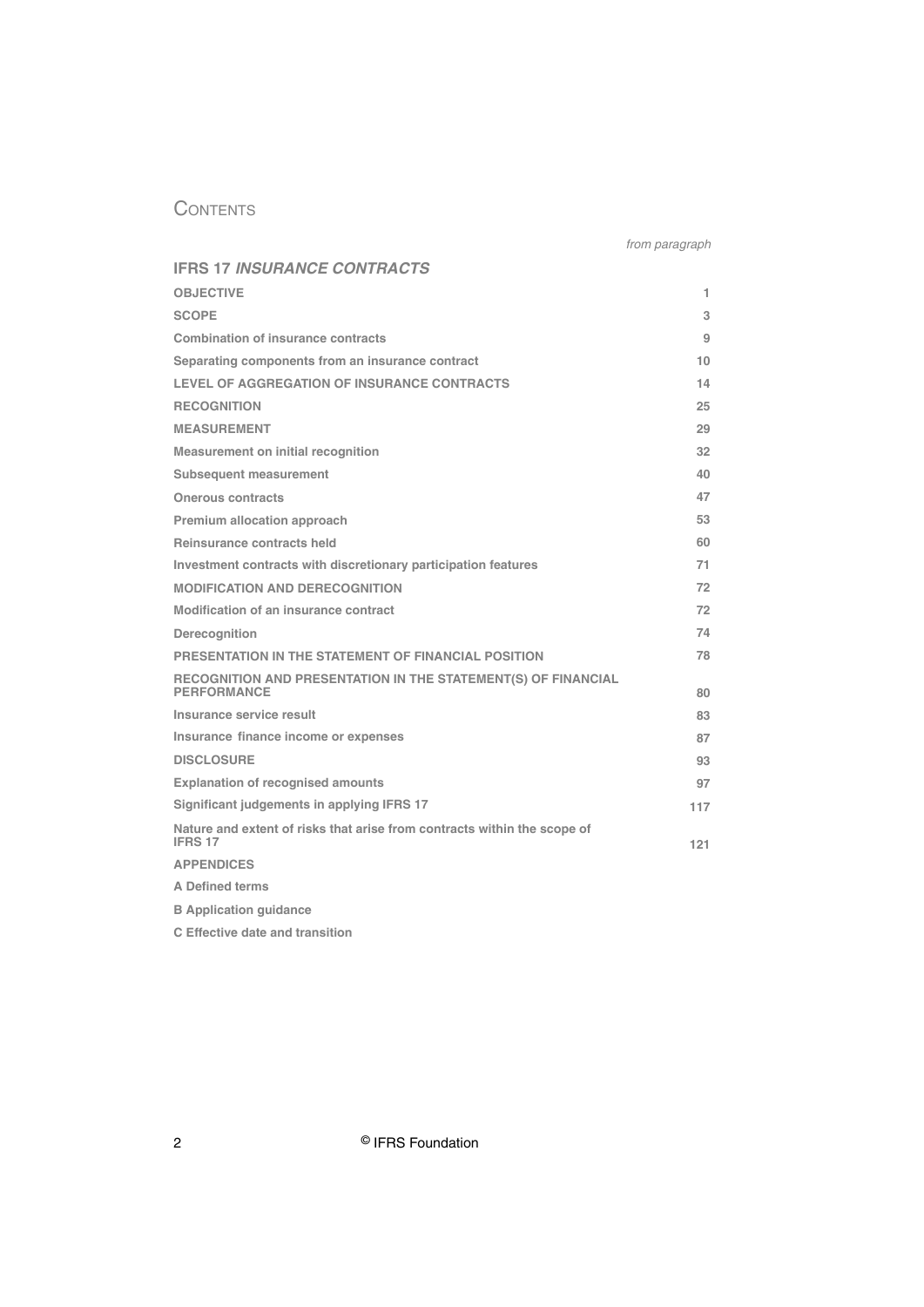# <span id="page-2-0"></span>**International Financial Reporting Standard 17 Insurance Contracts**

# **Objective**

- **IFRS 17** *Insurance Contracts* **establishes principles for the recognition, measurement, presentation and disclosure of** *insurance contracts* **within the scope of the Standard. The objective of IFRS 17 is to ensure that an entity provides relevant information that faithfully represents those contracts. This information gives a basis for users of financial statements to assess the effect that insurance contracts have on the entity's financial position, financial performance and cash flows. 1**
- An entity shall consider its substantive rights and obligations, whether they arise from a contract, law or regulation, when applying IFRS 17. A contract is an agreement between two or more parties that creates enforceable rights and obligations. Enforceability of the rights and obligations in a contract is a matter of law. Contracts can be written, oral or implied by an entity's customary business practices. Contractual terms include all terms in a contract, explicit or implied, but an entity shall disregard terms that have no commercial substance (ie no discernible effect on the economics of the contract). Implied terms in a contract include those imposed by law or regulation. The practices and processes for establishing contracts with customers vary across legal jurisdictions, industries and entities. In addition, they may vary within an entity (for example, they may depend on the class of customer or the nature of the promised goods or services).  $\overline{2}$

# **Scope**

3

An entity shall apply IFRS 17 to:

- (a) insurance contracts, including *reinsurance contracts*, it issues;
- (b) reinsurance contracts it holds; and
- (c) *investment contracts with discretionary participation features* it issues, provided the entity also issues insurance contracts.

#### All references in IFRS 17 to insurance contracts also apply to: 4

- (a) reinsurance contracts held, except:
	- (i) for references to insurance contracts issued; and
	- (ii) as described in paragraphs 60–70A70.
- (b) investment contracts with discretionary participation features as set out in paragraph 3(c), except for the reference to insurance contracts in paragraph 3(c) and as described in paragraph 71.
- All references in IFRS 17 to insurance contracts issued also apply to insurance contracts acquired by the entity in a transfer of insurance contracts or a business combination other than reinsurance contracts held. 5

# © IFRS Foundation 3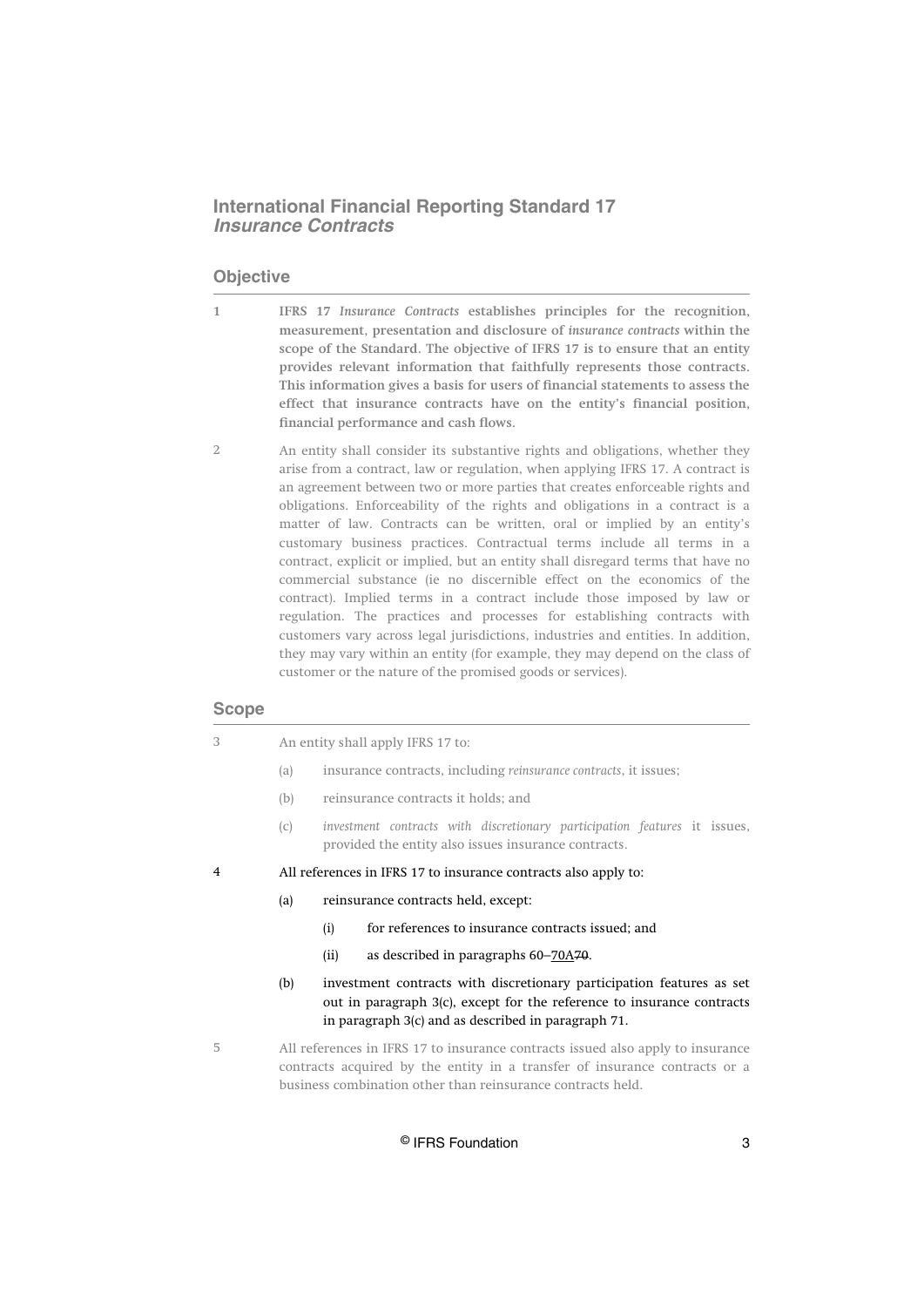Appendix A defines an insurance contract and [paragraphs B2–B30 of](#page-41-0) [Appendix B](#page-41-0) provide guidance on the definition of an insurance contract.

#### An entity shall not apply IFRS 17 to: 7

- (a) warranties provided by a manufacturer, dealer or retailer in connection with the sale of its goods or services to a customer (see IFRS 15 *Revenue from Contracts with Customers*).
- (b) employers' assets and liabilities from employee benefit plans (see IAS 19 *Employee Benefits* and IFRS 2 *Share-based Payment*) and retirement benefit obligations reported by defined benefit retirement plans (see IAS 26 *Accounting and Reporting by Retirement Benefit Plans*).
- (c) contractual rights or contractual obligations contingent on the future use of, or the right to use, a non-financial item (for example, some licence fees, royalties, variable and other contingent lease payments and similar items: see IFRS 15, IAS 38 *Intangible Assets* and IFRS 16 *Leases*).
- (d) residual value guarantees provided by a manufacturer, dealer or retailer and a lessee's residual value guarantees when they are embedded in a lease (see IFRS 15 and IFRS 16).
- (e) financial guarantee contracts, unless the issuer has previously asserted explicitly that it regards such contracts as insurance contracts and has used accounting applicable to insurance contracts. The issuer shall choose to apply either IFRS 17 or IAS 32 *Financial Instruments: Presentation*, IFRS 7 *Financial Instruments: Disclosures* and IFRS 9 *Financial Instruments* to such financial guarantee contracts. The issuer may make that choice contract by contract, but the choice for each contract is irrevocable.
- (f) contingent consideration payable or receivable in a business combination (see IFRS 3 *Business Combinations*).
- (g) insurance contracts in which the entity is the *policyholder*, unless those contracts are reinsurance contracts held (see paragraph 3(b)).
- (h) credit card contracts that meet the definition of an insurance contract if, and only if, the entity does not reflect an assessment of the insurance risk associated with an individual customer in setting the price of the contract with that customer (see IFRS 9 *Financial Instruments*).
- Some contracts meet the definition of an insurance contract but have as their primary purpose the provision of services for a fixed fee. An entity may choose to apply IFRS 15 instead of IFRS 17 to such contracts that it issues if, and only if, specified conditions are met. The entity may make that choice contract by contract, but the choice for each contract is irrevocable. The conditions are:
	- (a) the entity does not reflect an assessment of the risk associated with an individual customer in setting the price of the contract with that customer;

6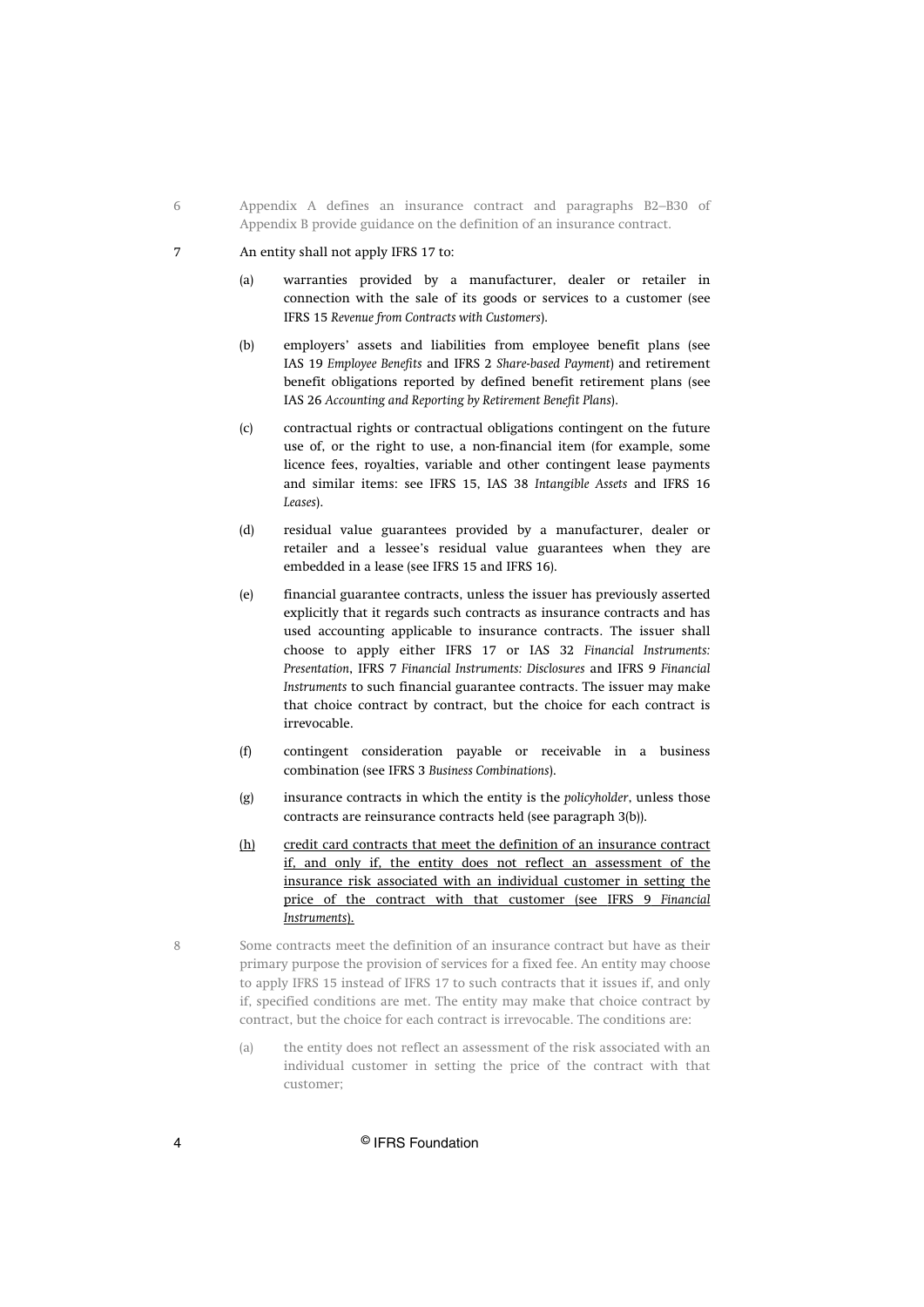- <span id="page-4-0"></span>(b) the contract compensates the customer by providing services, rather than by making cash payments to the customer; and
- (c) the *insurance risk* transferred by the contract arises primarily from the customer's use of services rather than from uncertainty over the cost of those services.
- Some contracts meet the definition of an insurance contract but limit the compensation for insured events to the amount required to settle the policyholder's obligation created by the contract (for example, loans with death waivers). If such contracts are not excluded from the scope of IFRS 17 by paragraphs 7(a)–(h), an entity shall choose to apply IFRS 17 or IFRS 9 to such contracts that it issues. The entity shall make that choice for each portfolio of insurance contracts, and the choice for each portfolio is irrevocable. 8A

# **Combination of insurance contracts**

A set or series of insurance contracts with the same or a related counterparty may achieve, or be designed to achieve, an overall commercial effect. In order to report the substance of such contracts, it may be necessary to treat the set or series of contracts as a whole. For example, if the rights or obligations in one contract do nothing other than entirely negate the rights or obligations in another contract entered into at the same time with the same counterparty, the combined effect is that no rights or obligations exist.

# **Separating components from an insurance contract ([paragraphs B31–B35\)](#page-49-0)**

- An insurance contract may contain one or more components that would be within the scope of another Standard if they were separate contracts. For example, an insurance contract may include an *investment component* or a noninsurance service component (or both). An entity shall apply paragraphs 11–13 to identify and account for the components of the contract. 10
- An entity shall: 11

- (a) apply IFRS 9 to determine whether there is an embedded derivative to be separated and, if there is, how to account for that derivative.
- (b) separate from a host insurance contract an investment component if, and only if, that investment component is distinct (see paragraphs B31–B32). The entity shall apply IFRS 9 to account for the separated investment component unless it is an investment contract with discretionary participation features (see paragraph 3(c)).
- After applying paragraph 11 to separate any cash flows related to embedded derivatives and distinct investment components, an entity shall separate from the host insurance contract any promise to transfer to a policyholder distinct goods or non‑insurance services other than *insurance contract services* to a policyholder, applying paragraph 7 of IFRS 15. The entity shall account for such promises applying IFRS 15. In applying paragraph 7 of IFRS 15 to separate the promise, the entity shall apply paragraphs B33–B35 of IFRS 17 and, on initial recognition, shall: 12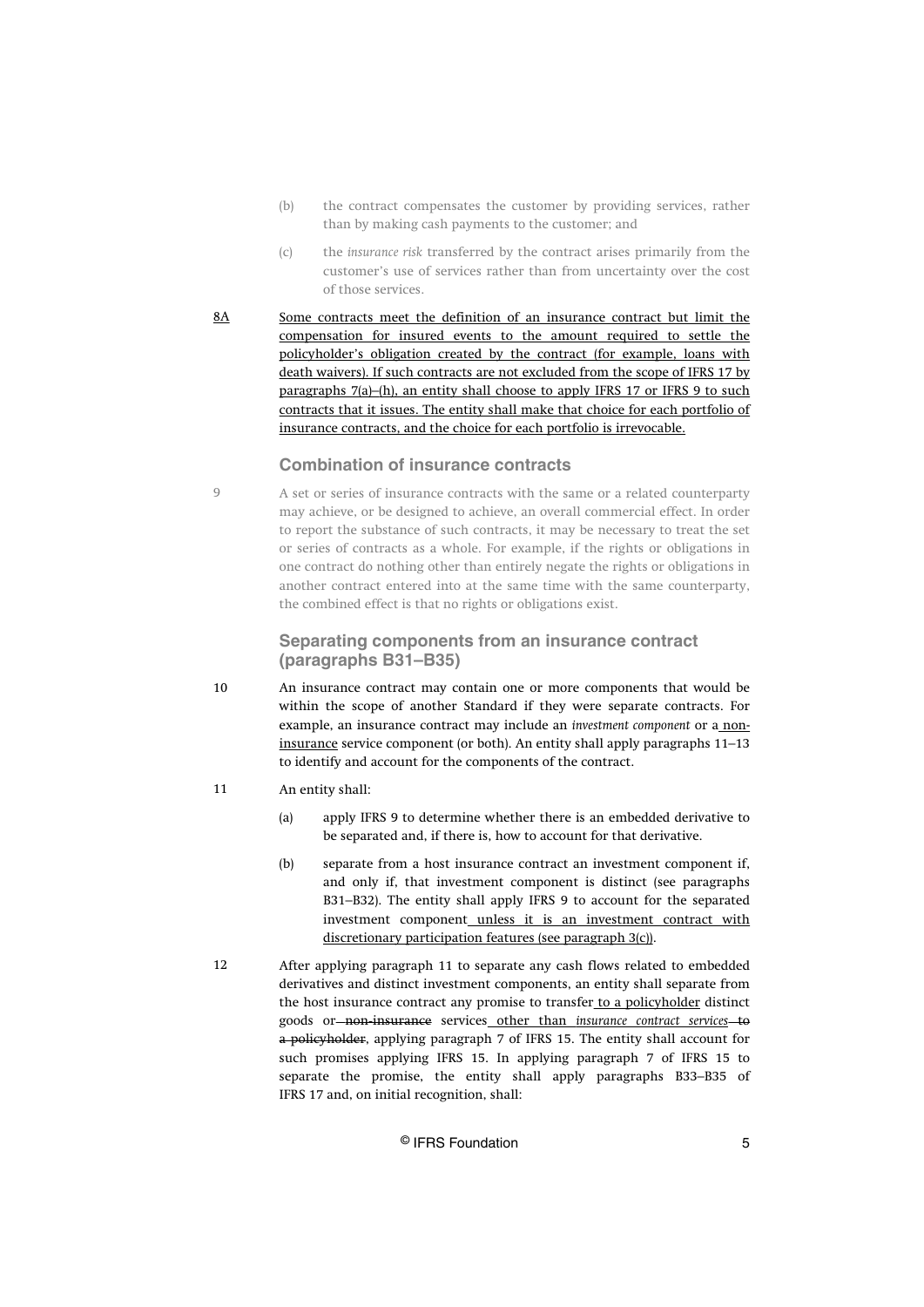- <span id="page-5-0"></span>(a) apply IFRS 15 to attribute the cash inflows between the insurance component and any promises to provide distinct goods or-non-insurance services other than insurance contract services; and
- (b) attribute the cash outflows between the insurance component and any promised goods or<del> non-insurance</del> services other than insurance contract services, accounted for applying IFRS 15 so that:
	- (i) cash outflows that relate directly to each component are attributed to that component; and
	- (ii) any remaining cash outflows are attributed on a systematic and rational basis, reflecting the cash outflows the entity would expect to arise if that component were a separate contract.
- After applying paragraphs 11–12, an entity shall apply IFRS 17 to all remaining components of the host insurance contract. Hereafter, all references in IFRS 17 to embedded derivatives refer to derivatives that have not been separated from the host insurance contract and all references to investment components refer to investment components that have not been separated from the host insurance contract (except those references in [paragraphs B31–B32](#page-49-0)). 13

## **Level of aggregation of insurance contracts**

- **An entity shall identify** *portfolios of insurance contracts***. A portfolio comprises contracts subject to similar risks and managed together. Contracts within a product line would be expected to have similar risks and hence would be expected to be in the same portfolio if they are managed together. Contracts in different product lines (for example single premium fixed annuities compared with regular term life assurance) would not be expected to have similar risks and hence would be expected to be in different portfolios. 14**
- **Paragraphs 16–24 apply to insurance contracts issued. The requirements for the level of aggregation of reinsurance contracts held are set out in paragraph 61. 15**
- **An entity shall divide a portfolio of insurance contracts issued into a minimum of: 16**
	- **(a) a group of contracts that are onerous at initial recognition, if any;**
	- **(b) a group of contracts that at initial recognition have no significant possibility of becoming onerous subsequently, if any; and**
	- **(c) a group of the remaining contracts in the portfolio, if any.**
- If an entity has reasonable and supportable information to conclude that a set of contracts will all be in the same group applying paragraph 16, it may measure the set of contracts to determine if the contracts are onerous (see [paragraph 47](#page-14-0)) and assess the set of contracts to determine if the contracts have no significant possibility of becoming onerous subsequently (see paragraph 19). If the entity does not have reasonable and supportable 17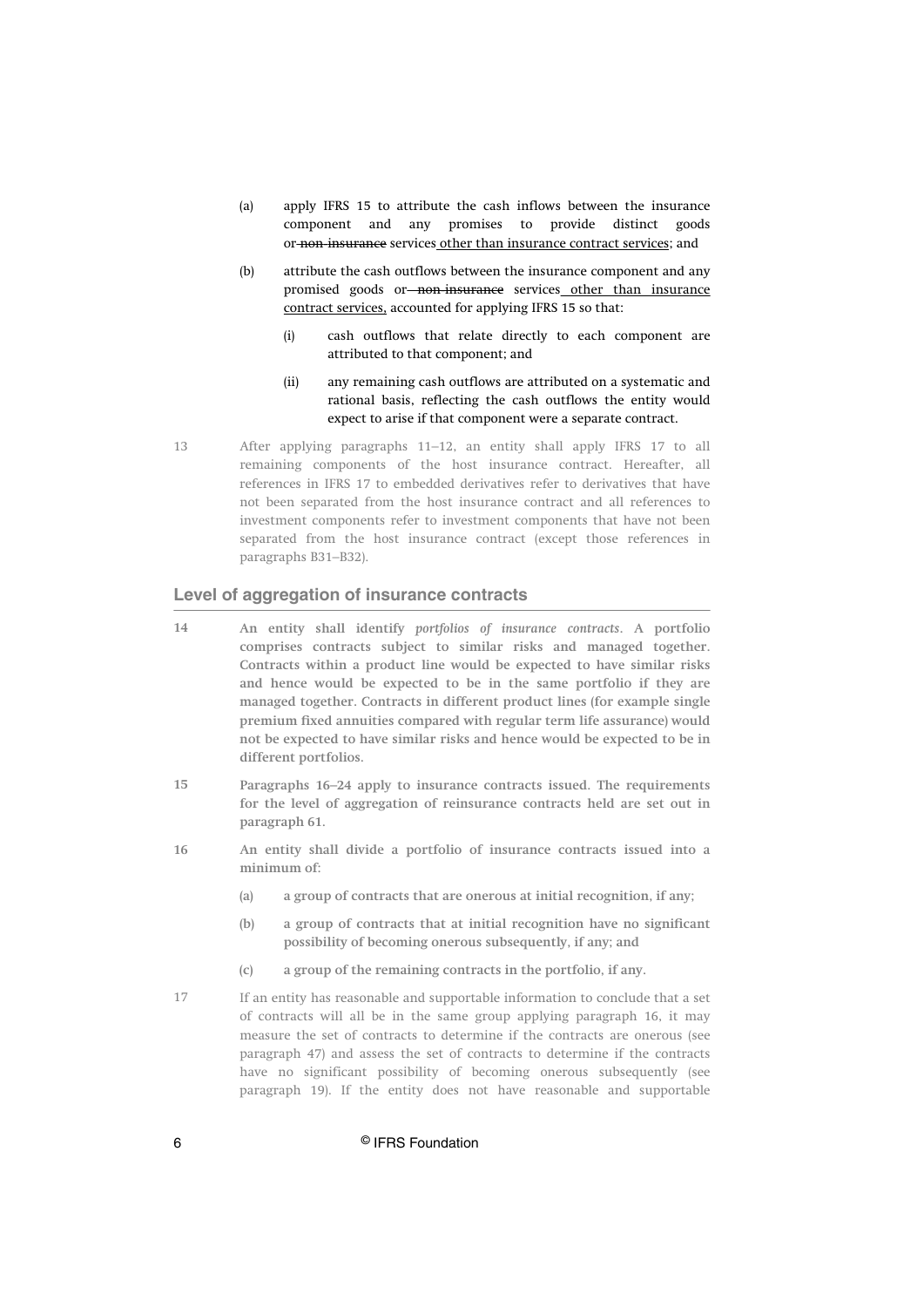information to conclude that a set of contracts will all be in the same group, it shall determine the group to which contracts belong by considering individual contracts.

For contracts issued to which an entity applies the premium allocation approach (see [paragraphs 53–59\)](#page-16-0), the entity shall assume no contracts in the portfolio are onerous at initial recognition, unless facts and circumstances indicate otherwise. An entity shall assess whether contracts that are not onerous at initial recognition have no significant possibility of becoming onerous subsequently by assessing the likelihood of changes in applicable facts and circumstances. 18

For contracts issued to which an entity does not apply the premium allocation approach (see paragraphs 53–5459), an entity shall assess whether contracts that are not onerous at initial recognition have no significant possibility of becoming onerous: 19

- (a) based on the likelihood of changes in assumptions which, if they occurred, would result in the contracts becoming onerous.
- (b) using information about estimates provided by the entity's internal reporting. Hence, in assessing whether contracts that are not onerous at initial recognition have no significant possibility of becoming onerous:
	- (i) an entity shall not disregard information provided by its internal reporting about the effect of changes in assumptions on different contracts on the possibility of their becoming onerous; but

# (ii) an entity is not required to gather additional information beyond that provided by the entity's internal reporting about the effect of changes in assumptions on different contracts.

- If, applying [paragraphs 14–19](#page-5-0), contracts within a portfolio would fall into different groups only because law or regulation specifically constrains the entity's practical ability to set a different price or level of benefits for policyholders with different characteristics, the entity may include those contracts in the same group. The entity shall not apply this paragraph by analogy to other items.  $20$
- An entity is permitted to subdivide the groups described in paragraph 16. For example, an entity may choose to divide the portfolios into: 21
	- (a) more groups that are not onerous at initial recognition—if the entity's internal reporting provides information that distinguishes:
		- (i) different levels of profitability; or
		- (ii) different possibilities of contracts becoming onerous after initial recognition; and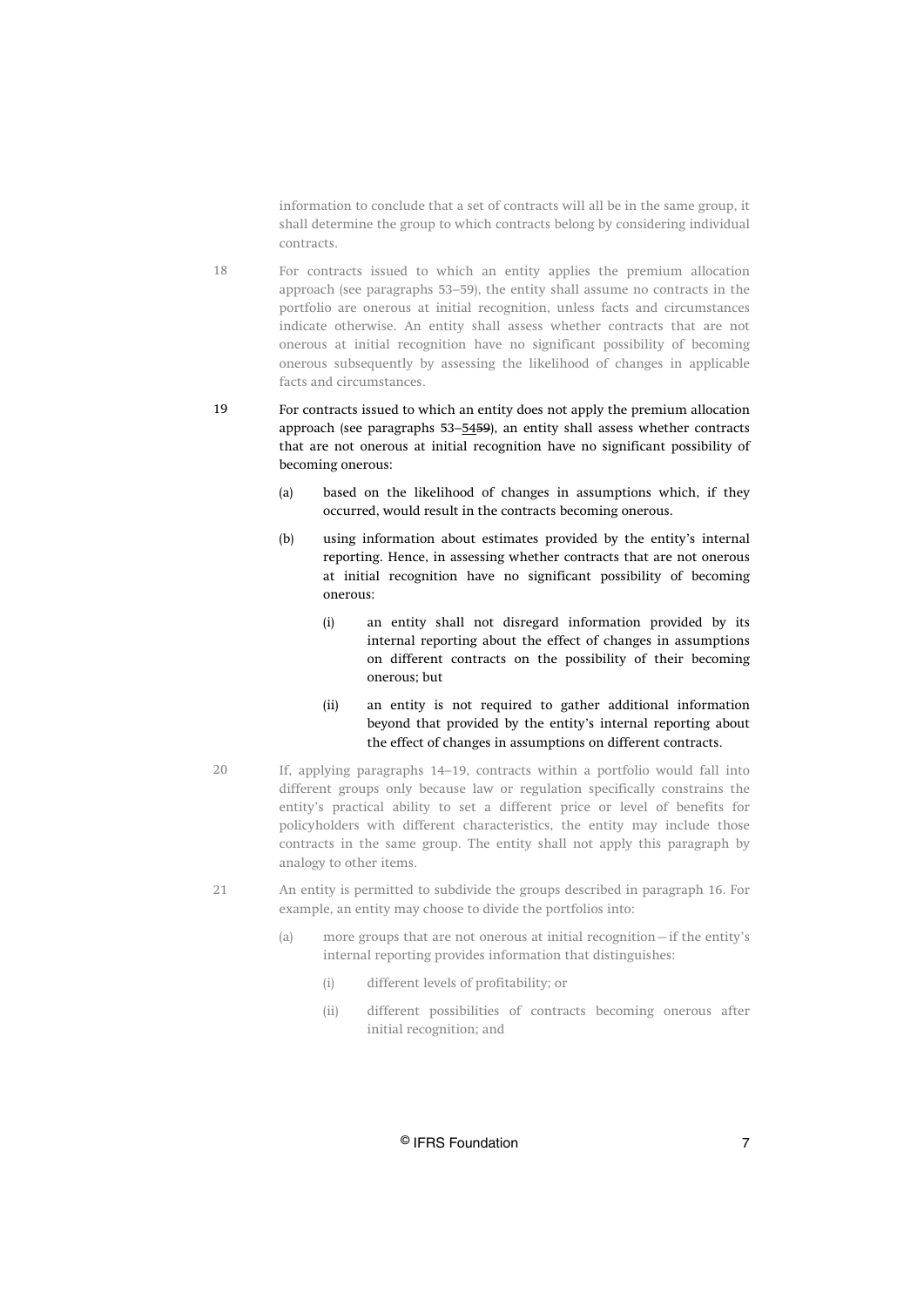- <span id="page-7-0"></span>(b) more than one group of contracts that are onerous at initial recognition—if the entity's internal reporting provides information at a more detailed level about the extent to which the contracts are onerous.
- **An entity shall not include contracts issued more than one year apart in the same group. To achieve this the entity shall, if necessary, further divide the groups described in paragraphs 16–21. 22**
- A *group of insurance contracts* shall comprise a single contract if that is the result of applying [paragraphs 14–22.](#page-5-0) 23
- An entity shall apply the recognition and measurement requirements of IFRS 17 to the groups of contracts-issued determined by applying paragraphs 14–23. An entity shall establish the groups at initial recognition and add contracts to the group applying paragraph 28., and The entity shall not reassess the composition of the groups subsequently. To measure a group of contracts, an entity may estimate the *fulfilment cash flows* at a higher level of aggregation than the group or portfolio, provided the entity is able to include the appropriate fulfilment cash flows in the measurement of the group, applying paragraphs  $32(a)$ ,  $40(a)(i)$  and  $40(b)$ , by allocating such estimates to groups of contracts. 24

# **Recognition**

| 25 | An entity shall recognise a group of insurance contracts it issues from the<br>earliest of the following:                                                                                                                                                                                                                                                                           |                                                                                                                                                                                                                                                                                                                                                                                                                                                                                                                                                     |  |
|----|-------------------------------------------------------------------------------------------------------------------------------------------------------------------------------------------------------------------------------------------------------------------------------------------------------------------------------------------------------------------------------------|-----------------------------------------------------------------------------------------------------------------------------------------------------------------------------------------------------------------------------------------------------------------------------------------------------------------------------------------------------------------------------------------------------------------------------------------------------------------------------------------------------------------------------------------------------|--|
|    | (a)                                                                                                                                                                                                                                                                                                                                                                                 | the beginning of the <i>coverage period</i> of the group of contracts;                                                                                                                                                                                                                                                                                                                                                                                                                                                                              |  |
|    | (b)                                                                                                                                                                                                                                                                                                                                                                                 | the date when the first payment from a policyholder in the group<br>becomes due; and                                                                                                                                                                                                                                                                                                                                                                                                                                                                |  |
|    | (c)                                                                                                                                                                                                                                                                                                                                                                                 | for a group of onerous contracts, when the group becomes onerous.                                                                                                                                                                                                                                                                                                                                                                                                                                                                                   |  |
| 26 | If there is no contractual due date, the first payment from the policyholder is<br>deemed to be due when it is received. An entity is required to determine<br>whether any contracts form a group of onerous contracts applying<br>paragraph 16 before the earlier of the dates set out in paragraphs 25(a) and<br>25(b) if facts and circumstances indicate there is such a group. |                                                                                                                                                                                                                                                                                                                                                                                                                                                                                                                                                     |  |
| 27 |                                                                                                                                                                                                                                                                                                                                                                                     | [Deleted]An entity shall recognise an asset or liability for any insurance<br>acquisition cash flows relating to a group of issued insurance contracts that the<br>entity pays or receives before the group is recognised, unless it chooses to<br>recognise them as expenses or income applying paragraph 59(a). An entity<br>shall derecognise the asset or liability resulting from such insurance<br>acquisition cash flows when the group of insurance contracts to which the<br>cash flows are allocated is recognised (see paragraph 38(b)). |  |
| 28 |                                                                                                                                                                                                                                                                                                                                                                                     | In recognising a group of insurance contracts in a reporting period, an entity<br>shall include only contracts that individually meet one of the criteria set out<br>in paragraph 25-issued by the end of the reporting period and shall make                                                                                                                                                                                                                                                                                                       |  |

estimates for the discount rates at the date of initial recognition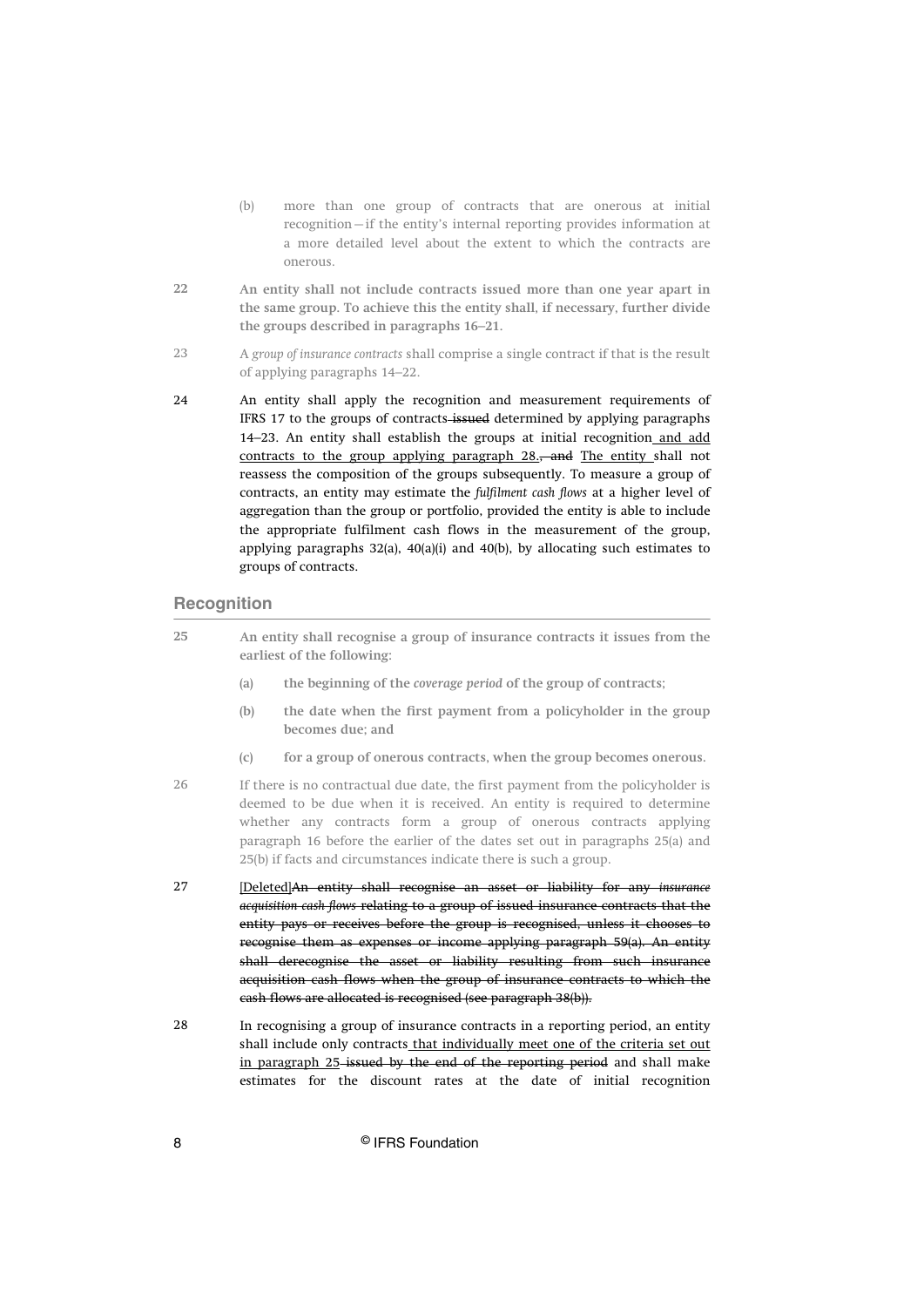(see paragraph B73) and the coverage units provided in the reporting period (see paragraph B119). An entity may include-issue more contracts in the group after the end of a reporting period, subject to paragraphs 14–22paragraph 22. An entity shall add the contracts to the group in the reporting period in which the contracts meet one of the criteria set out in paragraph 25-are issued. This may result in a change to the determination of the discount rates at the date of initial recognition applying paragraph B73. An entity shall apply the revised rates from the start of the reporting period in which the new contracts are added to the group.

- An entity applying the premium allocation approach may recognise insurance acquisition cash flows as expenses applying paragraph 59(a). Otherwise, the entity shall allocate insurance acquisition cash flows to a group of insurance contracts on a systematic and rational basis applying paragraph B35A. 28A
- An entity shall recognise: 28B
	- (a) insurance acquisition cash flows it expects to pay after the related group of insurance contracts is recognised as part of the fulfilment cash flows of the group of insurance contracts applying paragraph 32(a).
	- (b) insurance acquisition cash flows paid before the related group of insurance contracts is recognised as an asset. An entity shall recognise such an asset for each existing or future group of insurance contracts to which insurance acquisition cash flows are allocated.
- An entity shall derecognise an asset recognised applying paragraph 28B(b) when the insurance acquisition cash flows allocated to the group of insurance contracts are included in the measurement of the group applying paragraph 38(b). If, applying paragraph 28, the entity recognises in a reporting period only some of the insurance contracts expected to be included in the group, the entity shall determine the related portion of an asset for insurance acquisition cash flows for the group on a systematic and rational basis considering the expected timing of recognition of contracts in the group. The entity shall derecognise that portion of the asset and include it in the measurement of a group of insurance contracts applying paragraph 38(b). 28C
- At the end of each reporting period, an entity shall assess the recoverability of an asset recognised applying paragraph 28B(b) if facts and circumstances indicate the asset may be impaired. If facts and circumstances indicate the asset may be impaired, the entity shall adjust the carrying amount of the asset and recognise any impairment loss identified applying paragraph B35B. An entity shall adjust the carrying amount of the asset and recognise the reversal of any such loss applying paragraph B35C. 28D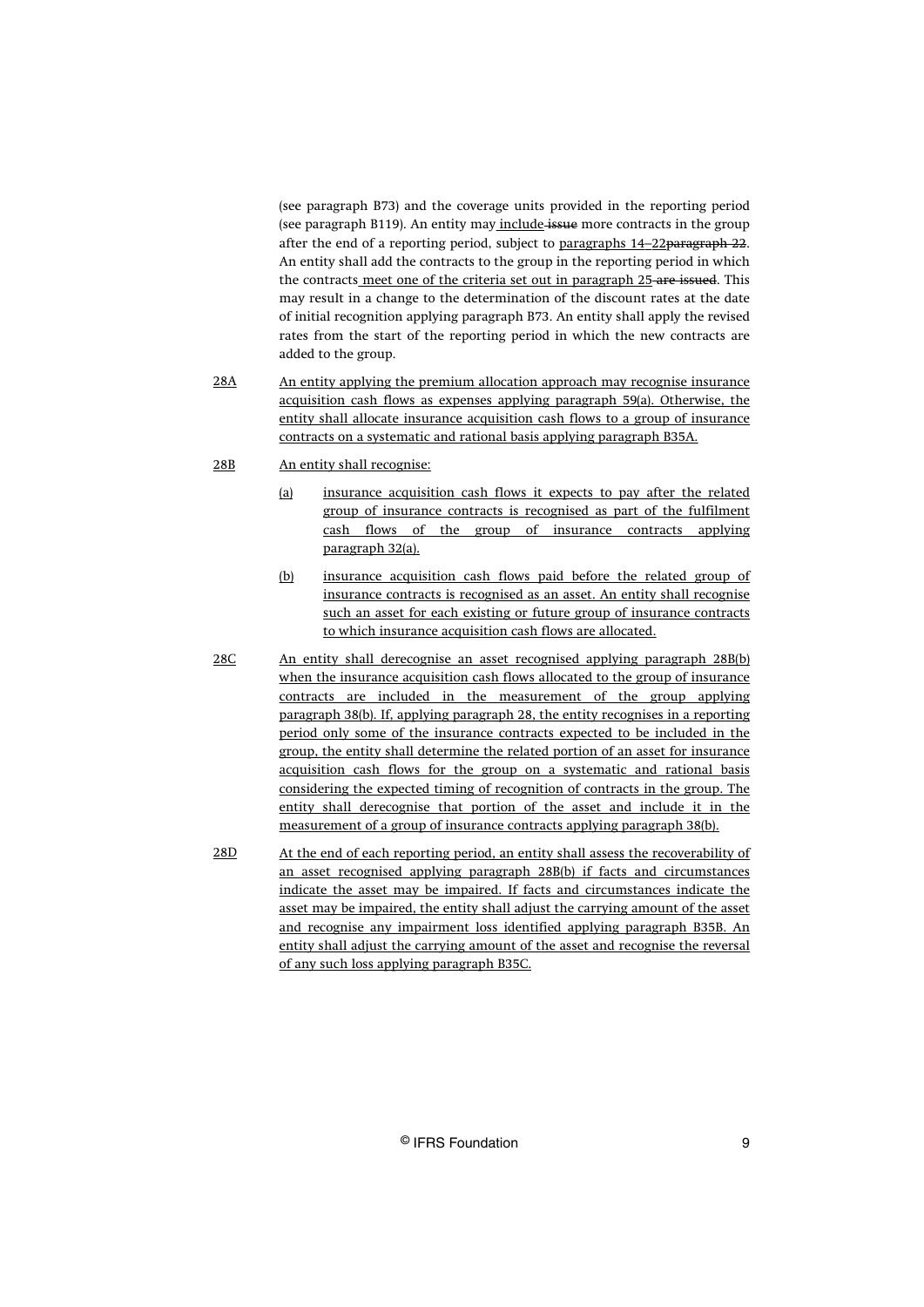# <span id="page-9-0"></span>**Measurement ([paragraphs B36–B119](#page-51-0))**

- An entity shall apply paragraphs 30–52 to all groups of insurance contracts within the scope of IFRS 17, with the following exceptions: 29
	- (a) for groups of insurance contracts meeting either of the criteria specified in paragraph 53, an entity may simplify the measurement of the group using the premium allocation approach in paragraphs 55–59.
	- (b) for groups of reinsurance contracts held, an entity shall apply paragraphs 32–46 as required by paragraphs 63–70A70. Paragraphs 45 (on *insurance contracts with direct participation features*) and paragraphs 47–52 (on onerous contracts) do not apply to groups of reinsurance contracts held.
	- (c) for groups of investment contracts with discretionary participation features, an entity shall apply paragraphs 32–52 as modified by paragraph 71.
- When applying IAS 21 *The Effects of Changes in Foreign Exchange Rates* to a group of insurance contracts that generate cash flows in a foreign currency, an entity shall treat the group of contracts, including the *contractual service margin*, as a monetary item. 30
- In the financial statements of an entity that issues insurance contracts, the fulfilment cash flows shall not reflect the non-performance risk of that entity (non-performance risk is defined in IFRS 13 *Fair Value Measurement*). 31

# **Measurement on initial recognition (paragraphs B36– B95CB95)**

- **On initial recognition, an entity shall measure a group of insurance contracts at the total of: 32**
	- **(a) the fulfilment cash flows, which comprise:**
		- **(i) estimates of future cash flows (paragraphs 33–35);**
		- **(ii) an adjustment to reflect the time value of money and the** *financial risks* **related to the future cash flows, to the extent that the financial risks are not included in the estimates of the future cash flows [\(paragraph 36](#page-11-0)); and**
		- **(iii) a** *risk adjustment for non-financial risk* **([paragraph 37\)](#page-11-0).**
	- **(b) the contractual service margin, measured applying [paragraphs](#page-11-0) [38–39.](#page-11-0)**

# **Estimates of future cash flows [\(paragraphs B36–B71\)](#page-51-0)**

**An entity shall include in the measurement of a group of insurance contracts all the future cash flows within the boundary of each contract in the group (see paragraph 34). Applying paragraph 24, an entity may estimate the future cash flows at a higher level of aggregation and then 33**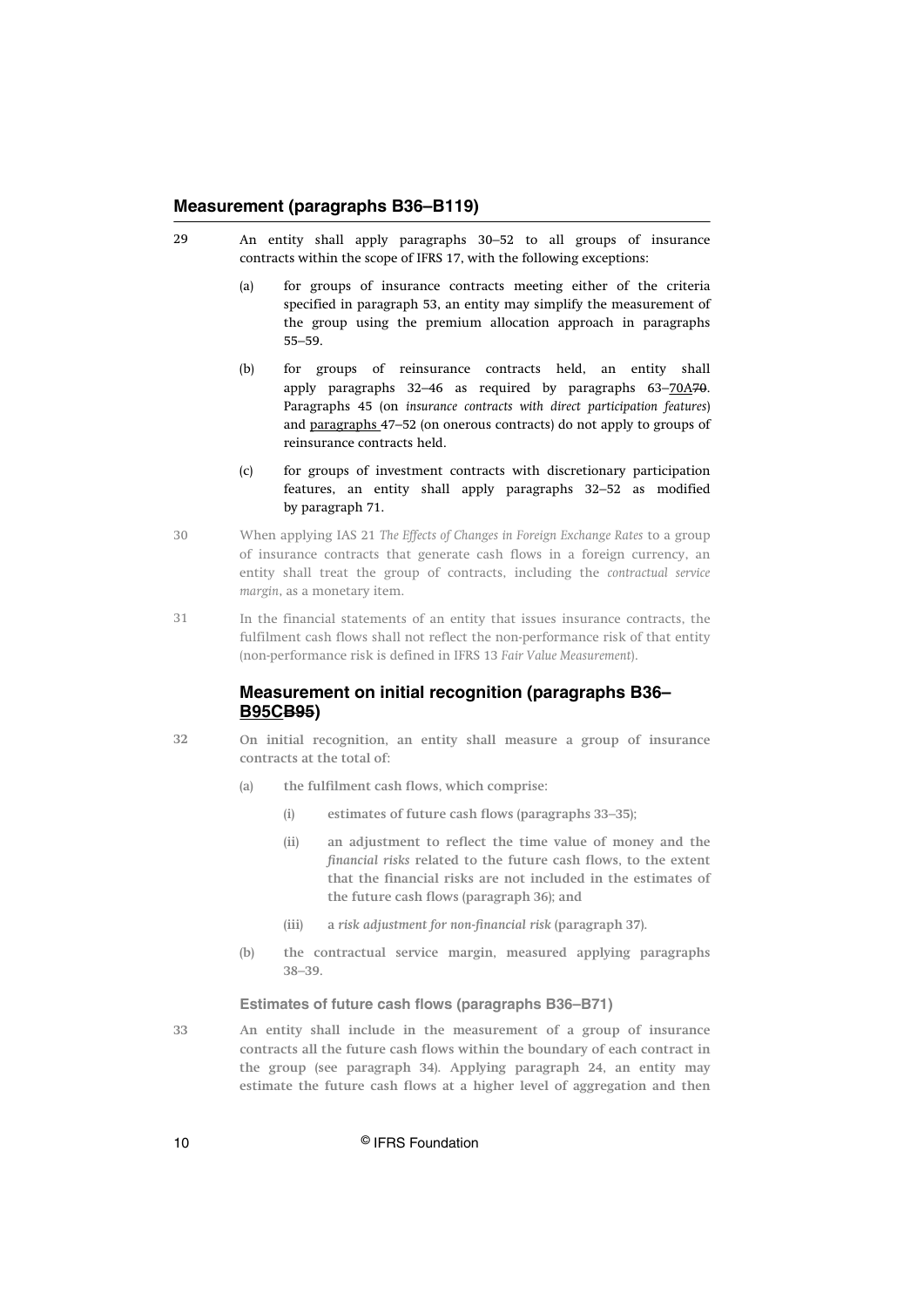**allocate the resulting fulfilment cash flows to individual groups of contracts. The estimates of future cash flows shall:**

- **(a) incorporate, in an unbiased way, all reasonable and supportable information available without undue cost or effort about the amount, timing and uncertainty of those future cash flows (see [paragraphs B37–B41](#page-51-0)). To do this, an entity shall estimate the expected value (ie the probability-weighted mean) of the full range of possible outcomes.**
- **(b) reflect the perspective of the entity, provided that the estimates of any relevant market variables are consistent with observable market prices for those variables (see [paragraphs B42–B53](#page-53-0)).**
- **(c) be current—the estimates shall reflect conditions existing at the measurement date, including assumptions at that date about the future (see [paragraphs B54–B60](#page-55-0)).**
- **(d) be explicit—the entity shall estimate the adjustment for nonfinancial risk separately from the other estimates (see paragraph B90). The entity also shall estimate the cash flows separately from the adjustment for the time value of money and financial risk, unless the most appropriate measurement technique combines these estimates (see paragraph B46).**
- Cash flows are within the boundary of an insurance contract if they arise from substantive rights and obligations that exist during the reporting period in which the entity can compel the policyholder to pay the premiums or in which the entity has a substantive obligation to provide the policyholder with insurance contract services (see paragraphs B61–B71). A substantive obligation to provide insurance contract services ends when: 34
	- (a) the entity has the practical ability to reassess the risks of the particular policyholder and, as a result, can set a price or level of benefits that fully reflects those risks; or
	- (b) both of the following criteria are satisfied:
		- (i) the entity has the practical ability to reassess the risks of the portfolio of insurance contracts that contains the contract and, as a result, can set a price or level of benefits that fully reflects the risk of that portfolio; and
		- (ii) the pricing of the premiums for coverage up to the date when the risks are reassessed does not take into account the risks that relate to periods after the reassessment date.
- An entity shall not recognise as a liability or as an asset any amounts relating to expected premiums or expected claims outside the boundary of the insurance contract. Such amounts relate to future insurance contracts. 35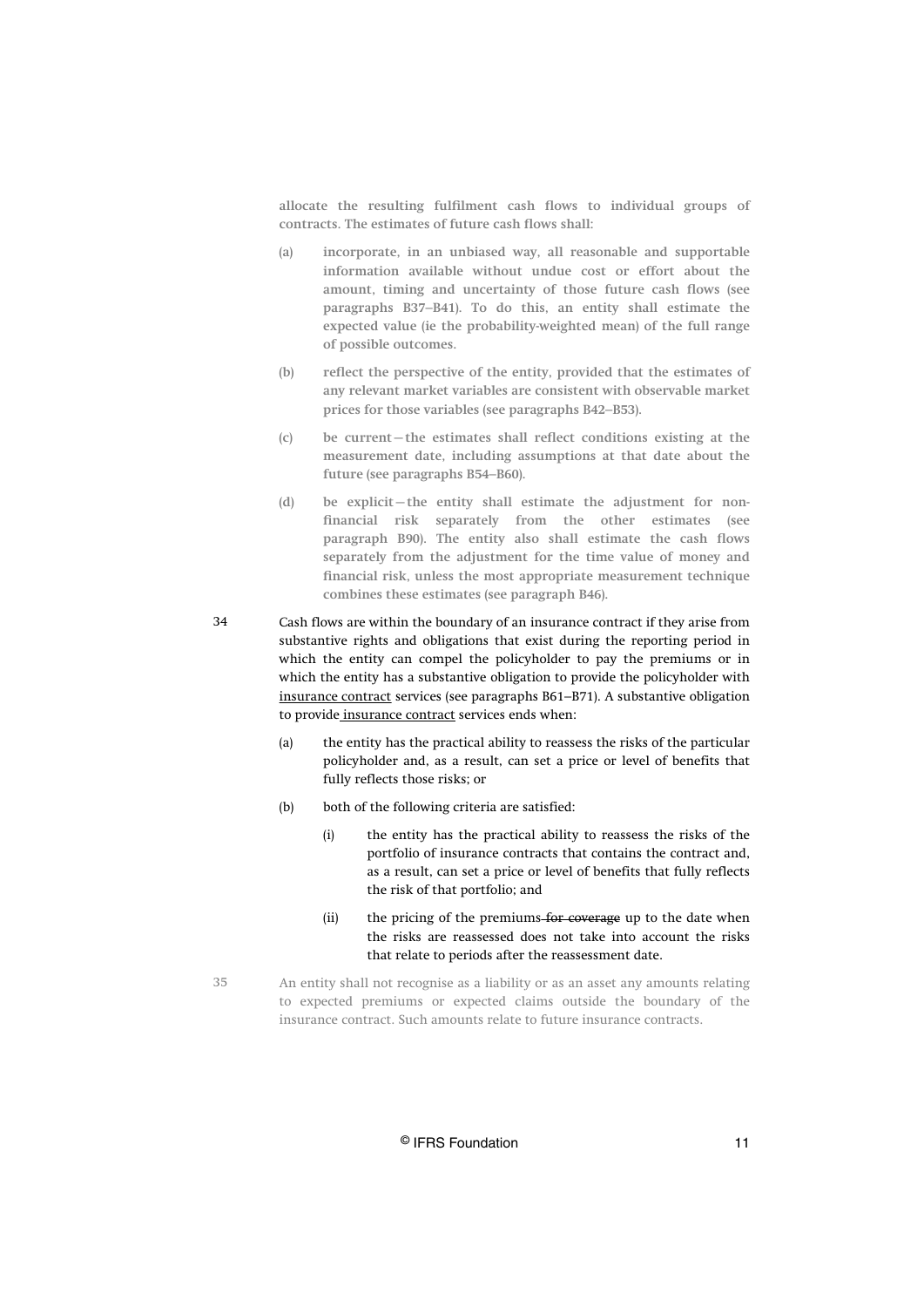#### **Discount rates [\(paragraphs B72–B85\)](#page-60-0)**

- **An entity shall adjust the estimates of future cash flows to reflect the time value of money and the financial risks related to those cash flows, to the extent that the financial risks are not included in the estimates of cash flows. The discount rates applied to the estimates of the future cash flows described in [paragraph 33](#page-9-0) shall:**
	- **(a) reflect the time value of money, the characteristics of the cash flows and the liquidity characteristics of the insurance contracts;**
	- **(b) be consistent with observable current market prices (if any) for financial instruments with cash flows whose characteristics are consistent with those of the insurance contracts, in terms of, for example, timing, currency and liquidity; and**
	- **(c) exclude the effect of factors that influence such observable market prices but do not affect the future cash flows of the insurance contracts.**

#### **Risk adjustment for non-financial risk [\(paragraphs B86–B92](#page-65-0))**

**An entity shall adjust the estimate of the present value of the future cash flows to reflect the compensation that the entity requires for bearing the uncertainty about the amount and timing of the cash flows that arises from non-financial risk. 37**

**Contractual service margin**

- **The contractual service margin is a component of the asset or liability for the group of insurance contracts that represents the unearned profit the entity will recognise as it provides insurance contract services in the future. An entity shall measure the contractual service margin on initial recognition of a group of insurance contracts at an amount that, unless paragraph 47 (on onerous contracts) applies, results in no income or expenses arising from: 38**
	- **(a) the initial recognition of an amount for the fulfilment cash flows, measured by applying paragraphs 32–37;**
	- **(b) the derecognition at the date of initial recognition of any asset or liability recognised for insurance acquisition cash flows applying paragraph 28C 27; and**
	- **(c) any cash flows arising from the contracts in the group at that date.**
- For insurance contracts acquired in a transfer of insurance contracts or a business combination, an entity shall apply paragraph 38 in accordance with [paragraphs B93–B95](#page-66-0).

# **Subsequent measurement**

**The carrying amount of a group of insurance contracts at the end of each reporting period shall be the sum of: 40**

<span id="page-11-0"></span>**36**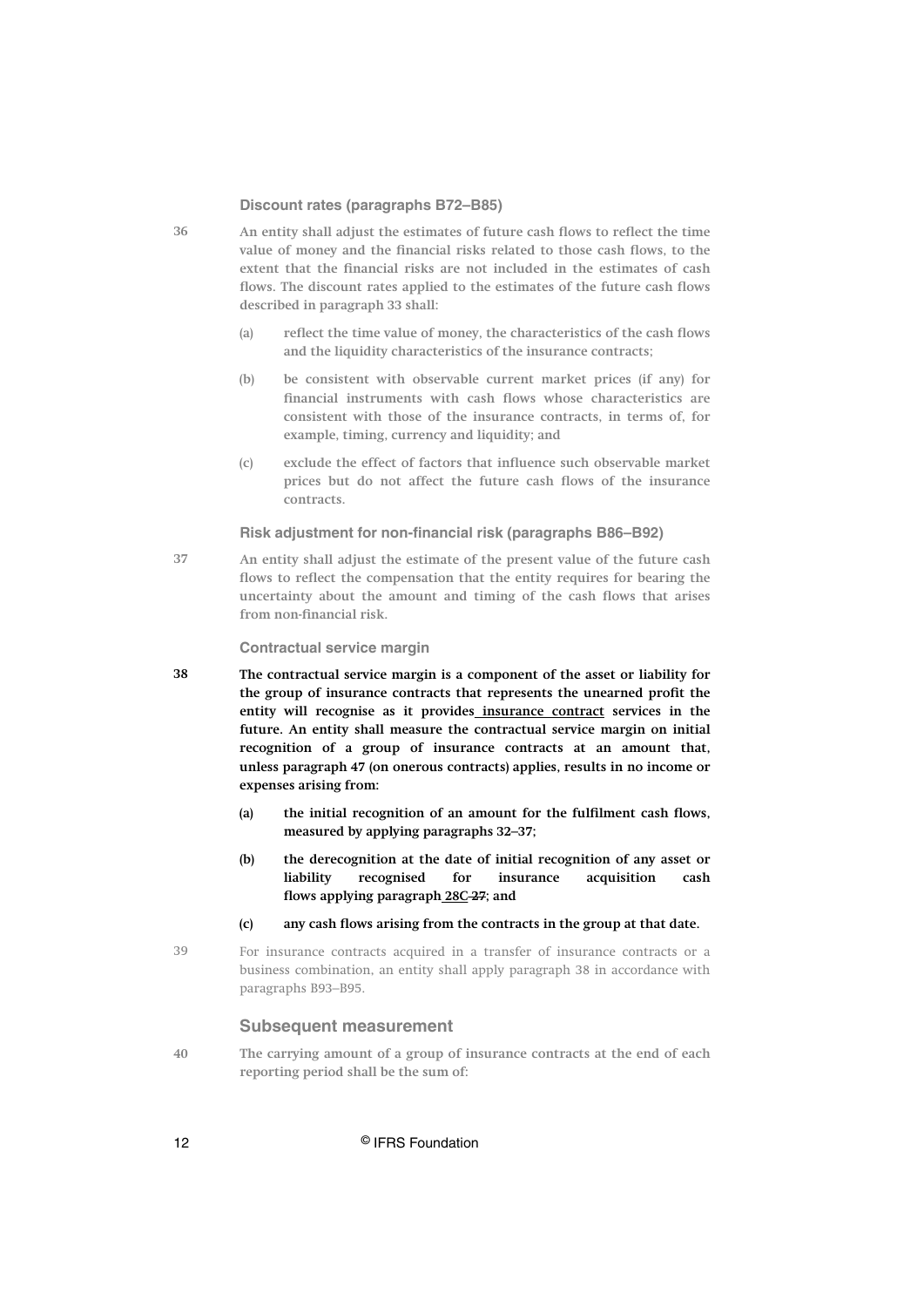- **(a) the** *liability for remaining coverage* **comprising:**
	- **(i) the fulfilment cash flows related to future service allocated to the group at that date, measured applying [paragraphs](#page-9-0) [33–37](#page-9-0) and [B36–B92](#page-51-0);**
	- **(ii) the contractual service margin of the group at that date, measured applying paragraphs 43–46; and**
- **(b) the** *liability for incurred claims***, comprising the fulfilment cash flows related to past service allocated to the group at that date, measured applying [paragraphs 33–37](#page-9-0) and [B36–B92](#page-51-0).**
- **An entity shall recognise income and expenses for the following changes in the carrying amount of the liability for remaining coverage:** 
	- **(a) insurance revenue—for the reduction in the liability for remaining coverage because of insurance contract services provided in the period, measured applying paragraphs B120–B124;**
	- **(b) insurance service expenses—for losses on groups of onerous contracts, and reversals of such losses (see paragraphs 47–52); and**
	- **(c) insurance finance income or expenses—for the effect of the time value of money and the effect of financial risk as specified in paragraph 87.**
- **An entity shall recognise income and expenses for the following changes in the carrying amount of the liability for incurred claims: 42**
	- **(a) insurance service expenses—for the increase in the liability because of claims and expenses incurred in the period, excluding any investment components;**
	- **(b) insurance service expenses—for any subsequent changes in fulfilment cash flows relating to incurred claims and incurred expenses; and**
	- **(c) insurance finance income or expenses—for the effect of the time value of money and the effect of financial risk as specified in [paragraph 87](#page-25-0).**

**Contractual service margin [\(paragraphs B96–B119\)](#page-67-0)**

- **The contractual service margin at the end of the reporting period represents the profit in the group of insurance contracts that has not yet been recognised in profit or loss because it relates to the future service to be provided under the contracts in the group. 43**
- For *insurance contracts without direct participation features*, the carrying amount of the contractual service margin of a group of contracts at the end of the reporting period equals the carrying amount at the start of the reporting period adjusted for: 44
	- (a) the effect of any new contracts added to the group (see paragraph 28);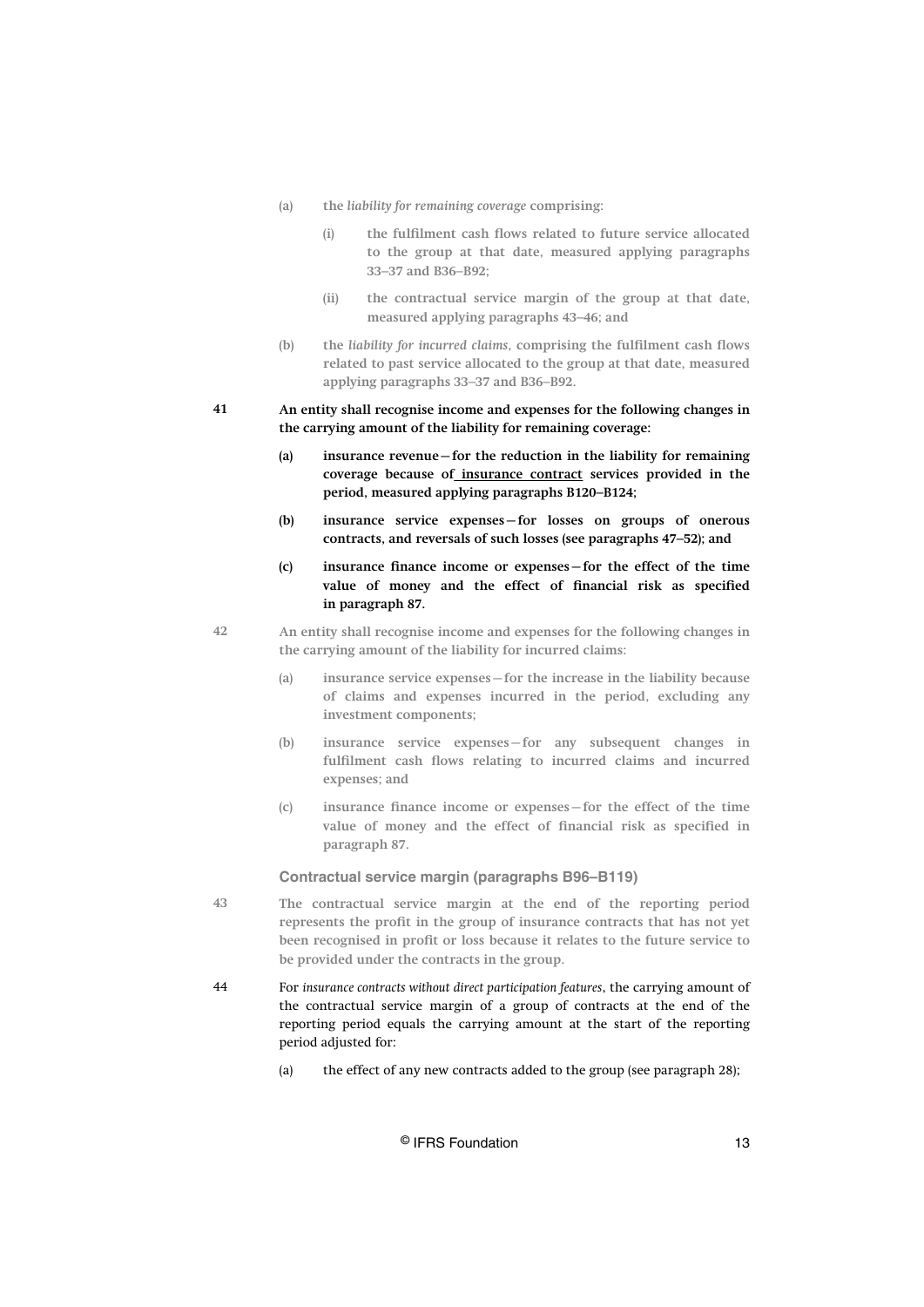- (b) interest accreted on the carrying amount of the contractual service margin during the reporting period, measured at the discount rates specified in paragraph B72(b);
- (c) the changes in fulfilment cash flows relating to future service as specified in paragraphs B96–B100, except to the extent that:
	- (i) such increases in the fulfilment cash flows exceed the carrying amount of the contractual service margin, giving rise to a loss (see paragraph 48(a)); or
	- (ii) such decreases in the fulfilment cash flows are allocated to the loss component of the liability for remaining coverage applying paragraph 50(b).
- (d) the effect of any currency exchange differences on the contractual service margin; and
- (e) the amount recognised as insurance revenue because of the transfer of insurance contract services in the period, determined by the allocation of the contractual service margin remaining at the end of the reporting period (before any allocation) over the current and remaining coverage period applying paragraph B119.
- For insurance contracts with direct participation features (see paragraphs B101–B118), the carrying amount of the contractual service margin of a group of contracts at the end of the reporting period equals the carrying amount at the start of the reporting period adjusted for the amounts specified in subparagraphs (a)–(e) below. An entity is not required to identify these adjustments separately. Instead, a combined amount may be determined for some, or all, of the adjustments. The adjustments are: 45
	- (a) the effect of any new contracts added to the group (see paragraph 28);
	- (b) the change in the amount of the entity's share of the change in the fair value of the *underlying items* (see paragraph B104(b)(i)), except to the extent that:
		- (i) paragraph B115 (on risk mitigation) applies;
		- (ii) the decrease in the amount of the entity's share of a decrease in the fair value of the underlying items exceeds the carrying amount of the contractual service margin, giving rise to a loss (see paragraph 48); or
		- (iii) the increase in the amount of the entity's share of an increase in the fair value of the underlying items reverses the amount in (ii).
	- (c) the changes in fulfilment cash flows relating to future service, as specified in paragraphs B101–B118, except to the extent that:
		- (i) paragraph B115 (on risk mitigation) applies;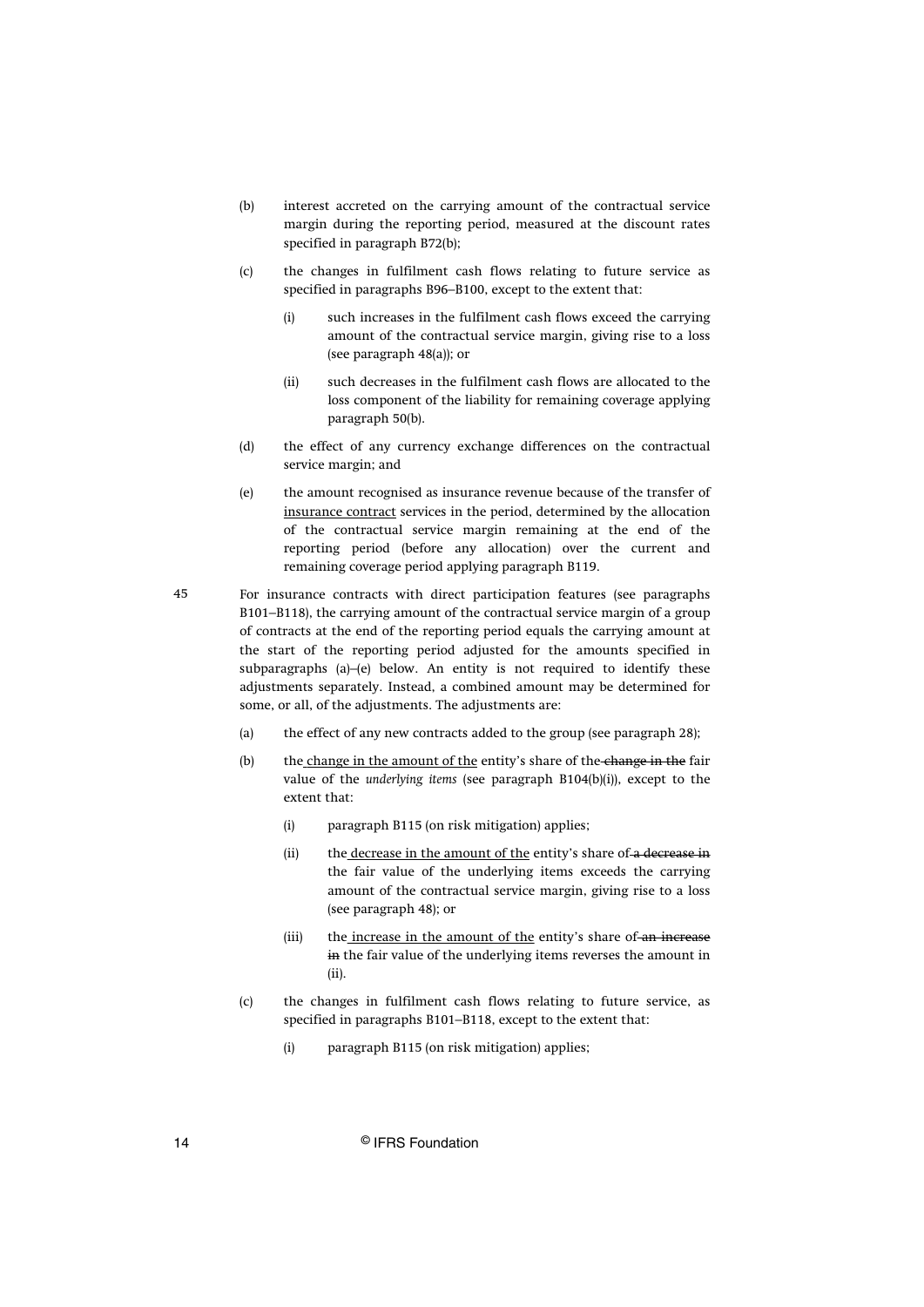- <span id="page-14-0"></span>(ii) such increases in the fulfilment cash flows exceed the carrying amount of the contractual service margin, giving rise to a loss (see paragraph 48); or
- (iii) such decreases in the fulfilment cash flows are allocated to the loss component of the liability for remaining coverage applying paragraph 50(b).
- (d) the effect of any currency exchange differences arising on the contractual service margin; and
- (e) the amount recognised as insurance revenue because of the transfer of insurance contract services in the period, determined by the allocation of the contractual service margin remaining at the end of the reporting period (before any allocation) over the current and remaining coverage period, applying paragraph B119.
- Some changes in the contractual service margin offset changes in the fulfilment cash flows for the liability for remaining coverage, resulting in no change in the total carrying amount of the liability for remaining coverage. To the extent that changes in the contractual service margin do not offset changes in the fulfilment cash flows for the liability for remaining coverage, an entity shall recognise income and expenses for the changes, applying paragraph 41. 46

#### **Onerous contracts**

- An insurance contract is onerous at the date of initial recognition if the fulfilment cash flows allocated to the contract, any previously recognised insurance acquisition cash flows and any cash flows arising from the contract at the date of initial recognition in total are a net outflow. Applying paragraph 16(a), an entity shall group such contracts separately from contracts that are not onerous. To the extent that paragraph 17 applies, an entity may identify the group of onerous contracts by measuring a set of contracts rather than individual contracts. An entity shall recognise a loss in profit or loss for the net outflow for the group of onerous contracts, resulting in the carrying amount of the liability for the group being equal to the fulfilment cash flows and the contractual service margin of the group being zero.
- A group of insurance contracts becomes onerous (or more onerous) on subsequent measurement if the following amounts exceed the carrying amount of the contractual service margin: 48
	- (a) unfavourable changes relating to future service in the fulfilment cash flows allocated to the group, arising from changes in estimates of future cash flows and the risk adjustment for non-financial risk relating to future service; and
	- (b) for a group of insurance contracts with direct participation features, the decrease in the amount of the entity's share of a decrease in the fair value of the underlying items.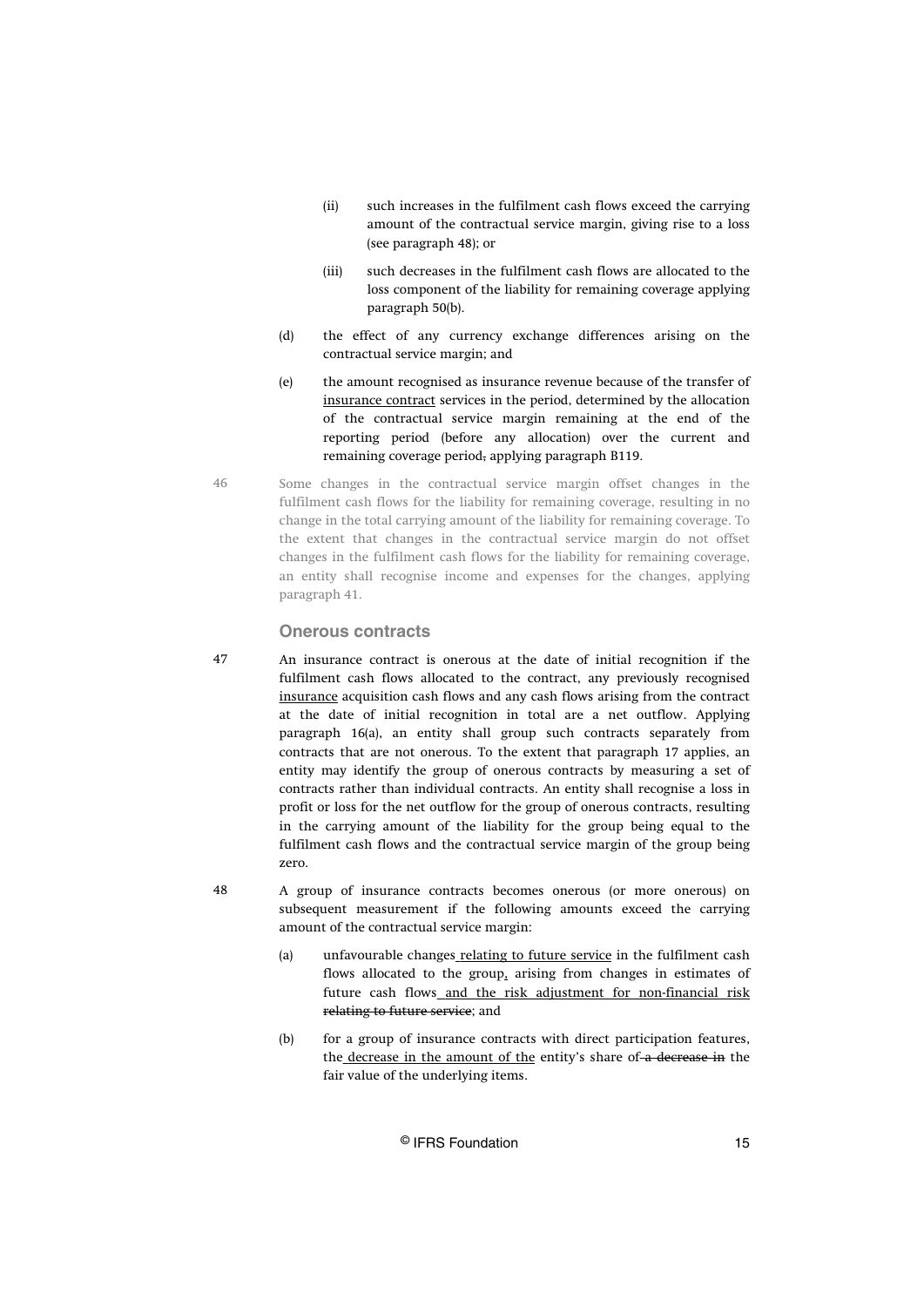# Applying paragraphs  $44(c)(i)$ ,  $45(b)(ii)$  and  $45(c)(ii)$ , an entity shall recognise a loss in profit or loss to the extent of that excess.

- An entity shall establish (or increase) a loss component of the liability for remaining coverage for an onerous group depicting the losses recognised applying [paragraphs 47–48](#page-14-0). The loss component determines the amounts that are presented in profit or loss as reversals of losses on onerous groups and are consequently excluded from the determination of insurance revenue. 49
- After an entity has recognised a loss on an onerous group of insurance contracts, it shall allocate: 50
	- (a) the subsequent changes in fulfilment cash flows of the liability for remaining coverage specified in paragraph 51 on a systematic basis between:
		- (i) the loss component of the liability for remaining coverage; and
		- (ii) the liability for remaining coverage, excluding the loss component.
	- (b) solely to the loss component until that component is reduced to zero:
		- (i) any subsequent decrease relating to future service in fulfilment cash flows allocated to the group arising from changes in estimates of future cash flows and the risk adjustment for nonfinancial risk; relating to future service and
		- (ii) any subsequent increases in the amount of the entity's share of in the fair value of the underlying items-solely to the loss component until that component is reduced to zero.

Applying paragraphs 44(c)(ii), 45(b)(iii) and 45(c)(iii), an entity shall adjust the contractual service margin only for the excess of the decrease over the amount allocated to the loss component.

- The subsequent changes in the fulfilment cash flows of the liability for remaining coverage to be allocated applying paragraph 50(a) are: 51
	- (a) estimates of the present value of future cash flows for claims and expenses released from the liability for remaining coverage because of incurred insurance service expenses;
	- (b) changes in the risk adjustment for non-financial risk recognised in profit or loss because of the release from risk; and
	- (c) insurance finance income or expenses.
- The systematic allocation required by paragraph 50(a) shall result in the total amounts allocated to the loss component in accordance with paragraphs 48–50 being equal to zero by the end of the coverage period of a group of contracts. 52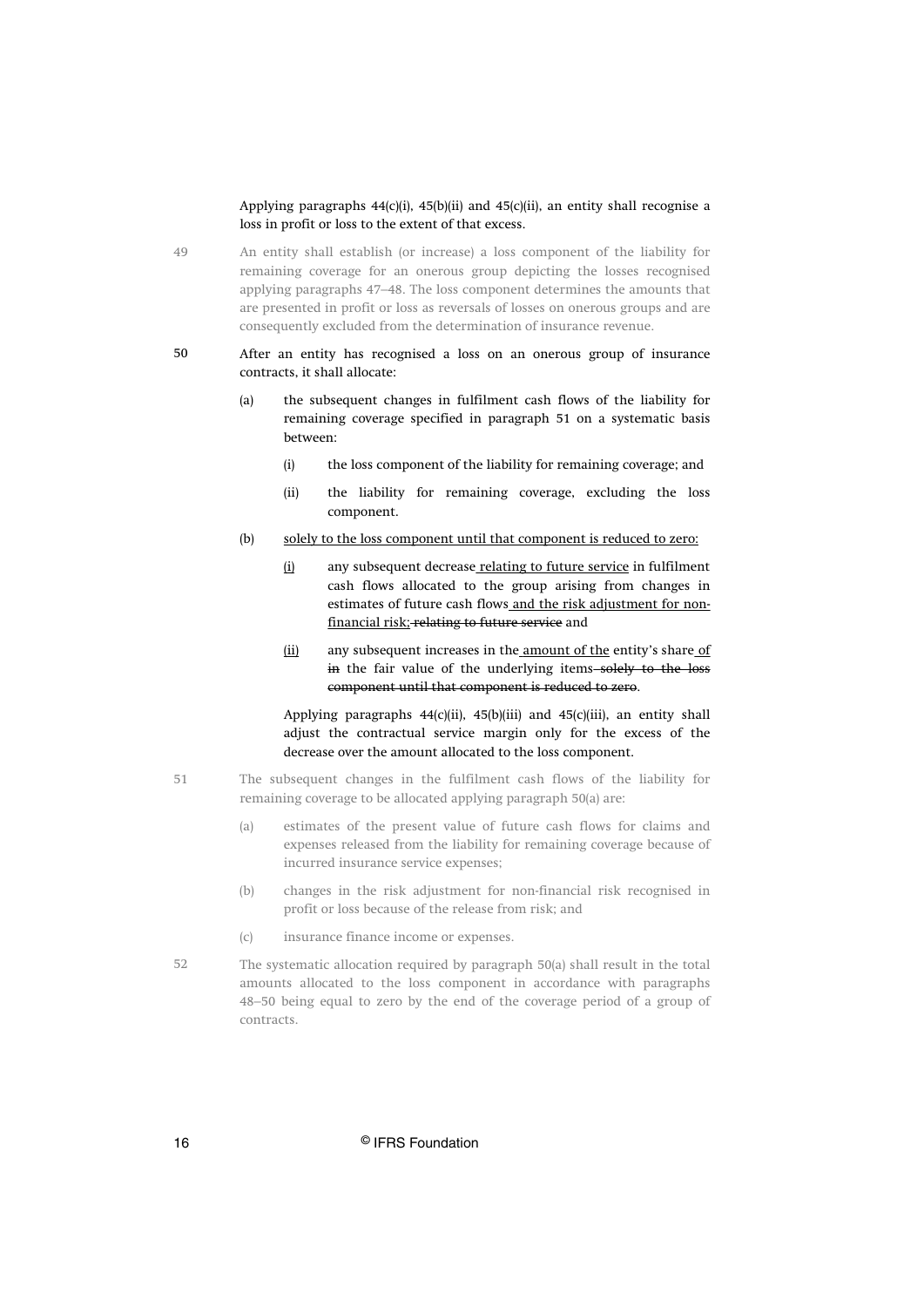# **Premium allocation approach**

<span id="page-16-0"></span>53

55

An entity may simplify the measurement of a group of insurance contracts using the premium allocation approach set out in paragraphs 55–59 if, and only if, at the inception of the group:

- (a) the entity reasonably expects that such simplification would produce a measurement of the liability for remaining coverage for the group that would not differ materially from the one that would be produced applying the requirements in paragraphs 32–52; or
- (b) the coverage period of each contract in the group (including insurance contract services-coverage arising from all premiums within the contract boundary determined at that date applying paragraph 34) is one year or less.
- The criterion in paragraph 53(a) is not met if at the inception of the group an entity expects significant variability in the fulfilment cash flows that would affect the measurement of the liability for remaining coverage during the period before a claim is incurred. Variability in the fulfilment cash flows increases with, for example:  $54$ 
	- (a) the extent of future cash flows relating to any derivatives embedded in the contracts; and
	- (b) the length of the coverage period of the group of contracts.

Using the premium allocation approach, an entity shall measure the liability for remaining coverage as follows:

- (a) on initial recognition, the carrying amount of the liability is:
	- (i) the premiums, if any, received at initial recognition;
	- (ii) minus any insurance acquisition cash flows at that date, unless the entity chooses to recognise the payments as an expense applying paragraph 59(a); and
	- (iii) plus or minus any amount arising from the derecognition at that date of the asset–or liability recognised for insurance acquisition cash flows applying paragraph 28C-27.
- (b) at the end of each subsequent reporting period, the carrying amount of the liability is the carrying amount at the start of the reporting period:
	- (i) plus the premiums received in the period;
	- (ii) minus insurance acquisition cash flows; unless the entity chooses to recognise the payments as an expense applying paragraph 59(a);
	- (iii) plus any amounts relating to the amortisation of insurance acquisition cash flows recognised as an expense in the reporting period; unless the entity chooses to recognise insurance acquisition cash flows as an expense applying paragraph 59(a);

© IFRS Foundation 17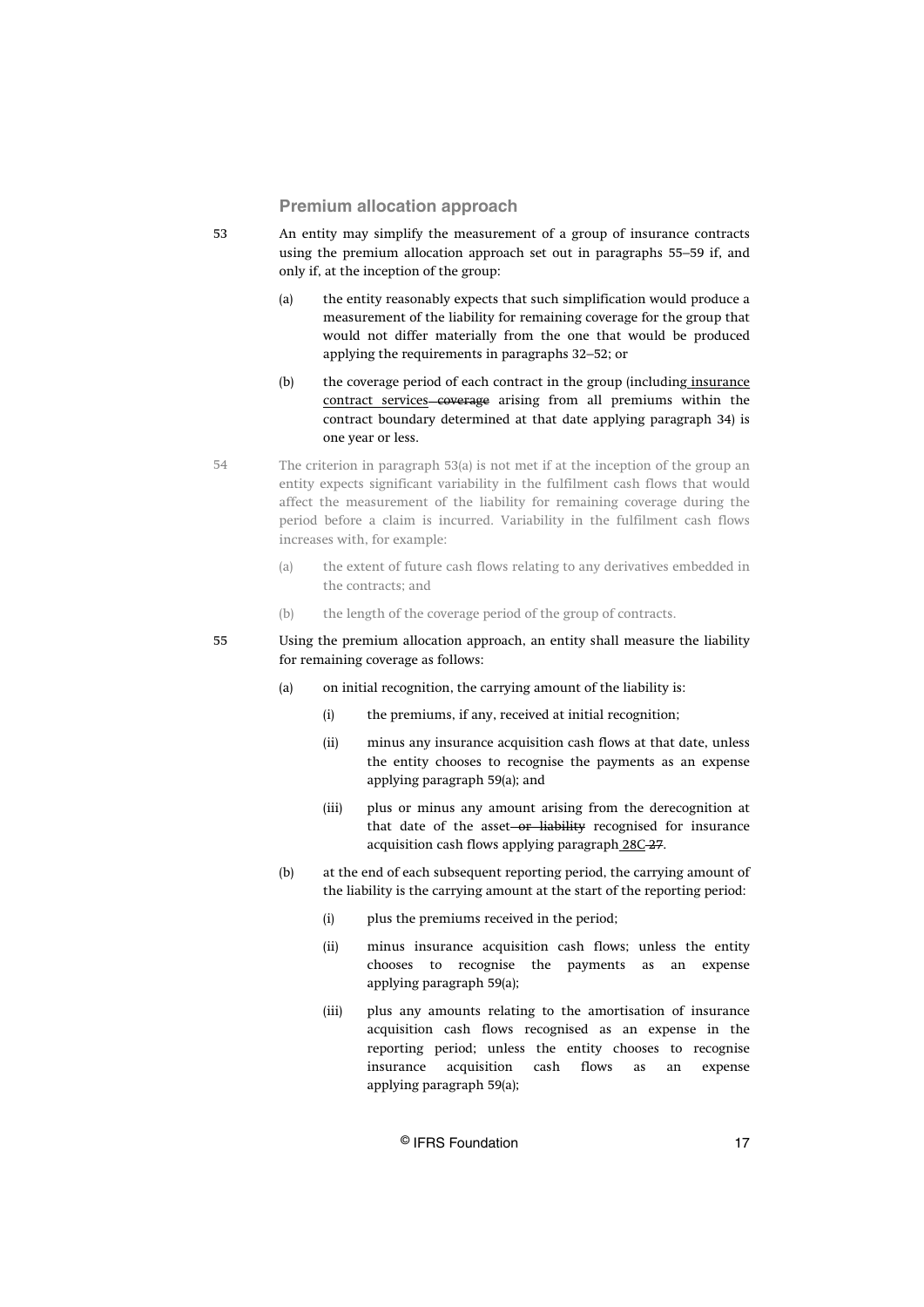- (iv) plus any adjustment to a financing component, applying paragraph 56;
- (v) minus the amount recognised as insurance revenue for insurance contract services coverage provided in that period (see paragraph B126); and
- (vi) minus any investment component paid or transferred to the liability for incurred claims.
- If insurance contracts in the group have a significant financing component, an entity shall adjust the carrying amount of the liability for remaining coverage to reflect the time value of money and the effect of financial risk using the discount rates specified in paragraph 36, as determined on initial recognition. The entity is not required to adjust the carrying amount of the liability for remaining coverage to reflect the time value of money and the effect of financial risk if, at initial recognition, the entity expects that the time between providing each part of the insurance contract services-coverage and the related premium due date is no more than a year.
- If at any time during the coverage period, facts and circumstances indicate that a group of insurance contracts is onerous, an entity shall calculate the difference between: 57
	- (a) the carrying amount of the liability for remaining coverage determined applying paragraph 55; and
	- (b) the fulfilment cash flows that relate to remaining coverage of the group, applying [paragraphs 33–37](#page-9-0) and [B36–B92](#page-51-0). However, if, in applying paragraph 59(b), the entity does not adjust the liability for incurred claims for the time value of money and the effect of financial risk, it shall not include in the fulfilment cash flows any such adjustment.
- To the extent that the fulfilment cash flows described in paragraph 57(b) exceed the carrying amount described in paragraph 57(a), the entity shall recognise a loss in profit or loss and increase the liability for remaining coverage. 58
	- In applying the premium allocation approach, an entity:
		- (a) may choose to recognise any insurance acquisition cash flows as expenses when it incurs those costs, provided that the coverage period of each contract in the group at initial recognition is no more than one year.
		- (b) shall measure the liability for incurred claims for the group of insurance contracts at the fulfilment cash flows relating to incurred claims, applying [paragraphs 33–37](#page-9-0) and [B36–B92.](#page-51-0) However, the entity is not required to adjust future cash flows for the time value of money and the effect of financial risk if those cash flows are expected to be paid or received in one year or less from the date the claims are incurred.

- 
- 59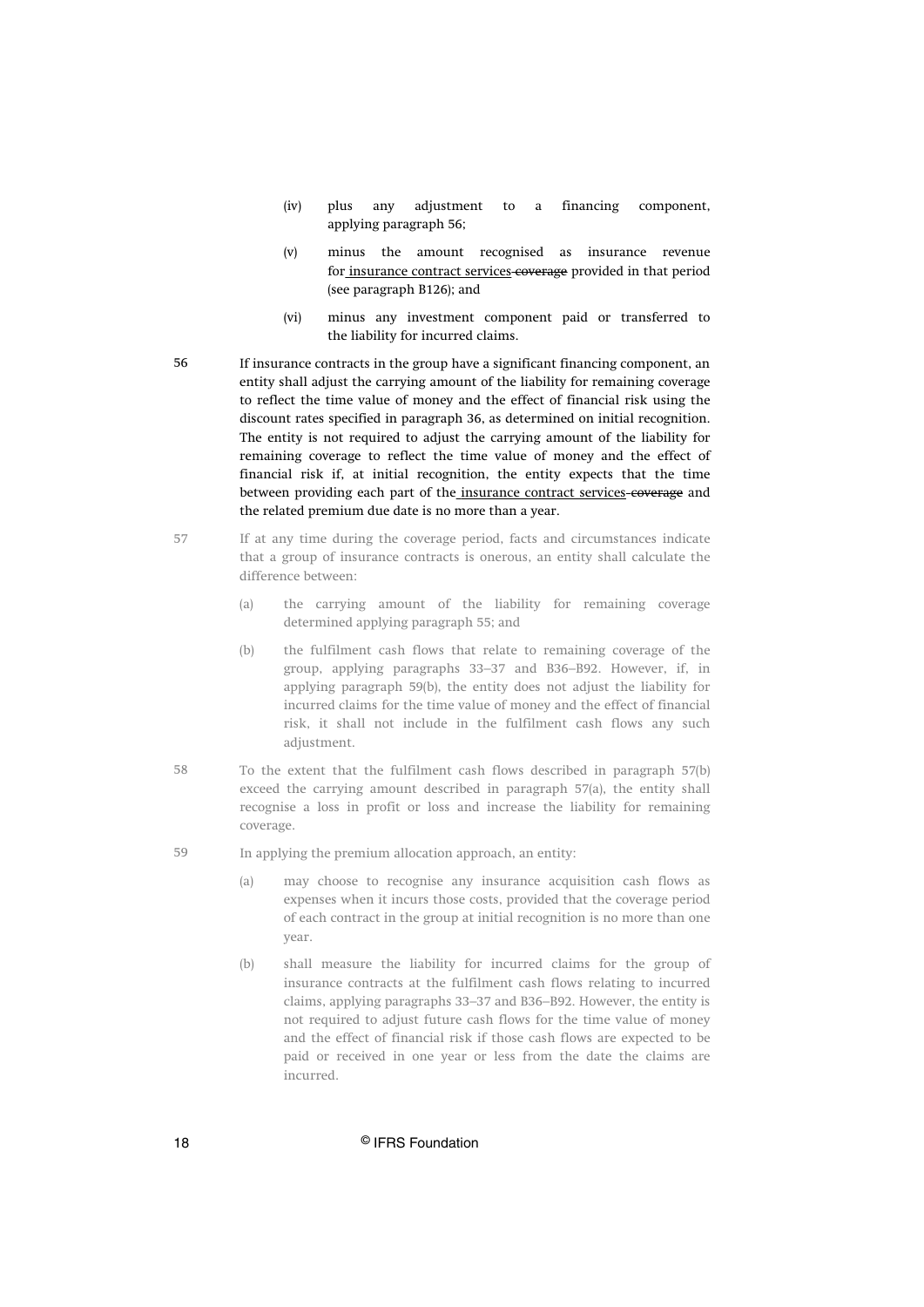#### **Reinsurance contracts held**

#### <span id="page-18-0"></span>The requirements in IFRS 17 are modified for reinsurance contracts held, as set out in paragraphs 61-70A70. 60

An entity shall divide portfolios of reinsurance contracts held applying [paragraphs 14–24](#page-5-0), except that the references to onerous contracts in those paragraphs shall be replaced with a reference to contracts on which there is a net gain on initial recognition. For some reinsurance contracts held, applying paragraphs 14–24 will result in a group that comprises a single contract. 61

#### **Recognition**

- Instead of applying paragraph 25, an entity shall recognise a group of reinsurance contracts held: 62
	- (a) a group of *reinsurance contracts held that provide proportionate coverage*:if the reinsurance contracts held provide proportionate coverage
		- (i) unless paragraph 62(a)(ii) applies—at the beginning of the coverage period of the group of reinsurance contracts held or at the initial recognition of any underlying contract, whichever is the later; or and
		- (ii) if the entity recognises an onerous group of underlying contracts before the beginning of the coverage period of the group of reinsurance contracts held—at the same time as the onerous group of underlying contracts.
	- (b) in all other groups of reinsurance contracts held cases—from the beginning of the coverage period of the group of reinsurance contracts held.

#### **Measurement**

- In applying the measurement requirements of paragraphs 32–36 to reinsurance contracts held, to the extent that the underlying contracts are also measured applying those paragraphs, the entity shall use consistent assumptions to measure the estimates of the present value of the future cash flows for the group of reinsurance contracts held and the estimates of the present value of the future cash flows for the group(s) of underlying insurance contracts. In addition, the entity shall include in the estimates of the present value of the future cash flows for the group of reinsurance contracts held the effect of any risk of non-performance by the issuer of the reinsurance contract, including the effects of collateral and losses from disputes.
- Instead of applying [paragraph 37](#page-11-0), an entity shall determine the risk adjustment for non-financial risk so that it represents the amount of risk being transferred by the holder of the group of reinsurance contracts to the issuer of those contracts. 64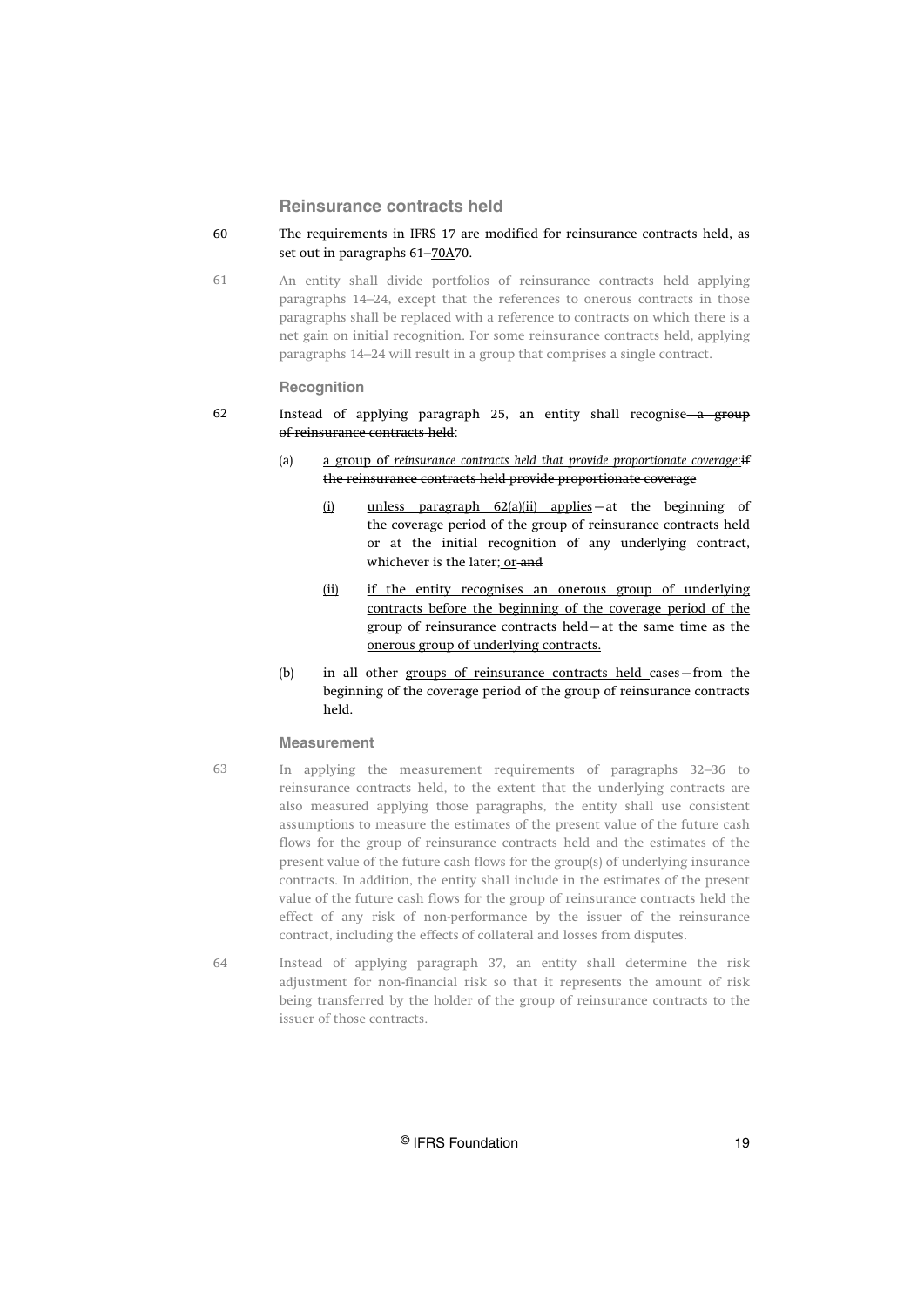- The requirements of paragraph 38 that relate to determining the contractual service margin on initial recognition are modified to reflect the fact that for a group of reinsurance contracts held there is no unearned profit but instead a net cost or net gain on purchasing the reinsurance. Hence, unless paragraph 65A applies, on initial recognition: (a) the entity shall recognise any net cost or net gain on purchasing the group of reinsurance contracts held as a contractual service margin measured at an amount equal to the sum of:
	- (a) the fulfilment cash flows;
	- (b) the amount derecognised at that date of any asset or liability previously recognised for cash flows related to the group of reinsurance contracts held; and
	- (c) any cash flows arising at that date; and
	- (d) any income recognised in profit or loss applying paragraph 66A.; unless
- If  $(\theta)$ -the net cost of purchasing reinsurance coverage relates to events that occurred before the purchase of the group of reinsurance contracts, in which case, notwithstanding the requirements of paragraph B5, the entity shall recognise such a cost immediately in profit or loss as an expense. 65A
- Instead of applying paragraph 44, an entity shall measure the contractual service margin at the end of the reporting period for a group of reinsurance contracts held as the carrying amount determined at the start of the reporting period, adjusted for: 66
	- (a) the effect of any new contracts added to the group (see paragraph 28);
	- (b) interest accreted on the carrying amount of the contractual service margin, measured at the discount rates specified in paragraph B72(b);
	- (ba) income recognised in profit or loss in the reporting period applying paragraph 66A;
	- (c) changes in the fulfilment cash flows to the extent that the change:
		- (i) relates to future service; unless
		- (ii) the change results from a change in fulfilment cash flows allocated to a group of underlying insurance contracts that does not adjust the contractual service margin for the group of underlying insurance contracts.
	- (d) the effect of any currency exchange differences arising on the contractual service margin; and
	- (e) the amount recognised in profit or loss because of services received in the period, determined by the allocation of the contractual service margin remaining at the end of the reporting period (before any allocation) over the current and remaining coverage period of the group of reinsurance contracts held, applying paragraph B119.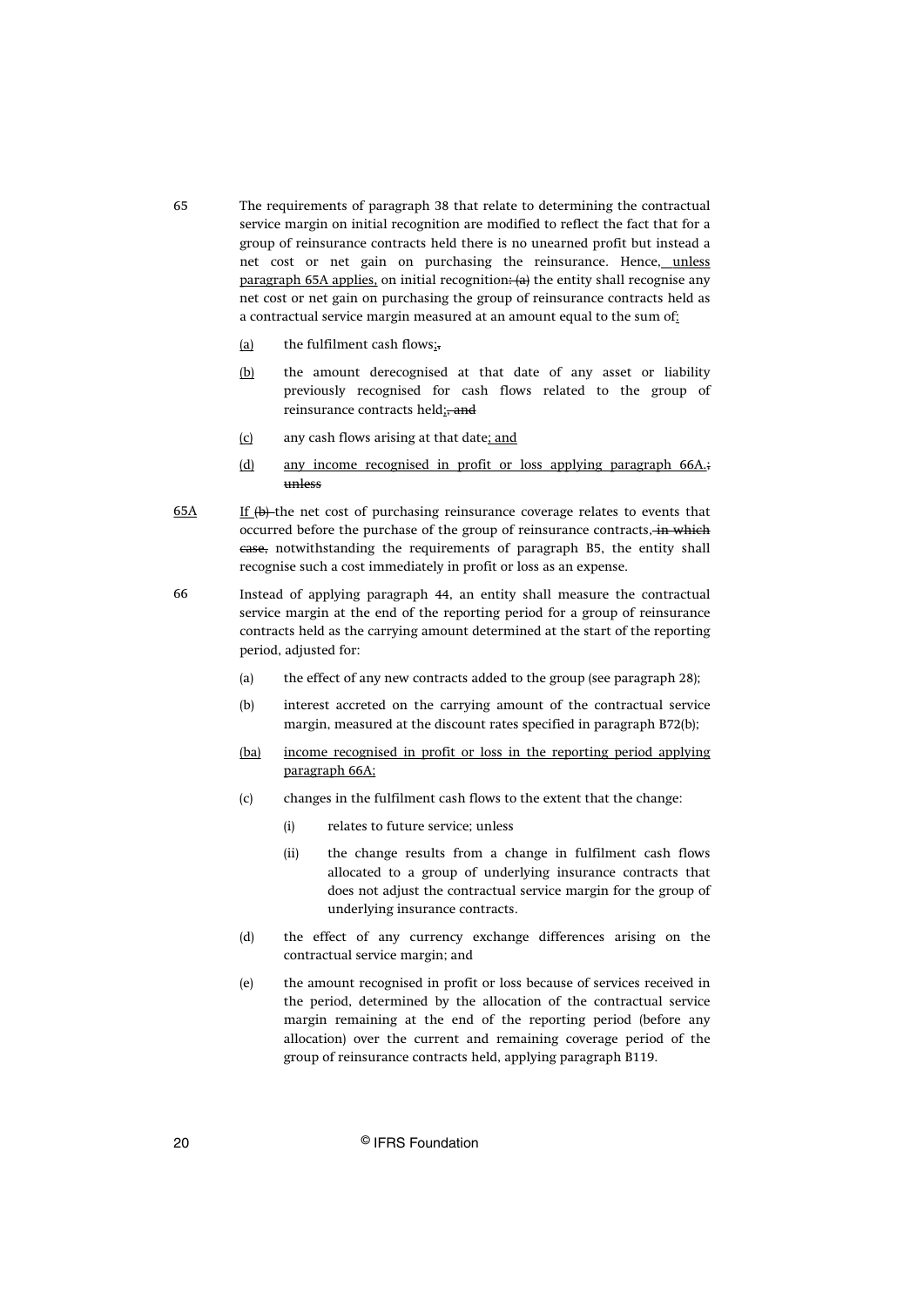- <span id="page-20-0"></span>An entity shall adjust the contractual service margin of a group of reinsurance contracts held that provides proportionate coverage and as a result recognise income when the entity recognises a loss on initial recognition of an onerous group of underlying insurance contracts or on addition of onerous underlying insurance contracts to that group. The amount of the adjustment and resulting income is determined applying paragraph B119D. 66A
- An entity shall establish (or adjust) a loss-recovery component of the asset for remaining coverage for a group of reinsurance contracts held depicting the recovery of losses recognised applying paragraph 66A (see paragraphs B119E–B119F). 66B
- Changes in the fulfilment cash flows that result from changes in the risk of non-performance by the issuer of a reinsurance contract held do not relate to future service and shall not adjust the contractual service margin. 67
- Reinsurance contracts held cannot be onerous. Accordingly, the requirements of [paragraphs 47–52](#page-14-0) do not apply. 68

**Premium allocation approach for reinsurance contracts held**

- An entity may use the premium allocation approach set out in paragraphs 55–56 and 59 (adapted to reflect the features of reinsurance contracts held that differ from insurance contracts issued, for example the generation of expenses or reduction in expenses rather than revenue) to simplify the measurement of a group of reinsurance contracts held, if at the inception of the group: 69
	- (a) the entity reasonably expects the resulting measurement would not differ materially from the result of applying the requirements in paragraphs 63–68; or
	- (b) the coverage period of each contract in the group of reinsurance contracts held (including insurance coverage from all premiums within the contract boundary determined at that date applying paragraph 34) is one year or less.
- An entity cannot meet the condition in paragraph 69(a) if, at the inception of the group, an entity expects significant variability in the fulfilment cash flows that would affect the measurement of the asset for remaining coverage during the period before a claim is incurred. Variability in the fulfilment cash flows increases with, for example: 70
	- (a) the extent of future cash flows relating to any derivatives embedded in the contracts; and
	- (b) the length of the coverage period of the group of reinsurance contracts held.
- An entity shall apply paragraph 66A when a group of reinsurance contracts held is accounted for applying the premium allocation approach, by adjusting the carrying amount of the asset for remaining coverage instead of adjusting the contractual service margin. 70A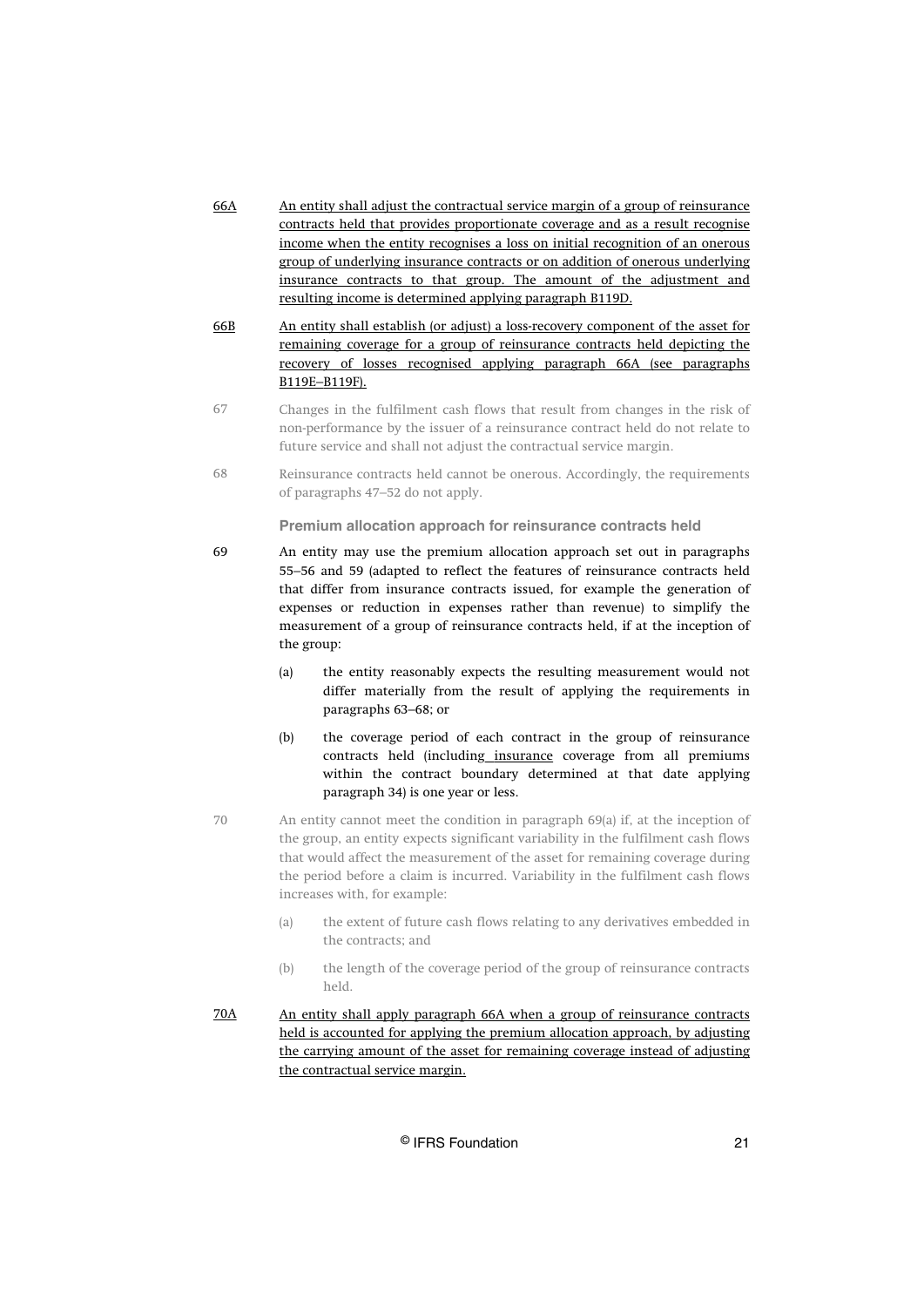# **Investment contracts with discretionary participation features**

- <span id="page-21-0"></span>An investment contract with discretionary participation features does not include a transfer of significant insurance risk. Consequently, the requirements in IFRS 17 for insurance contracts are modified for investment contracts with discretionary participation features as follows:
	- (a) the date of initial recognition (see paragraphs 25 and 28 paragraph 25) is the date the entity becomes party to the contract.
	- (b) the contract boundary (see paragraph 34) is modified so that cash flows are within the contract boundary if they result from a substantive obligation of the entity to deliver cash at a present or future date. The entity has no substantive obligation to deliver cash if it has the practical ability to set a price for the promise to deliver the cash that fully reflects the amount of cash promised and related risks.
	- (c) the allocation of the contractual service margin (see paragraphs 44(e) and 45(e)) is modified so that the entity shall recognise the contractual service margin over the duration of the group of contracts in a systematic way that reflects the transfer of investment services under the contract.

# **Modification and derecognition**

# **Modification of an insurance contract**

- If the terms of an insurance contract are modified, for example by agreement between the parties to the contract or by a change in regulation, an entity shall derecognise the original contract and recognise the modified contract as a new contract, applying IFRS 17 or other applicable Standards if, and only if, any of the conditions in (a)–(c) are satisfied. The exercise of a right included in the terms of a contract is not a modification. The conditions are that: 72
	- (a) if the modified terms had been included at contract inception:
		- (i) the modified contract would have been excluded from the scope of IFRS 17, applying [paragraphs 3–8](#page-2-0);
		- (ii) an entity would have separated different components from the host insurance contract applying [paragraphs 10–13,](#page-4-0) resulting in a different insurance contract to which IFRS 17 would have applied;
		- (iii) the modified contract would have had a substantially different contract boundary applying paragraph 34; or
		- (iv) the modified contract would have been included in a different group of contracts applying [paragraphs 14–24](#page-5-0).
	- (b) the original contract met the definition of an *insurance contract with direct participation features*, but the modified contract no longer meets that definition, or vice versa; or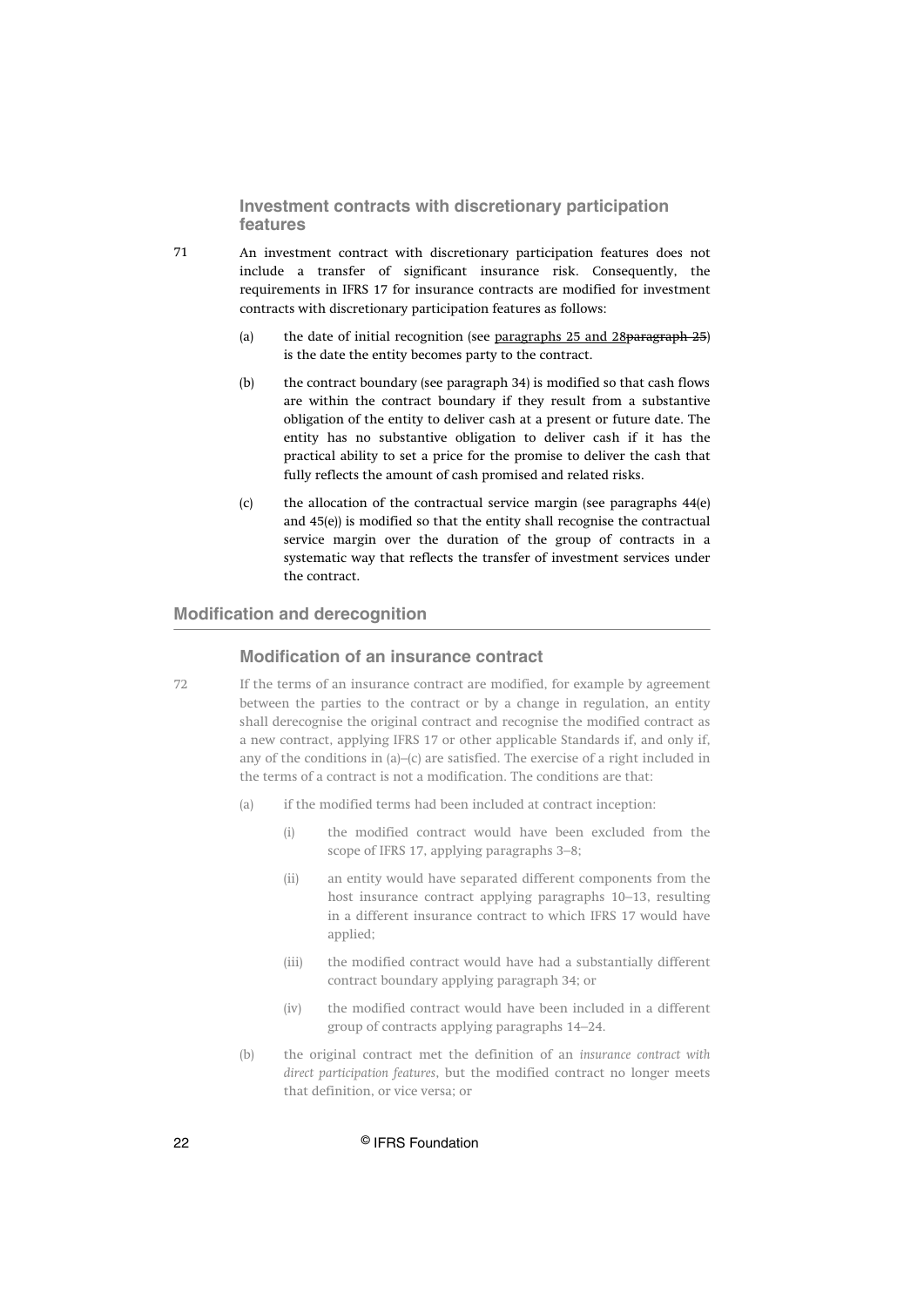- <span id="page-22-0"></span>(c) the entity applied the premium allocation approach in [paragraphs](#page-16-0) [53–59](#page-16-0) or [paragraphs 69–70](#page-20-0) to the original contract, but the modifications mean that the contract no longer meets the eligibility criteria for that approach in [paragraph 53](#page-16-0) or [paragraph 69.](#page-20-0)
- If a contract modification meets none of the conditions in [paragraph 72](#page-21-0), the entity shall treat changes in cash flows caused by the modification as changes in estimates of fulfilment cash flows by applying [paragraphs 40–52](#page-11-0). 73

# **Derecognition**

77

- **An entity shall derecognise an insurance contract when, and only when: 74**
	- **(a) it is extinguished, ie when the obligation specified in the insurance contract expires or is discharged or cancelled; or**
	- **(b) any of the conditions in [paragraph 72](#page-21-0) are met.**
- When an insurance contract is extinguished, the entity is no longer at risk and is therefore no longer required to transfer any economic resources to satisfy the insurance contract. For example, when an entity buys reinsurance, it shall derecognise the underlying insurance contract(s) when, and only when, the underlying insurance contract(s) is or are extinguished. 75
- An entity derecognises an insurance contract from within a group of contracts by applying the following requirements in IFRS 17: 76
	- (a) the fulfilment cash flows allocated to the group are adjusted to eliminate the present value of the future cash flows and risk adjustment for non-financial risk relating to the rights and obligations that have been derecognised from the group, applying paragraphs 40(a) (i) and 40(b);
	- (b) the contractual service margin of the group is adjusted for the change in fulfilment cash flows described in (a), to the extent required by paragraphs 44(c) and 45(c), unless paragraph 77 applies; and
	- (c) the number of coverage units for expected remaining insurance contract services–coverage is adjusted to reflect the coverage units derecognised from the group, and the amount of the contractual service margin recognised in profit or loss in the period is based on that adjusted number, applying paragraph B119.
	- When an entity derecognises an insurance contract because it transfers the contract to a third party or derecognises an insurance contract and recognises a new contract applying [paragraph 72,](#page-21-0) the entity shall instead of applying paragraph 76(b):
		- (a) adjust the contractual service margin of the group from which the contract has been derecognised, to the extent required by paragraphs 44(c) and 45(c), for the difference between (i) and either (ii) for contracts transferred to a third party or (iii) for contracts derecognised applying [paragraph 72:](#page-21-0)

#### © IFRS Foundation 23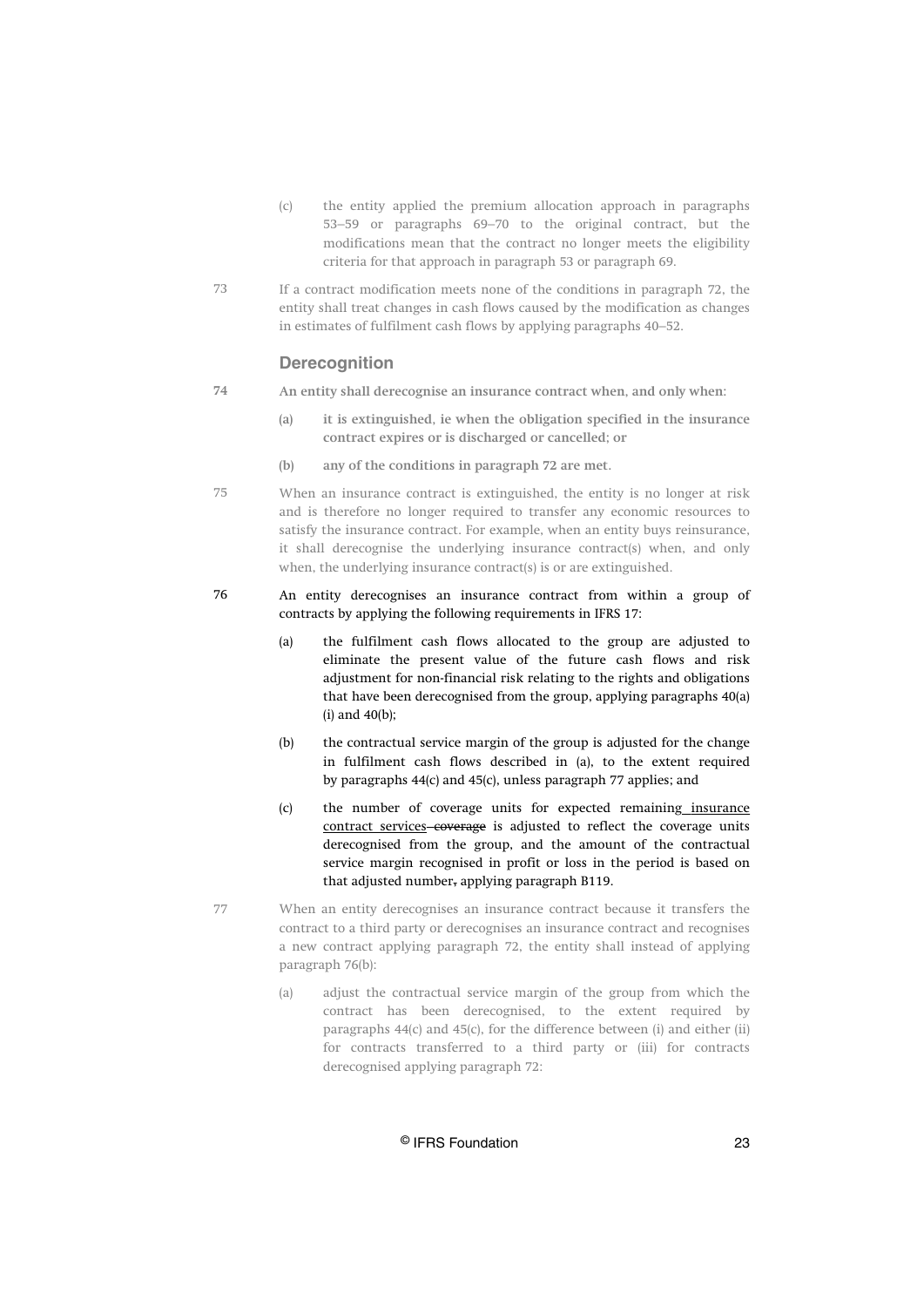- <span id="page-23-0"></span>(i) the change in the carrying amount of the group of insurance contracts resulting from the derecognition of the contract, applying paragraph 76(a).
- (ii) the premium charged by the third party.
- (iii) the premium the entity would have charged had it entered into a contract with equivalent terms as the new contract at the date of the contract modification, less any additional premium charged for the modification.
- (b) measure the new contract recognised applying [paragraph 72](#page-21-0) assuming that the entity received the premium described in (a)(iii) at the date of the modification.

#### **Presentation in the statement of financial position**

- **An entity shall present separately in the statement of financial position the carrying amount of portfolios groups of:** 
	- **(a) insurance contracts issued that are assets;**
	- **(b) insurance contracts issued that are liabilities;**
	- **(c) reinsurance contracts held that are assets; and**
	- **(d) reinsurance contracts held that are liabilities.**
- An entity shall include any assets-or liabilities for insurance acquisition cash flows recognised applying paragraph 28B(b) 27 in the carrying amount of the related portfolios groups of insurance contracts issued, and any assets or liabilities for cash flows related to portfolios-groups of reinsurance contracts held (see paragraph 65(a)) in the carrying amount of the portfolios groups of reinsurance contracts held. 79

# **Recognition and presentation in the statement(s) of financial performance [\(paragraphs B120–B136\)](#page-74-0)**

- **Applying paragraphs 41 and 42, an entity shall disaggregate the amounts recognised in the statement(s) of profit or loss and other comprehensive income (hereafter referred to as the statement(s) of financial performance) into: 80**
	- **(a) an insurance service result ([paragraphs 83–86](#page-24-0)), comprising insurance revenue and insurance service expenses; and**
	- **(b) insurance finance income or expenses [\(paragraphs 87–92\)](#page-25-0).**
- An entity is not required to disaggregate the change in the risk adjustment for non-financial risk between the insurance service result and insurance finance income or expenses. If an entity does not make such a disaggregation, it shall include the entire change in the risk adjustment for non-financial risk as part of the insurance service result. 81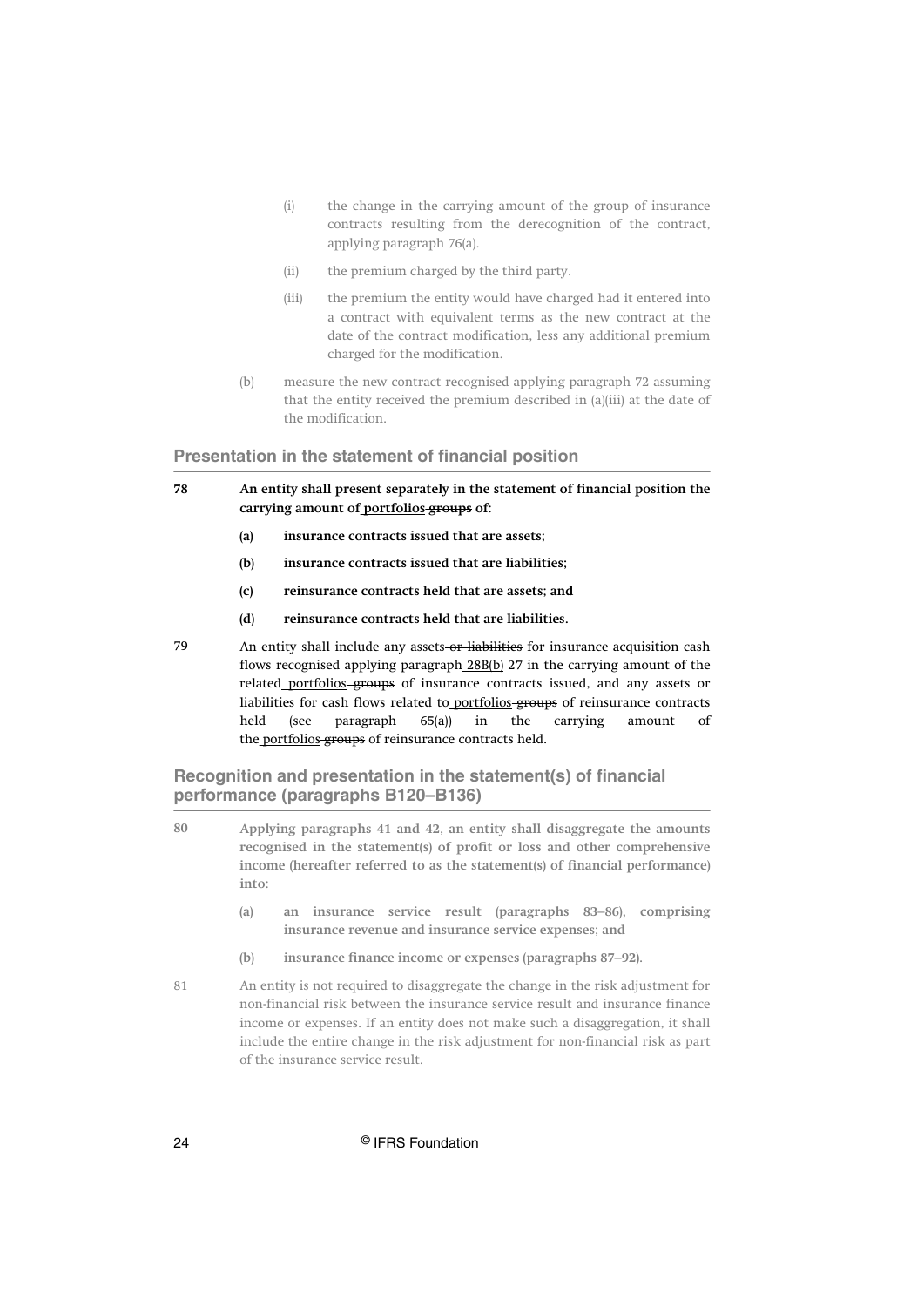<span id="page-24-0"></span>**An entity shall present income or expenses from reinsurance contracts held separately from the expenses or income from insurance contracts issued. 82**

# **Insurance service result**

- **An entity shall present in profit or loss insurance revenue arising from the groups of insurance contracts issued. Insurance revenue shall depict the provision of insurance contract services coverage and other services arising from the group of insurance contracts at an amount that reflects the consideration to which the entity expects to be entitled in exchange for those services. Paragraphs B120–B127 specify how an entity measures insurance revenue. 83**
- **An entity shall present in profit or loss insurance service expenses arising from a group of insurance contracts issued, comprising incurred claims (excluding repayments of investment components), other incurred insurance service expenses and other amounts as described in paragraph 103(b). 84**
- **Insurance revenue and insurance service expenses presented in profit or loss shall exclude any investment components. An entity shall not present premium information in profit or loss if that information is inconsistent with paragraph 83. 85**
- An entity may present the income or expenses from a group of reinsurance contracts held (see paragraphs 60-70A70), other than insurance finance income or expenses, as a single amount; or the entity may present separately the amounts recovered from the reinsurer and an allocation of the premiums paid that together give a net amount equal to that single amount. If an entity presents separately the amounts recovered from the reinsurer and an allocation of the premiums paid, it shall: 86
	- (a) treat reinsurance cash flows that are contingent on claims on the underlying contracts as part of the claims that are expected to be reimbursed under the reinsurance contract held;
	- (b) treat amounts from the reinsurer that it expects to receive that are not contingent on claims of the underlying contracts (for example, some types of ceding commissions) as a reduction in the premiums to be paid to the reinsurer;-and
	- (c) not present the allocation of premiums paid as a reduction in revenue; and.
	- (d) treat amounts recognised relating to recovery of losses applying paragraphs 66A–66B as amounts recovered from the reinsurer (see paragraphs B119E–B119F).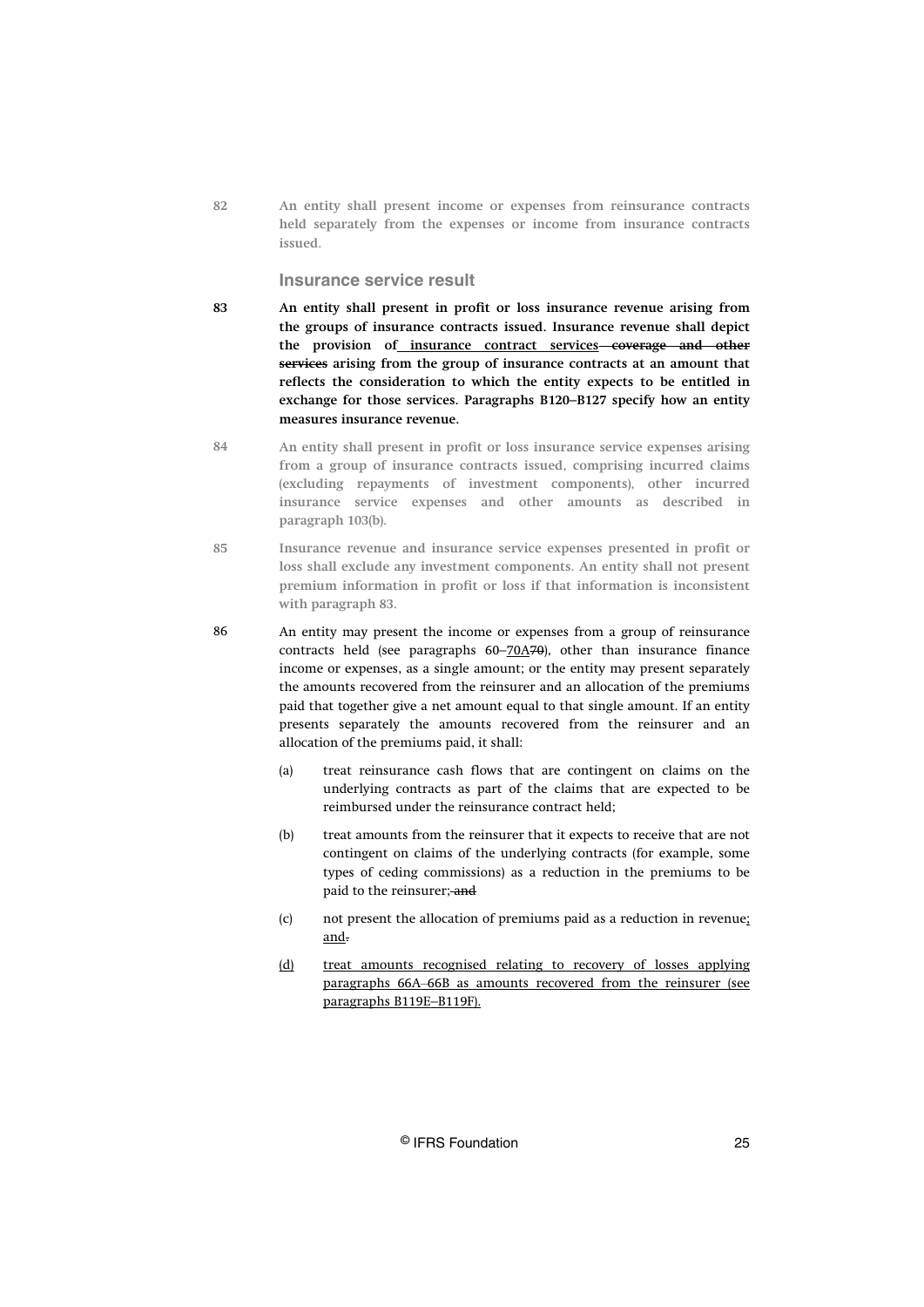# **Insurance finance income or expenses (see [paragraphs](#page-76-0) [B128–B136](#page-76-0))**

- <span id="page-25-0"></span>**Insurance finance income or expenses comprises the change in the carrying amount of the group of insurance contracts arising from: 87**
	- **(a) the effect of the time value of money and changes in the time value of money; and**
	- **(b) the effect of financial risk and changes in financial risk; but**
	- **(c) excluding any such changes for groups of insurance contracts with direct participation features that would adjust the contractual service margin but do not do so when applying paragraphs 45(b)(ii), 45(b)(iii), 45(c)(ii) or 45(c)(iii). These are included in insurance service expenses.**
- **Unless paragraph 89 applies, an entity shall make an accounting policy choice between: 88**
	- **(a) including insurance finance income or expenses for the period in profit or loss; or**
	- **(b) disaggregating insurance finance income or expenses for the period to include in profit or loss an amount determined by a systematic allocation of the expected total insurance finance income or expenses over the duration of the group of contracts, applying paragraphs B130–B133.**
- **For insurance contracts with direct participation features, for which the entity holds the underlying items, an entity shall make an accounting policy choice between: 89**
	- **(a) including insurance finance income or expenses for the period in profit or loss; or**
	- **(b) disaggregating insurance finance income or expenses for the period to include in profit or loss an amount that eliminates accounting mismatches with income or expenses included in profit or loss on the underlying items held, applying paragraphs B134–B136.**
- **If an entity chooses the accounting policy set out in paragraph 88(b) or in paragraph 89(b), it shall include in other comprehensive income the difference between the insurance finance income or expenses measured on the basis set out in those paragraphs and the total insurance finance income or expenses for the period. 90**
- **If an entity transfers a group of insurance contracts or derecognises an insurance contract applying paragraph 77: 91**
	- **(a) it shall reclassify to profit or loss as a reclassification adjustment (see IAS 1** *Presentation of Financial Statements***) any remaining amounts for the group (or contract) that were previously recognised in other comprehensive income because the entity chose the accounting policy set out in paragraph 88(b).**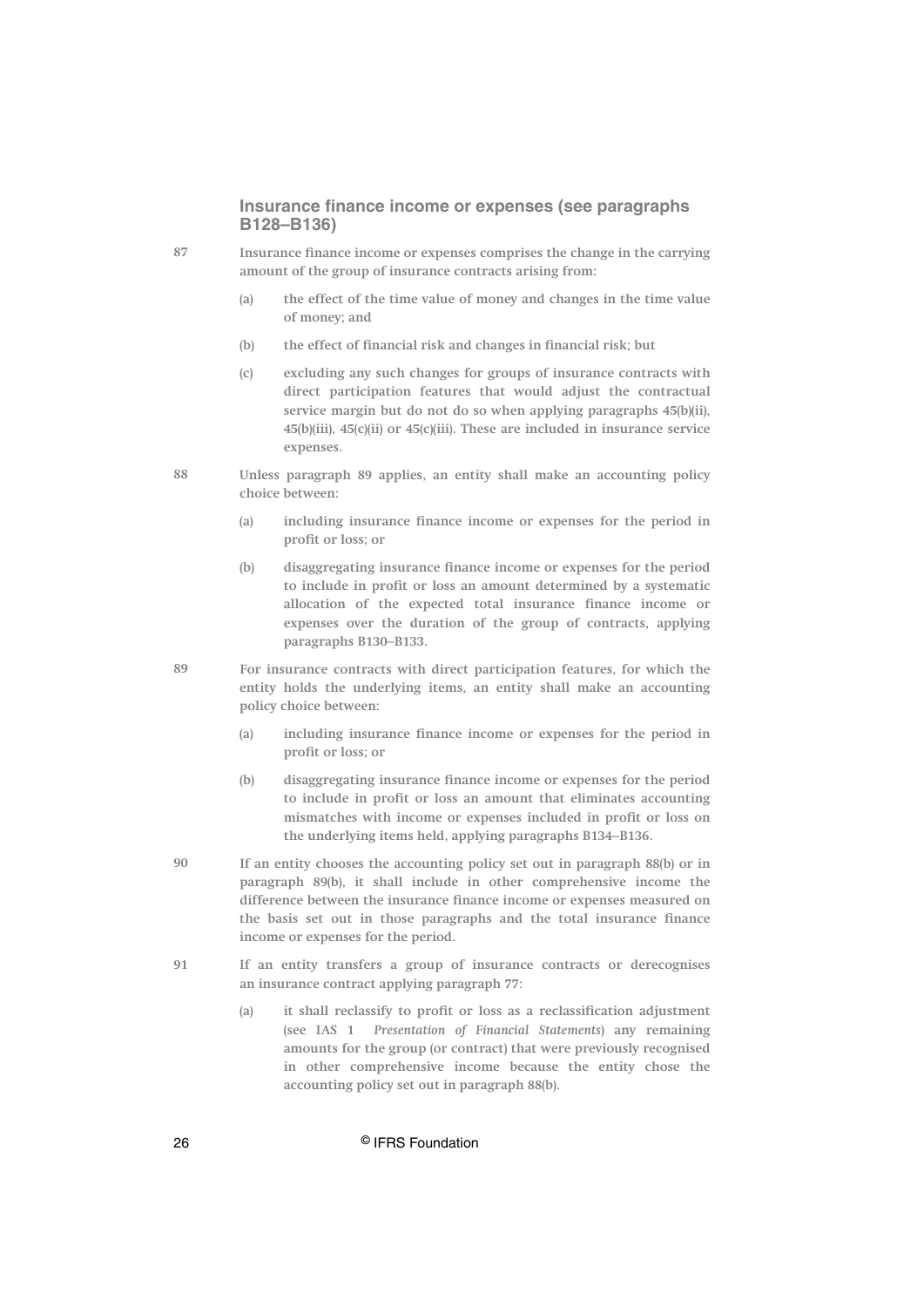- <span id="page-26-0"></span>**(b) it shall not reclassify to profit or loss as a reclassification adjustment (see IAS 1) any remaining amounts for the group (or contract) that were previously recognised in other comprehensive income because the entity chose the accounting policy set out in paragraph 89(b).**
- Paragraph 30 requires an entity to treat an insurance contract as a monetary item under IAS 21 for the purpose of translating foreign exchange items into the entity's functional currency. An entity includes exchange differences on changes in the carrying amount of groups of insurance contracts in the statement of profit or loss, unless they relate to changes in the carrying amount of groups of insurance contracts included in other comprehensive income applying paragraph 90, in which case they shall be included in other comprehensive income. 92

# **Disclosure**

- **The objective of the disclosure requirements is for an entity to disclose information in the notes that, together with the information provided in the statement of financial position, statement(s) of financial performance and statement of cash flows, gives a basis for users of financial statements to assess the effect that contracts within the scope of IFRS 17 have on the entity's financial position, financial performance and cash flows. To achieve that objective, an entity shall disclose qualitative and quantitative information about: 93**
	- **(a) the amounts recognised in its financial statements for contracts within the scope of IFRS 17 (see [paragraphs 97–116](#page-27-0));**
	- **(b) the significant judgements, and changes in those judgements, made when applying IFRS 17 (see [paragraphs 117–120\)](#page-32-0); and**
	- **(c) the nature and extent of the risks from contracts within the scope of IFRS 17 (see [paragraphs 121–132](#page-33-0)).**
- An entity shall consider the level of detail necessary to satisfy the disclosure objective and how much emphasis to place on each of the various requirements. If the disclosures provided, applying [paragraphs 97–132,](#page-27-0) are not enough to meet the objective in paragraph 93, an entity shall disclose additional information necessary to meet that objective. 94
- An entity shall aggregate or disaggregate information so that useful information is not obscured either by the inclusion of a large amount of insignificant detail or by the aggregation of items that have different characteristics.  $Q<sub>5</sub>$
- Paragraphs 29–31 of IAS 1 set out requirements relating to materiality and aggregation of information. Examples of aggregation bases that might be appropriate for information disclosed about insurance contracts are: 96
	- (a) type of contract (for example, major product lines);
	- (b) geographical area (for example, country or region); or

# © IFRS Foundation 27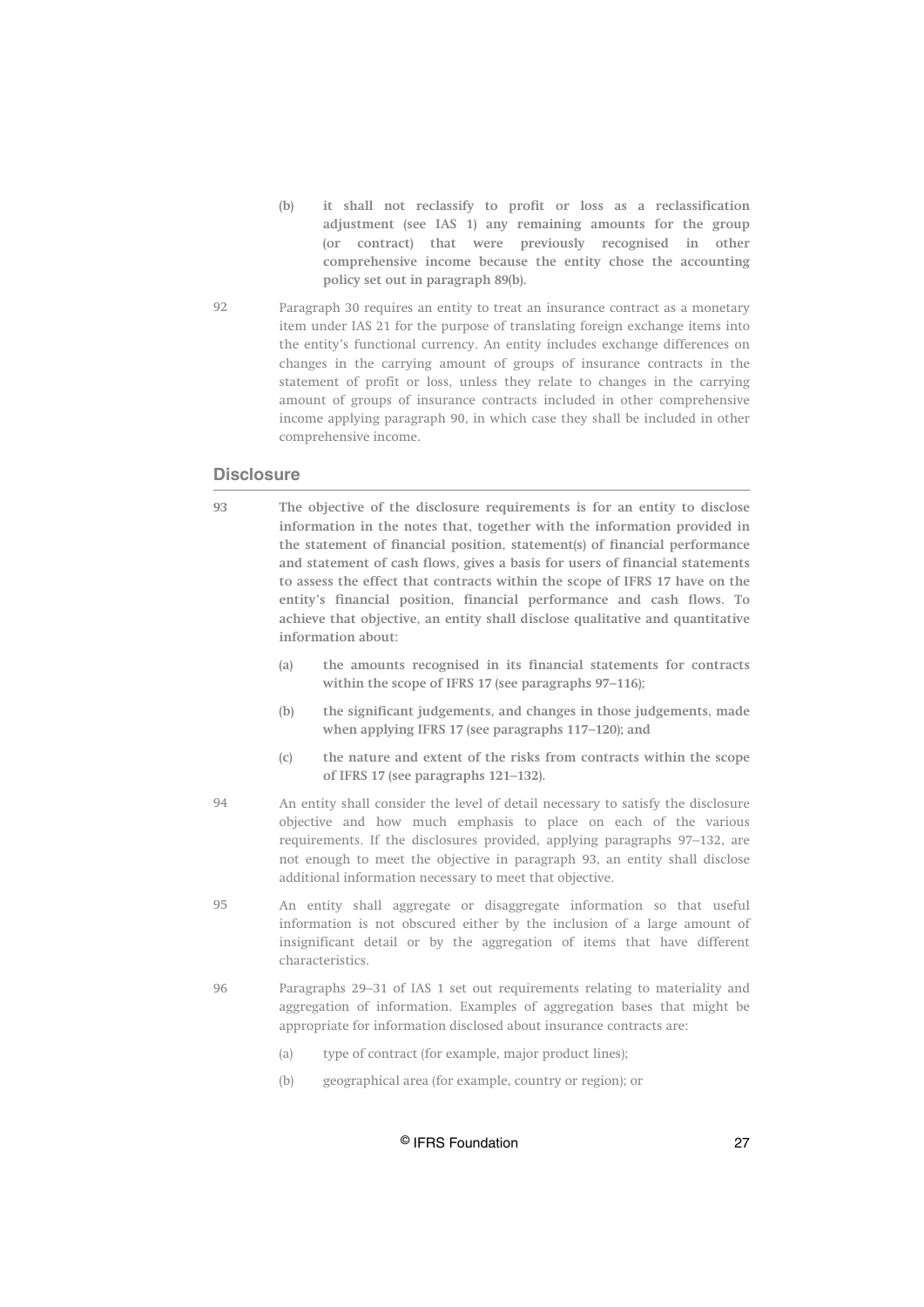<span id="page-27-0"></span>(c) reportable segment, as defined in IFRS 8 *Operating Segments*.

#### **Explanation of recognised amounts**

- Of the disclosures required by paragraphs 98–109, only those in paragraphs 98–100, and  $102-103$  and  $105-105C$  apply to contracts to which the premium allocation approach has been applied. If an entity uses the premium allocation approach, it shall also disclose: 97
	- (a) which of the criteria in paragraphs 53 and 69 it has satisfied;
	- (b) whether it makes an adjustment for the time value of money and the effect of financial risk applying paragraphs 56 and, 57(b) and 59(b); and
	- (c) the method it has chosen to recognise insurance acquisition cash flows applying paragraph 59(a).
	- An entity shall disclose reconciliations that show how the net carrying amounts of contracts within the scope of IFRS 17 changed during the period because of cash flows and income and expenses recognised in the statement(s) of financial performance. Separate reconciliations shall be disclosed for insurance contracts issued and reinsurance contracts held. An entity shall adapt the requirements of paragraphs 100–109 to reflect the features of reinsurance contracts held that differ from insurance contracts issued; for example, the generation of expenses or reduction in expenses rather than revenue.
- An entity shall provide enough information in the reconciliations to enable users of financial statements to identify changes from cash flows and amounts that are recognised in the statement(s) of financial performance. To comply with this requirement, an entity shall: 99
	- (a) disclose, in a table, the reconciliations set out in paragraphs 100– 105C105; and
	- (b) for each reconciliation, present the net carrying amounts at the beginning and at the end of the period, disaggregated into a total for portfolios groups of contracts that are assets and a total for portfolios groups of contracts that are liabilities, that equal the amounts presented in the statement of financial position applying paragraph 78.
- An entity shall disclose reconciliations from the opening to the closing balances separately for each of: 100
	- (a) the net liabilities (or assets) for the remaining coverage component, excluding any loss component.
	- (b) any loss component (see paragraphs 47–52 and 57–58).
	- (c) the liabilities for incurred claims. For insurance contracts to which the premium allocation approach described in paragraphs 53–59 or 69– 70A70 has been applied, an entity shall disclose separate reconciliations for:
		- (i) the estimates of the present value of the future cash flows; and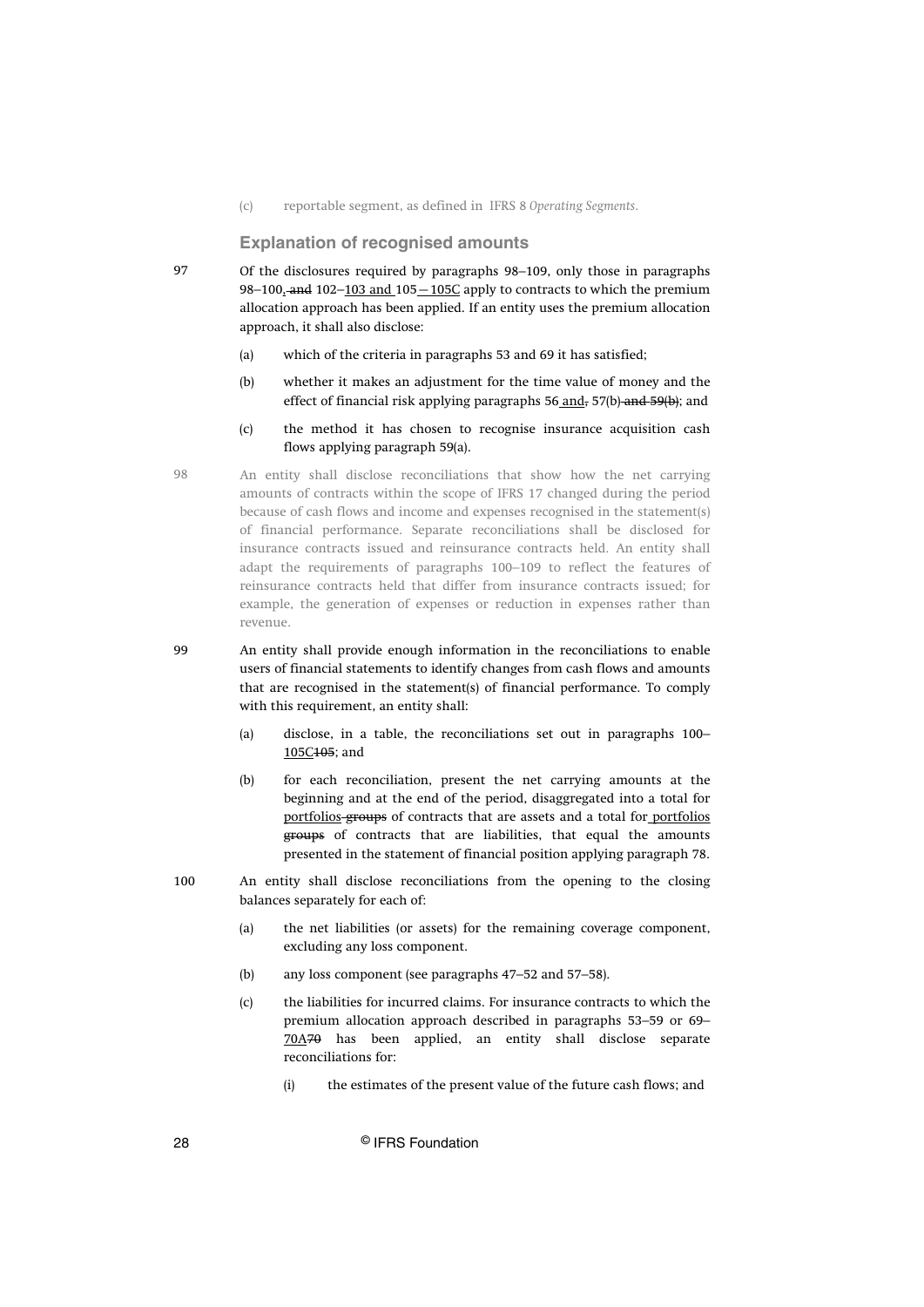- (ii) the risk adjustment for non-financial risk.
- For insurance contracts other than those to which the premium allocation approach described in paragraphs 53–59 or 69–70A70 has been applied, an entity shall also disclose reconciliations from the opening to the closing balances separately for each of: 101
	- (a) the estimates of the present value of the future cash flows;
	- (b) the risk adjustment for non-financial risk; and
	- (c) the contractual service margin.
- The objective of the reconciliations in paragraphs 100–101 is to provide different types of information about the insurance service result. 102
- An entity shall separately disclose in the reconciliations required in paragraph 100 each of the following amounts related to insurance contract services, if applicable: 103
	- (a) insurance revenue.
	- (b) insurance service expenses, showing separately:
		- (i) incurred claims (excluding investment components) and other incurred insurance service expenses;
		- (ii) amortisation of insurance acquisition cash flows;
		- (iii) changes that relate to past service, ie changes in fulfilment cash flows relating to the liability for incurred claims; and
		- (iv) changes that relate to future service, ie losses on onerous groups of contracts and reversals of such losses.
	- (c) investment components (combined with refunds of premiums unless refunds of premiums are presented as part of the cash flows in the period described in paragraph 105(a)(i)) excluded from insurance revenue and insurance service expenses.
- An entity shall separately disclose in the reconciliations required in paragraph 101 each of the following amounts related to insurance contract services, if applicable:
	- (a) changes that relate to future service, applying paragraphs B96–B118, showing separately:
		- (i) changes in estimates that adjust the contractual service margin;
		- (ii) changes in estimates that do not adjust the contractual service margin, ie losses on groups of onerous contracts and reversals of such losses; and
		- (iii) the effects of contracts initially recognised in the period.
	- (b) changes that relate to current service, ie:
		- (i) the amount of the contractual service margin recognised in profit or loss to reflect the transfer of services;

© IFRS Foundation 29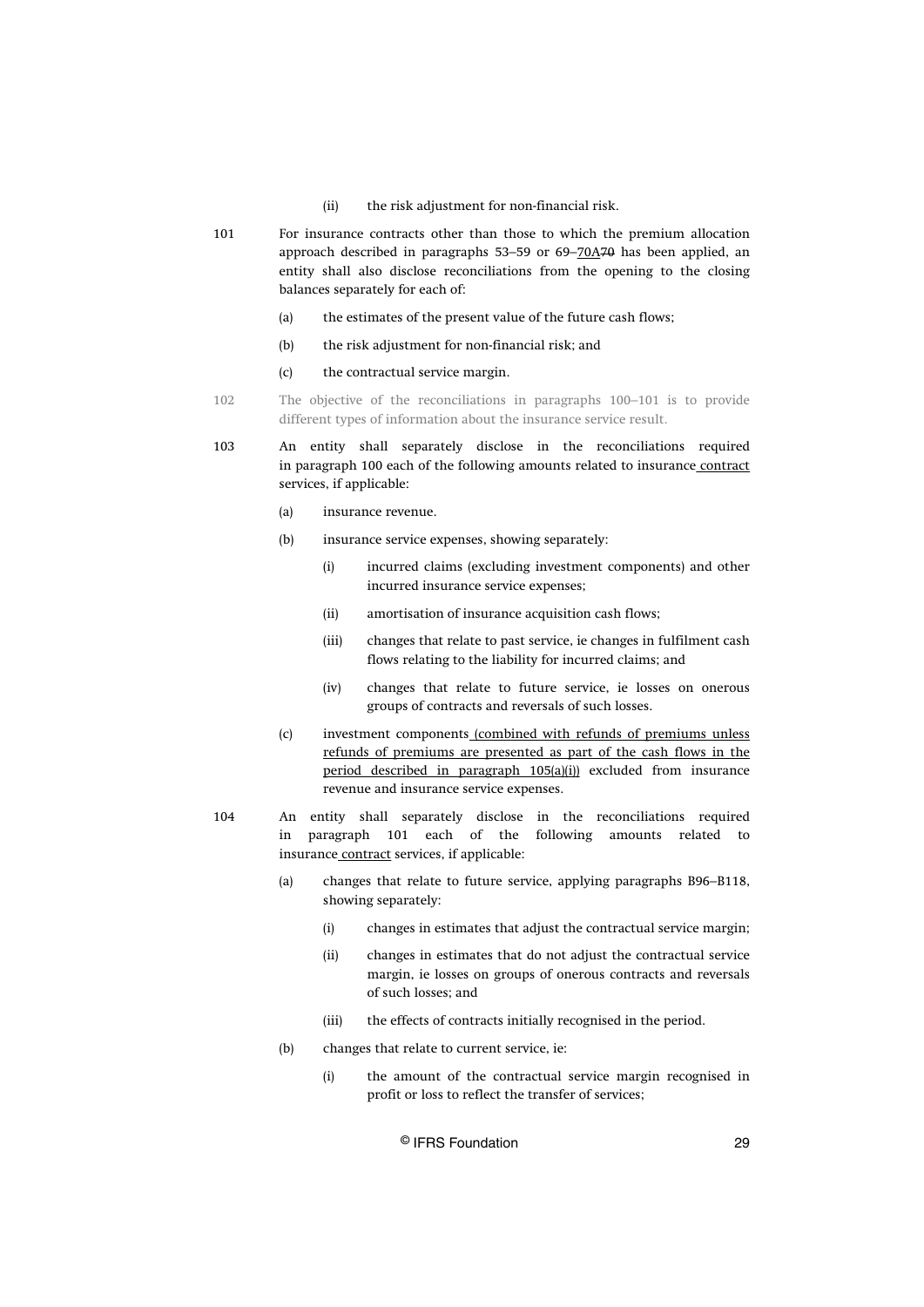- (ii) the change in the risk adjustment for non-financial risk that does not relate to future service or past service; and
- (iii) *experience adjustments* (see paragraphs B97(c) and B113(a)), excluding amounts relating to the risk adjustment for nonfinancial risk included in (ii).
- (c) changes that relate to past service, ie changes in fulfilment cash flows relating to incurred claims (see paragraphs B97(b) and B113(a)).
- To complete the reconciliations in paragraphs 100–101, an entity shall also disclose separately each of the following amounts not related to insurance contract services provided in the period, if applicable: 105
	- (a) cash flows in the period, including:
		- (i) premiums received for insurance contracts issued (or paid for reinsurance contracts held);
		- (ii) insurance acquisition cash flows; and
		- (iii) incurred claims paid and other insurance service expenses paid for insurance contracts issued (or recovered under reinsurance contracts held), excluding insurance acquisition cash flows.
	- (b) the effect of changes in the risk of non-performance by the issuer of reinsurance contracts held;
	- (c) insurance finance income or expenses; and
	- (d) any additional line items that may be necessary to understand the change in the net carrying amount of the insurance contracts.
- An entity shall disclose a reconciliation from the opening to the closing balance of assets for insurance acquisition cash flows recognised applying paragraphs 28B(b). An entity shall aggregate information for the reconciliation at a level that is consistent with that for the reconciliation of insurance contracts, applying paragraph 98. 105A
- An entity shall disclose quantitatively, in appropriate time bands, when it expects to derecognise an asset for insurance acquisition cash flows applying paragraph 28C and include those cash flows in the measurement of the group of insurance contracts to which they are allocated. 105B
- An entity shall separately disclose in the reconciliation required by paragraph 105A any recognition of impairment losses and reversals of impairment losses applying paragraph 28D. 105C
- For insurance contracts issued other than those to which the premium allocation approach described in paragraphs 53–59 has been applied, an entity shall disclose an analysis of the insurance revenue recognised in the period comprising: 106
	- (a) the amounts relating to the changes in the liability for remaining coverage as specified in paragraph B124, separately disclosing: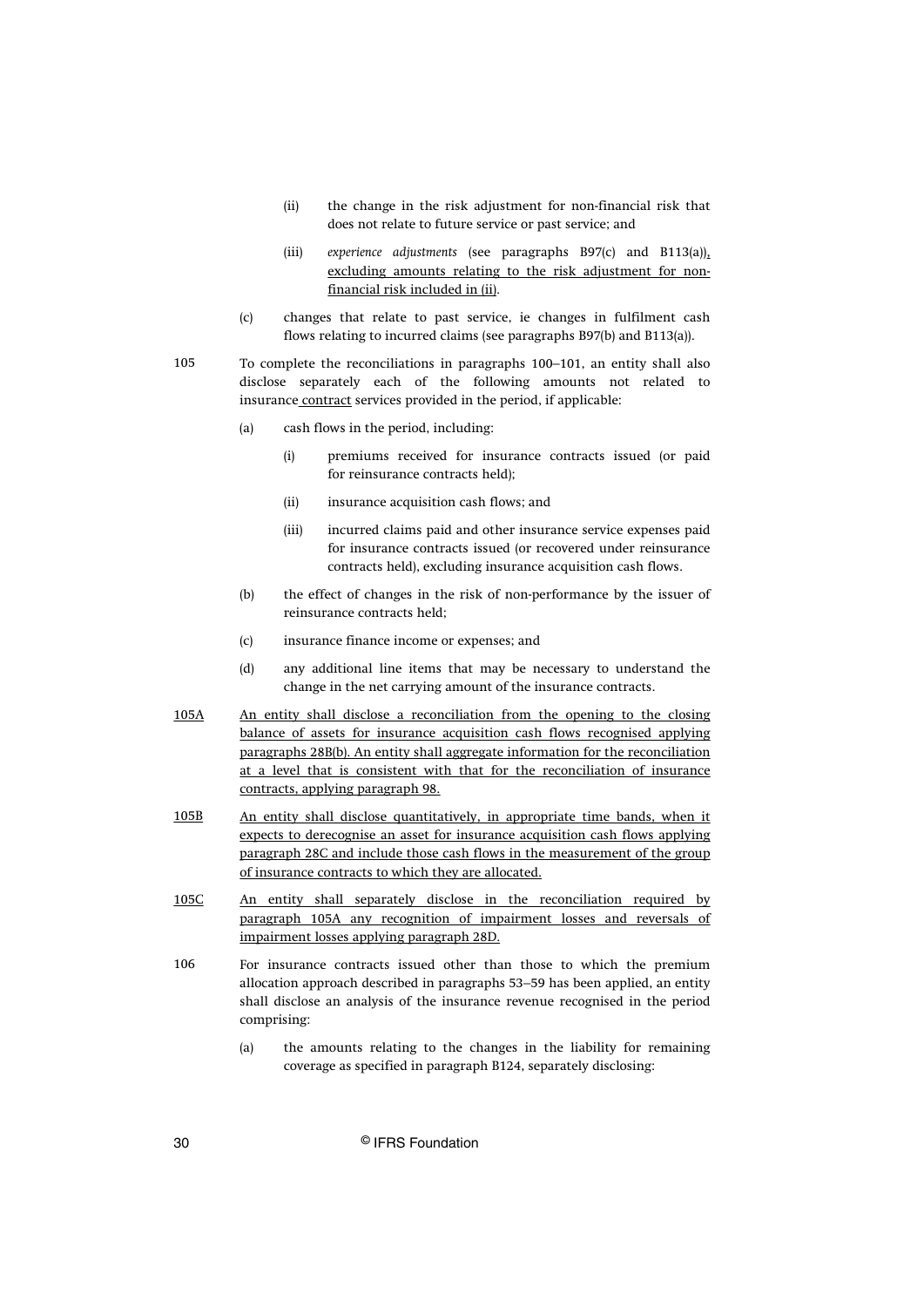- (i) the insurance service expenses incurred during the period as specified in paragraph B124(a);
- (ii) the change in the risk adjustment for non-financial risk, as specified in paragraph B124(b); and
- (iii) the amount of the contractual service margin recognised in profit or loss because of the transfer of insurance contract services in the period, as specified in paragraph B124(c); and.
- (iv) experience adjustments for premium receipts, if any, as specified in paragraph B124(d).

## (b) the allocation of the portion of the premiums that relate to the recovery of insurance acquisition cash flows (see paragraph B125).

- For insurance contracts other than those to which the premium allocation approach described in [paragraphs 53–59](#page-16-0) or [69–70](#page-20-0) has been applied, an entity shall disclose the effect on the statement of financial position separately for insurance contracts issued and reinsurance contracts held that are initially recognised in the period, showing their effect at initial recognition on: 107
	- (a) the estimates of the present value of future cash outflows, showing separately the amount of the insurance acquisition cash flows;
	- (b) the estimates of the present value of future cash inflows;
	- (c) the risk adjustment for non-financial risk; and
	- (d) the contractual service margin.
- In the disclosures required by paragraph 107, an entity shall separately disclose amounts resulting from: 108
	- (a) contracts acquired from other entities in transfers of insurance contracts or business combinations; and
	- (b) groups of contracts that are onerous.
- For insurance contracts other than those to which the premium allocation approach described in paragraphs 53–59 or 69–70A70 has been applied, an entity shall disclose—an explanation of when it expects to recognise the contractual service margin remaining at the end of the reporting period in profit or loss, either quantitatively, in appropriate time bands, or by providing qualitative information. Such information shall be provided separately for insurance contracts issued and reinsurance contracts held. 109

#### **Insurance finance income or expenses**

An entity shall disclose and explain the total amount of insurance finance income or expenses in the reporting period. In particular, an entity shall explain the relationship between insurance finance income or expenses and the investment return on its assets, to enable users of its financial statements to evaluate the sources of finance income or expenses recognised in profit or loss and other comprehensive income. 110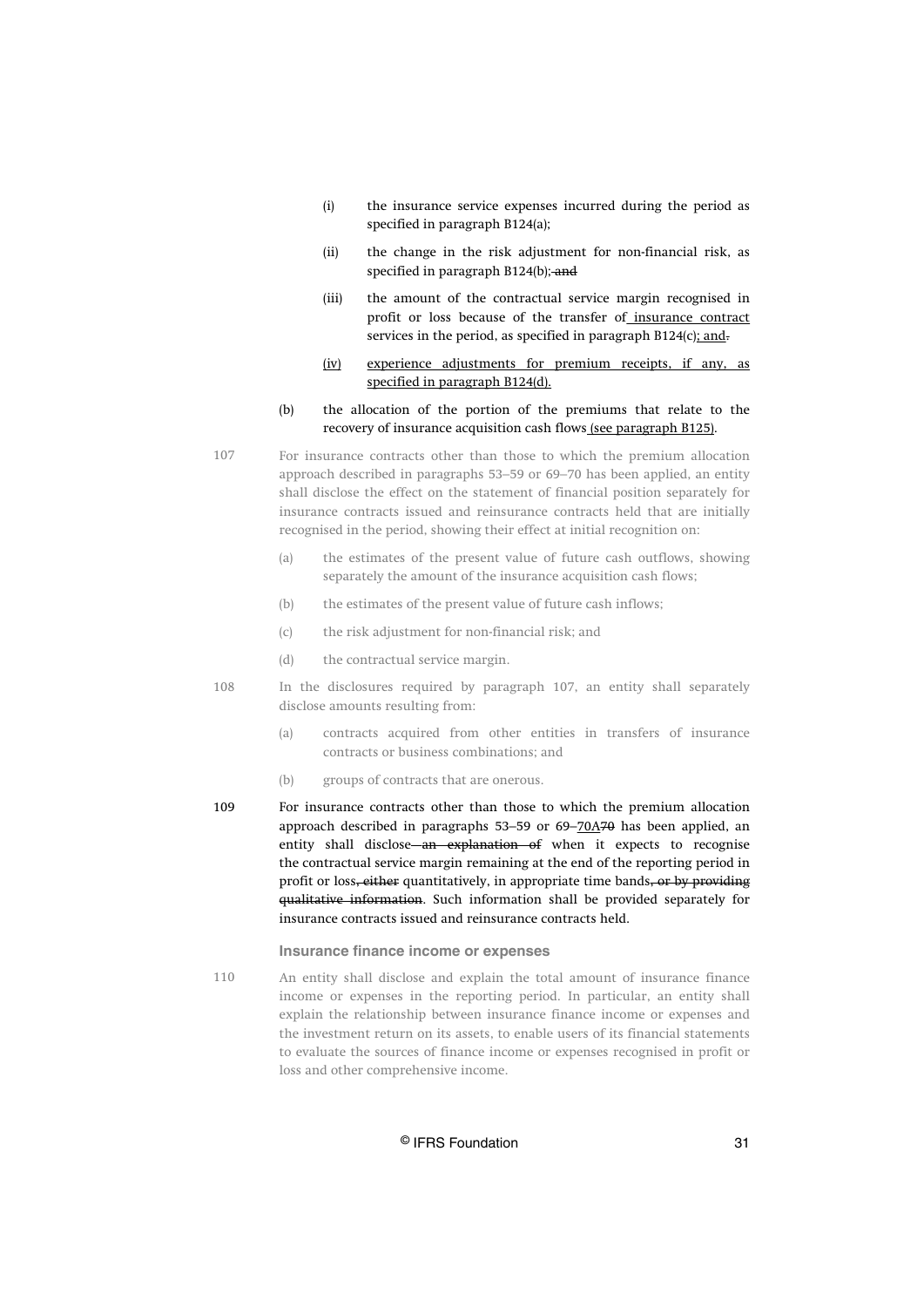- For contracts with direct participation features, the entity shall describe the composition of the underlying items and disclose their fair value. 111
- For contracts with direct participation features, if an entity chooses not to adjust the contractual service margin for some changes in the fulfilment cash flows, applying [paragraph B115](#page-71-0), it shall disclose the effect of that choice on the adjustment to the contractual service margin in the current period. 112
- For contracts with direct participation features, if an entity changes the basis of disaggregation of insurance finance income or expenses between profit or loss and other comprehensive income, applying paragraph B135, it shall disclose, in the period when the change in approach occurred: 113
	- (a) the reason why the entity was required to change the basis of disaggregation;
	- (b) the amount of any adjustment for each financial statement line item affected; and
	- (c) the carrying amount of the group of insurance contracts to which the change applied at the date of the change.

# **Transition amounts**

- An entity shall provide disclosures that enable users of financial statements to identify the effect of groups of insurance contracts measured at the transition date applying the modified retrospective approach (see [paragraphs C6–C19\)](#page-81-0) or the fair value approach (see [paragraphs C20–C24\)](#page-85-0) on the contractual service margin and insurance revenue in subsequent periods. Hence an entity shall disclose the reconciliation of the contractual service margin applying paragraph 101(c), and the amount of insurance revenue applying paragraph 103(a), separately for: 114
	- (a) insurance contracts that existed at the transition date to which the entity has applied the modified retrospective approach;
	- (b) insurance contracts that existed at the transition date to which the entity has applied the fair value approach; and
	- (c) all other insurance contracts.
- For all periods in which disclosures are made applying paragraphs 114(a) or 114(b), to enable users of financial statements to understand the nature and significance of the methods used and judgements applied in determining the transition amounts, an entity shall explain how it determined the measurement of insurance contracts at the transition date. 115
- An entity that chooses to disaggregate insurance finance income or expenses between profit or loss and other comprehensive income applies [paragraphs C18\(b\)](#page-84-0), C19(b), C24(b) and C24(c) to determine the cumulative difference between the insurance finance income or expenses that would have been recognised in profit or loss and the total insurance finance income or expenses at the transition date for the groups of insurance contracts to which the disaggregation applies. For all periods in which amounts determined applying these paragraphs exist, the entity shall disclose a reconciliation from 116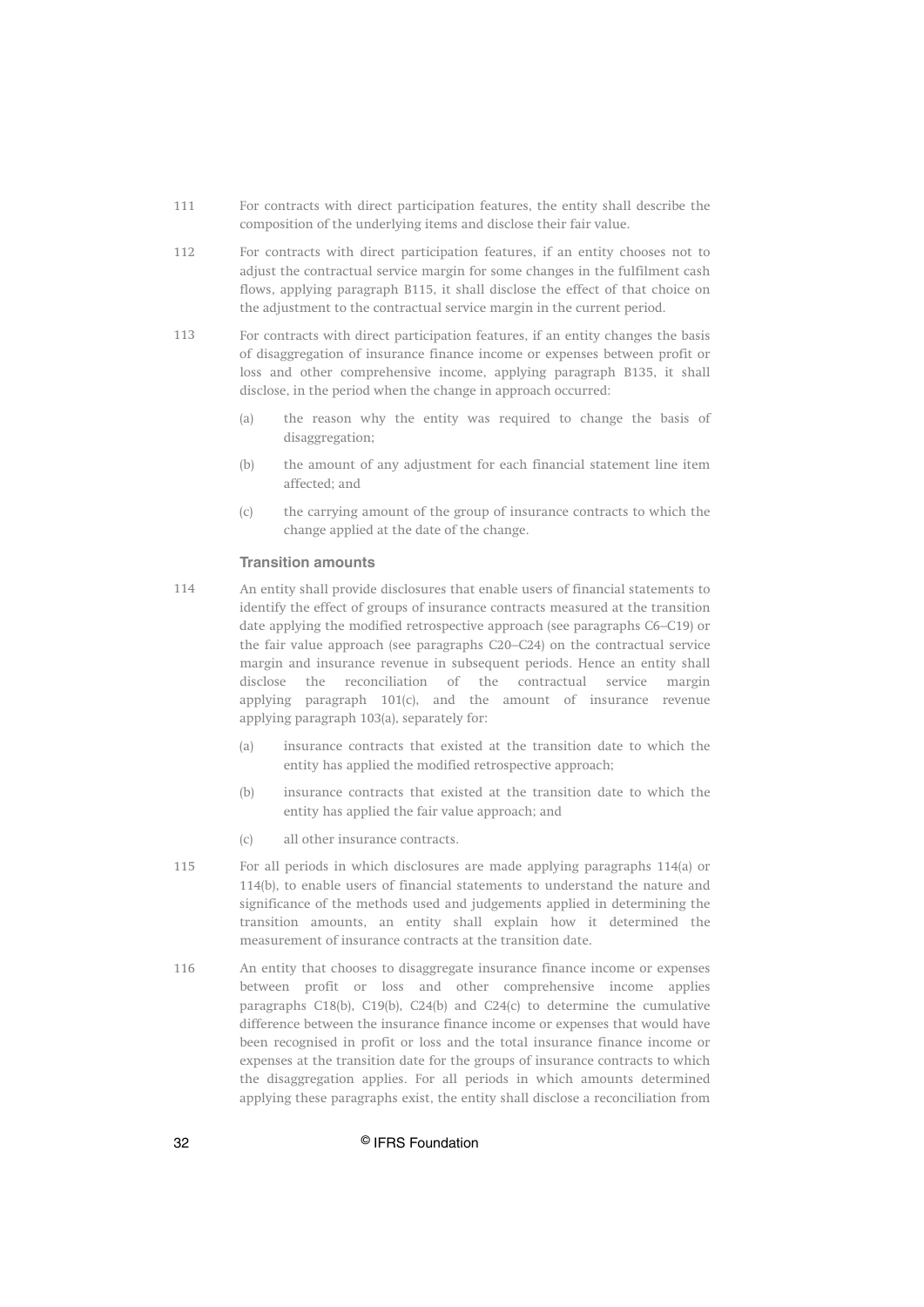<span id="page-32-0"></span>the opening to the closing balance of the cumulative amounts included in other comprehensive income for financial assets measured at fair value through other comprehensive income related to the groups of insurance contracts. The reconciliation shall include, for example, gains or losses recognised in other comprehensive income in the period and gains or losses previously recognised in other comprehensive income in previous periods reclassified in the period to profit or loss.

# **Significant judgements in applying IFRS 17**

- An entity shall disclose the significant judgements and changes in judgements made in applying IFRS 17. Specifically, an entity shall disclose the inputs, assumptions and estimation techniques used, including: 117
	- (a) the methods used to measure insurance contracts within the scope of IFRS 17 and the processes for estimating the inputs to those methods. Unless impracticable, an entity shall also provide quantitative information about those inputs.
	- (b) any changes in the methods and processes for estimating inputs used to measure contracts, the reason for each change, and the type of contracts affected.
	- (c) to the extent not covered in (a), the approach used:
		- (i) to distinguish changes in estimates of future cash flows arising from the exercise of discretion from other changes in estimates of future cash flows for contracts without direct participation features (see paragraph B98);
		- (ii) to determine the risk adjustment for non-financial risk, including whether changes in the risk adjustment for nonfinancial risk are disaggregated into an insurance service component and an insurance finance component or are presented in full in the insurance service result;
		- (iii) to determine discount rates; and
		- (iv) to determine investment components; and-
		- (v) to determine the relative weighting of the benefits provided by insurance coverage and investment-return service (for insurance contracts without direct participation features) or insurance coverage and investment-related service (for insurance contracts with direct participation features) (see paragraphs B119–B119B).
- If, applying paragraph 88(b) or paragraph 89(b), an entity chooses to disaggregate insurance finance income or expenses into amounts presented in profit or loss and amounts presented in other comprehensive income, the entity shall disclose an explanation of the methods used to determine the insurance finance income or expenses recognised in profit or loss. 118

#### © IFRS Foundation 33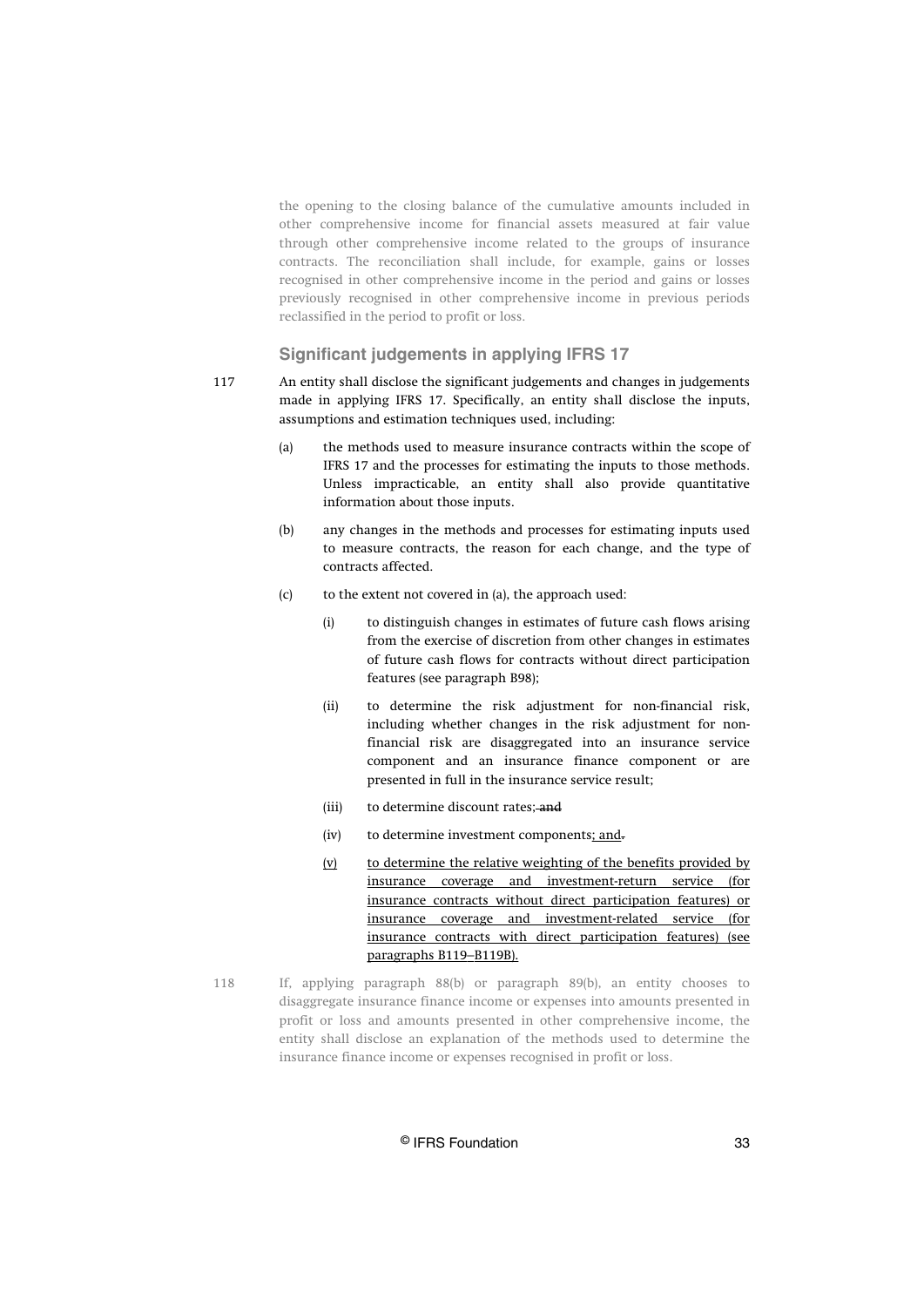- <span id="page-33-0"></span>An entity shall disclose the confidence level used to determine the risk adjustment for non-financial risk. If the entity uses a technique other than the confidence level technique for determining the risk adjustment for nonfinancial risk, it shall disclose the technique used and the confidence level corresponding to the results of that technique. 119
- An entity shall disclose the yield curve (or range of yield curves) used to discount cash flows that do not vary based on the returns on underlying items, applying [paragraph 36.](#page-11-0) When an entity provides this disclosure in aggregate for a number of groups of insurance contracts, it shall provide such disclosures in the form of weighted averages, or relatively narrow ranges. 120

# **Nature and extent of risks that arise from contracts within the scope of IFRS 17**

- An entity shall disclose information that enables users of its financial statements to evaluate the nature, amount, timing and uncertainty of future cash flows that arise from contracts within the scope of IFRS 17. Paragraphs 122–132 contain requirements for disclosures that would normally be necessary to meet this requirement. 121
- These disclosures focus on the insurance and financial risks that arise from insurance contracts and how they have been managed. Financial risks typically include, but are not limited to, credit risk, liquidity risk and market risk. 122
- If the information disclosed about an entity's exposure to risk at the end of the reporting period is not representative of its exposure to risk during the period, the entity shall disclose that fact, the reason why the period-end exposure is not representative, and further information that is representative of its risk exposure during the period. 123
- For each type of risk arising from contracts within the scope of IFRS 17, an entity shall disclose: 124
	- (a) the exposures to risks and how they arise;
	- (b) the entity's objectives, policies and processes for managing the risks and the methods used to measure the risks; and
	- (c) any changes in (a) or (b) from the previous period.
- For each type of risk arising from contracts within the scope of IFRS 17, an entity shall disclose: 125
	- (a) summary quantitative information about its exposure to that risk at the end of the reporting period. This disclosure shall be based on the information provided internally to the entity's key management personnel.
	- (b) the disclosures required by [paragraphs 127–132,](#page-34-0) to the extent not provided applying (a) of this paragraph.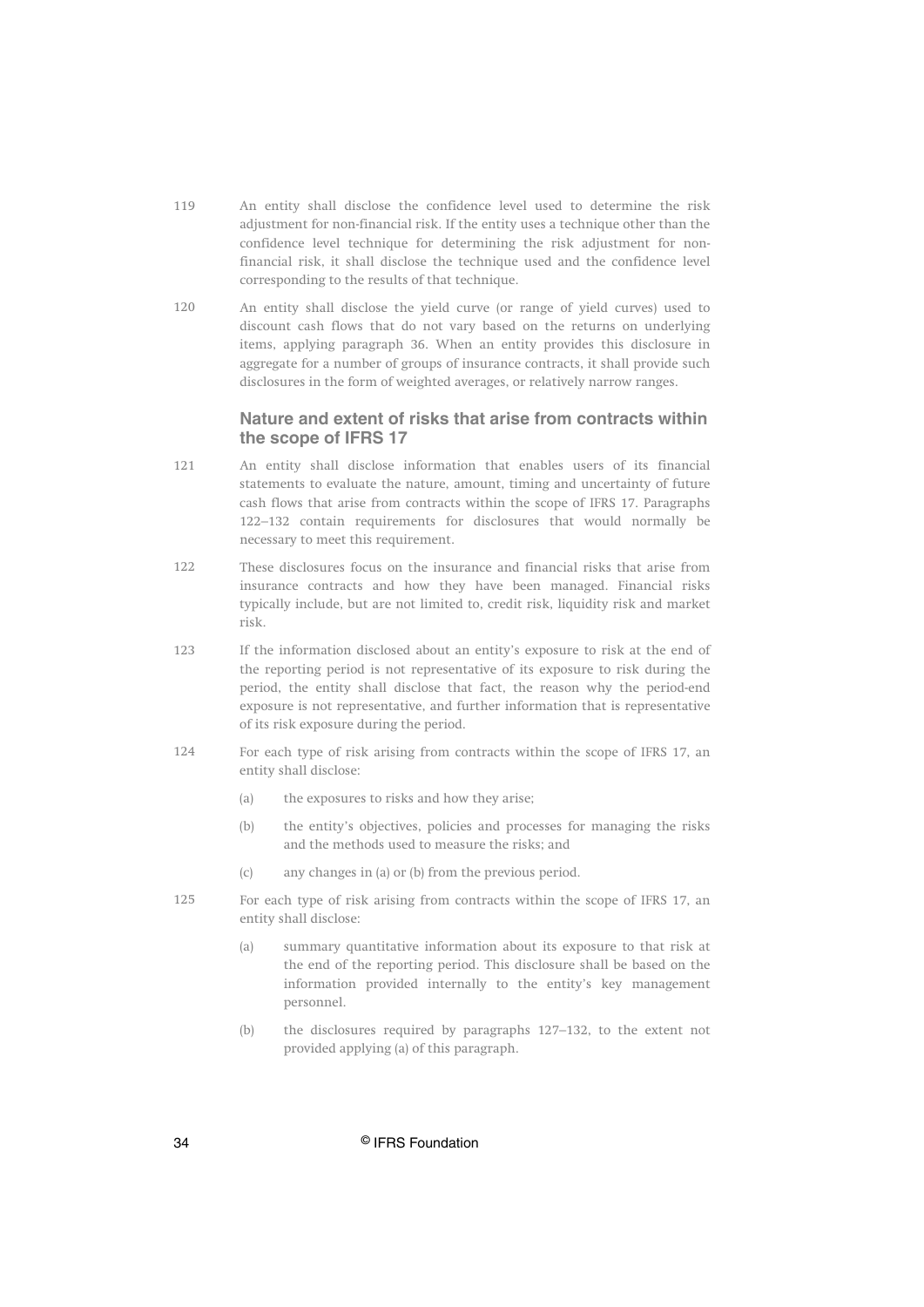<span id="page-34-0"></span>An entity shall disclose information about the effect of the regulatory frameworks in which it operates; for example, minimum capital requirements or required interest-rate guarantees. If an entity applies paragraph 20 in determining the groups of insurance contracts to which it applies the recognition and measurement requirements of IFRS 17, it shall disclose that fact. 126

# **All types of risk—concentrations of risk**

An entity shall disclose information about concentrations of risk arising from contracts within the scope of IFRS 17, including a description of how the entity determines the concentrations, and a description of the shared characteristic that identifies each concentration (for example, the type of *insured event*, industry, geographical area, or currency). Concentrations of financial risk might arise, for example, from interest-rate guarantees that come into effect at the same level for a large number of contracts. Concentrations of financial risk might also arise from concentrations of nonfinancial risk; for example, if an entity provides product liability protection to pharmaceutical companies and also holds investments in those companies. 127

**Insurance and market risks—sensitivity analysis**

- An entity shall disclose information about sensitivities to changes in risk variables exposures arising from contracts within the scope of IFRS 17. To comply with this requirement, an entity shall disclose: 128
	- (a) a sensitivity analysis that shows how profit or loss and equity would have been affected by changes in risk variables-exposures that were reasonably possible at the end of the reporting period:
		- (i) for insurance risk—showing the effect for insurance contracts issued, before and after risk mitigation by reinsurance contracts held; and
		- (ii) for each type of market risk—in a way that explains the relationship between the sensitivities to changes in risk variables exposures arising from insurance contracts and those arising from financial assets held by the entity.
	- (b) the methods and assumptions used in preparing the sensitivity analysis; and
	- (c) changes from the previous period in the methods and assumptions used in preparing the sensitivity analysis, and the reasons for such changes.
- If an entity prepares a sensitivity analysis that shows how amounts different from those specified in paragraph 128(a) are affected by changes in risk variables exposures and uses that sensitivity analysis to manage risks arising from contracts within the scope of IFRS 17, it may use that sensitivity analysis in place of the analysis specified in paragraph 128(a). The entity shall also disclose: 129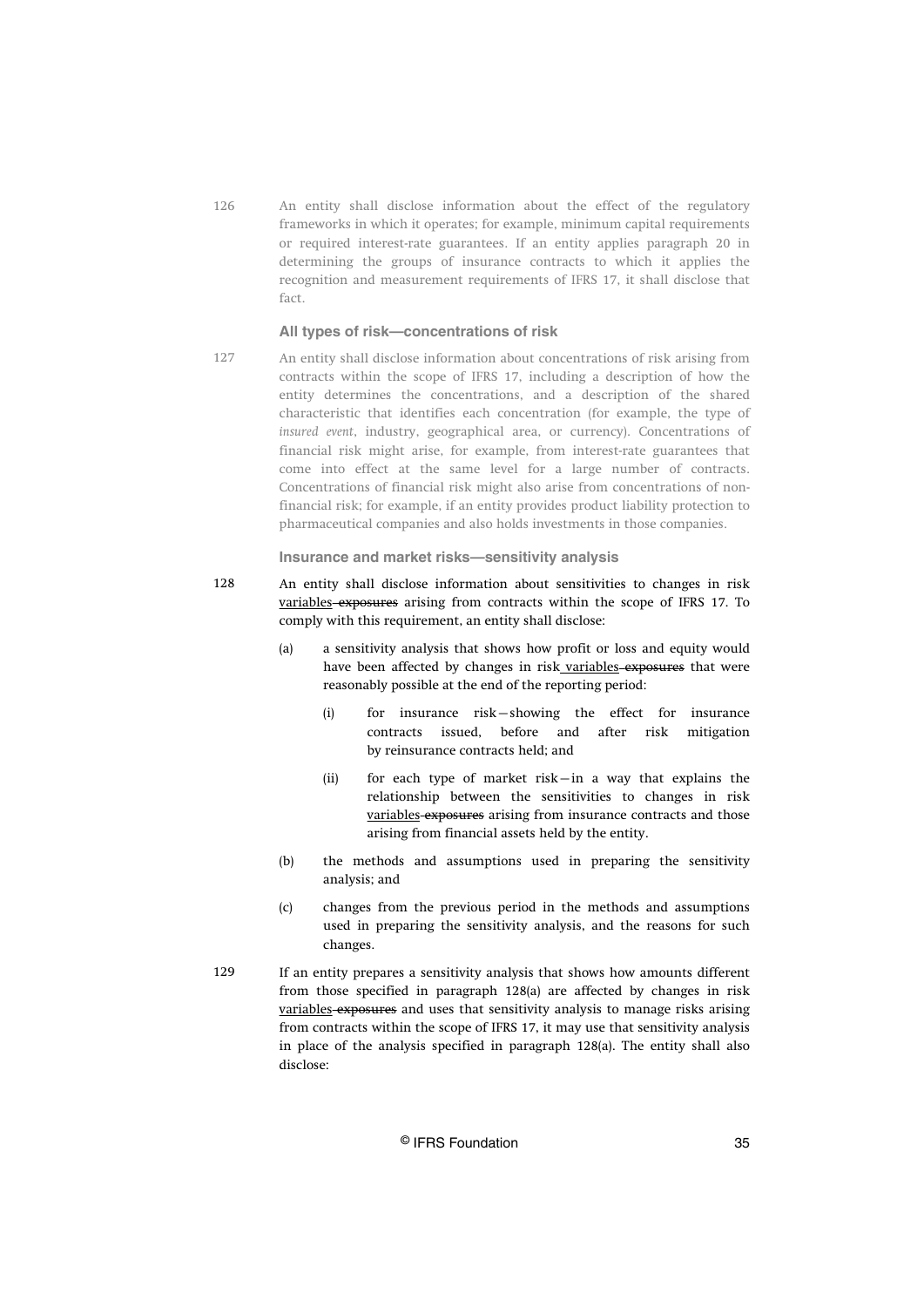- (a) an explanation of the method used in preparing such a sensitivity analysis and of the main parameters and assumptions underlying the information provided; and
- (b) an explanation of the objective of the method used and of any limitations that may result in the information provided.

#### **Insurance risk—claims development**

An entity shall disclose actual claims compared with previous estimates of the undiscounted amount of the claims (ie claims development). The disclosure about claims development shall start with the period when the earliest material claim(s) arose and for which there is still uncertainty about the amount and timing of the claims payments at the end of the reporting period; but the disclosure is not required to start more than 10 years before the end of the reporting period. The entity is not required to disclose information about the development of claims for which uncertainty about the amount and timing of the claims payments is typically resolved within one year. An entity shall reconcile the disclosure about claims development with the aggregate carrying amount of the groups of insurance contracts, which the entity discloses applying paragraph 100(c).

#### **Credit risk—other information**

- For credit risk that arises from contracts within the scope of IFRS 17, an entity shall disclose: 131
	- (a) the amount that best represents its maximum exposure to credit risk at the end of the reporting period, separately for insurance contracts issued and reinsurance contracts held; and
	- (b) information about the credit quality of reinsurance contracts held that are assets.

**Liquidity risk—other information**

- For liquidity risk arising from contracts within the scope of IFRS 17, an entity shall disclose:
	- (a) a description of how it manages the liquidity risk.
	- (b) separate maturity analyses for portfolios groups of insurance contracts issued that are liabilities and portfolios-groups of reinsurance contracts held that are liabilities that show, as a minimum, net cash flows of the portfolios groups for each of the first five years after the reporting date and in aggregate beyond the first five years. An entity is not required to include in these analyses liabilities for remaining coverage measured applying paragraphs 55–59 and paragraphs 69–70A. The analyses may take the form of:
		- (i) an analysis, by estimated timing, of the remaining contractual undiscounted net cash flows; or
		- (ii) an analysis, by estimated timing, of the estimates of the present value of the future cash flows.

130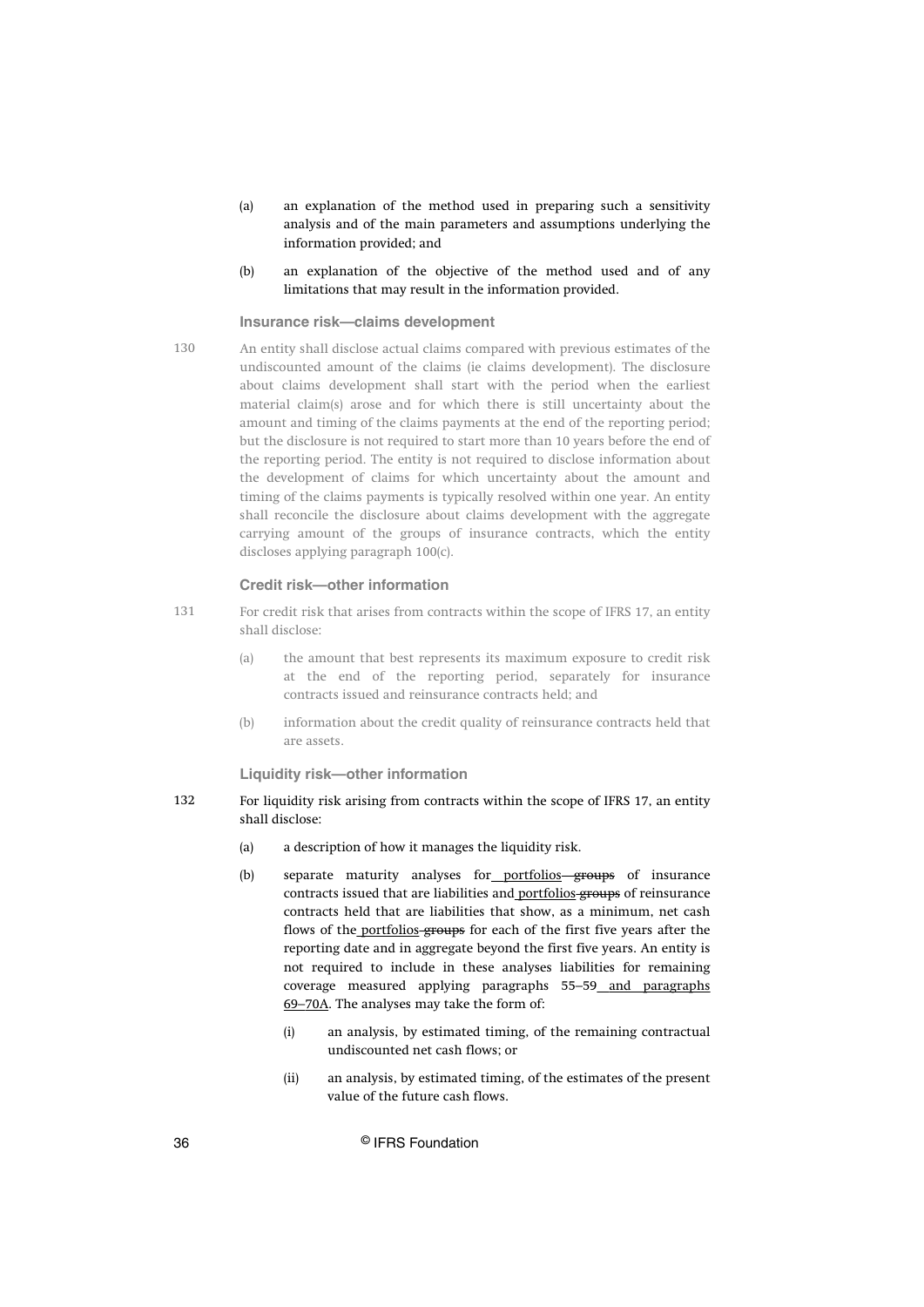(c) the amounts that are payable on demand, explaining the relationship between such amounts and the carrying amount of the related portfolios-groups of contracts, if not disclosed applying (b) of this paragraph.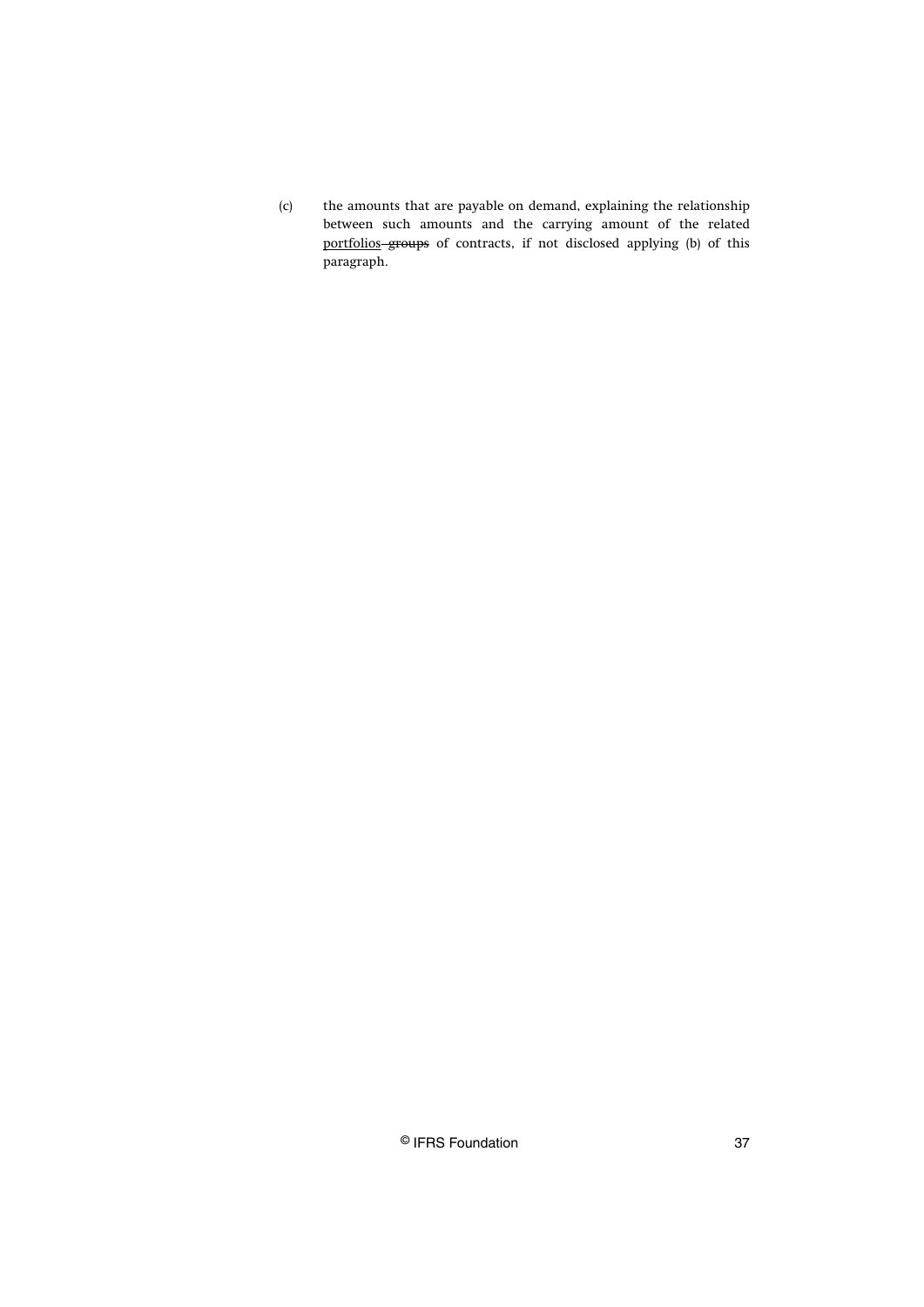# **Appendix A Defined terms**

# *This appendix is an integral part of IFRS 17* Insurance Contracts*.*

| contractual service<br>margin   | A component of the carrying amount of the asset or liability for<br>a group of insurance contracts representing the unearned<br>profit the entity will recognise as it provides_insurance<br>contract services services under the insurance contracts in the<br>group.                                                                                          |  |  |  |
|---------------------------------|-----------------------------------------------------------------------------------------------------------------------------------------------------------------------------------------------------------------------------------------------------------------------------------------------------------------------------------------------------------------|--|--|--|
| coverage period                 | The period during which the entity provides_insurance<br>contract services-coverage for insured events. This period<br>includes the services-coverage that relates to all premiums<br>within the boundary of the insurance contract.                                                                                                                            |  |  |  |
| experience                      | A difference between:                                                                                                                                                                                                                                                                                                                                           |  |  |  |
| adjustment                      | for premium receipts (and any related cash flows such<br>(a)<br>as insurance acquisition cash flows and insurance<br>premium taxes)-the estimate at the beginning of the<br>period of the amounts expected in the period and the<br>actual cash flows in the period; or                                                                                         |  |  |  |
|                                 | (b)<br>for insurance service expenses (excluding insurance<br>acquisition expenses)-the estimate at the beginning of<br>the period of the amounts expected to be incurred in<br>the period and the actual amounts incurred in the<br>period.                                                                                                                    |  |  |  |
| financial risk                  | The risk of a possible future change in one or more of a<br>specified interest rate, financial instrument price, commodity<br>price, currency exchange rate, index of prices or rates, credit<br>rating or credit index or other variable, provided in the case of<br>a non-financial variable that the variable is not specific to a<br>party to the contract. |  |  |  |
| fulfilment cash flows           | An explicit, unbiased and probability-weighted estimate<br>(ie expected value) of the present value of the future cash<br>outflows minus the present value of the future cash inflows<br>that will arise as the entity fulfils insurance contracts,<br>including a risk adjustment for non-financial risk.                                                      |  |  |  |
| group of insurance<br>contracts | A set of insurance contracts resulting from the division of<br>a portfolio of insurance contracts into, at a minimum,<br>contracts_issued_or_expected_to_be_issued-written_within_a<br>period of no longer than one year and that, at initial<br>recognition:                                                                                                   |  |  |  |

(a) are onerous, if any;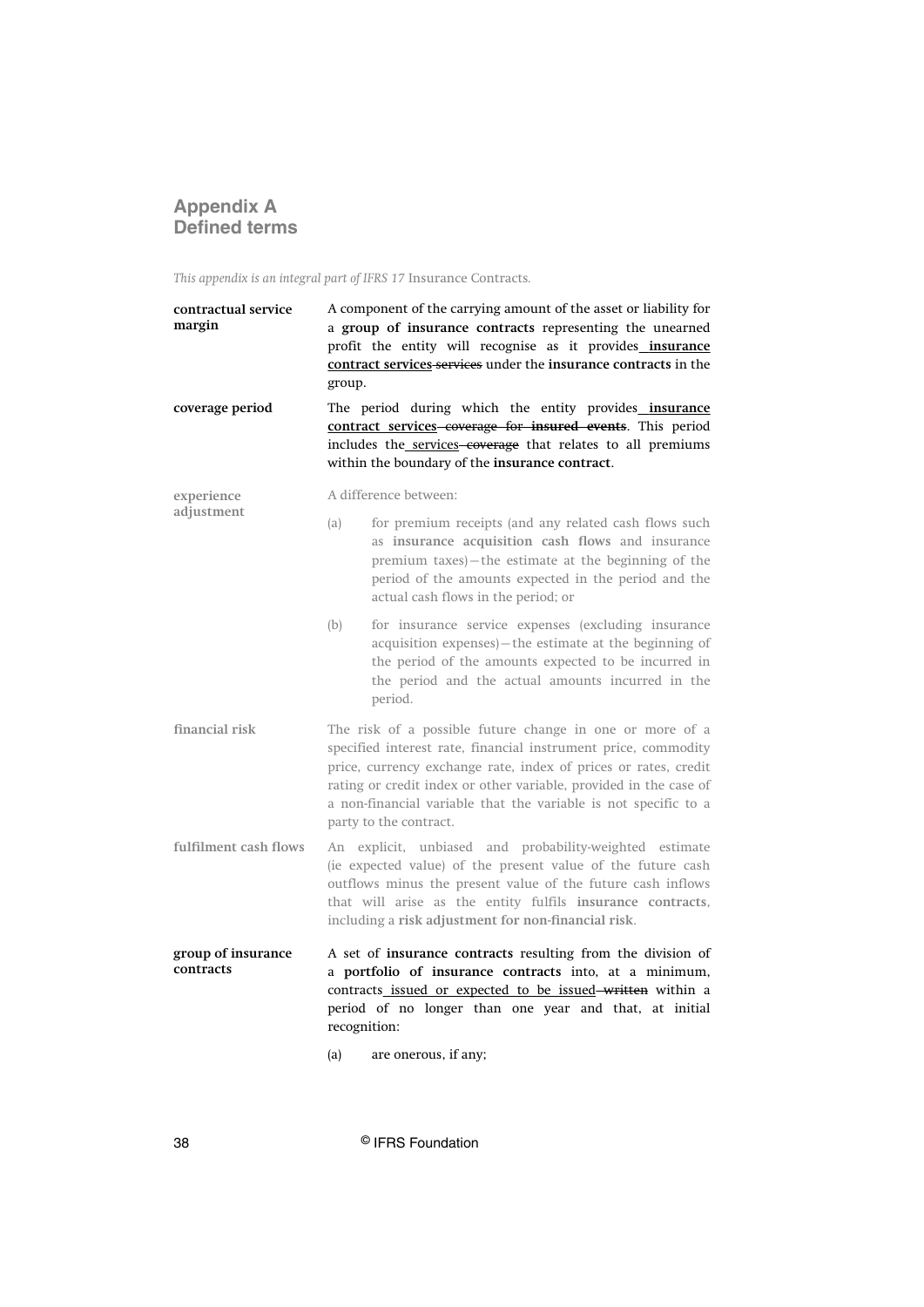- (b) have no significant possibility of becoming onerous subsequently, if any; or
- (c) do not fall into either (a) or (b), if any.

**insurance acquisition cash flows** Cash flows arising from the costs of selling, underwriting and starting a **group of insurance contracts** (issued or expected to be issued) that are directly attributable to the **portfolio of insurance contracts** to which the group belongs. Such cash flows include cash flows that are not directly attributable to individual contracts or **groups of insurance contracts** within the portfolio.

**insurance contract** A contract under which one party (the issuer) accepts significant **insurance risk** from another party (the **policyholder**) by agreeing to compensate the **policyholder** if a specified uncertain future event (the **insured event**) adversely affects the **policyholder**.

#### **insurance contract services** The following services that an entity provides to a policyholder of an insurance contract:

- (a) coverage for an **insured event** (insurance coverage);
- (b) for insurance contracts without direct participation features, the generation of an investment return for the policyholder, if applicable (investment-return service); and
- (c) for insurance contracts with direct participation features, the management of underlying items on behalf of the policyholder (investment-related service).

| insurance contract<br>with direct<br>participation features    | An insurance contract for which, at inception:                                                 |                                                                                                                                                                                        |  |  |
|----------------------------------------------------------------|------------------------------------------------------------------------------------------------|----------------------------------------------------------------------------------------------------------------------------------------------------------------------------------------|--|--|
|                                                                | (a)                                                                                            | the contractual terms specify that the policyholder<br>participates in a share of a clearly identified pool of<br>underlying items;                                                    |  |  |
|                                                                | (b)                                                                                            | the entity expects to pay to the policyholder an amount<br>equal to a substantial share of the fair value returns on<br>the underlying items; and                                      |  |  |
|                                                                | (c)                                                                                            | the entity expects a substantial proportion of any<br>change in the amounts to be paid to the policyholder to<br>vary with the change in fair value of the <b>underlying</b><br>items. |  |  |
| insurance contract<br>without direct<br>participation features | An insurance contract that is not an insurance contract with<br>direct participation features. |                                                                                                                                                                                        |  |  |
| insurance risk                                                 |                                                                                                | Risk, other than <b>financial risk</b> , transferred from the holder of a<br>contract to the issuer.                                                                                   |  |  |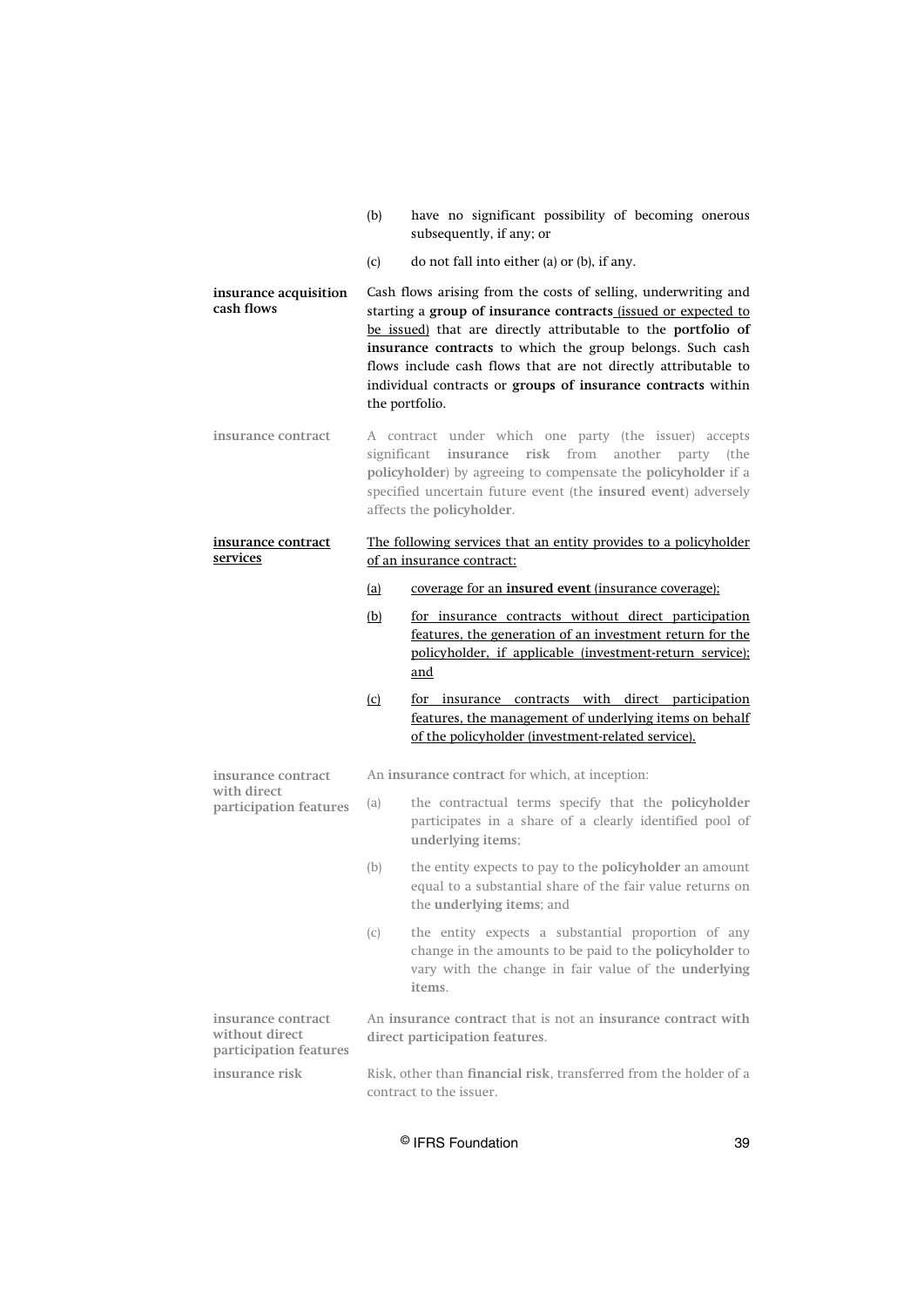| insured event                                                       | An uncertain future event covered by an insurance contract<br>that creates insurance risk.                                                                                                                  |                                                                                                                                                                                                                                                         |                                                                                                                                                                                                       |  |  |
|---------------------------------------------------------------------|-------------------------------------------------------------------------------------------------------------------------------------------------------------------------------------------------------------|---------------------------------------------------------------------------------------------------------------------------------------------------------------------------------------------------------------------------------------------------------|-------------------------------------------------------------------------------------------------------------------------------------------------------------------------------------------------------|--|--|
| investment<br>component                                             | The amounts that an insurance contract requires the entity to<br>repay to a policyholder in all circumstances, regardless of<br>whether an insured event occurs even if an insured event does<br>not occur. |                                                                                                                                                                                                                                                         |                                                                                                                                                                                                       |  |  |
| investment contract<br>with discretionary<br>participation features |                                                                                                                                                                                                             |                                                                                                                                                                                                                                                         | A financial instrument that provides a particular investor with<br>the contractual right to receive, as a supplement to an amount<br>not subject to the discretion of the issuer, additional amounts: |  |  |
|                                                                     | (a)                                                                                                                                                                                                         |                                                                                                                                                                                                                                                         | that are expected to be a significant portion of the total<br>contractual benefits;                                                                                                                   |  |  |
|                                                                     | (b)                                                                                                                                                                                                         | the timing or amount of which are contractually at the<br>discretion of the issuer; and                                                                                                                                                                 |                                                                                                                                                                                                       |  |  |
|                                                                     | (C)                                                                                                                                                                                                         | that are contractually based on:                                                                                                                                                                                                                        |                                                                                                                                                                                                       |  |  |
|                                                                     |                                                                                                                                                                                                             | (i)                                                                                                                                                                                                                                                     | the returns on a specified pool of contracts or a<br>specified type of contract;                                                                                                                      |  |  |
|                                                                     |                                                                                                                                                                                                             | (ii)                                                                                                                                                                                                                                                    | realised and/or unrealised investment returns on<br>a specified pool of assets held by the issuer; or                                                                                                 |  |  |
|                                                                     |                                                                                                                                                                                                             | (iii)                                                                                                                                                                                                                                                   | the profit or loss of the entity or fund that issues<br>the contract.                                                                                                                                 |  |  |
| liability for incurred                                              | An entity's obligation to:                                                                                                                                                                                  |                                                                                                                                                                                                                                                         |                                                                                                                                                                                                       |  |  |
| claims                                                              | (a)                                                                                                                                                                                                         | investigate and pay valid claims for insured events that<br>have already occurred, including events that have<br>occurred but for which claims have not been reported,<br>and other incurred insurance expenses; and-                                   |                                                                                                                                                                                                       |  |  |
|                                                                     | (b)                                                                                                                                                                                                         | pay amounts under existing insurance contracts that<br>are not included in (a) for which an entity no longer<br>provides an investment-return service or an investment-<br>related service.                                                             |                                                                                                                                                                                                       |  |  |
| liability for remaining                                             | An entity's obligation to:                                                                                                                                                                                  |                                                                                                                                                                                                                                                         |                                                                                                                                                                                                       |  |  |
| coverage                                                            | (a)                                                                                                                                                                                                         | valid<br>claims<br>investigate<br>and<br>pay<br>under<br>existing insurance contracts for insured events that<br>have not yet occurred (ie the obligation that relates to<br>the unexpired portion of the insurance coverage<br>-coverage period); and- |                                                                                                                                                                                                       |  |  |
|                                                                     | (b)                                                                                                                                                                                                         | service.                                                                                                                                                                                                                                                | pay amounts under existing contracts that are not<br>included in (a) for which an entity will provide an<br>investment-return service or an investment-related                                        |  |  |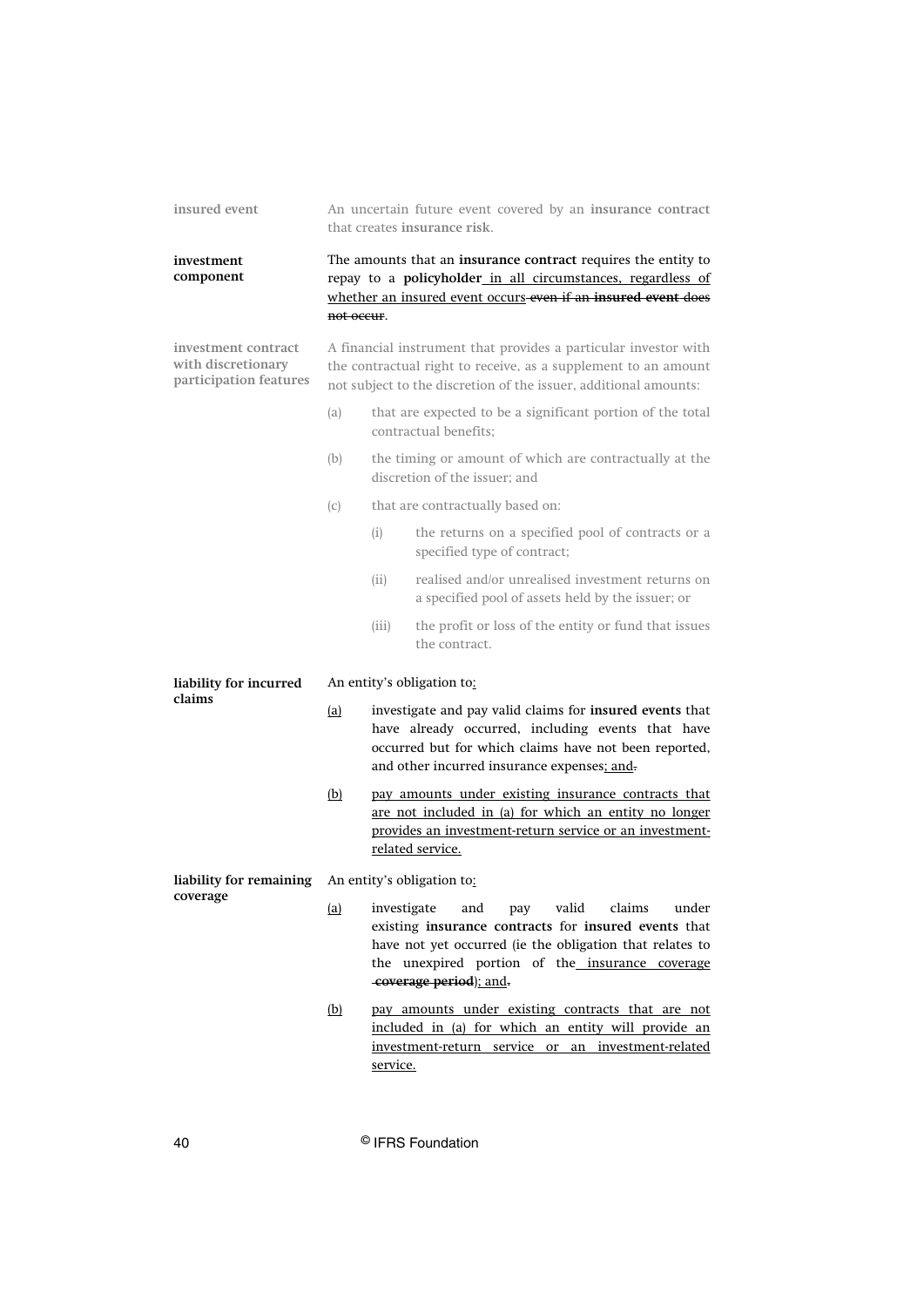| policyholder                                                            | A party that has a right to compensation under an insurance<br>contract if an insured event occurs.                                                                                                                                                                                                                                                                                           |
|-------------------------------------------------------------------------|-----------------------------------------------------------------------------------------------------------------------------------------------------------------------------------------------------------------------------------------------------------------------------------------------------------------------------------------------------------------------------------------------|
| portfolio of insurance<br>contracts                                     | Insurance contracts subject to similar risks and managed<br>together.                                                                                                                                                                                                                                                                                                                         |
| reinsurance contract                                                    | An insurance contract issued by one entity (the reinsurer) to<br>compensate another entity for claims arising from one or more<br>insurance contracts issued by that other entity (underlying<br>contracts).                                                                                                                                                                                  |
| reinsurance contract<br>held that provides<br>proportionate<br>coverage | A reinsurance contract held that provides an entity with the<br>right to recover from the issuer a percentage of all claims<br>incurred on groups of underlying insurance contracts. The<br>percentage the entity has a right to recover is fixed for all<br>contracts in a single group of underlying insurance contracts,<br>but can vary between groups of underlying insurance contracts. |
| risk adjustment for<br>non-financial risk                               | The compensation an entity requires for bearing the<br>uncertainty about the amount and timing of the cash flows<br>that arises from non-financial risk as the entity fulfils<br>insurance contracts.                                                                                                                                                                                         |
| underlying items                                                        | Items that determine some of the amounts payable to a<br>policyholder. Underlying items can comprise any items; for<br>example, a reference portfolio of assets, the net assets of the<br>entity, or a specified subset of the net assets of the entity.                                                                                                                                      |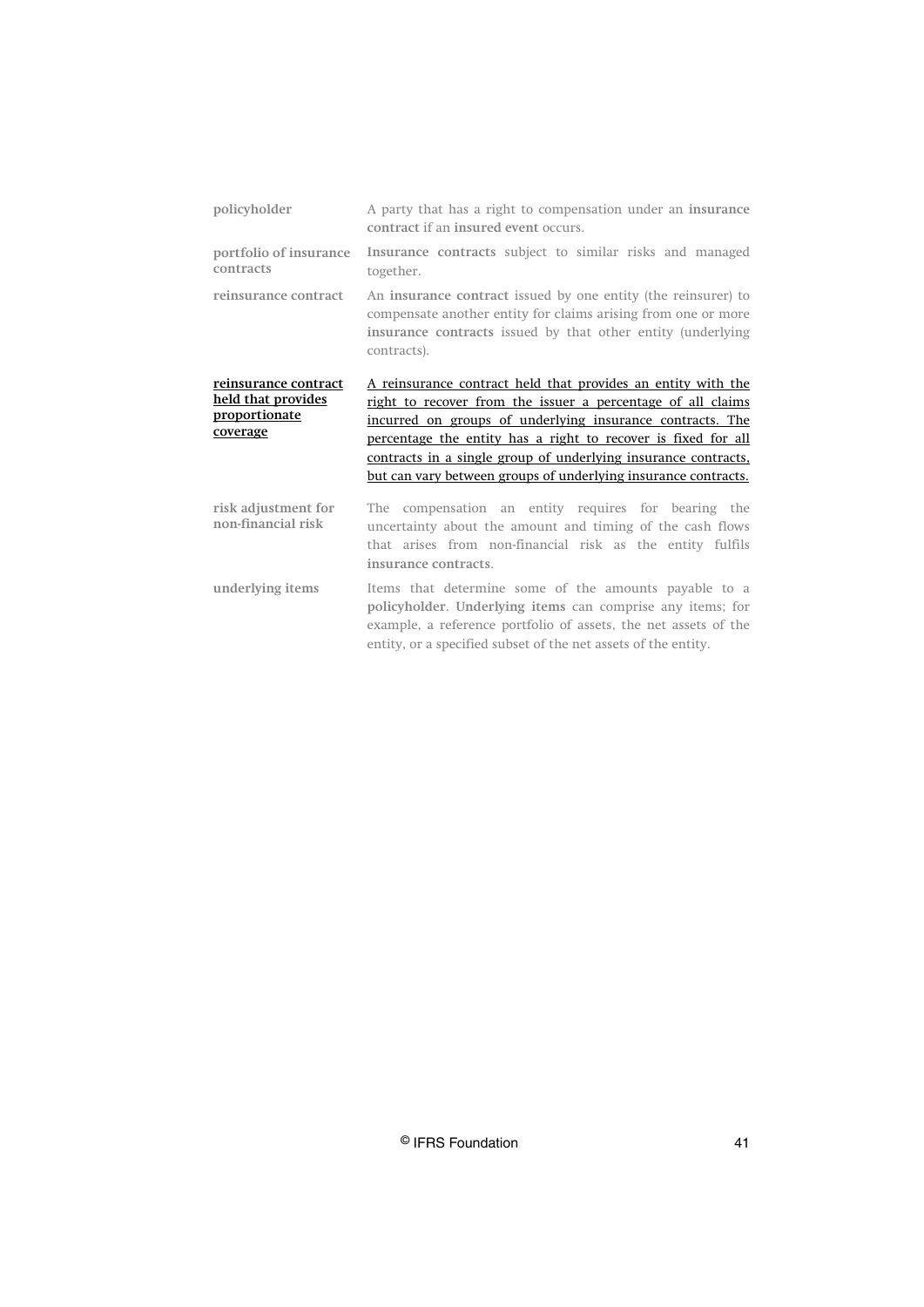# **Appendix B Application guidance**

 $B1$ 

*This appendix is an integral part of IFRS 17* Insurance Contracts*.*

This appendix provides guidance on the following:

- (a) definition of an insurance contract (see paragraphs B2–B30);
- (b) separation of components from an insurance contract (see paragraphs B31–B35);
- (ba) asset for insurance acquisition cash flows (see paragraphs B35A–B35C);
- (c) measurement (see paragraphs B36–B119FB119);
- (d) insurance revenue (see paragraphs B120–B127);
- (e) insurance finance income or expenses (see paragraphs B128–B136); and
- (f) interim financial statements (see paragraph B137).

# **Definition of an insurance contract (Appendix A)**

| B <sub>2</sub> | This section provides guidance on the definition of an insurance contract as<br>specified in Appendix A. It addresses the following:                                                                                                                                                                                                                                                                    |                                                                                        |  |  |
|----------------|---------------------------------------------------------------------------------------------------------------------------------------------------------------------------------------------------------------------------------------------------------------------------------------------------------------------------------------------------------------------------------------------------------|----------------------------------------------------------------------------------------|--|--|
|                | (a)                                                                                                                                                                                                                                                                                                                                                                                                     | uncertain future event (see paragraphs B3–B5);                                         |  |  |
|                | (b)                                                                                                                                                                                                                                                                                                                                                                                                     | payments in kind (see paragraph B6);                                                   |  |  |
|                | (c)                                                                                                                                                                                                                                                                                                                                                                                                     | the distinction between insurance risk and other risks (see paragraphs<br>$B7 - B16$ ; |  |  |
|                | (d)                                                                                                                                                                                                                                                                                                                                                                                                     | significant insurance risk (see paragraphs B17–B23);                                   |  |  |
|                | (e)                                                                                                                                                                                                                                                                                                                                                                                                     | changes in the level of insurance risk (see paragraphs B24-B25); and                   |  |  |
|                | (f)                                                                                                                                                                                                                                                                                                                                                                                                     | examples of insurance contracts (see paragraphs B26–B30).                              |  |  |
|                |                                                                                                                                                                                                                                                                                                                                                                                                         | Uncertain future event                                                                 |  |  |
| B <sub>3</sub> | Uncertainty (or risk) is the essence of an insurance contract. Accordingly, at<br>least one of the following is uncertain at the inception of an insurance<br>contract:                                                                                                                                                                                                                                 |                                                                                        |  |  |
|                | (a)                                                                                                                                                                                                                                                                                                                                                                                                     | the probability of an insured event occurring;                                         |  |  |
|                | (b)                                                                                                                                                                                                                                                                                                                                                                                                     | when the insured event will occur; or                                                  |  |  |
|                | (c)                                                                                                                                                                                                                                                                                                                                                                                                     | how much the entity will need to pay if the insured event occurs.                      |  |  |
| <b>B4</b>      | In some insurance contracts, the insured event is the discovery of a loss<br>during the term of the contract, even if that loss arises from an event that<br>occurred before the inception of the contract. In other insurance contracts,<br>the insured event is an event that occurs during the term of the contract, even<br>if the resulting loss is discovered after the end of the contract term. |                                                                                        |  |  |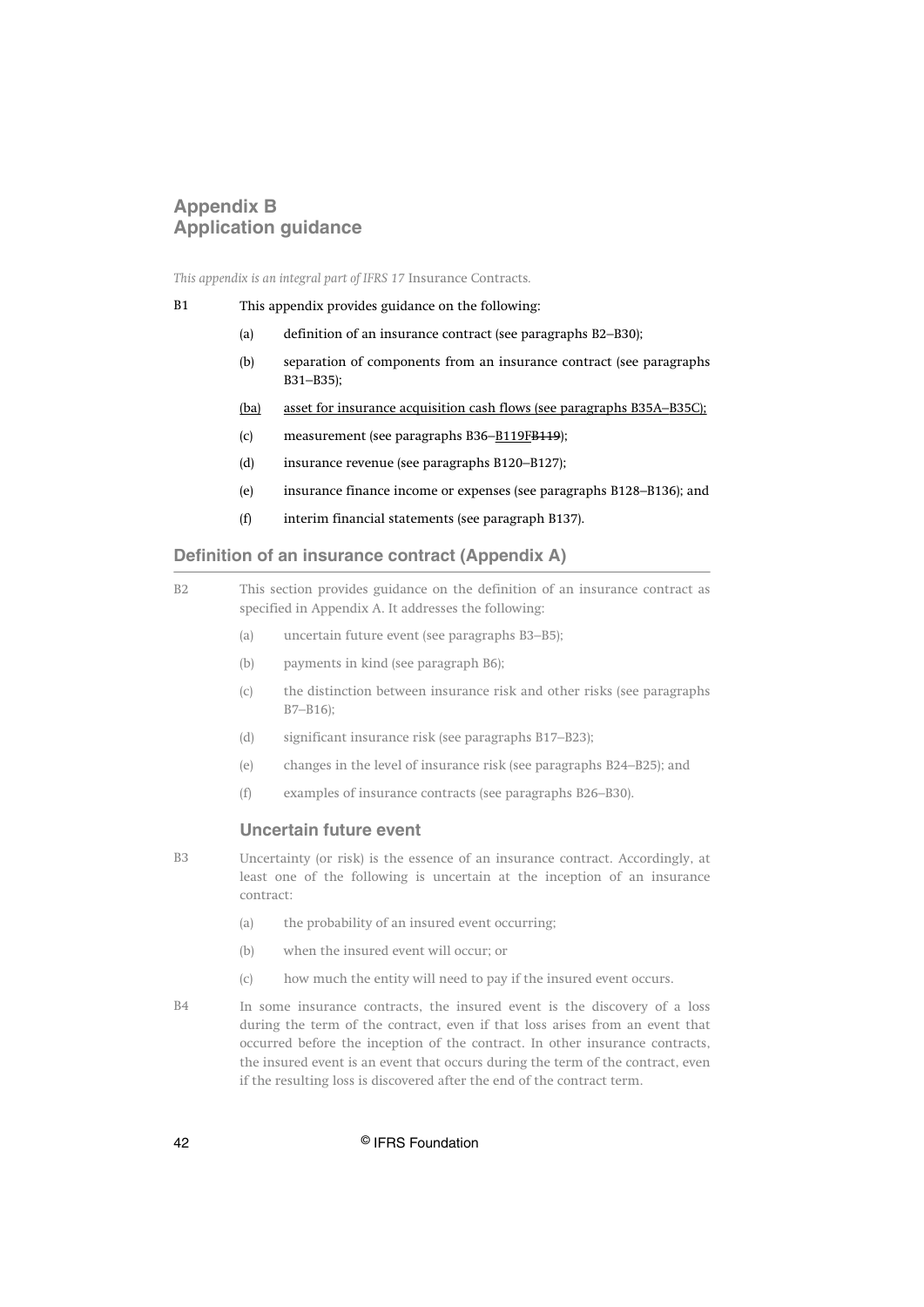<span id="page-42-0"></span>Some insurance contracts cover events that have already occurred but the financial effect of which is still uncertain. An example is an insurance contract that provides insurance coverage against an adverse development of an event that has already occurred. In such contracts, the insured event is the determination of the ultimate cost of those claims. B5

#### **Payments in kind**

B6

Some insurance contracts require or permit payments to be made in kind. In such cases, the entity provides goods or services to the policyholder to settle the entity's obligation to compensate the policyholder for insured events. An example is when the entity replaces a stolen article instead of reimbursing the policyholder for the amount of its loss. Another example is when an entity uses its own hospitals and medical staff to provide medical services covered by the insurance contract. Such contracts are insurance contracts, even though the claims are settled in kind. Fixed-fee service contracts that meet the conditions specified in paragraph 8 are also insurance contracts, but applying paragraph 8, an entity may choose to account for them applying either IFRS 17 or IFRS 15 *Revenue from Contracts with Customers*.

#### **The distinction between insurance risk and other risks**

- The definition of an insurance contract requires that one party accepts significant insurance risk from another party. IFRS 17 defines insurance risk as 'risk, other than financial risk, transferred from the holder of a contract to the issuer'. A contract that exposes the issuer to financial risk without significant insurance risk is not an insurance contract.  $R7$
- The definition of financial risk in Appendix A refers to financial and nonfinancial variables. Examples of non-financial variables not specific to a party to the contract include an index of earthquake losses in a particular region or temperatures in a particular city. Financial risk excludes risk from nonfinancial variables that are specific to a party to the contract, such as the occurrence or non-occurrence of a fire that damages or destroys an asset of that party. Furthermore, the risk of changes in the fair value of a nonfinancial asset is not a financial risk if the fair value reflects changes in the market prices for such assets (ie a financial variable) and the condition of a specific non-financial asset held by a party to a contract (ie a non-financial variable). For example, if a guarantee of the residual value of a specific car in which the policyholder has an insurable interest exposes the guarantor to the risk of changes in the car's physical condition, that risk is insurance risk, not financial risk. **R**<sub>8</sub>
- Some contracts expose the issuer to financial risk in addition to significant insurance risk. For example, many life insurance contracts guarantee a minimum rate of return to policyholders, creating financial risk, and at the same time promise death benefits that may significantly exceed the policyholder's account balance, creating insurance risk in the form of mortality risk. Such contracts are insurance contracts. R<sub>9</sub>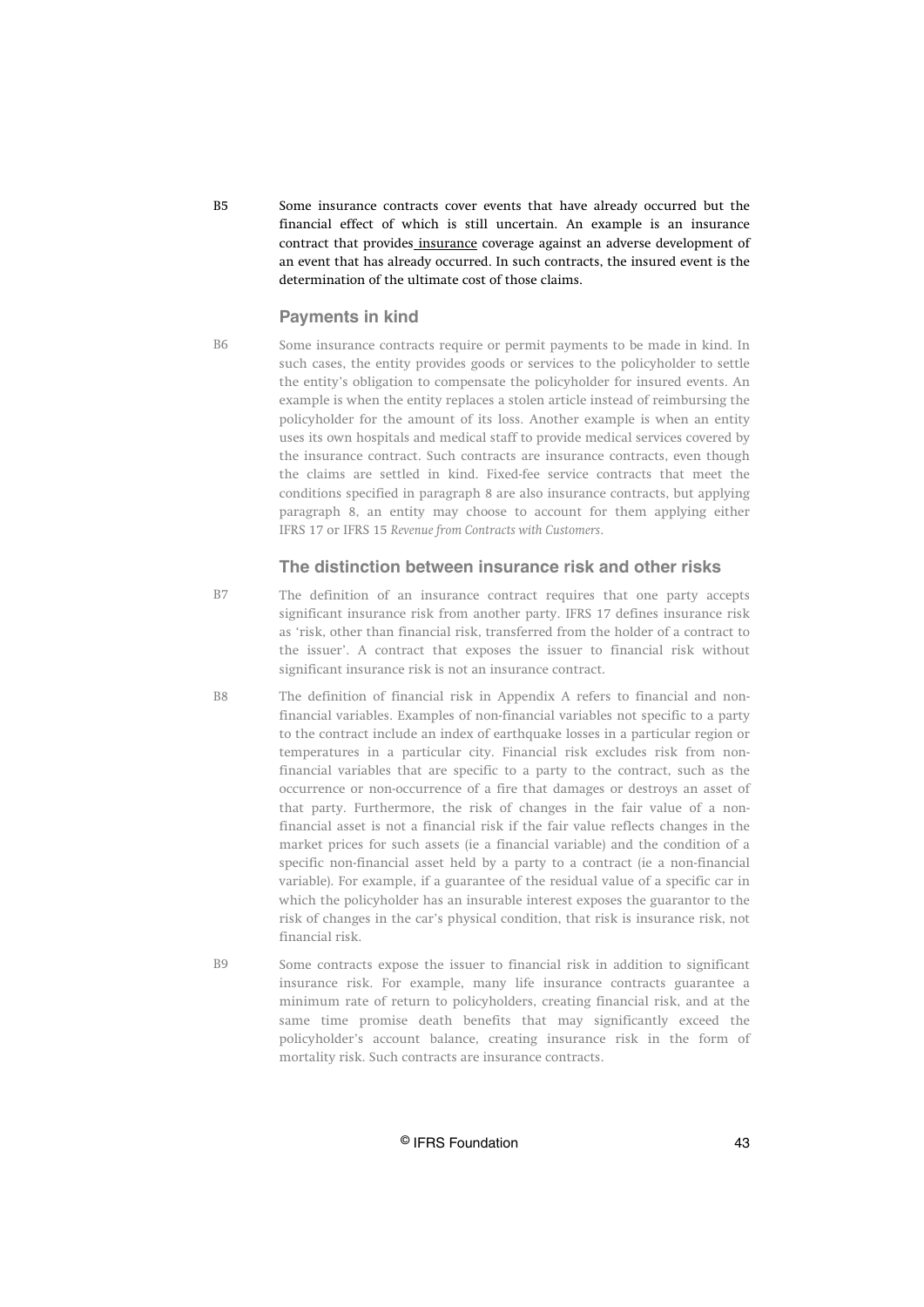- Under some contracts, an insured event triggers the payment of an amount linked to a price index. Such contracts are insurance contracts, provided that the payment contingent on the insured event could be significant. For example, a life-contingent annuity linked to a cost-of-living index transfers insurance risk because the payment is triggered by an uncertain future event —the survival of the person who receives the annuity. The link to the price index is a derivative, but it also transfers insurance risk because the number of payments to which the index applies depends on the survival of the annuitant. If the resulting transfer of insurance risk is significant, the derivative meets the definition of an insurance contract, in which case it shall not be separated from the host contract (see paragraph 11(a)). B10
- Insurance risk is the risk the entity accepts from the policyholder. This means the entity must accept, from the policyholder, a risk to which the policyholder was already exposed. Any new risk created by the contract for the entity or the policyholder is not insurance risk. B11
- The definition of an insurance contract refers to an adverse effect on the policyholder. This definition does not limit the payment by the entity to an amount equal to the financial effect of the adverse event. For example, the definition includes 'new for old' insurance coverage that pays the policyholder an amount that permits the replacement of a used and damaged asset with a new one. Similarly, the definition does not limit the payment under a life insurance contract to the financial loss suffered by the deceased's dependants, nor does it exclude contracts that specify the payment of predetermined amounts to quantify the loss caused by death or an accident. B12
- Some contracts require a payment if a specified uncertain future event occurs, but do not require an adverse effect on the policyholder as a precondition for the payment. This type of contract is not an insurance contract even if the holder uses it to mitigate an underlying risk exposure. For example, if the holder uses a derivative to hedge an underlying financial or non-financial variable correlated with the cash flows from an asset of the entity, the derivative is not an insurance contract because the payment is not conditional on whether the holder is adversely affected by a reduction in the cash flows from the asset. The definition of an insurance contract refers to an uncertain future event for which an adverse effect on the policyholder is a contractual precondition for payment. A contractual precondition does not require the entity to investigate whether the event actually caused an adverse effect, but it does permit the entity to deny the payment if it is not satisfied that the event did cause an adverse effect. B13
- Lapse or persistency risk (the risk that the policyholder will cancel the contract earlier or later than the issuer had expected when pricing the contract) is not insurance risk because the resulting variability in the payment to the policyholder is not contingent on an uncertain future event that adversely affects the policyholder. Similarly, expense risk (ie the risk of unexpected increases in the administrative costs associated with the servicing of a contract, rather than in the costs associated with insured events) is not insurance risk because an unexpected increase in such expenses does not adversely affect the policyholder. B14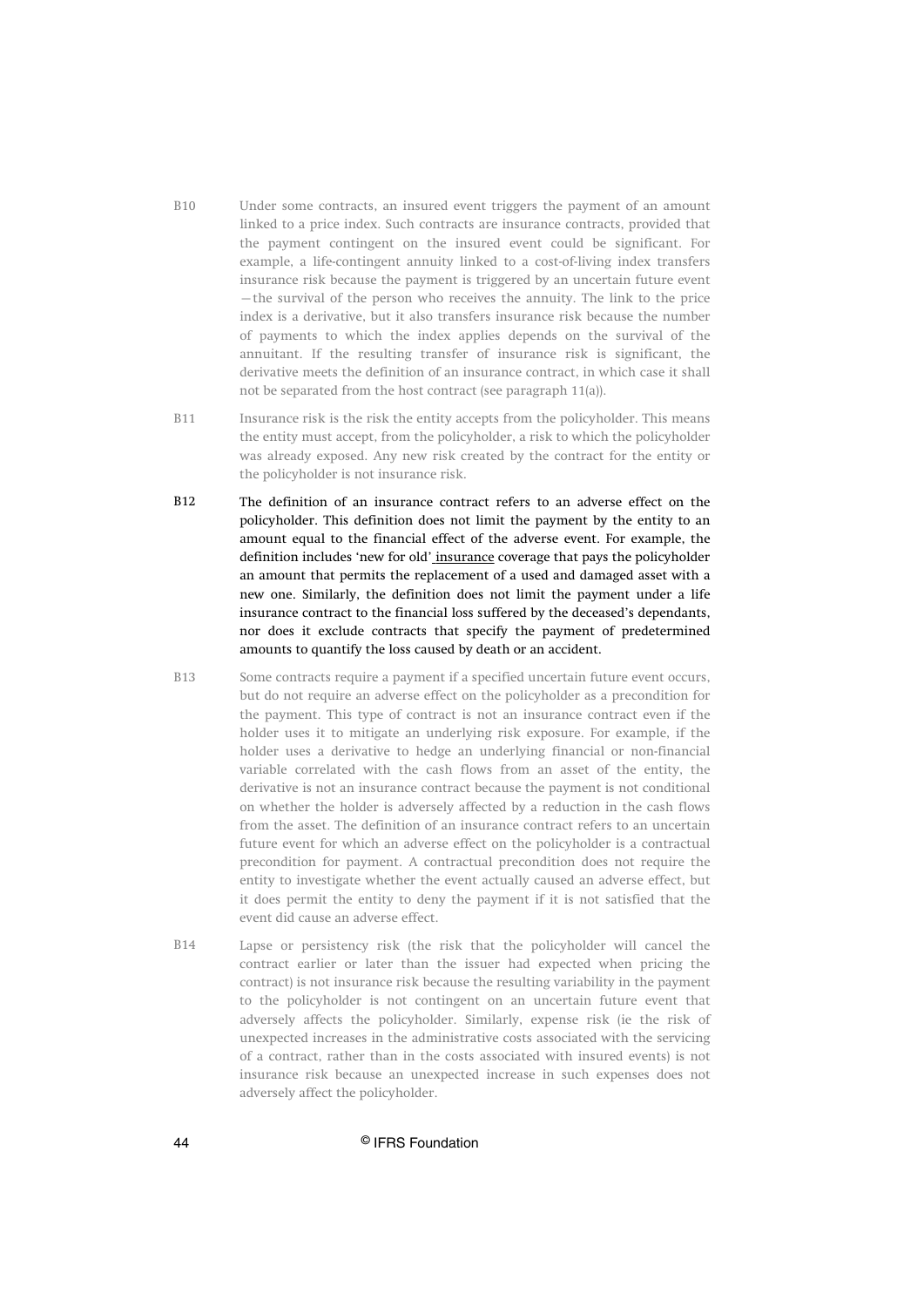- <span id="page-44-0"></span>Consequently, a contract that exposes the entity to lapse risk, persistency risk or expense risk is not an insurance contract unless it also exposes the entity to significant insurance risk. However, if the entity mitigates its risk by using a second contract to transfer part of the non-insurance risk to another party, the second contract exposes the other party to insurance risk. B15
- An entity can accept significant insurance risk from the policyholder only if the entity is separate from the policyholder. In the case of a mutual entity, the mutual entity accepts risk from each policyholder and pools that risk. Although policyholders bear that pooled risk collectively because they hold the residual interest in the entity, the mutual entity is a separate entity that has accepted the risk. B16

## **Significant insurance risk**

- A contract is an insurance contract only if it transfers significant insurance risk. [Paragraphs B7–B16](#page-42-0) discuss insurance risk. Paragraphs B18–B23 discuss the assessment of whether the insurance risk is significant. B17
- Insurance risk is significant if, and only if, an insured event could cause the issuer to pay additional amounts that are significant in any single scenario, excluding scenarios that have no commercial substance (ie no discernible effect on the economics of the transaction). If an insured event could mean significant additional amounts would be payable in any scenario that has commercial substance, the condition in the previous sentence can be met even if the insured event is extremely unlikely, or even if the expected (ie probability-weighted) present value of the contingent cash flows is a small proportion of the expected present value of the remaining cash flows from the insurance contract. B18
- In addition, a contract transfers significant insurance risk only if there is a scenario that has commercial substance in which the issuer has a possibility of a loss on a present value basis. However, even if a reinsurance contract does not expose the issuer to the possibility of a significant loss, that contract is deemed to transfer significant insurance risk if it transfers to the reinsurer substantially all the insurance risk relating to the reinsured portions of the underlying insurance contracts. B19
- The additional amounts described in paragraph B18 are determined on a present-value basis. If an insurance contract requires payment when an event with uncertain timing occurs and if the payment is not adjusted for the time value of money, there may be scenarios in which the present value of the payment increases, even if its nominal value is fixed. An example is insurance that provides a fixed death benefit when the policyholder dies, with no expiry date for the cover (often referred to as whole-life insurance for a fixed amount). It is certain that the policyholder will die, but the date of death is uncertain. Payments may be made when an individual policyholder dies earlier than expected. Because those payments are not adjusted for the time value of money, significant insurance risk could exist even if there is no overall loss on the portfolio of contracts. Similarly, contractual terms that delay timely reimbursement to the policyholder can eliminate significant B20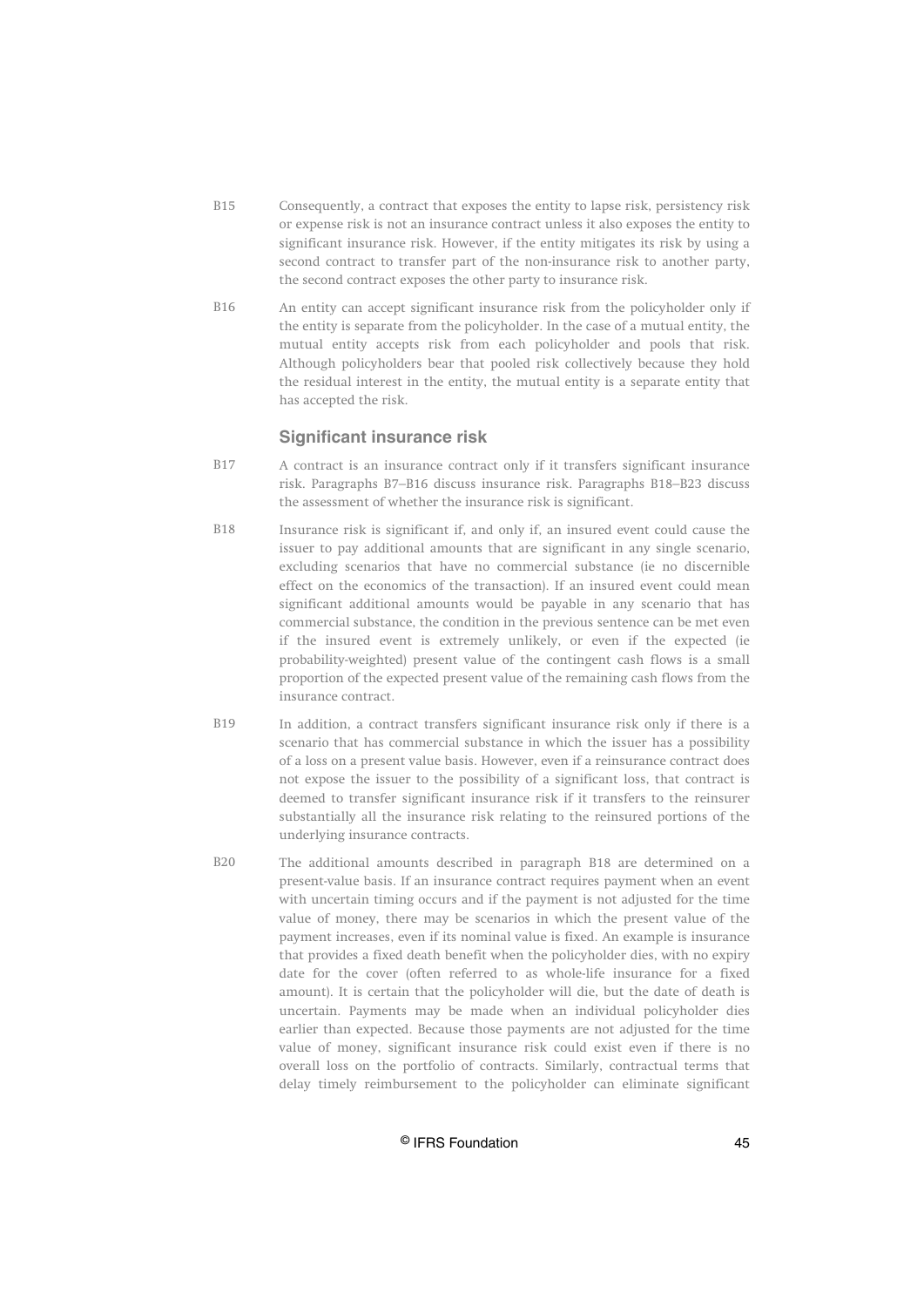insurance risk. An entity shall use the discount rates required in paragraph 36 to determine the present value of the additional amounts.

- The additional amounts described in paragraph B18 refer to the present value of amounts that exceed those that would be payable if no insured event had occurred (excluding scenarios that lack commercial substance). Those additional amounts include claims handling and assessment costs, but exclude:  $R21$ 
	- (a) the loss of the ability to charge the policyholder for future service. For example, in an investment-linked life insurance contract, the death of the policyholder means that the entity can no longer perform investment management services and collect a fee for doing so. However, this economic loss for the entity does not result from insurance risk, just as a mutual fund manager does not take on insurance risk in relation to the possible death of a client. Consequently, the potential loss of future investment management fees is not relevant when assessing how much insurance risk is transferred by a contract.
	- (b) a waiver, on death, of charges that would be made on cancellation or surrender. Because the contract brought those charges into existence, their waiver does not compensate the policyholder for a pre-existing risk. Consequently, they are not relevant when assessing how much insurance risk is transferred by a contract.
	- (c) a payment conditional on an event that does not cause a significant loss to the holder of the contract. For example, consider a contract that requires the issuer to pay CU1 million<sup>1</sup> if an asset suffers physical damage that causes an insignificant economic loss of CU1 to the holder. In this contract, the holder transfers the insignificant risk of losing CU1 to the issuer. At the same time, the contract creates a non‑insurance risk that the issuer will need to pay CU999,999 if the specified event occurs. Because there is no scenario in which an insured event causes a significant loss to the holder of the contract, the issuer does not accept significant insurance risk from the holder and this contract is not an insurance contract.
	- (d) possible reinsurance recoveries. The entity accounts for these separately.
- An entity shall assess the significance of insurance risk contract by contract. Consequently, the insurance risk can be significant even if there is minimal probability of significant losses for a portfolio or group of contracts. B22
- It follows from paragraphs B18–B22 that, if a contract pays a death benefit that exceeds the amount payable on survival, the contract is an insurance contract unless the additional death benefit is not significant (judged by reference to the contract itself rather than to an entire portfolio of contracts). As noted in paragraph B21(b), the waiver on death of cancellation or surrender B23

<sup>1</sup> CU denotes currency unit.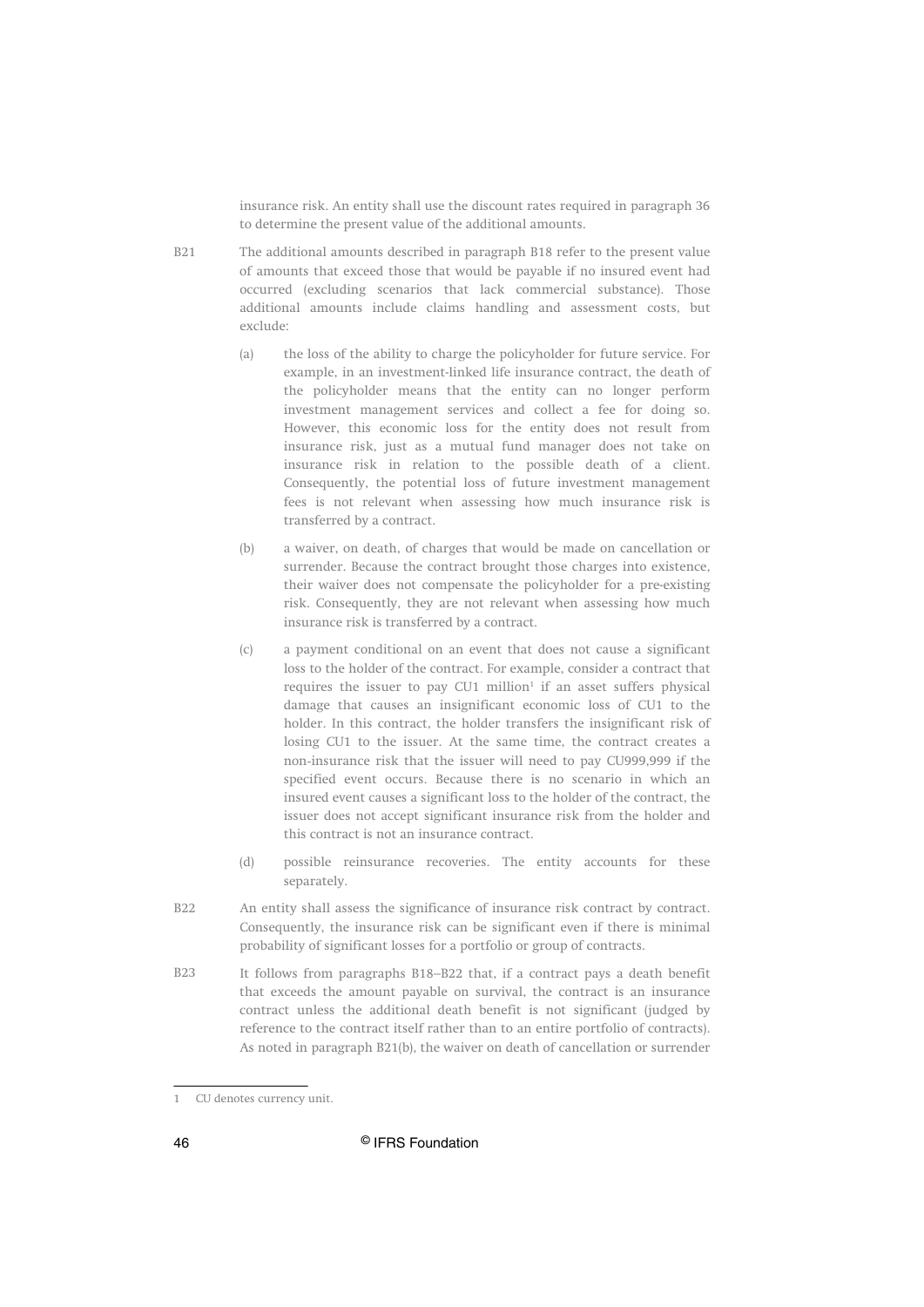<span id="page-46-0"></span>charges is not included in this assessment if that waiver does not compensate the policyholder for a pre-existing risk. Similarly, an annuity contract that pays out regular sums for the rest of a policyholder's life is an insurance contract, unless the aggregate life-contingent payments are insignificant.

#### **Changes in the level of insurance risk**

B24

For some contracts, the transfer of insurance risk to the issuer occurs after a period of time. For example, consider a contract that provides a specified investment return and includes an option for the policyholder to use the proceeds of the investment on maturity to buy a life-contingent annuity at the same rates the entity charges other new annuitants at the time the policyholder exercises that option. Such a contract transfers insurance risk to the issuer only after the option is exercised, because the entity remains free to price the annuity on a basis that reflects the insurance risk that will be transferred to the entity at that time. Consequently, the cash flows that would occur on the exercise of the option fall outside the boundary of the contract, and before exercise there are no insurance cash flows within the boundary of the contract. However, if the contract specifies the annuity rates (or a basis other than market rates for setting the annuity rates), the contract transfers insurance risk to the issuer because the issuer is exposed to the risk that the annuity rates will be unfavourable to the issuer when the policyholder exercises the option. In that case, the cash flows that would occur when the option is exercised are within the boundary of the contract.

A contract that meets the definition of an insurance contract remains an insurance contract until all rights and obligations are extinguished (ie discharged, cancelled or expired), unless the contract is derecognised applying [paragraphs 74–77,](#page-22-0) because of a contract modification. B25

# **Examples of insurance contracts**

- The following are examples of contracts that are insurance contracts if the transfer of insurance risk is significant: B26
	- (a) insurance against theft or damage.
	- (b) insurance against product liability, professional liability, civil liability or legal expenses.
	- (c) life insurance and prepaid funeral plans (although death is certain, it is uncertain when death will occur or, for some types of life insurance, whether death will occur within the period covered by the insurance).
	- (d) life-contingent annuities and pensions, ie contracts that provide compensation for the uncertain future event—the survival of the annuitant or pensioner—to provide the annuitant or pensioner with a level of income that would otherwise be adversely affected by his or her survival. (Employers' liabilities that arise from employee benefit plans and retirement benefit obligations reported by defined benefit retirement plans are outside the scope of IFRS 17, applying paragraph 7(b)).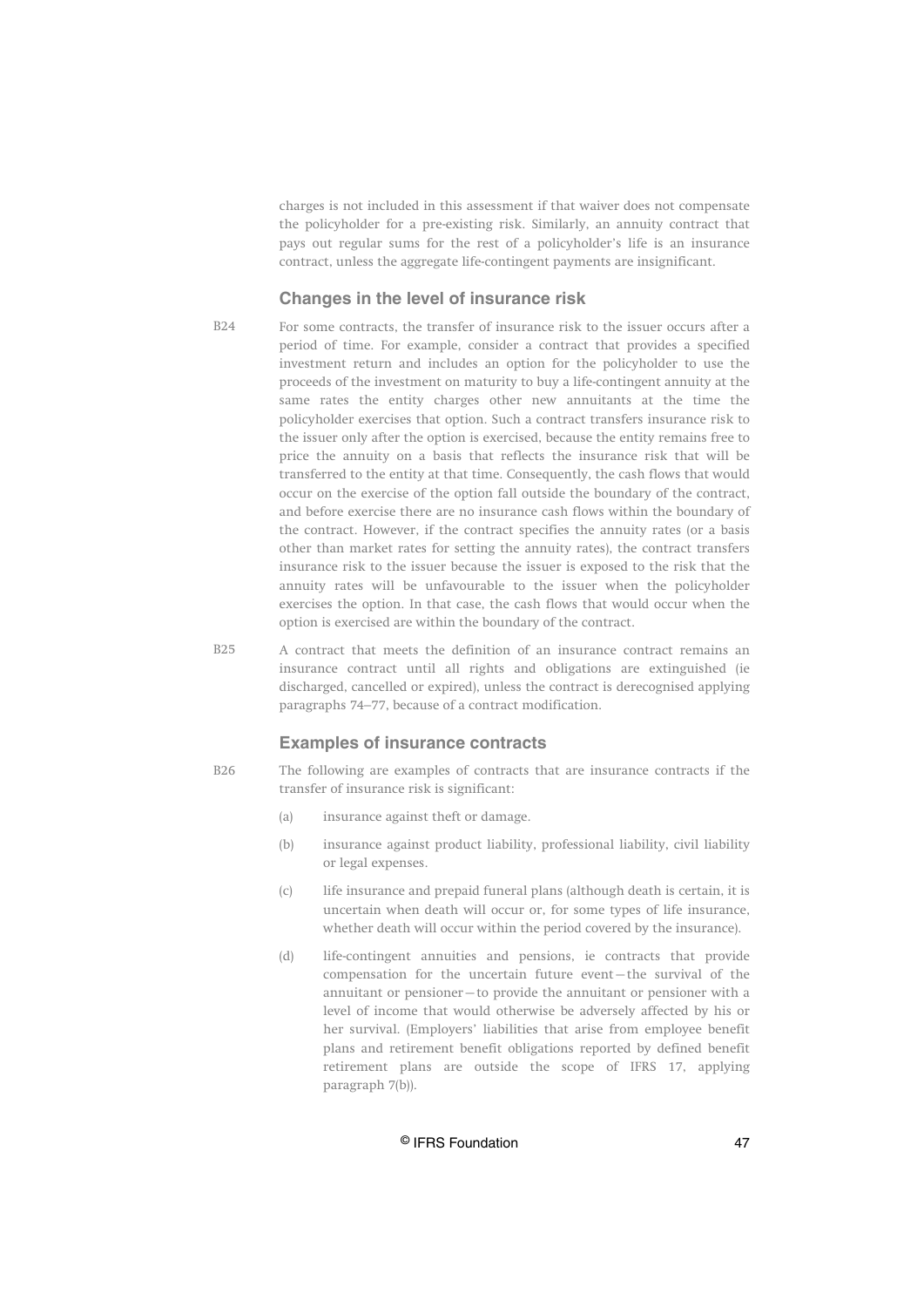- (e) insurance against disability and medical costs.
- (f) surety bonds, fidelity bonds, performance bonds and bid bonds, ie contracts that compensate the holder if another party fails to perform a contractual obligation; for example, an obligation to construct a building.
- (g) product warranties. Product warranties issued by another party for goods sold by a manufacturer, dealer or retailer are within the scope of IFRS 17. However, product warranties issued directly by a manufacturer, dealer or retailer are outside the scope of IFRS 17 applying paragraph 7(a), and are instead within the scope of IFRS 15 or IAS 37 *Provisions, Contingent Liabilities and Contingent Assets*.
- (h) title insurance (insurance against the discovery of defects in the title to land or buildings that were not apparent when the insurance contract was issued). In this case, the insured event is the discovery of a defect in the title, not the defect itself.
- (i) travel insurance (compensation in cash or in kind to policyholders for losses suffered in advance of, or during, travel).
- (j) catastrophe bonds that provide for reduced payments of principal, interest or both, if a specified event adversely affects the issuer of the bond (unless the specified event does not create significant insurance risk; for example, if the event is a change in an interest rate or a foreign exchange rate).
- (k) insurance swaps and other contracts that require a payment depending on changes in climatic, geological or other physical variables that are specific to a party to the contract.
- The following are examples of items that are not insurance contracts: B27
	- (a) investment contracts that have the legal form of an insurance contract but do not transfer significant insurance risk to the issuer. For example, life insurance contracts in which the entity bears no significant mortality or morbidity risk are not insurance contracts; such contracts are financial instruments or service contracts see paragraph B28. Investment contracts with discretionary participation features do not meet the definition of an insurance contract; however, they are within the scope of IFRS 17 provided they are issued by an entity that also issues insurance contracts, applying [paragraph 3\(c\).](#page-2-0)
	- (b) contracts that have the legal form of insurance, but return all significant insurance risk to the policyholder through non-cancellable and enforceable mechanisms that adjust future payments by the policyholder to the issuer as a direct result of insured losses. For example, some financial reinsurance contracts or some group contracts return all significant insurance risk to the policyholders; such contracts are normally financial instruments or service contracts (see paragraph B28).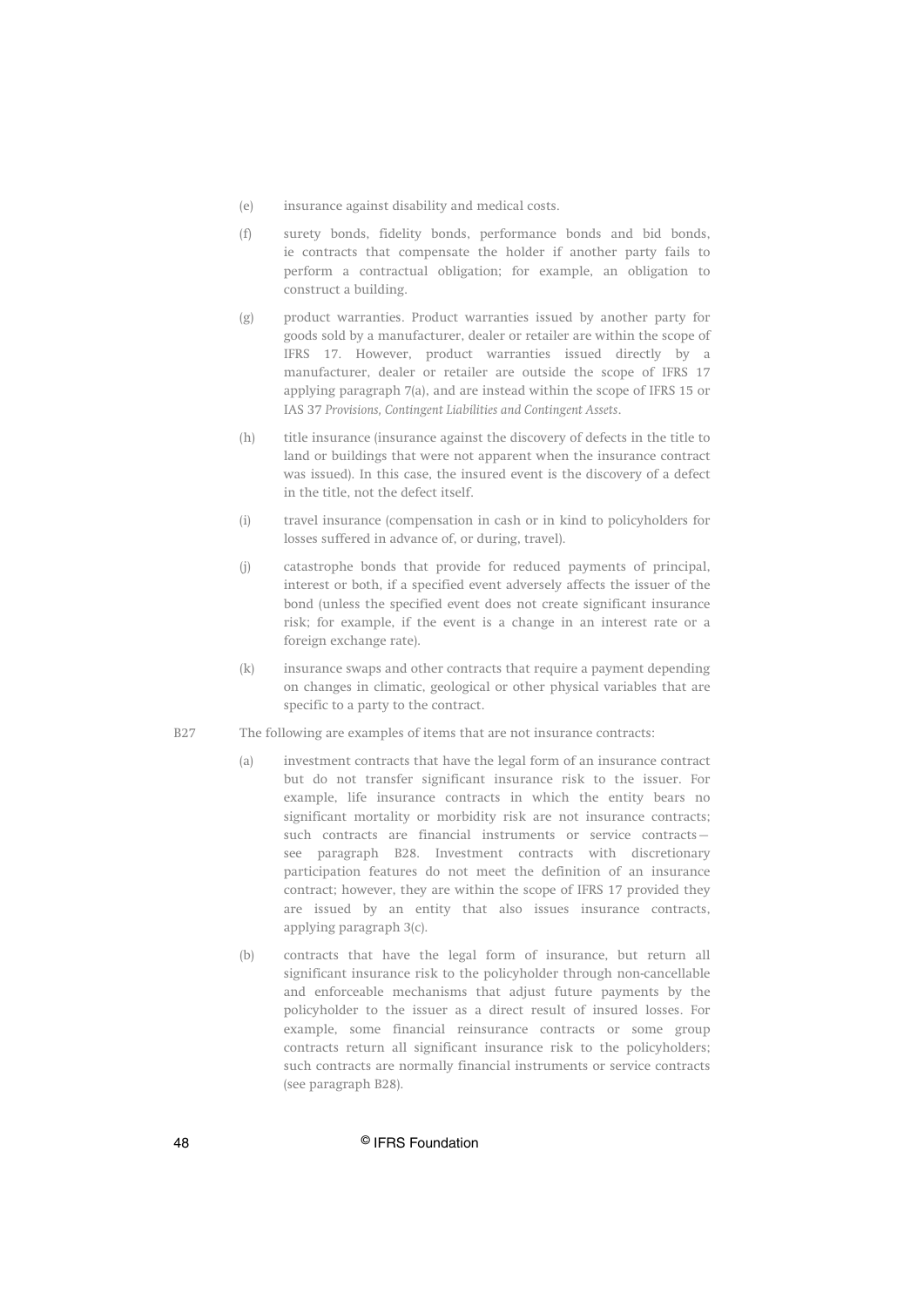- (c) self-insurance (ie retaining a risk that could have been covered by insurance). In such situations, there is no insurance contract because there is no agreement with another party. Thus, if an entity issues an insurance contract to its parent, subsidiary or fellow subsidiary, there is no insurance contract in the consolidated financial statements because there is no contract with another party. However, for the individual or separate financial statements of the issuer or holder, there is an insurance contract.
- (d) contracts (such as gambling contracts) that require a payment if a specified uncertain future event occurs, but do not require, as a contractual precondition for payment, the event to adversely affect the policyholder. However, this does not exclude from the definition of an insurance contract contracts that specify a predetermined payout to quantify the loss caused by a specified event such as a death or an accident (see paragraph B12).
- (e) derivatives that expose a party to financial risk but not insurance risk, because the derivatives require that party to make (or give them the right to receive) payment solely based on the changes in one or more of a specified interest rate, a financial instrument price, a commodity price, a foreign exchange rate, an index of prices or rates, a credit rating or a credit index or any other variable, provided that, in the case of a non-financial variable, the variable is not specific to a party to the contract.
- (f) credit-related guarantees that require payments even if the holder has not incurred a loss on the failure of the debtor to make payments when due; such contracts are accounted for applying IFRS 9 *Financial Instruments* (see paragraph B29).
- (g) contracts that require a payment that depends on a climatic, geological or any other physical variable not specific to a party to the contract (commonly described as weather derivatives).
- (h) contracts that provide for reduced payments of principal, interest or both, that depend on a climatic, geological or any other physical variable, the effect of which is not specific to a party to the contract (commonly referred to as catastrophe bonds).
- An entity shall apply other applicable Standards, such as IFRS 9 and IFRS 15, to the contracts described in paragraph B27. B28
- The credit-related guarantees and credit insurance contracts discussed in paragraph B27(f) can have various legal forms, such as that of a guarantee, some types of letters of credit, a credit default contract or an insurance contract. Those contracts are insurance contracts if they require the issuer to make specified payments to reimburse the holder for a loss that the holder incurs because a specified debtor fails to make payment when due to the policyholder applying the original or modified terms of a debt instrument. However, such insurance contracts are excluded from the scope of IFRS 17 unless the issuer has previously asserted explicitly that it regards the B29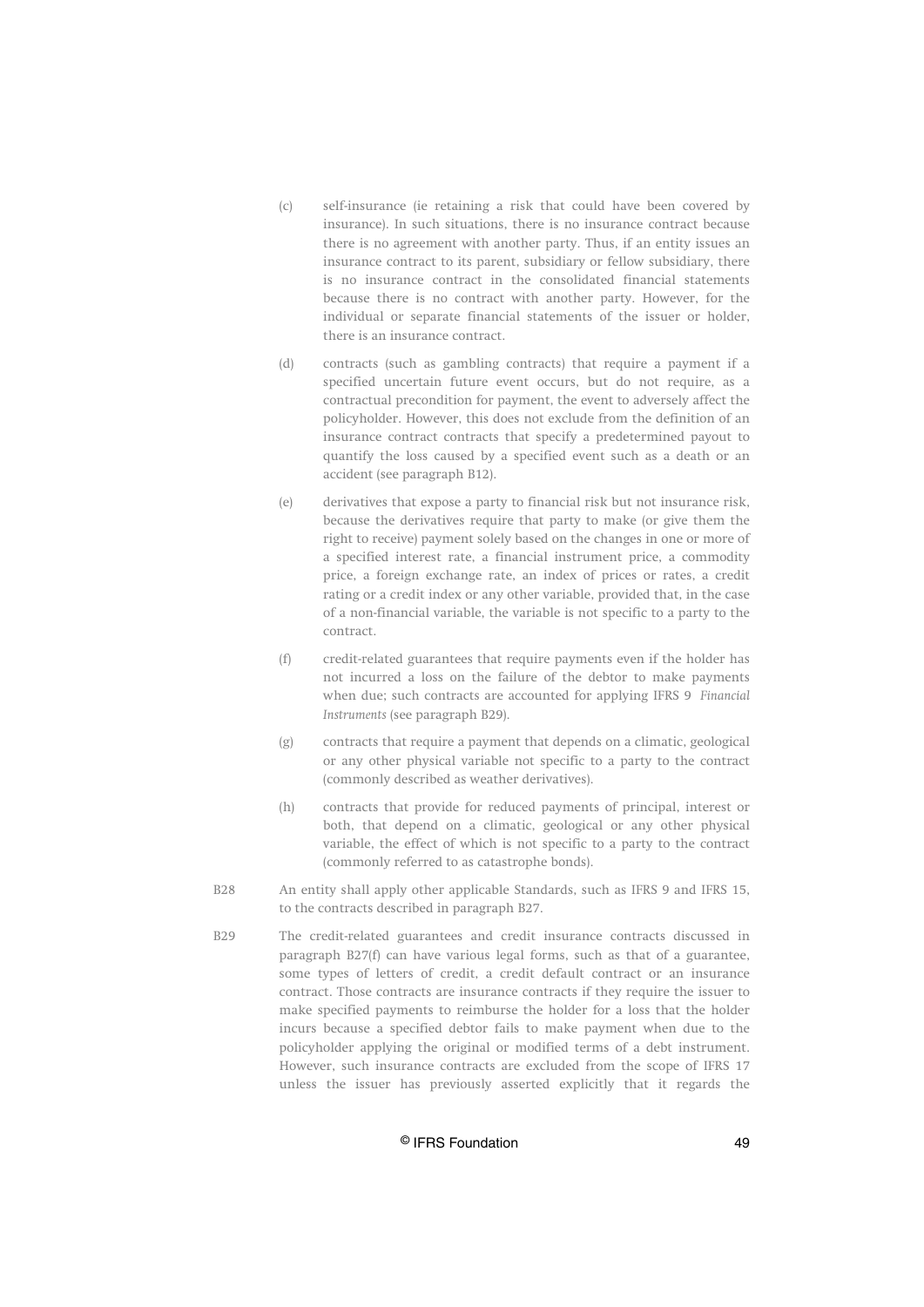contracts as insurance contracts and has used accounting applicable to insurance contracts (see paragraph 7(e)).

- Credit-related guarantees and credit insurance contracts that require payment, even if the policyholder has not incurred a loss on the failure of the debtor to make payments when due, are outside the scope of IFRS 17 because they do not transfer significant insurance risk. Such contracts include those that require payment:  $B30$ 
	- (a) regardless of whether the counterparty holds the underlying debt instrument; or
	- (b) on a change in the credit rating or the credit index, rather than on the failure of a specified debtor to make payments when due.

# **Separating components from an insurance contract ([paragraphs](#page-4-0) [10–13\)](#page-4-0)**

## **Investment components (paragraph 11(b))**

- Paragraph 11(b) requires an entity to separate a distinct investment component from the host insurance contract. An investment component is distinct if, and only if, both the following conditions are met: B31
	- (a) the investment component and the insurance component are not highly interrelated.
	- (b) a contract with equivalent terms is sold, or could be sold, separately in the same market or the same jurisdiction, either by entities that issue insurance contracts or by other parties. The entity shall take into account all information reasonably available in making this determination. The entity is not required to undertake an exhaustive search to identify whether an investment component is sold separately.
- An investment component and an insurance component are highly interrelated if, and only if: B32
	- (a) the entity is unable to measure one component without considering the other. Thus, if the value of one component varies according to the value of the other, an entity shall apply IFRS 17 to account for the combined investment and insurance component; or
	- (b) the policyholder is unable to benefit from one component unless the other is also present. Thus, if the lapse or maturity of one component in a contract causes the lapse or maturity of the other, the entity shall apply IFRS 17 to account for the combined investment component and insurance component.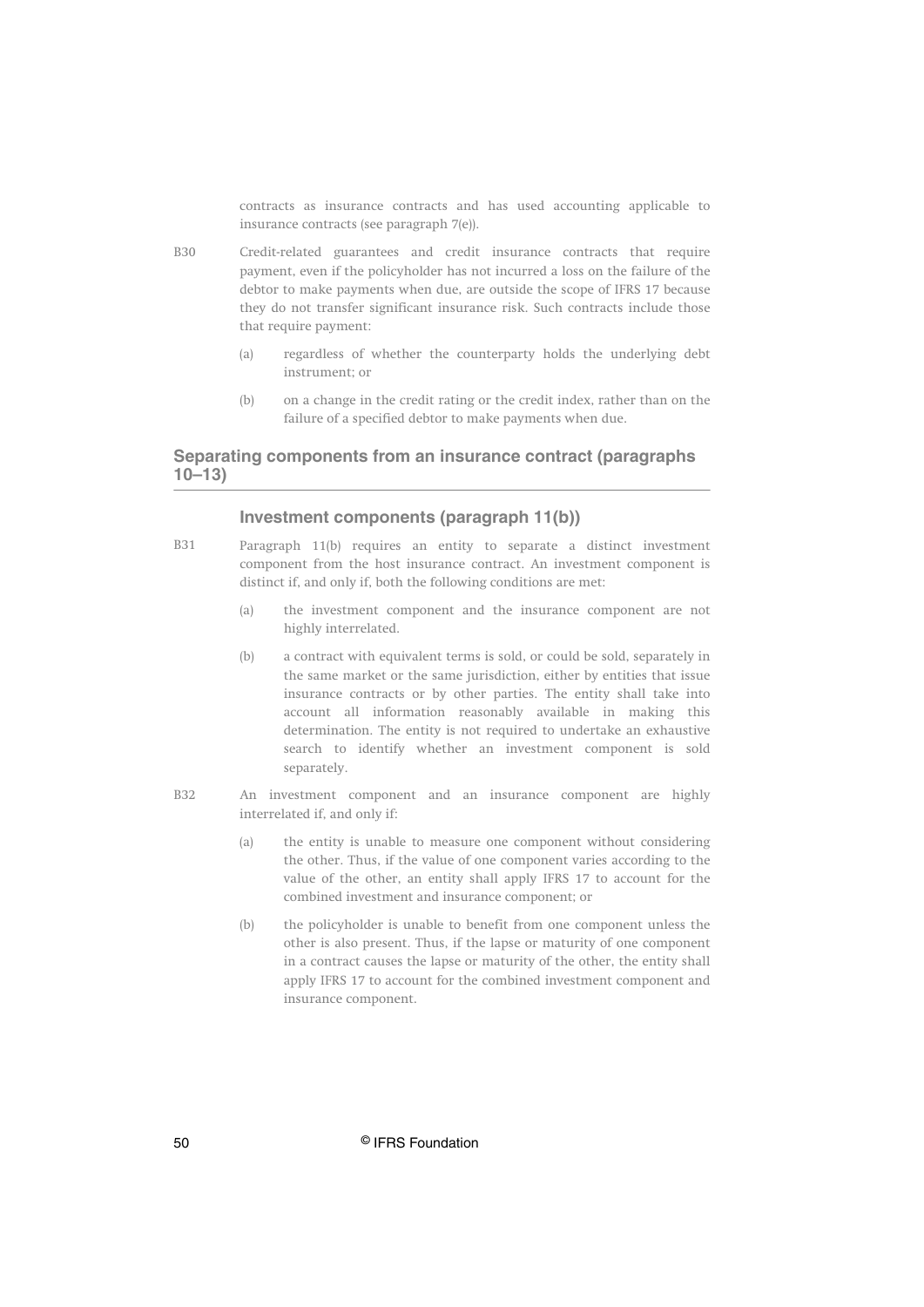# **Promises to transfer distinct goods or non-insurance services (paragraph 12)**

- Paragraph 12 requires an entity to separate from an insurance contract a promise to transfer distinct goods or non-insurance services to a policyholder. For the purpose of separation, an entity shall not consider activities that an entity must undertake to fulfil a contract unless the entity transfers a good or service to the policyholder as those activities occur. For example, an entity may need to perform various administrative tasks to set up a contract. The performance of those tasks does not transfer a service to the policyholder as the tasks are performed. B33
- A good or non-insurance service promised to a policyholder is distinct if the policyholder can benefit from the good or service either on its own or together with other resources readily available to the policyholder. Readily available resources are goods or services that are sold separately (by the entity or by another entity), or resources that the policyholder has already got (from the entity or from other transactions or events). B34
- A good or non-insurance service that is promised to the policyholder is not distinct if: B35
	- (a) the cash flows and risks associated with the good or service are highly interrelated with the cash flows and risks associated with the insurance components in the contract; and
	- (b) the entity provides a significant service in integrating the good or noninsurance service with the insurance components.

# Asset for insurance acquisition cash flows (paragraphs 28A–28D)

- To apply paragraph 28A, an entity allocates insurance acquisition cash flows that are directly attributable to a group of insurance contracts: B35A
	- (a) to that group; and
	- (b) to groups that include insurance contracts that are expected to arise from renewal of the insurance contracts in that group.
- To apply paragraph 28D: B35B
	- (a) an entity shall recognise an impairment loss in profit or loss and reduce the carrying amount of any asset for insurance acquisition cash flows recognised applying paragraph 28B(b), so that the carrying amount of each asset does not exceed the expected net cash inflow for the related group, determined applying paragraph 32(a).
	- (b) in addition, when an entity allocates insurance acquisition cash flows to groups of insurance contracts applying paragraph B35A(b), the entity shall recognise an impairment loss in profit or loss and reduce the carrying amount of the related assets for insurance acquisition cash flows to the extent that: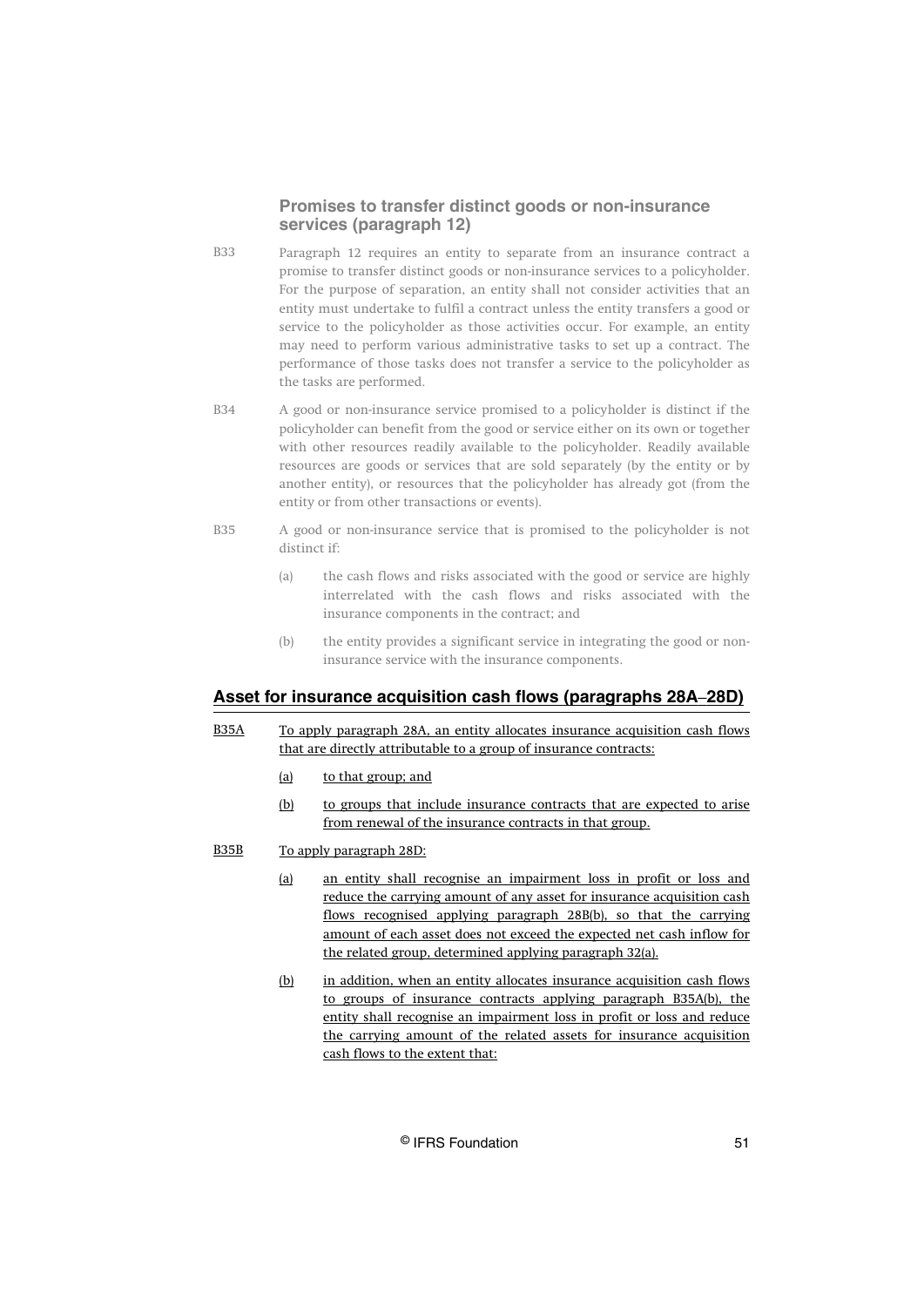- (i) the entity expects those insurance acquisition cash flows to exceed the net cash inflow for the expected renewals, determined applying paragraph 32(a); and
- (ii) the excess determined applying paragraph B35B(b)(i) has not already been recognised as an impairment loss applying paragraph B35B(a).
- An entity shall recognise in profit or loss a reversal of some or all of an impairment loss previously recognised applying paragraph 28D and increase the carrying amount of the asset, to the extent that the impairment conditions no longer exist or have improved. B35C

#### **Measurement ([paragraphs 29–71](#page-9-0))**

# **Estimates of future cash flows ([paragraphs 33–35](#page-9-0))**

- This section addresses: B36
	- (a) unbiased use of all reasonable and supportable information available without undue cost or effort (see paragraphs B37–B41);
	- (b) market variables and non-market variables (see [paragraphs B42–B53\)](#page-53-0);
	- (c) using current estimates (see [paragraphs B54–B60](#page-55-0)); and
	- (d) cash flows within the contract boundary (see [paragraphs B61–B71](#page-56-0)).

#### **Unbiased use of all reasonable and supportable information available without undue cost or effort ([paragraph 33\(a\)\)](#page-9-0)**

- The objective of estimating future cash flows is to determine the expected value, or probability-weighted mean, of the full range of possible outcomes, considering all reasonable and supportable information available at the reporting date without undue cost or effort. Reasonable and supportable information available at the reporting date without undue cost or effort includes information about past events and current conditions, and forecasts of future conditions (see paragraph B41). Information available from an entity's own information systems is considered to be available without undue cost or effort. B37
- The starting point for an estimate of the cash flows is a range of scenarios that reflects the full range of possible outcomes. Each scenario specifies the amount and timing of the cash flows for a particular outcome, and the estimated probability of that outcome. The cash flows from each scenario are discounted and weighted by the estimated probability of that outcome to derive an expected present value. Consequently, the objective is not to develop a most likely outcome, or a more-likely-than-not outcome, for future cash flows. B38
- When considering the full range of possible outcomes, the objective is to incorporate all reasonable and supportable information available without undue cost or effort in an unbiased way, rather than to identify every possible scenario. In practice, developing explicit scenarios is unnecessary if the B39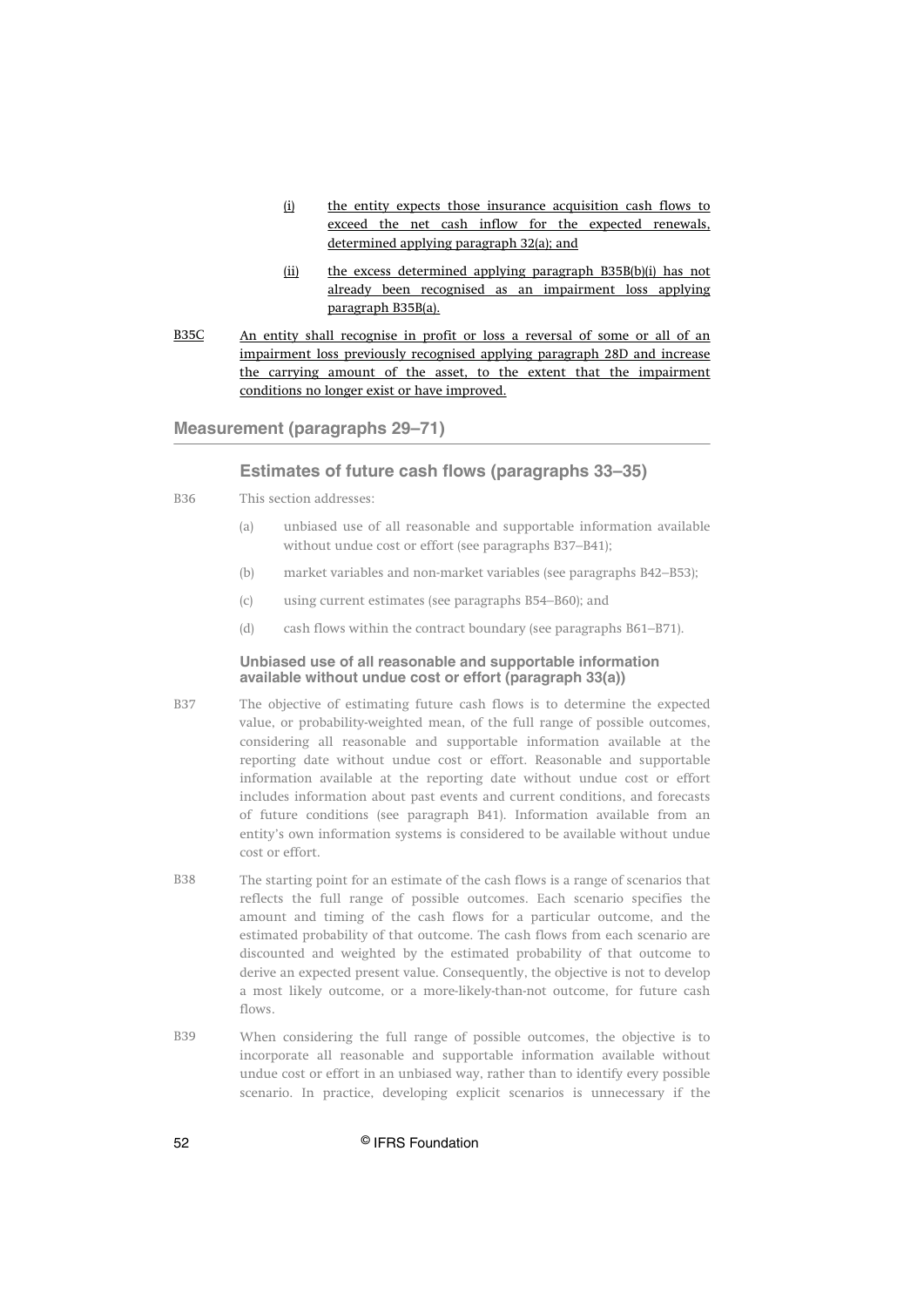resulting estimate is consistent with the measurement objective of considering all reasonable and supportable information available without undue cost or effort when determining the mean. For example, if an entity estimates that the probability distribution of outcomes is broadly consistent with a probability distribution that can be described completely with a small number of parameters, it will be sufficient to estimate the smaller number of parameters. Similarly, in some cases, relatively simple modelling may give an answer within an acceptable range of precision, without the need for many detailed simulations. However, in some cases, the cash flows may be driven by complex underlying factors and may respond in a non-linear fashion to changes in economic conditions. This may happen if, for example, the cash flows reflect a series of interrelated options that are implicit or explicit. In such cases, more sophisticated stochastic modelling is likely to be necessary to satisfy the measurement objective.

- The scenarios developed shall include unbiased estimates of the probability of catastrophic losses under existing contracts. Those scenarios exclude possible claims under possible future contracts. R<sub>40</sub>
- An entity shall estimate the probabilities and amounts of future payments under existing contracts on the basis of information obtained including: B41
	- (a) information about claims already reported by policyholders.
	- (b) other information about the known or estimated characteristics of the insurance contracts.
	- (c) historical data about the entity's own experience, supplemented when necessary with historical data from other sources. Historical data is adjusted to reflect current conditions, for example, if:
		- (i) the characteristics of the insured population differ (or will differ, for example, because of adverse selection) from those of the population that has been used as a basis for the historical data;
		- (ii) there are indications that historical trends will not continue, that new trends will emerge or that economic, demographic and other changes may affect the cash flows that arise from the existing insurance contracts; or
		- (iii) there have been changes in items such as underwriting procedures and claims management procedures that may affect the relevance of historical data to the insurance contracts.
	- (d) current price information, if available, for reinsurance contracts and other financial instruments (if any) covering similar risks, such as catastrophe bonds and weather derivatives, and recent market prices for transfers of insurance contracts. This information shall be adjusted to reflect the differences between the cash flows that arise from those reinsurance contracts or other financial instruments, and the cash flows that would arise as the entity fulfils the underlying contracts with the policyholder.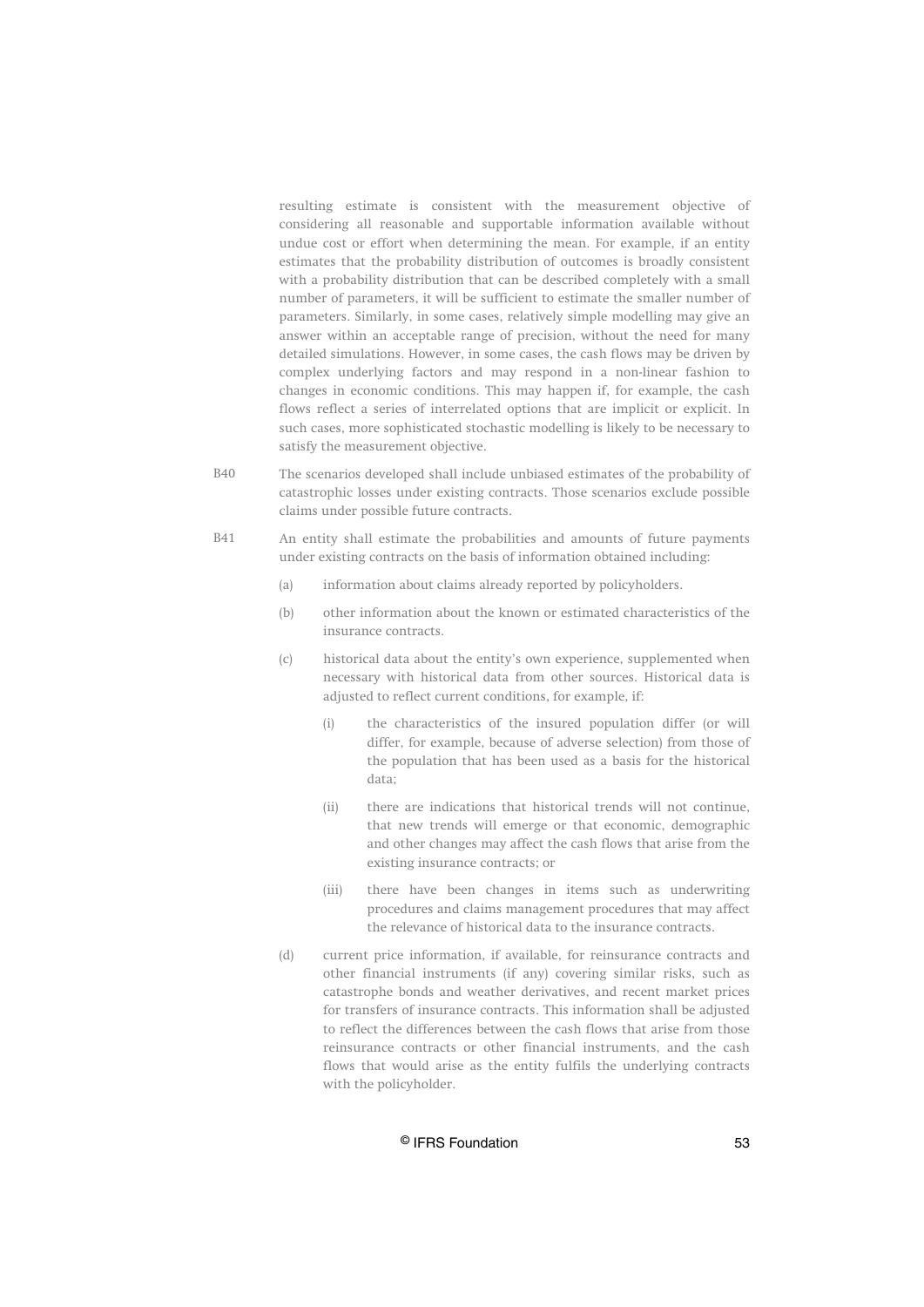#### **Market variables and non-market variables**

- <span id="page-53-0"></span>IFRS 17 identifies two types of variables: B42
	- (a) market variables—variables that can be observed in, or derived directly from, markets (for example, prices of publicly traded securities and interest rates); and
	- (b) non-market variables—all other variables (for example, the frequency and severity of insurance claims and mortality).
- Market variables will generally give rise to financial risk (for example, observable interest rates) and non-market variables will generally give rise to non-financial risk (for example, mortality rates). However, this will not always be the case. For example, there may be assumptions that relate to financial risks for which variables cannot be observed in, or derived directly from, markets (for example, interest rates that cannot be observed in, or derived directly from, markets). B43

#### Market variables ([paragraph 33\(b\)](#page-9-0))

- Estimates of market variables shall be consistent with observable market prices at the measurement date. An entity shall maximise the use of observable inputs and shall not substitute its own estimates for observable market data except as described in paragraph 79 of IFRS 13 *Fair Value Measurement*. Consistent with IFRS 13, if variables need to be derived (for example, because no observable market variables exist) they shall be as consistent as possible with observable market variables. B44
- Market prices blend a range of views about possible future outcomes and also reflect the risk preferences of market participants. Consequently, they are not a single-point forecast of the future outcome. If the actual outcome differs from the previous market price, this does not mean that the market price was 'wrong'. B45
- An important application of market variables is the notion of a replicating asset or a replicating portfolio of assets. A replicating asset is one whose cash flows *exactly* match, in all scenarios, the contractual cash flows of a group of insurance contracts in amount, timing and uncertainty. In some cases, a replicating asset may exist for some of the cash flows that arise from a group of insurance contracts. The fair value of that asset reflects both the expected present value of the cash flows from the asset and the risk associated with those cash flows. If a replicating portfolio of assets exists for some of the cash flows that arise from a group of insurance contracts, the entity can use the fair value of those assets to measure the relevant fulfilment cash flows instead of explicitly estimating the cash flows and discount rate.  $B46$
- IFRS 17 does not require an entity to use a replicating portfolio technique. However, if a replicating asset or portfolio does exist for some of the cash flows that arise from insurance contracts and an entity chooses to use a different technique, the entity shall satisfy itself that a replicating portfolio technique would be unlikely to lead to a materially different measurement of those cash flows. B47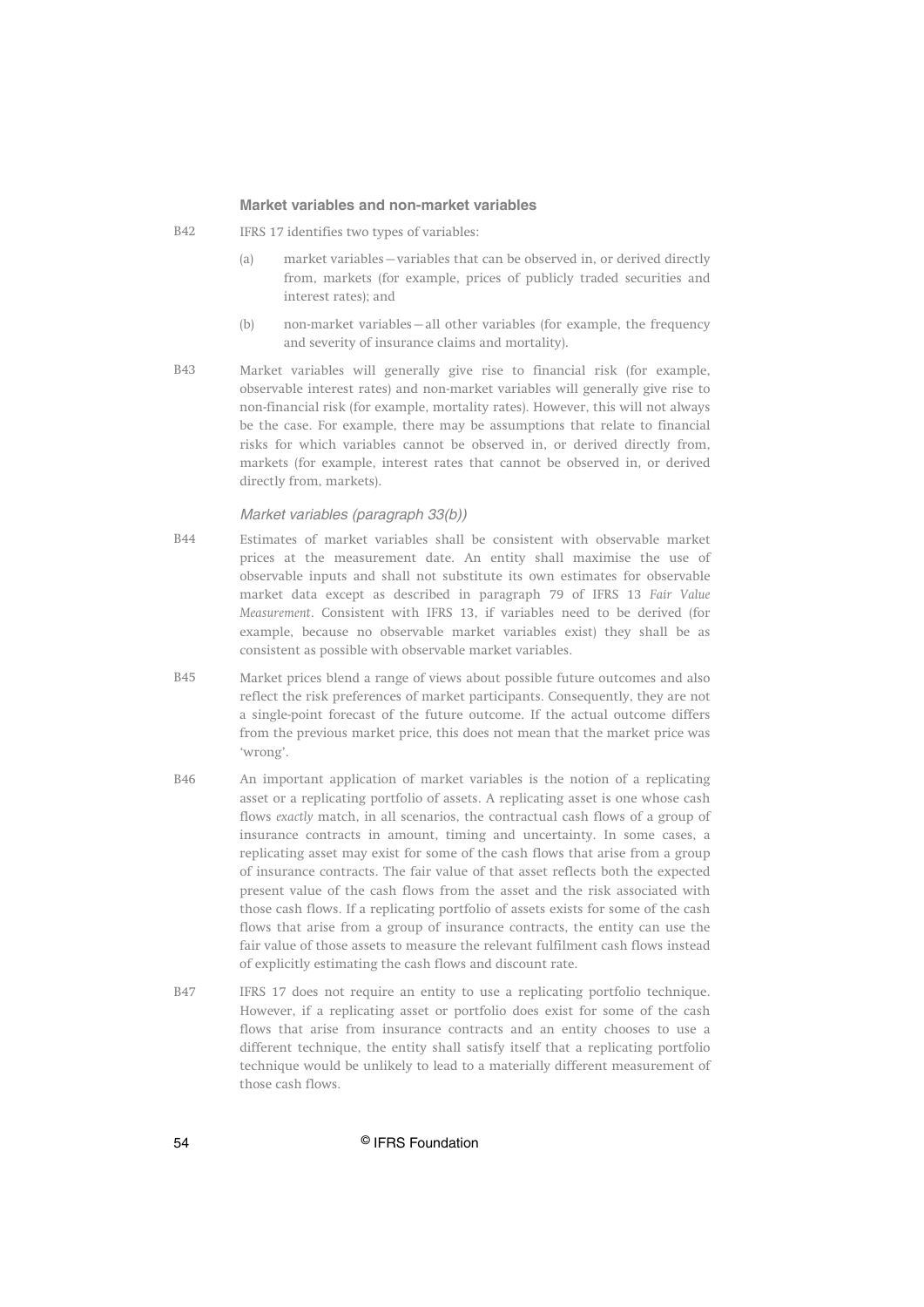<span id="page-54-0"></span>Techniques other than a replicating portfolio technique, such as stochastic modelling techniques, may be more robust or easier to implement if there are significant interdependencies between cash flows that vary based on returns on assets and other cash flows. Judgement is required to determine the technique that best meets the objective of consistency with observable market variables in specific circumstances. In particular, the technique used must result in the measurement of any options and guarantees included in the insurance contracts being consistent with observable market prices (if any) for such options and guarantees. B48

#### Non-market variables

- Estimates of non-market variables shall reflect all reasonable and supportable evidence available without undue cost or effort, both external and internal. B49
- Non-market external data (for example, national mortality statistics) may have more or less relevance than internal data (for example, internally developed mortality statistics), depending on the circumstances. For example, an entity that issues life insurance contracts shall not rely solely on national mortality statistics, but shall consider all other reasonable and supportable internal and external sources of information available without undue cost or effort when developing unbiased estimates of probabilities for mortality scenarios for its insurance contracts. In developing those probabilities, an entity shall give more weight to the more persuasive information. For example: B50
	- (a) internal mortality statistics may be more persuasive than national mortality data if national data is derived from a large population that is not representative of the insured population. This might be because, for example, the demographic characteristics of the insured population could significantly differ from those of the national population, meaning that an entity would need to place more weight on the internal data and less weight on the national statistics.
	- (b) conversely, if the internal statistics are derived from a small population with characteristics that are believed to be close to those of the national population, and the national statistics are current, an entity shall place more weight on the national statistics.
- Estimated probabilities for non-market variables shall not contradict observable market variables. For example, estimated probabilities for future inflation rate scenarios shall be as consistent as possible with probabilities implied by market interest rates. B51
- In some cases, an entity may conclude that market variables vary independently of non-market variables. If so, the entity shall consider scenarios that reflect the range of outcomes for the non-market variables, with each scenario using the same observed value of the market variable. B52
- In other cases, market variables and non-market variables may be correlated. For example, there may be evidence that lapse rates (a non-market variable) are correlated with interest rates (a market variable). Similarly, there may be evidence that claim levels for house or car insurance are correlated with economic cycles and therefore with interest rates and expense amounts. The B53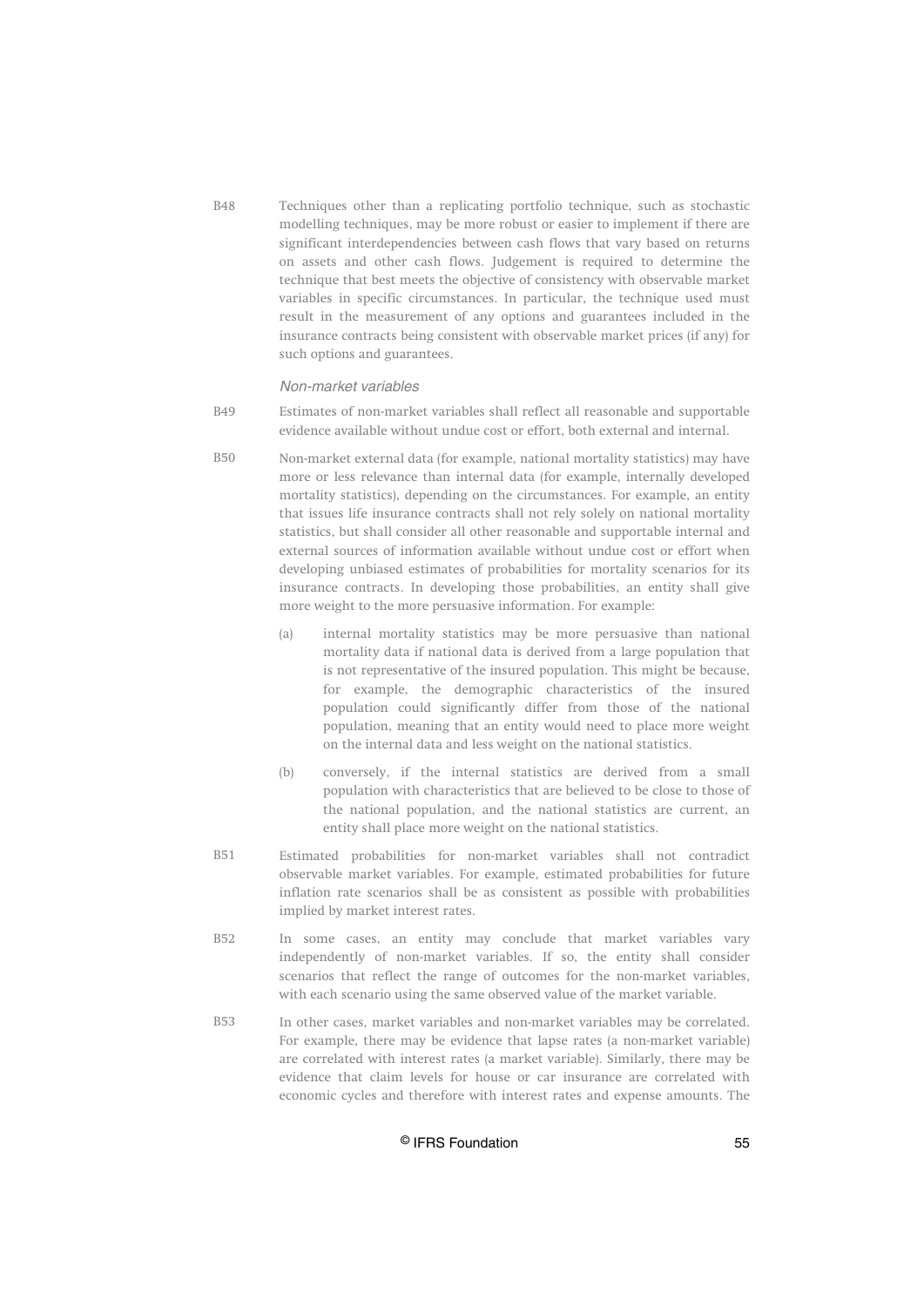<span id="page-55-0"></span>entity shall ensure that the probabilities for the scenarios and the risk adjustments for the non-financial risk that relates to the market variables are consistent with the observed market prices that depend on those market variables.

#### **Using current estimates ([paragraph 33\(c\)\)](#page-9-0)**

In estimating each cash flow scenario and its probability, an entity shall use all reasonable and supportable information available without undue cost or effort. An entity shall review the estimates that it made at the end of the previous reporting period and update them. In doing so, an entity shall consider whether: **B54** 

- (a) the updated estimates faithfully represent the conditions at the end of the reporting period.
- (b) the changes in estimates faithfully represent the changes in conditions during the period. For example, suppose that estimates were at one end of a reasonable range at the beginning of the period. If the conditions have not changed, shifting the estimates to the other end of the range at the end of the period would not faithfully represent what has happened during the period. If an entity's most recent estimates are different from its previous estimates, but conditions have not changed, it shall assess whether the new probabilities assigned to each scenario are justified. In updating its estimates of those probabilities, the entity shall consider both the evidence that supported its previous estimates and all newly available evidence, giving more weight to the more persuasive evidence.
- The probability assigned to each scenario shall reflect the conditions at the end of the reporting period. Consequently, applying IAS 10 *Events after the Reporting Period*, an event occurring after the end of the reporting period that resolves an uncertainty that existed at the end of the reporting period does not provide evidence of the conditions that existed at that date. For example, there may be a 20 per cent probability at the end of the reporting period that a major storm will strike during the remaining six months of an insurance contract. After the end of the reporting period but before the financial statements are authorised for issue, a major storm strikes. The fulfilment cash flows under that contract shall not reflect the storm that, with hindsight, is known to have occurred. Instead, the cash flows included in the measurement include the 20 per cent probability apparent at the end of the reporting period (with disclosure applying IAS 10 that a non-adjusting event occurred after the end of the reporting period). B55
- Current estimates of expected cash flows are not necessarily identical to the most recent actual experience. For example, suppose that mortality experience in the reporting period was 20 per cent worse than the previous mortality experience and previous expectations of mortality experience. Several factors could have caused the sudden change in experience, including: B56
	- (a) lasting changes in mortality;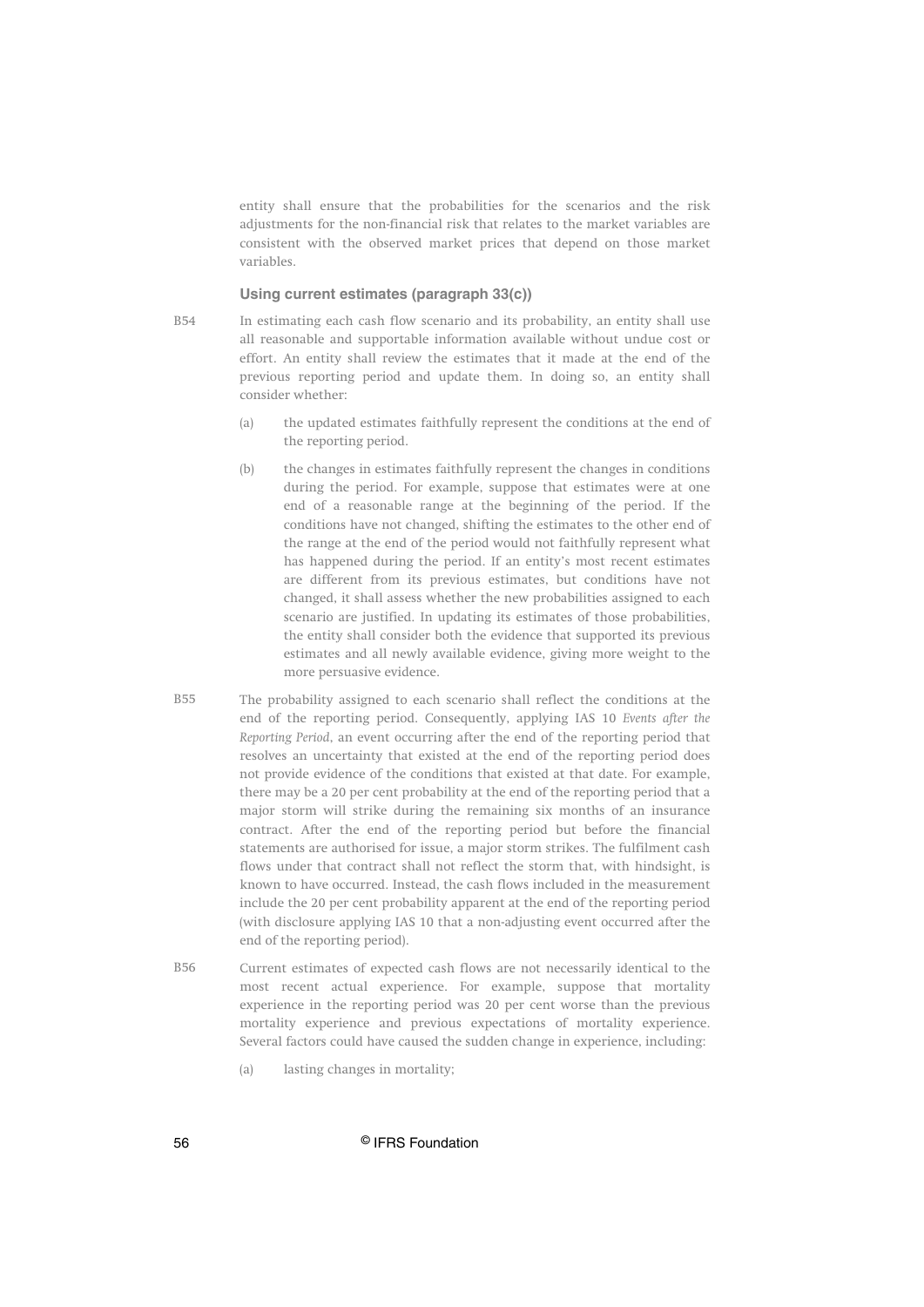- <span id="page-56-0"></span>(b) changes in the characteristics of the insured population (for example, changes in underwriting or distribution, or selective lapses by policyholders in unusually good health);
- (c) random fluctuations; or
- (d) identifiable non-recurring causes.
- An entity shall investigate the reasons for the change in experience and develop new estimates of cash flows and probabilities in the light of the most recent experience, the earlier experience and other information. The result for the example in paragraph B56 would typically be that the expected present value of death benefits changes, but not by as much as 20 per cent. In the example in paragraph B56, if mortality rates continue to be significantly higher than the previous estimates for reasons that are expected to continue, the estimated probability assigned to the high-mortality scenarios will increase. B57
- Estimates of non-market variables shall include information about the current level of insured events and information about trends. For example, mortality rates have consistently declined over long periods in many countries. The determination of the fulfilment cash flows reflects the probabilities that would be assigned to each possible trend scenario, taking account of all reasonable and supportable information available without undue cost or effort. B58
- Similarly, if cash flows allocated to a group of insurance contracts are sensitive to inflation, the determination of the fulfilment cash flows shall reflect current estimates of possible future inflation rates. Because inflation rates are likely to be correlated with interest rates, the measurement of fulfilment cash flows shall reflect the probabilities for each inflation scenario in a way that is consistent with the probabilities implied by the market interest rates used in estimating the discount rate (see paragraph B51). B59
- When estimating the cash flows, an entity shall take into account current expectations of future events that might affect those cash flows. The entity shall develop cash flow scenarios that reflect those future events, as well as unbiased estimates of the probability of each scenario. However, an entity shall not take into account current expectations of future changes in legislation that would change or discharge the present obligation or create new obligations under the existing insurance contract until the change in legislation is substantively enacted.  $B60$

#### **Cash flows within the contract boundary (paragraph 34)**

- Estimates of cash flows in a scenario shall include all cash flows within the boundary of an existing contract and no other cash flows. An entity shall apply paragraph 2 in determining the boundary of an existing contract. B61
- Many insurance contracts have features that enable policyholders to take actions that change the amount, timing, nature or uncertainty of the amounts they will receive. Such features include renewal options, surrender options, conversion options and options to stop paying premiums while still receiving B62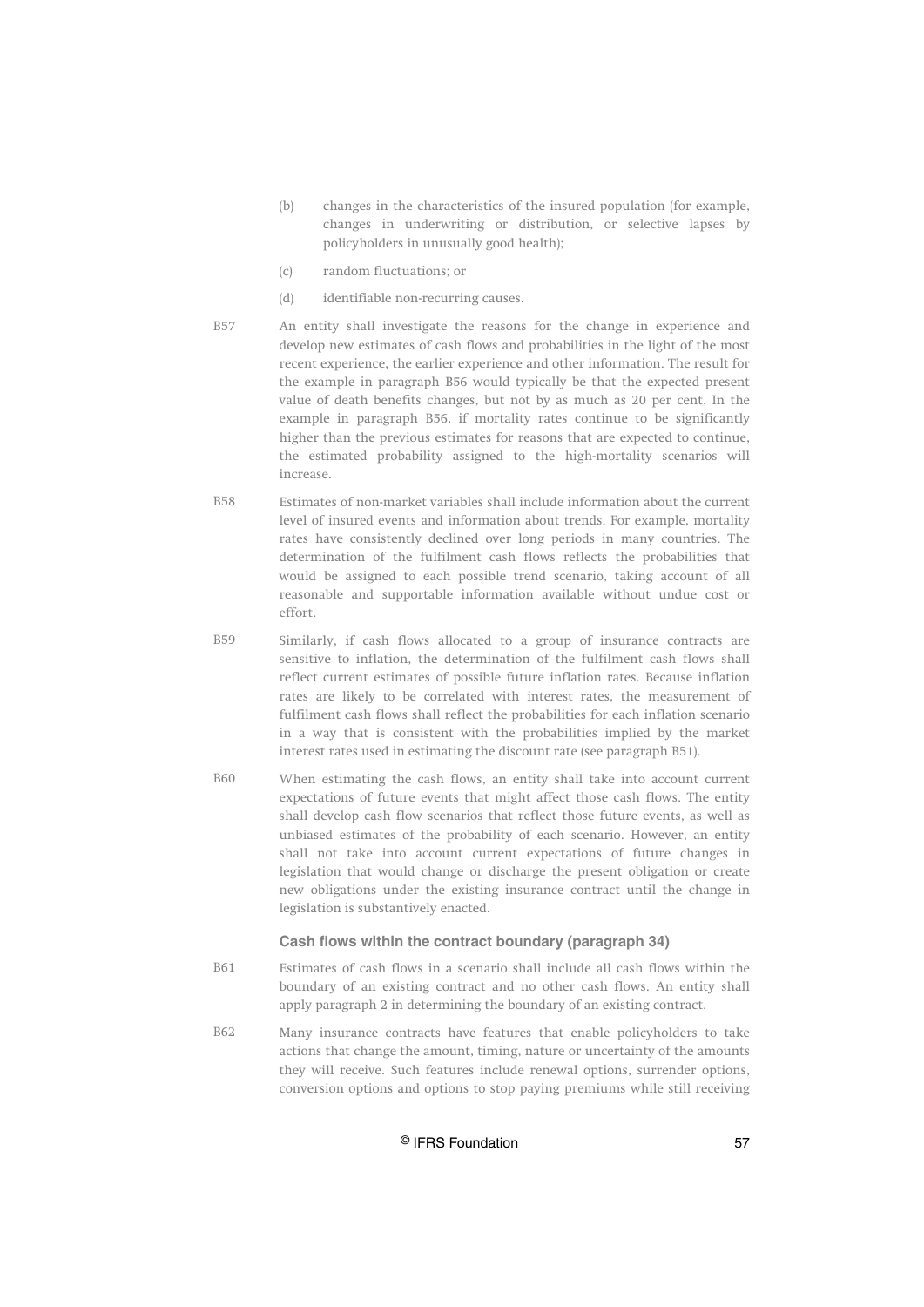benefits under the contracts. The measurement of a group of insurance contracts shall reflect, on an expected value basis, the entity's current estimates of how the policyholders in the group will exercise the options available, and the risk adjustment for non-financial risk shall reflect the entity's current estimates of how the actual behaviour of the policyholders may differ from the expected behaviour. This requirement to determine the expected value applies regardless of the number of contracts in a group; for example it applies even if the group comprises a single contract. Thus, the measurement of a group of insurance contracts shall not assume a 100 per cent probability that policyholders will:

- (a) surrender their contracts, if there is some probability that some of the policyholders will not; or
- (b) continue their contracts, if there is some probability that some of the policyholders will not.
- When an issuer of an insurance contract is required by the contract to renew or otherwise continue the contract, it shall apply paragraph 34 to assess whether premiums and related cash flows that arise from the renewed contract are within the boundary of the original contract. B63
- Paragraph 34 refers to an entity's practical ability to set a price at a future date (a renewal date) that fully reflects the risks in the contract from that date. An entity has that practical ability in the absence of constraints that prevent the entity from setting the same price it would for a new contract with the same characteristics as the existing contract issued on that date, or if it can amend the benefits to be consistent with the price it will charge. Similarly, an entity has that practical ability to set a price when it can reprice an existing contract so that the price reflects overall changes in the risks in a portfolio of insurance contracts, even if the price set for each individual policyholder does not reflect the change in risk for that specific policyholder. When assessing whether the entity has the practical ability to set a price that fully reflects the risks in the contract or portfolio, it shall consider all the risks that it would consider when underwriting equivalent contracts on the renewal date for the remaining service-coverage. In determining the estimates of future cash flows at the end of a reporting period, an entity shall reassess the boundary of an insurance contract to include the effect of changes in circumstances on the entity's substantive rights and obligations. B64
- Cash flows within the boundary of an insurance contract are those that relate directly to the fulfilment of the contract, including cash flows for which the entity has discretion over the amount or timing. The cash flows within the boundary include: B65
	- (a) premiums (including premium adjustments and instalment premiums) from a policyholder and any additional cash flows that result from those premiums.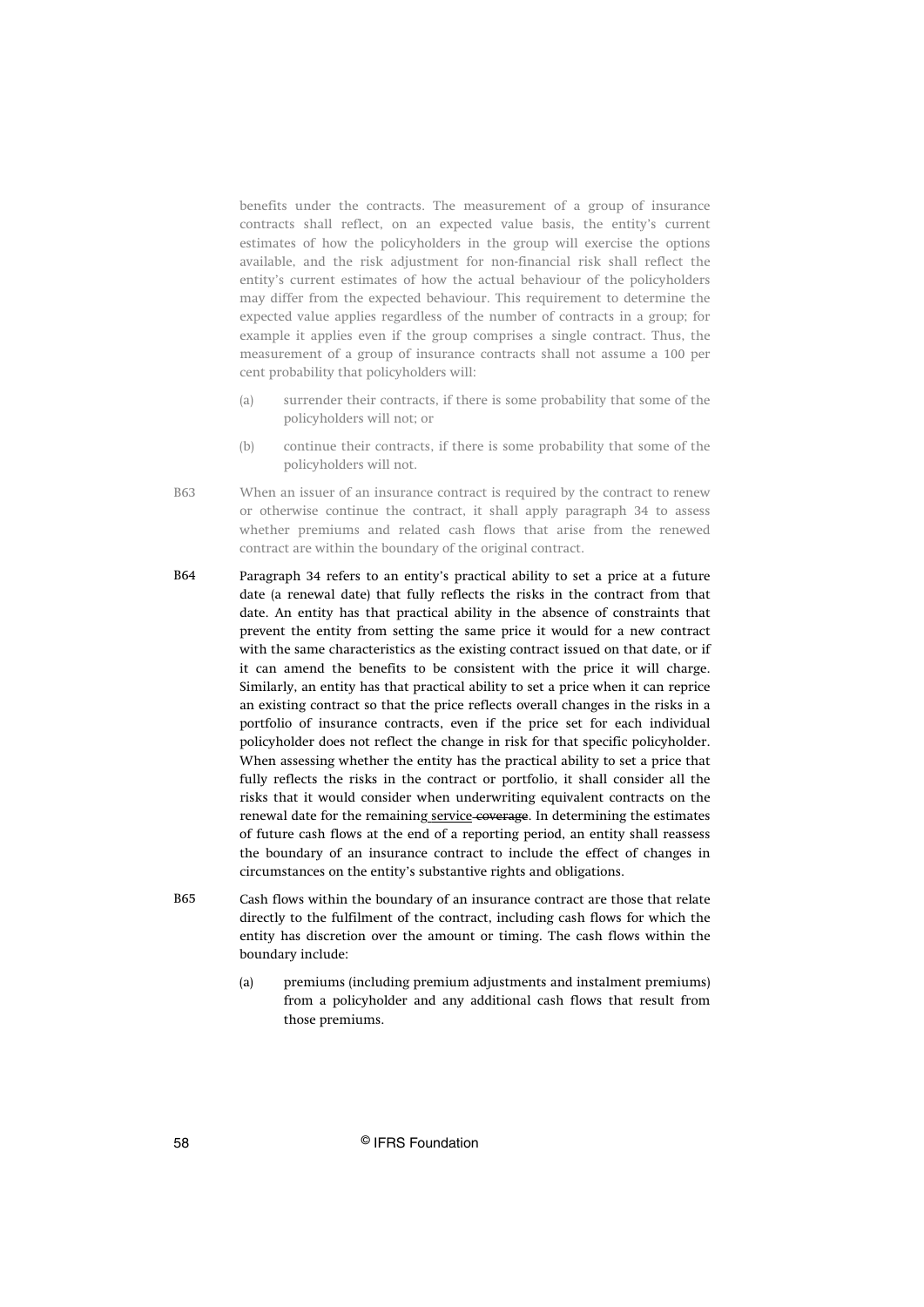- (b) payments to (or on behalf of) a policyholder, including claims that have already been reported but have not yet been paid (ie reported claims), incurred claims for events that have occurred but for which claims have not been reported and all future claims for which the entity has a substantive obligation (see paragraph 34).
- (c) payments to (or on behalf of) a policyholder that vary depending on returns on underlying items.
- (d) payments to (or on behalf of) a policyholder resulting from derivatives, for example, options and guarantees embedded in the contract, to the extent that those options and guarantees are not separated from the insurance contract (see paragraph 11(a)).
- (e) an allocation of insurance acquisition cash flows attributable to the portfolio to which the contract belongs.
- (f) claim handling costs (ie the costs the entity will incur in investigating, processing and resolving claims under existing insurance contracts, including legal and loss-adjusters' fees and internal costs of investigating claims and processing claim payments).
- (g) costs the entity will incur in providing contractual benefits paid in kind.
- (h) policy administration and maintenance costs, such as costs of premium billing and handling policy changes (for example, conversions and reinstatements). Such costs also include recurring commissions that are expected to be paid to intermediaries if a particular policyholder continues to pay the premiums within the boundary of the insurance contract.
- (i) transaction-based taxes (such as premium taxes, value added taxes and goods and services taxes) and levies (such as fire service levies and guarantee fund assessments) that arise directly from existing insurance contracts, or that can be attributed to them on a reasonable and consistent basis.
- (j) payments by the insurer in a fiduciary capacity to meet tax obligations incurred by the policyholder, and related receipts.
- (k) potential cash inflows from recoveries (such as salvage and subrogation) on future claims covered by existing insurance contracts and, to the extent that they do not qualify for recognition as separate assets, potential cash inflows from recoveries on past claims.
- (l) an allocation of fixed and variable overheads (such as the costs of accounting, human resources, information technology and support, building depreciation, rent, and maintenance and utilities) directly attributable to fulfilling insurance contracts. Such overheads are allocated to groups of contracts using methods that are systematic and rational, and are consistently applied to all costs that have similar characteristics.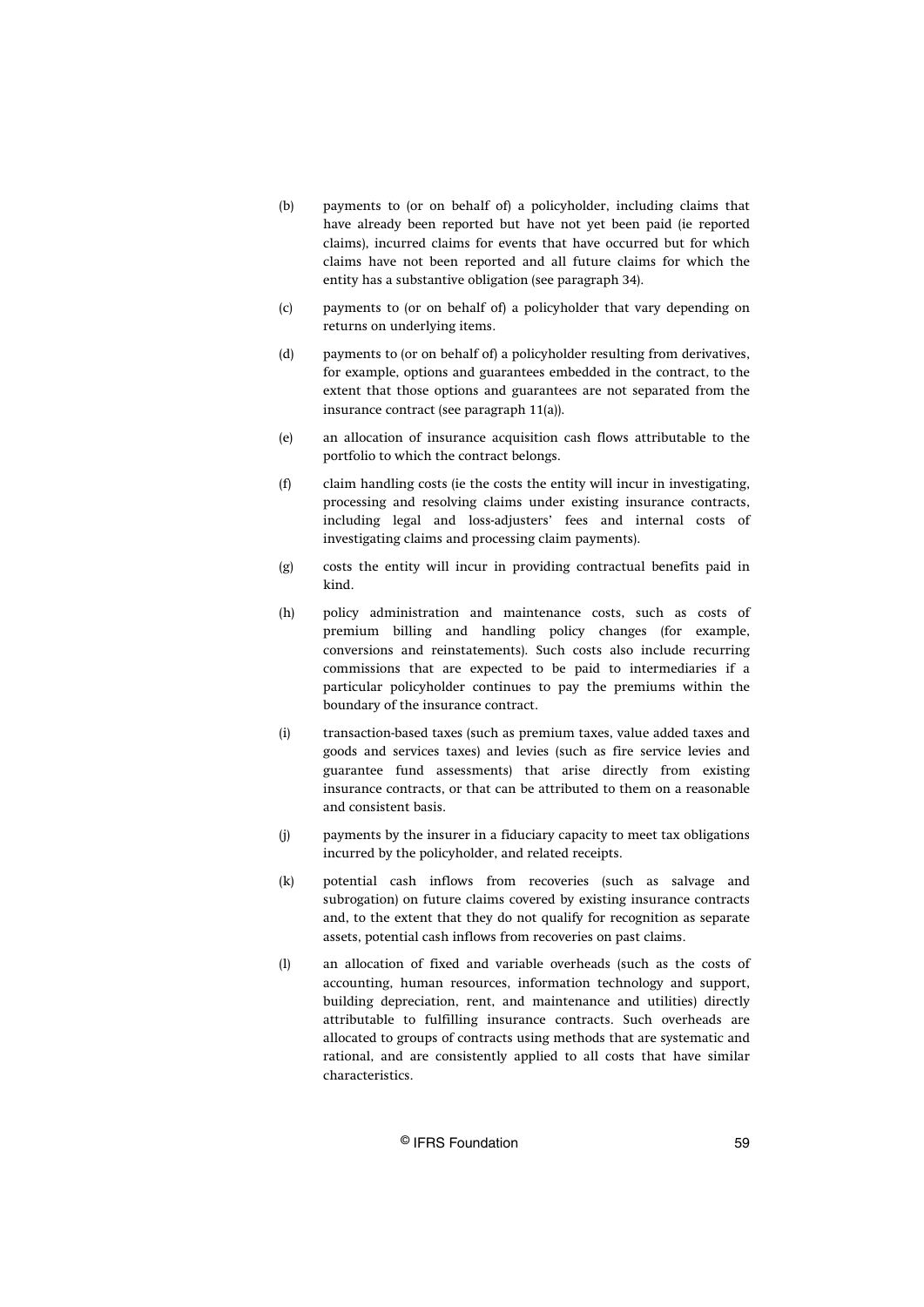- <span id="page-59-0"></span>(la) costs the entity will incur in providing an investment-return service (for insurance contracts without direct participation features) or an investment-related service (for insurance contracts with direct participation features).
- (m) any other costs specifically chargeable to the policyholder under the terms of the contract.
- The following cash flows shall not be included when estimating the cash flows that will arise as the entity fulfils an existing insurance contract: B66
	- (a) investment returns. Investments are recognised, measured and presented separately.
	- (b) cash flows (payments or receipts) that arise under reinsurance contracts held. Reinsurance contracts held are recognised, measured and presented separately.
	- (c) cash flows that may arise from future insurance contracts, ie cash flows outside the boundary of existing contracts (see paragraphs 34–35).
	- (d) cash flows relating to costs that cannot be directly attributed to the portfolio of insurance contracts that contain the contract, such as some product development and training costs. Such costs are recognised in profit or loss when incurred.
	- (e) cash flows that arise from abnormal amounts of wasted labour or other resources that are used to fulfil the contract. Such costs are recognised in profit or loss when incurred.
	- (f) income tax payments and receipts the insurer does not pay or receive in a fiduciary capacity. Such payments and receipts are recognised, measured and presented separately applying IAS 12 *Income Taxes*.
	- (g) cash flows between different components of the reporting entity, such as policyholder funds and shareholder funds, if those cash flows do not change the amount that will be paid to the policyholders.
	- (h) cash flows arising from components separated from the insurance contract and accounted for using other applicable Standards (see [paragraphs 10–13](#page-4-0)).

Contracts with cash flows that affect or are affected by cash flows to policyholders of other contracts

- Some insurance contracts affect the cash flows to policyholders of other contracts by requiring: B67
	- (a) the policyholder to share with policyholders of other contracts the returns on the same specified pool of underlying items; and
	- (b) either: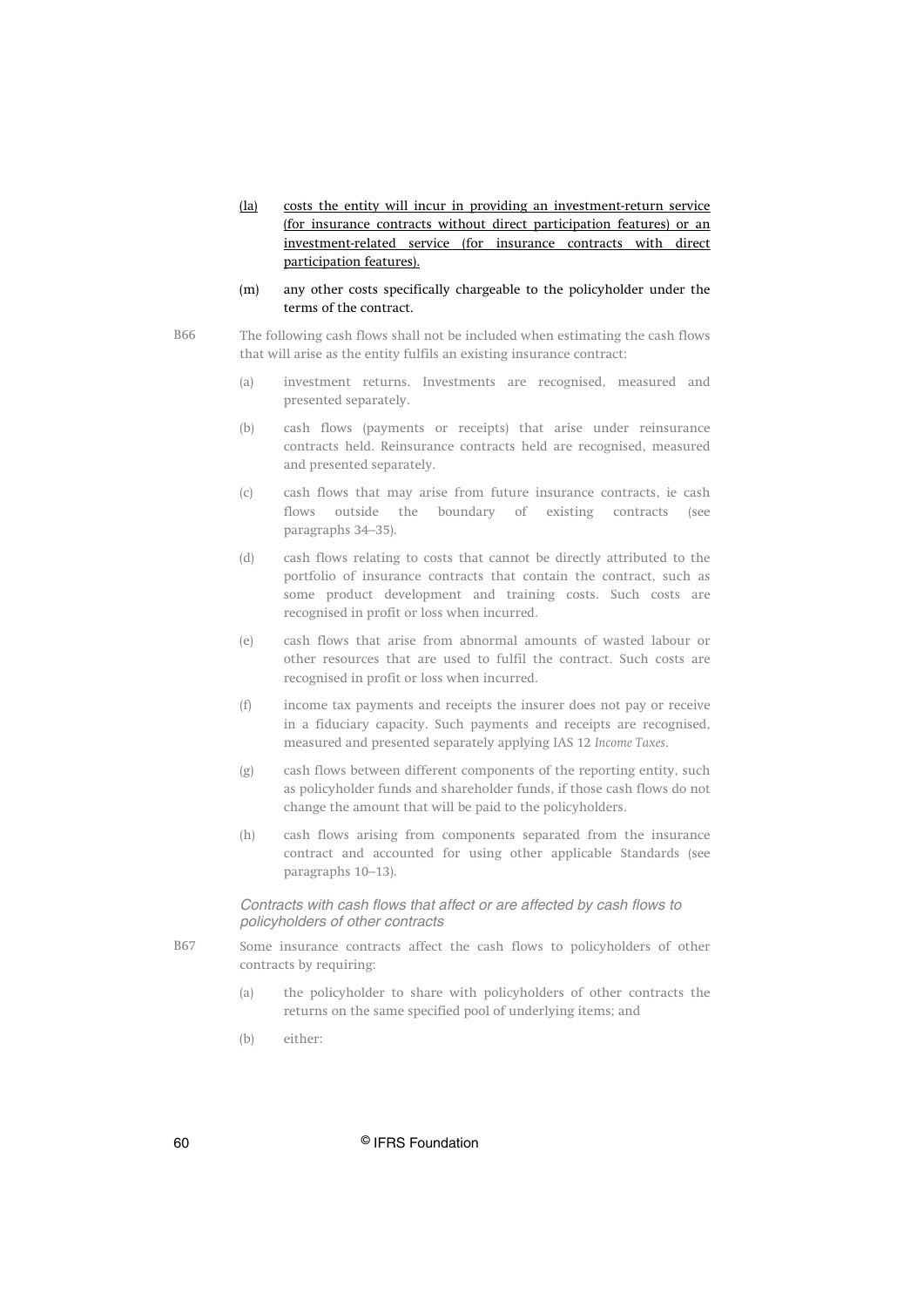- <span id="page-60-0"></span>(i) the policyholder to bear a reduction in their share of the returns on the underlying items because of payments to policyholders of other contracts that share in that pool, including payments arising under guarantees made to policyholders of those other contracts; or
- (ii) policyholders of other contracts to bear a reduction in their share of returns on the underlying items because of payments to the policyholder, including payments arising from guarantees made to the policyholder.
- Sometimes, such contracts will affect the cash flows to policyholders of contracts in other groups. The fulfilment cash flows of each group reflect the extent to which the contracts in the group cause the entity to be affected by expected cash flows, whether to policyholders in that group or to policyholders in another group. Hence the fulfilment cash flows for a group: **B68** 
	- (a) include payments arising from the terms of existing contracts to policyholders of contracts in other groups, regardless of whether those payments are expected to be made to current or future policyholders; and
	- (b) exclude payments to policyholders in the group that, applying (a), have been included in the fulfilment cash flows of another group.
- For example, to the extent that payments to policyholders in one group are reduced from a share in the returns on underlying items of CU350 to CU250 because of payments of a guaranteed amount to policyholders in another group, the fulfilment cash flows of the first group would include the payments of CU100 (ie would be CU350) and the fulfilment cash flows of the second group would exclude CU100 of the guaranteed amount.  $R69$
- Different practical approaches can be used to determine the fulfilment cash flows of groups of contracts that affect or are affected by cash flows to policyholders of contracts in other groups. In some cases, an entity might be able to identify the change in the underlying items and resulting change in the cash flows only at a higher level of aggregation than the groups. In such cases, the entity shall allocate the effect of the change in the underlying items to each group on a systematic and rational basis. B70
- After all the service-coverage has been provided to the contracts in a group, the fulfilment cash flows may still include payments expected to be made to current policyholders in other groups or future policyholders. An entity is not required to continue to allocate such fulfilment cash flows to specific groups but can instead recognise and measure a liability for such fulfilment cash flows arising from all groups. B71

## **Discount rates [\(paragraph 36](#page-11-0))**

- An entity shall use the following discount rates in applying IFRS 17: B72
	- (a) to measure the fulfilment cash flows—current discount rates applying [paragraph 36](#page-11-0);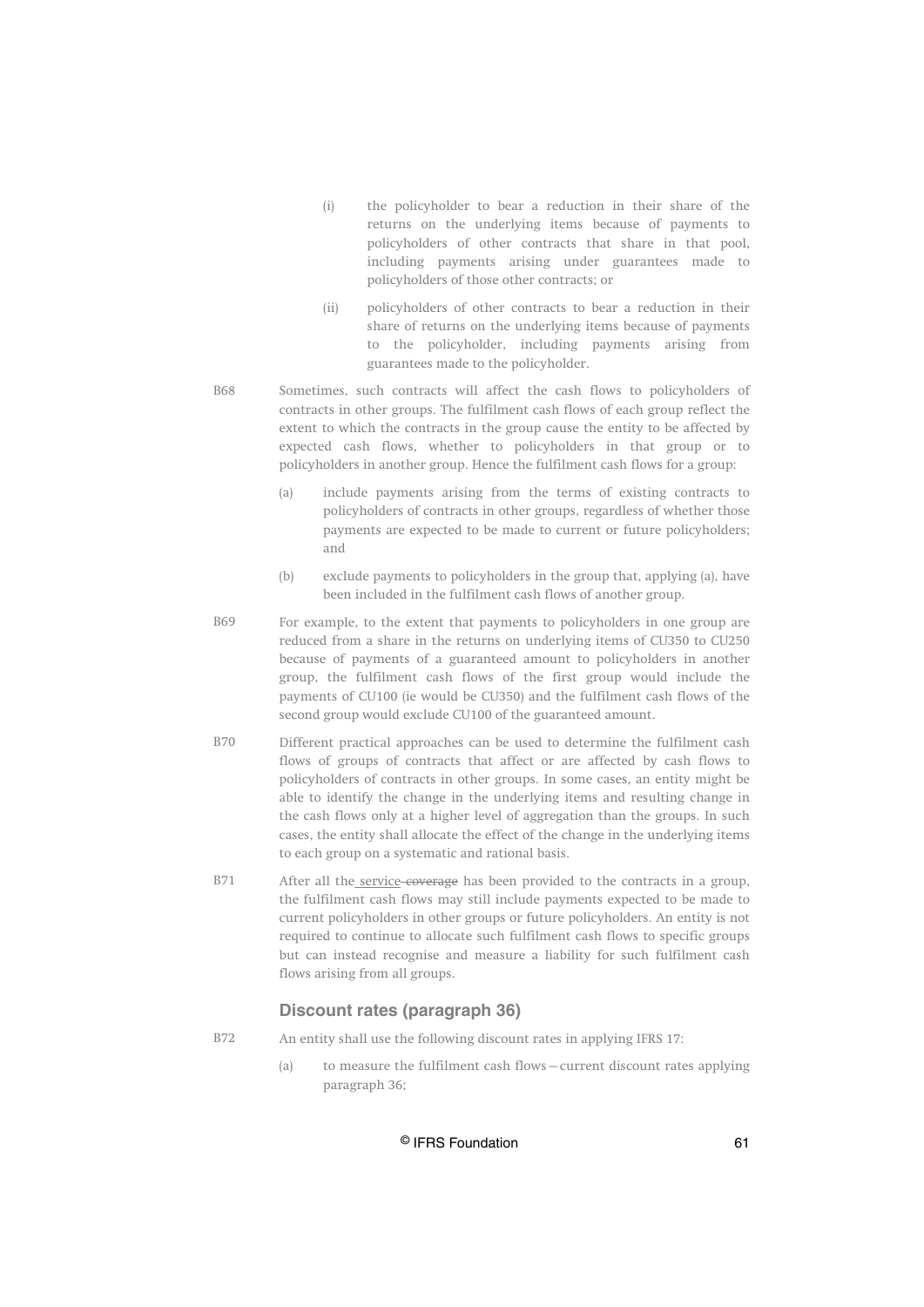- (b) to determine the interest to accrete on the contractual service margin applying paragraph 44(b) for insurance contracts without direct participation features—discount rates determined at the date of initial recognition of a group of contracts, applying paragraph 36 to nominal cash flows that do not vary based on the returns on any underlying items;
- (c) to measure the changes to the contractual service margin applying [paragraph B96\(a\)–B96\(c\)](#page-67-0) for insurance contracts without direct participation features—discount rates applying paragraph 36 determined on initial recognition;
- (d) for groups of contracts applying the premium allocation approach that have a significant financing component, to adjust the carrying amount of the liability for remaining coverage applying paragraph 56 discount rates applying paragraph 36 determined on initial recognition;
- (e) if an entity chooses to disaggregate insurance finance income or expenses between profit or loss and other comprehensive income (see paragraph 88), to determine the amount of the insurance finance income or expenses included in profit or loss:
	- (i) for groups of insurance contracts for which changes in assumptions that relate to financial risk do not have a substantial effect on the amounts paid to policyholders, applying paragraph B131—discount rates determined at the date of initial recognition of a group of contracts, applying paragraph 36 to nominal cash flows that do not vary based on the returns on any underlying items;
	- (ii) for groups of insurance contracts for which changes in assumptions that relate to financial risk have a substantial effect on the amounts paid to policyholders, applying paragraph B132(a)(i)—discount rates that allocate the remaining revised expected finance income or expenses over the remaining duration of the group of contracts at a constant rate; and
	- (iii) for groups of contracts applying the premium allocation approach applying paragraphs 59(b) and B133—discount rates determined at the date of the incurred claim, applying paragraph 36 to nominal cash flows that do not vary based on the returns on any underlying items.
- To determine the discount rates at the date of initial recognition of a group of contracts described in [paragraphs B72\(b\)–B72\(e\)](#page-60-0), an entity may use weightedaverage discount rates over the period that contracts in the group are issued, which applying paragraph 22 cannot exceed one year. B73
- Estimates of discount rates shall be consistent with other estimates used to measure insurance contracts to avoid double counting or omissions; for example: B74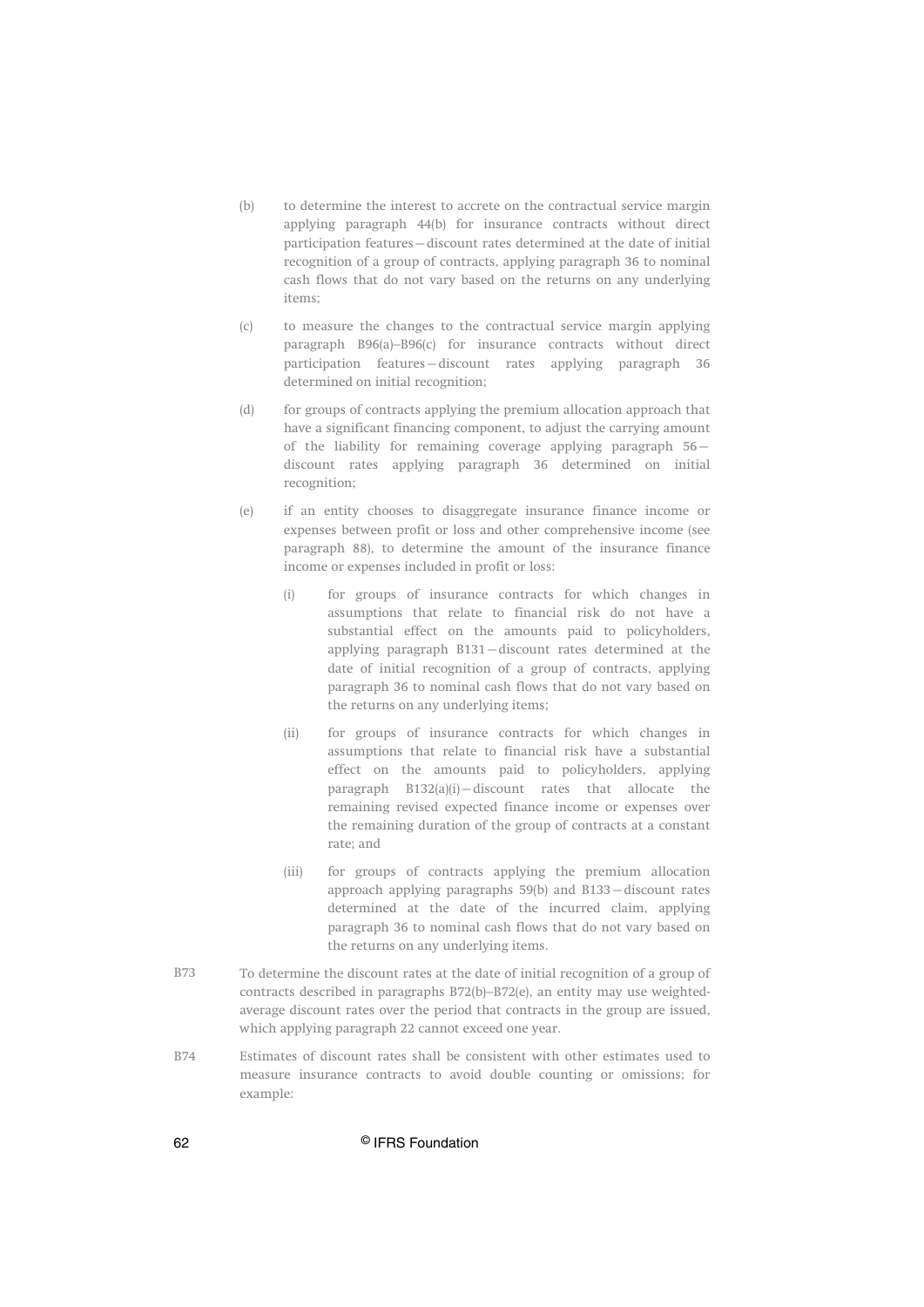- (a) cash flows that do not vary based on the returns on any underlying items shall be discounted at rates that do not reflect any such variability;
- (b) cash flows that vary based on the returns on any financial underlying items shall be:
	- (i) discounted using rates that reflect that variability; or
	- (ii) adjusted for the effect of that variability and discounted at a rate that reflects the adjustment made.
- (c) nominal cash flows (ie those that include the effect of inflation) shall be discounted at rates that include the effect of inflation; and
- (d) real cash flows (ie those that exclude the effect of inflation) shall be discounted at rates that exclude the effect of inflation.
- Paragraph B74(b) requires cash flows that vary based on the returns on underlying items to be discounted using rates that reflect that variability, or to be adjusted for the effect of that variability and discounted at a rate that reflects the adjustment made. The variability is a relevant factor regardless of whether it arises because of contractual terms or because the entity exercises discretion, and regardless of whether the entity holds the underlying items. B75
- Cash flows that vary with returns on underlying items with variable returns, but that are subject to a guarantee of a minimum return, do not vary solely based on the returns on the underlying items, even when the guaranteed amount is lower than the expected return on the underlying items. Hence, an entity shall adjust the rate that reflects the variability of the returns on the underlying items for the effect of the guarantee, even when the guaranteed amount is lower than the expected return on the underlying items. B76
- IFRS 17 does not require an entity to divide estimated cash flows into those that vary based on the returns on underlying items and those that do not. If an entity does not divide the estimated cash flows in this way, the entity shall apply discount rates appropriate for the estimated cash flows as a whole; for example, using stochastic modelling techniques or risk-neutral measurement techniques. B77
- Discount rates shall include only relevant factors, ie factors that arise from the time value of money, the characteristics of the cash flows and the liquidity characteristics of the insurance contracts. Such discount rates may not be directly observable in the market. Hence, when observable market rates for an instrument with the same characteristics are not available, or observable market rates for similar instruments are available but do not separately identify the factors that distinguish the instrument from the insurance contracts, an entity shall estimate the appropriate rates. IFRS 17 does not require a particular estimation technique for determining discount rates. In applying an estimation technique, an entity shall: B78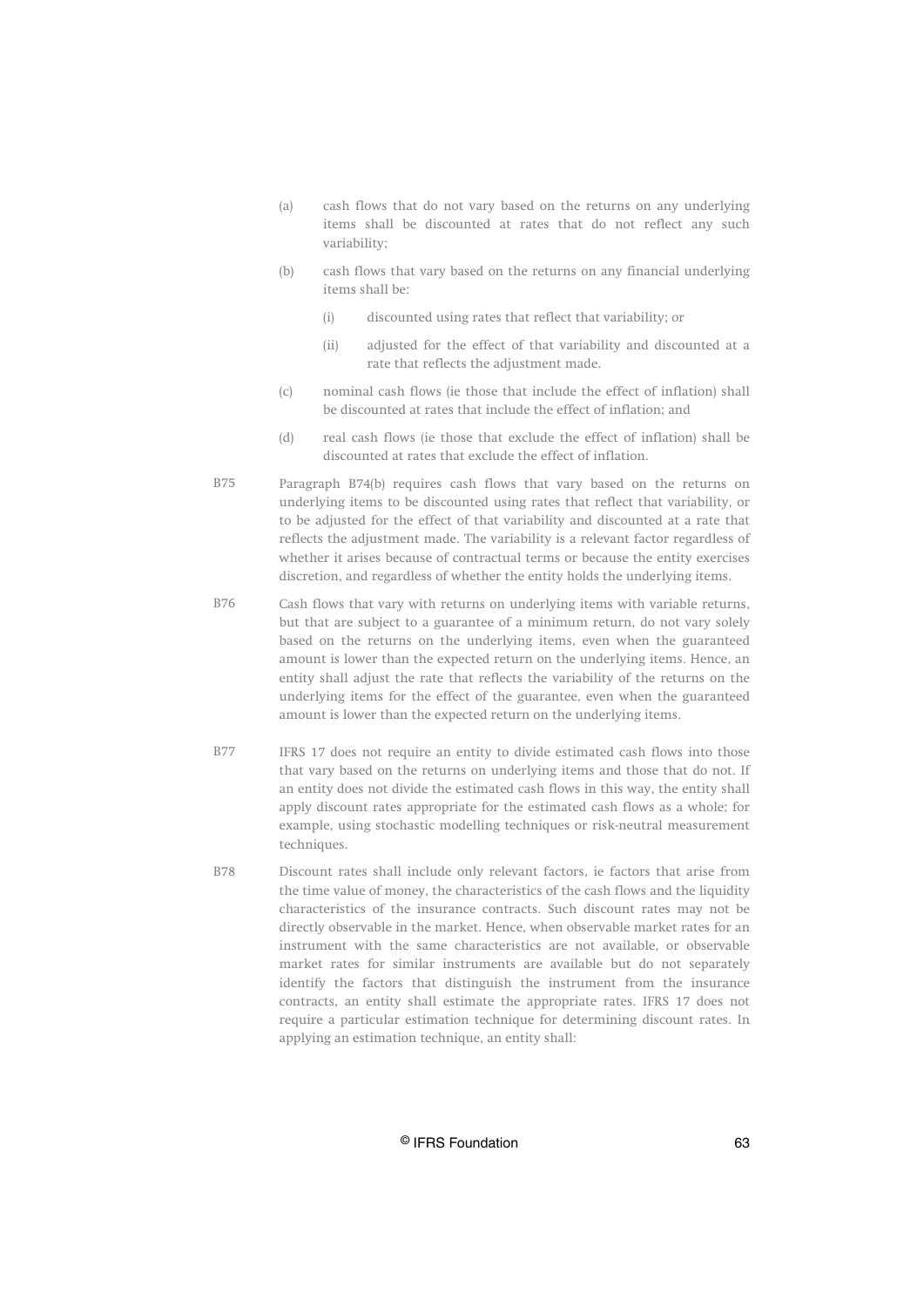- (a) maximise the use of observable inputs (see [paragraph B44](#page-53-0)) and reflect all reasonable and supportable information on non-market variables available without undue cost or effort, both external and internal (see [paragraph B49\)](#page-54-0). In particular, the discount rates used shall not contradict any available and relevant market data, and any non-market variables used shall not contradict observable market variables.
- (b) reflect current market conditions from the perspective of a market participant.
- (c) exercise judgement to assess the degree of similarity between the features of the insurance contracts being measured and the features of the instrument for which observable market prices are available and adjust those prices to reflect the differences between them.
- For cash flows of insurance contracts that do not vary based on the returns on underlying items, the discount rate reflects the yield curve in the appropriate currency for instruments that expose the holder to no or negligible credit risk, adjusted to reflect the liquidity characteristics of the group of insurance contracts. That adjustment shall reflect the difference between the liquidity characteristics of the group of insurance contracts and the liquidity characteristics of the assets used to determine the yield curve. Yield curves reflect assets traded in active markets that the holder can typically sell readily at any time without incurring significant costs. In contrast, under some insurance contracts the entity cannot be forced to make payments earlier than the occurrence of insured events, or dates specified in the contracts. B79
- Hence, for cash flows of insurance contracts that do not vary based on the returns on underlying items, an entity may determine discount rates by adjusting a liquid risk-free yield curve to reflect the differences between the liquidity characteristics of the financial instruments that underlie the rates observed in the market and the liquidity characteristics of the insurance contracts (a bottom-up approach). B80
- Alternatively, an entity may determine the appropriate discount rates for insurance contracts based on a yield curve that reflects the current market rates of return implicit in a fair value measurement of a reference portfolio of assets (a top-down approach). An entity shall adjust that yield curve to eliminate any factors that are not relevant to the insurance contracts, but is not required to adjust the yield curve for differences in liquidity characteristics of the insurance contracts and the reference portfolio. B81
- In estimating the yield curve described in paragraph B81: B82
	- (a) if there are observable market prices in active markets for assets in the reference portfolio, an entity shall use those prices (consistent with paragraph 69 of IFRS 13).
	- (b) if a market is not active, an entity shall adjust observable market prices for similar assets to make them comparable to market prices for the assets being measured (consistent with paragraph 83 of IFRS 13).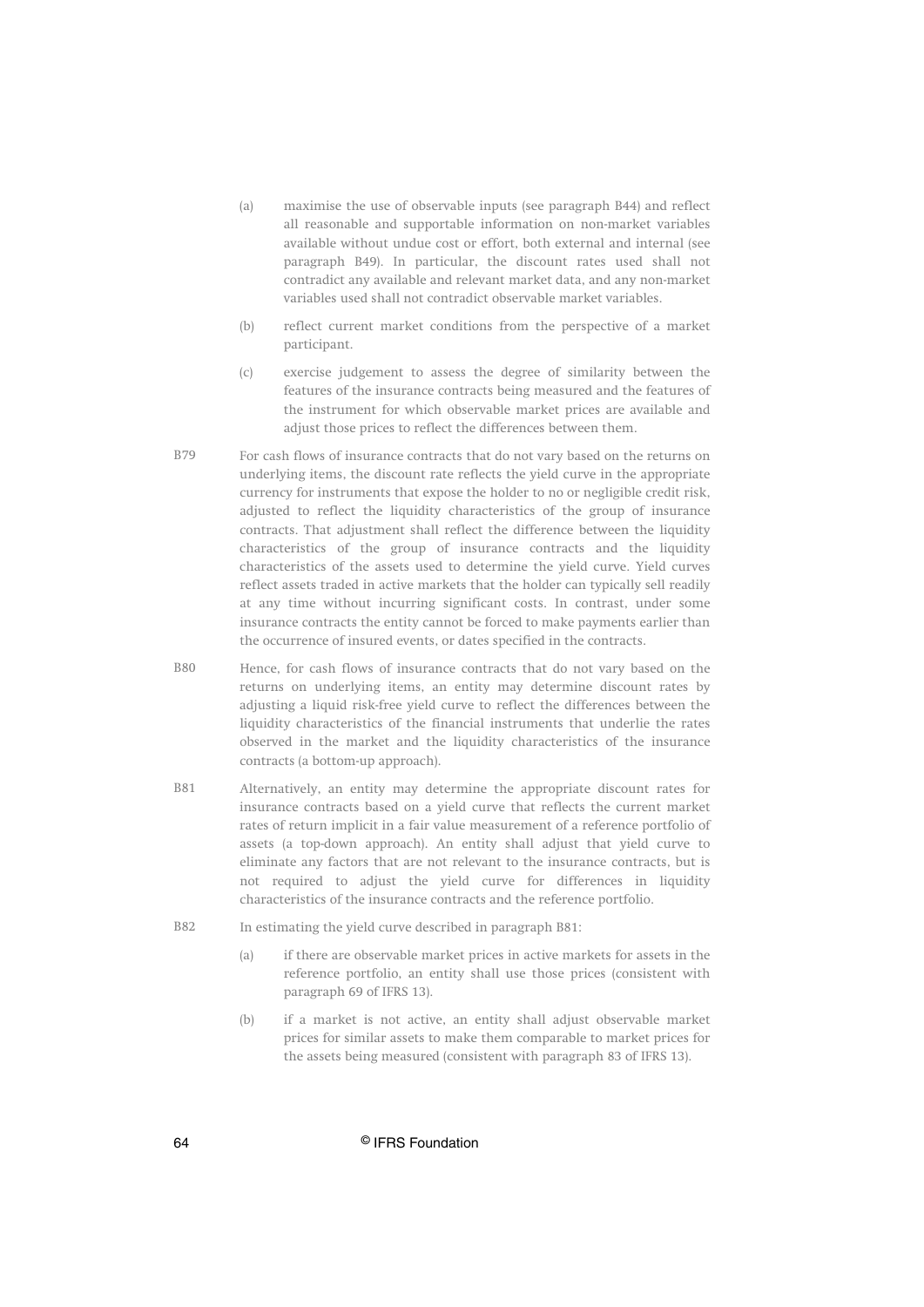- (c) if there is no market for assets in the reference portfolio, an entity shall apply an estimation technique. For such assets (consistent with paragraph 89 of IFRS 13) an entity shall:
	- (i) develop unobservable inputs using the best information available in the circumstances. Such inputs might include the entity's own data and, in the context of IFRS 17, the entity might place more weight on long-term estimates than on shortterm fluctuations; and
	- (ii) adjust those data to reflect all information about market participant assumptions that is reasonably available.
- In adjusting the yield curve, an entity shall adjust market rates observed in recent transactions in instruments with similar characteristics for movements in market factors since the transaction date, and shall adjust observed market rates to reflect the degree of dissimilarity between the instrument being measured and the instrument for which transaction prices are observable. For cash flows of insurance contracts that do not vary based on the returns on the assets in the reference portfolio, such adjustments include:
	- (a) adjusting for differences between the amount, timing and uncertainty of the cash flows of the assets in the portfolio and the amount, timing and uncertainty of the cash flows of the insurance contracts; and
	- (b) excluding market risk premiums for credit risk, which are relevant only to the assets included in the reference portfolio.
- In principle, for cash flows of insurance contracts that do not vary based on the returns of the assets in the reference portfolio, there should be a single illiquid risk-free yield curve that eliminates all uncertainty about the amount and timing of cash flows. However, in practice the top-down approach and the bottom-up approach may result in different yield curves, even in the same currency. This is because of the inherent limitations in estimating the adjustments made under each approach, and the possible lack of an adjustment for different liquidity characteristics in the top-down approach. An entity is not required to reconcile the discount rate determined under its chosen approach with the discount rate that would have been determined under the other approach. B84
- IFRS 17 does not specify restrictions on the reference portfolio of assets used in applying paragraph B81. However, fewer adjustments would be required to eliminate factors that are not relevant to the insurance contracts when the reference portfolio of assets has similar characteristics. For example, if the cash flows from the insurance contracts do not vary based on the returns on underlying items, fewer adjustments would be required if an entity used debt instruments as a starting point rather than equity instruments. For debt instruments, the objective would be to eliminate from the total bond yield the effect of credit risk and other factors that are not relevant to the insurance contracts. One way to estimate the effect of credit risk is to use the market price of a credit derivative as a reference point. B85

© IFRS Foundation 65

**B83**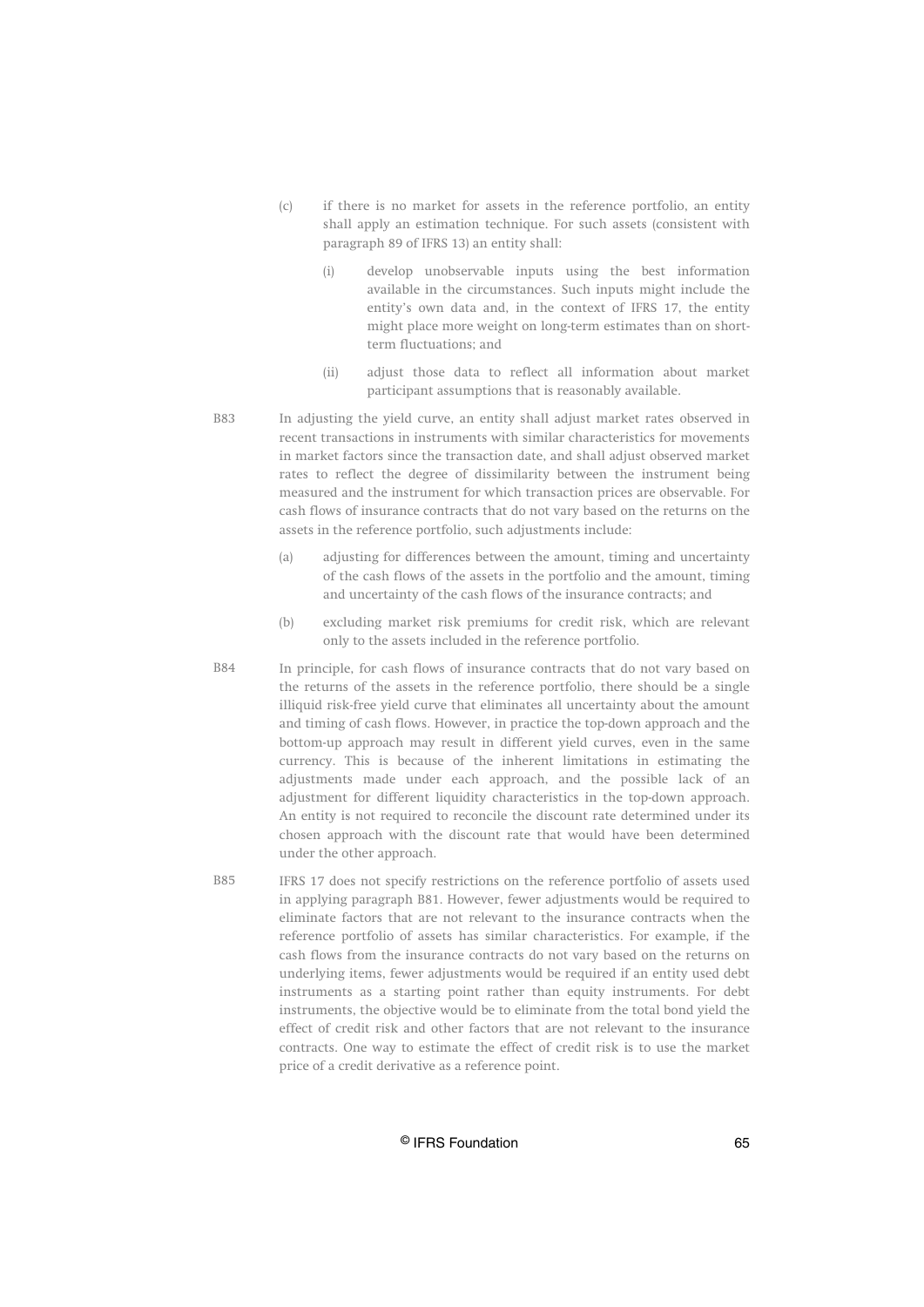# **Risk adjustment for non-financial risk ([paragraph 37\)](#page-11-0)**

- The risk adjustment for non-financial risk relates to risk arising from insurance contracts other than financial risk. Financial risk is included in the estimates of the future cash flows or the discount rate used to adjust the cash flows. The risks covered by the risk adjustment for non-financial risk are insurance risk and other non-financial risks such as lapse risk and expense risk (see paragraph B14). B86
- The risk adjustment for non-financial risk for insurance contracts measures the compensation that the entity would require to make the entity indifferent between: **B87** 
	- (a) fulfilling a liability that has a range of possible outcomes arising from non-financial risk; and
	- (b) fulfilling a liability that will generate fixed cash flows with the same expected present value as the insurance contracts.

For example, the risk adjustment for non-financial risk would measure the compensation the entity would require to make it indifferent between fulfilling a liability that—because of non-financial risk—has a 50 per cent probability of being CU90 and a 50 per cent probability of being CU110, and fulfilling a liability that is fixed at CU100. As a result, the risk adjustment for non-financial risk conveys information to users of financial statements about the amount charged by the entity for the uncertainty arising from nonfinancial risk about the amount and timing of cash flows.

- Because the risk adjustment for non-financial risk reflects the compensation the entity would require for bearing the non-financial risk arising from the uncertain amount and timing of the cash flows, the risk adjustment for nonfinancial risk also reflects: B88
	- (a) the degree of diversification benefit the entity includes when determining the compensation it requires for bearing that risk; and
	- (b) both favourable and unfavourable outcomes, in a way that reflects the entity's degree of risk aversion.
- The purpose of the risk adjustment for non-financial risk is to measure the effect of uncertainty in the cash flows that arise from insurance contracts, other than uncertainty arising from financial risk. Consequently, the risk adjustment for non-financial risk shall reflect all non-financial risks associated with the insurance contracts. It shall not reflect the risks that do not arise from the insurance contracts, such as general operational risk. **B89**
- The risk adjustment for non-financial risk shall be included in the measurement in an explicit way. The risk adjustment for non-financial risk is conceptually separate from the estimates of future cash flows and the discount rates that adjust those cash flows. The entity shall not double-count the risk adjustment for non-financial risk by, for example, also including the risk adjustment for non-financial risk implicitly when determining the estimates of future cash flows or the discount rates. The discount rates that  $B90$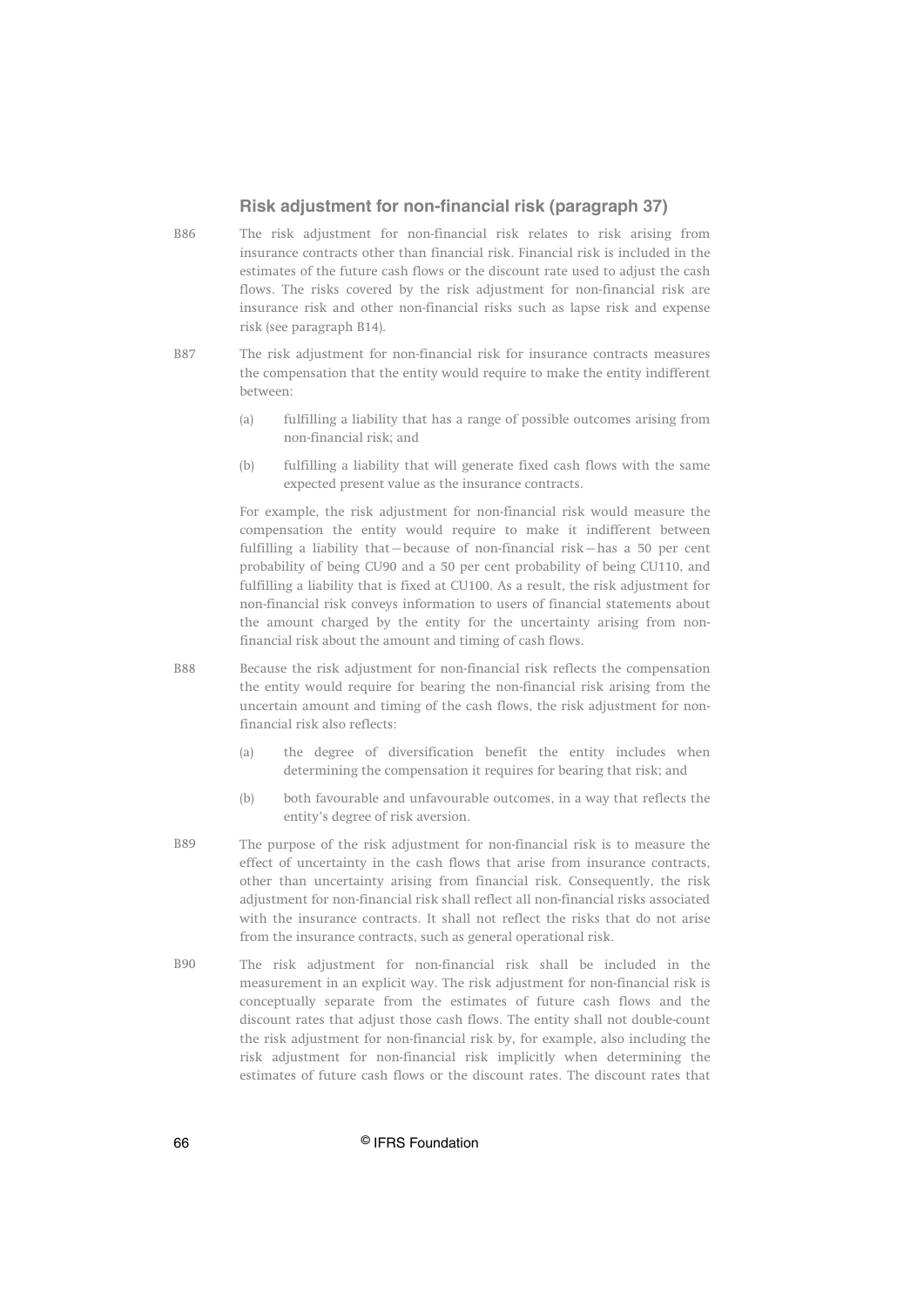are disclosed to comply with paragraph 120 shall not include any implicit adjustments for non-financial risk.

- IFRS 17 does not specify the estimation technique(s) used to determine the risk adjustment for non-financial risk. However, to reflect the compensation the entity would require for bearing the non-financial risk, the risk adjustment for non-financial risk shall have the following characteristics: B91
	- (a) risks with low frequency and high severity will result in higher risk adjustments for non-financial risk than risks with high frequency and low severity;
	- (b) for similar risks, contracts with a longer duration will result in higher risk adjustments for non-financial risk than contracts with a shorter duration;
	- (c) risks with a wider probability distribution will result in higher risk adjustments for non-financial risk than risks with a narrower distribution;
	- (d) the less that is known about the current estimate and its trend, the higher will be the risk adjustment for non-financial risk; and
	- (e) to the extent that emerging experience reduces uncertainty about the amount and timing of cash flows, risk adjustments for non-financial risk will decrease and vice versa.
- An entity shall apply judgement when determining an appropriate estimation technique for the risk adjustment for non-financial risk. When applying that judgement, an entity shall also consider whether the technique provides concise and informative disclosure so that users of financial statements can benchmark the entity's performance against the performance of other entities. Paragraph 119 requires an entity that uses a technique other than the confidence level technique for determining the risk adjustment for nonfinancial risk to disclose the technique used and the confidence level corresponding to the results of that technique. B92

# **Initial recognition of transfers of insurance contracts and business combinations (paragraph 39)**

- When an entity acquires insurance contracts issued or reinsurance contracts held in a transfer of insurance contracts that do not form a business or in a business combination within the scope of IFRS 3, the entity shall apply paragraphs 14–24 to identify the groups of contracts acquired, as if it had entered into the contracts on the date of the transaction. B93
- An entity shall use the consideration received or paid for the contracts as a proxy for the premiums received. The consideration received or paid for the contracts excludes the consideration received or paid for any other assets and liabilities acquired in the same transaction. In a business combination within the scope of IFRS 3, the consideration received or paid is the fair value of the contracts at that date. In determining that fair value, an entity shall not apply paragraph 47 of IFRS 13 (relating to demand features). B94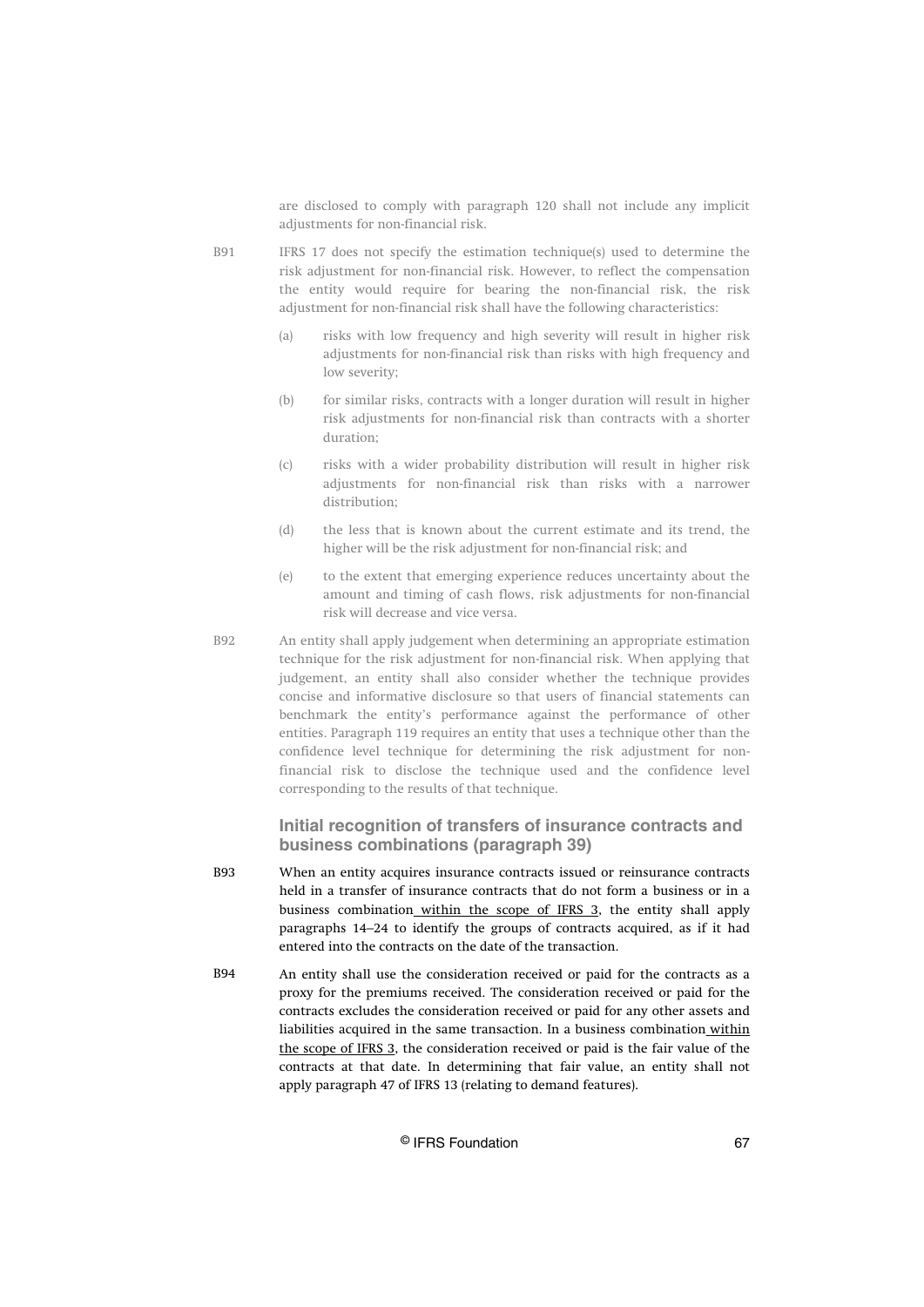- <span id="page-67-0"></span>Unless the premium allocation approach for the liability for remaining coverage in paragraphs 55–59 applies, on initial recognition the contractual service margin is calculated applying paragraph 38 for acquired insurance contracts issued and paragraph 65 for acquired reinsurance contracts held using the consideration received or paid for the contracts as a proxy for the premiums received or paid at the date of initial recognition. B95
- If acquired insurance contracts issued are onerous, applying paragraph 47, the entity shall recognise the excess of the fulfilment cash flows over the consideration paid or received as part of goodwill or gain on a bargain purchase for contracts acquired in a business combination within the scope of IFRS 3 or as a loss in profit or loss for contracts acquired in a transfer. The entity shall establish a loss component of the liability for remaining coverage for that excess, and apply paragraphs 49–52 to allocate subsequent changes in fulfilment cash flows to that loss component. B95A
- For a group of reinsurance contracts held to which paragraphs 66A–66B apply at the date of the transaction, an entity shall determine the loss-recovery component of the asset for remaining coverage by multiplying: B95B
	- (a) the loss component of the liability for remaining coverage of the group of underlying insurance contracts at the date of the transaction; and
	- (b) the fixed percentage of claims the entity has a right to recover from the group of reinsurance contracts held.
- The entity shall recognise the amount of the loss-recovery component determined applying paragraph B95B as part of goodwill or gain on a bargain purchase for reinsurance contracts held acquired in a business combination within the scope of IFRS 3, or as income in profit or loss for contracts acquired in a transfer. B95C

**Changes in the carrying amount of the contractual service margin for insurance contracts without direct participation features (paragraph 44)**

- For insurance contracts without direct participation features, paragraph 44(c) requires an adjustment to the contractual service margin of a group of insurance contracts for changes in fulfilment cash flows that relate to future service. These changes comprise: B96
	- (a) experience adjustments arising from premiums received in the period that relate to future service, and related cash flows such as insurance acquisition cash flows and premium-based taxes, measured at the discount rates specified in paragraph  $B72(c)$ .;
	- (b) changes in estimates of the present value of the future cash flows in the liability for remaining coverage, except those described in paragraph B97(a), measured at the discount rates specified in paragraph B72(c)<sub>-5</sub>;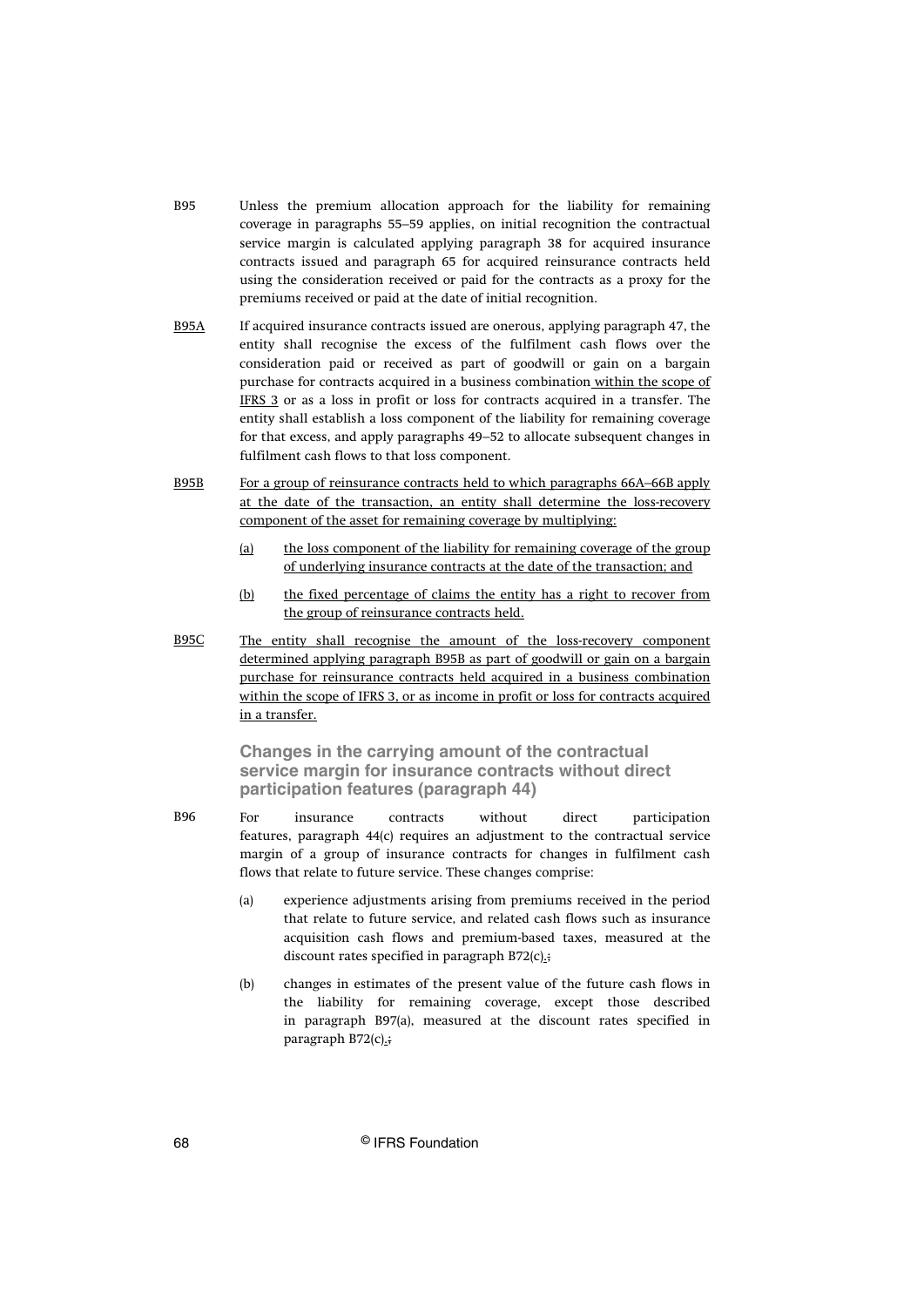- (c) differences between any investment component expected to become payable in the period and the actual investment component that becomes payable in the period, except those described in paragraph B97(a), measured at the discount rates specified in paragraph  $B72(c)$ .; and
- (d) changes in the risk adjustment for non-financial risk that relate to future service. An entity is not required to disaggregate the change in the risk adjustment for non-financial risk between (i) a change related to non-financial risk and (ii) the effect of the time value of money and changes in the time value of money. If an entity makes such a disaggregation, it shall adjust the contractual service margin for the change related to non-financial risk, measured at the discount rates specified in paragraph B72(c).
- An entity shall not adjust the contractual service margin for a group of insurance contracts without direct participation features for the following changes in fulfilment cash flows because they do not relate to future service: **B97** 
	- (a) the effect of the time value of money and changes in the time value of money and the effect of financial risk and changes in financial risk (being (i) the effect, if any, on estimated future cash flows; (ii) if the effect is disaggregated, on the risk adjustment for non-financial risk; and (iii) the effect of a change in discount rate);
	- (b) changes in estimates of fulfilment cash flows in the liability for incurred claims; and
	- (c) experience adjustments, except those described in paragraph B96(a).
- The terms of some insurance contracts without direct participation features give an entity discretion over the cash flows to be paid to policyholders. A change in the discretionary cash flows is regarded as relating to future service, and accordingly adjusts the contractual service margin. To determine how to identify a change in discretionary cash flows, an entity shall specify at inception of the contract the basis on which it expects to determine its commitment under the contract; for example, based on a fixed interest rate, or on returns that vary based on specified asset returns. B98
- An entity shall use that specification to distinguish between the effect of changes in assumptions that relate to financial risk on that commitment (which do not adjust the contractual service margin) and the effect of discretionary changes to that commitment (which adjust the contractual service margin). R<sub>99</sub>
- If an entity cannot specify at inception of the contract what it regards as its commitment under the contract and what it regards as discretionary, it shall regard its commitment to be the return implicit in the estimate of the fulfilment cash flows at inception of the contract, updated to reflect current assumptions that relate to financial risk. B100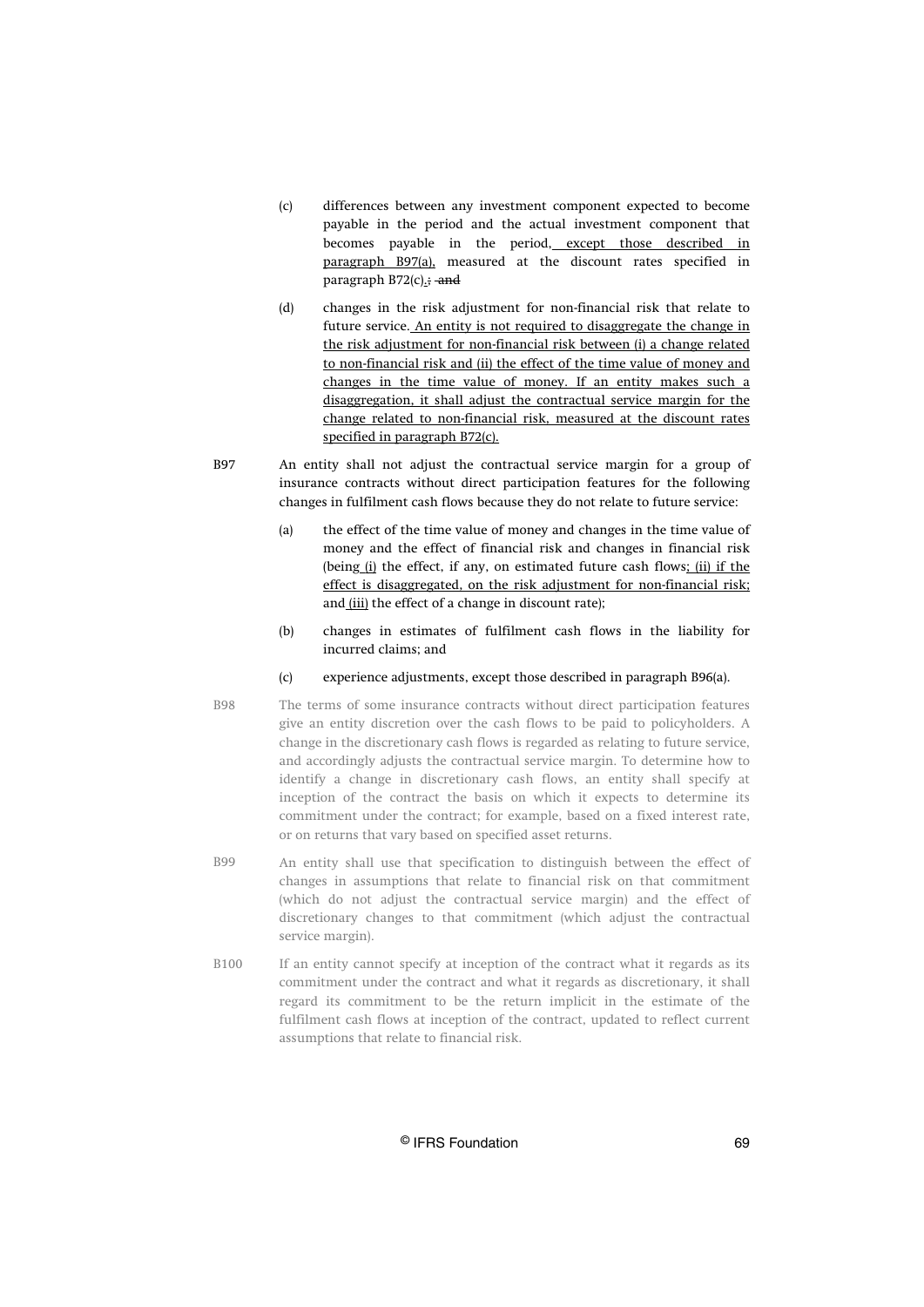# <span id="page-69-0"></span>**Changes in the carrying amount of the contractual service margin for insurance contracts with direct participation features (paragraph 45)**

- Insurance contracts with direct participation features are insurance contracts that are substantially investment‑related service contracts under which an entity promises an investment return based on underlying items. Hence, they are defined as insurance contracts for which: B101
	- (a) the contractual terms specify that the policyholder participates in a share of a clearly identified pool of underlying items (see paragraphs B105–B106);
	- (b) the entity expects to pay to the policyholder an amount equal to a substantial share of the fair value returns on the underlying items (see paragraph B107); and
	- (c) the entity expects a substantial proportion of any change in the amounts to be paid to the policyholder to vary with the change in fair value of the underlying items (see paragraph B107).
- An entity shall assess whether the conditions in paragraph B101 are met using its expectations at inception of the contract and shall not reassess the conditions afterwards, unless the contract is modified, applying [paragraph 72](#page-21-0). B102
- To the extent that insurance contracts in a group affect the cash flows to policyholders of contracts in other groups (see [paragraphs B67–B71\)](#page-59-0), an entity shall assess whether the conditions in paragraph B101 are met by considering the cash flows that the entity expects to pay the policyholders determined applying paragraphs B68–B70. B103
- The conditions in paragraph B101 ensure that insurance contracts with direct participation features are contracts under which the entity's obligation to the policyholder is the net of: B104
	- (a) the obligation to pay the policyholder an amount equal to the fair value of the underlying items; and
	- (b) a variable fee (see paragraphs B110–B118) that the entity will deduct from (a) in exchange for the future service provided by the insurance contract, comprising:
		- (i) the amount of the entity's share of the fair value of the underlying items; less
		- (ii) fulfilment cash flows that do not vary based on the returns on underlying items.
- A share referred to in paragraph B101(a) does not preclude the existence of the entity's discretion to vary the amounts paid to the policyholder. However, the link to the underlying items must be enforceable (see paragraph 2). B105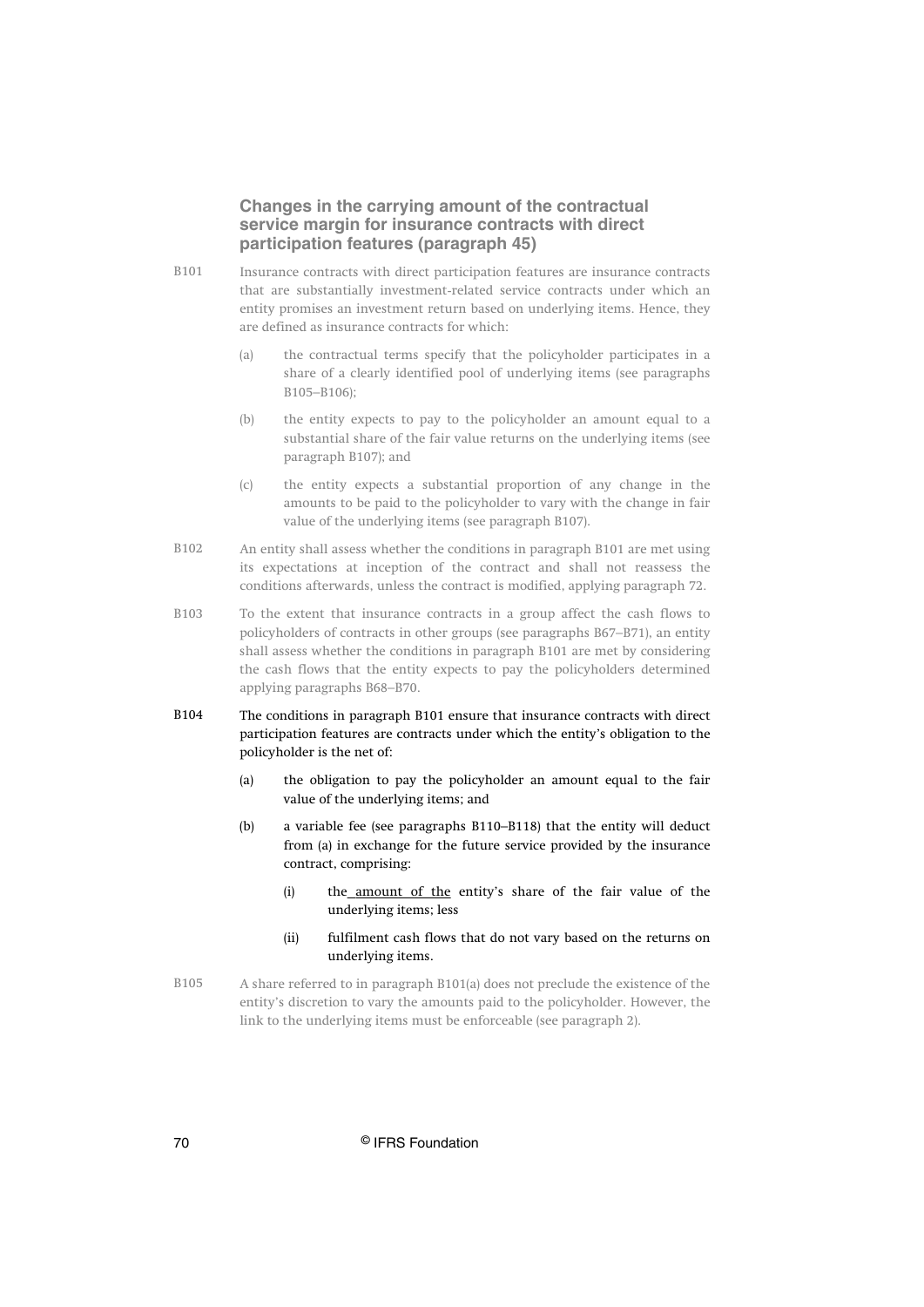- The pool of underlying items referred to in [paragraph B101\(a\)](#page-69-0) can comprise any items, for example a reference portfolio of assets, the net assets of the entity, or a specified subset of the net assets of the entity, as long as they are clearly identified by the contract. An entity need not hold the identified pool of underlying items. However, a clearly identified pool of underlying items does not exist when: B106
	- (a) an entity can change the underlying items that determine the amount of the entity's obligation with retrospective effect; or
	- (b) there are no underlying items identified, even if the policyholder could be provided with a return that generally reflects the entity's overall performance and expectations, or the performance and expectations of a subset of assets the entity holds. An example of such a return is a crediting rate or dividend payment set at the end of the period to which it relates. In this case, the obligation to the policyholder reflects the crediting rate or dividend amounts the entity has set, and does not reflect identified underlying items.
- Paragraph B101(b) requires that the entity expects a substantial share of the fair value returns on the underlying items will be paid to the policyholder and paragraph B101(c) requires that the entity expects a substantial proportion of any change in the amounts to be paid to the policyholder to vary with the change in fair value of the underlying items. An entity shall: B107
	- (a) interpret the term 'substantial' in both paragraphs in the context of the objective of insurance contracts with direct participation features being contracts under which the entity provides investment‑related services and is compensated for the services by a fee that is determined by reference to the underlying items; and
	- (b) assess the variability in the amounts in paragraphs B101(b) and B101(c):
		- (i) over the duration of the-group of insurance contract-contracts; and
		- (ii) on a present value probability-weighted average basis, not a best or worst outcome basis (see paragraphs B37–B38).
- For example, if the entity expects to pay a substantial share of the fair value returns on underlying items, subject to a guarantee of a minimum return, there will be scenarios in which: B108
	- (a) the cash flows that the entity expects to pay to the policyholder vary with the changes in the fair value of the underlying items because the guaranteed return and other cash flows that do not vary based on the returns on underlying items do not exceed the fair value return on the underlying items; and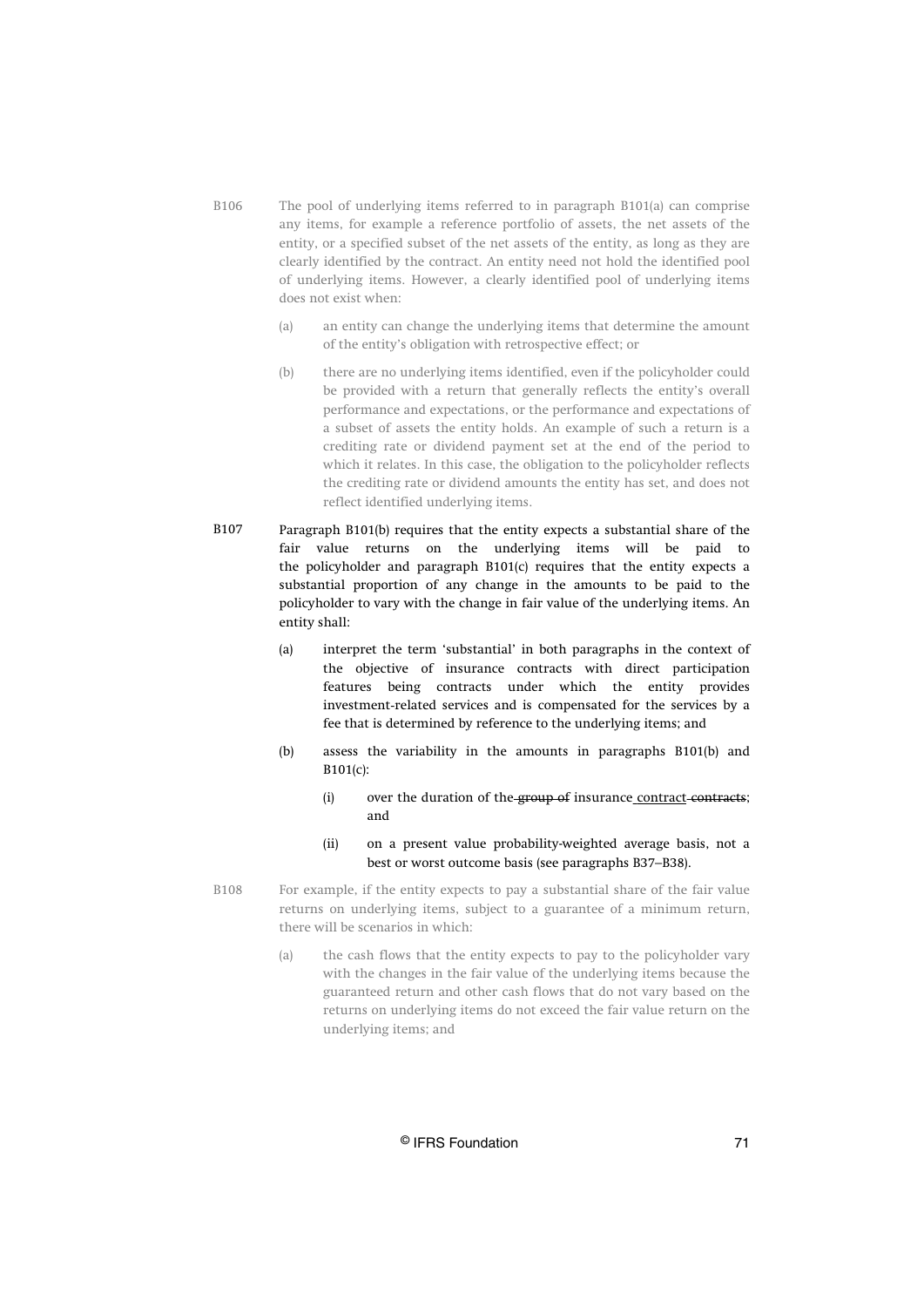(b) the cash flows that the entity expects to pay to the policyholder do not vary with the changes in the fair value of the underlying items because the guaranteed return and other cash flows that do not vary based on the returns on underlying items exceed the fair value return on the underlying items.

The entity's assessment of the variability in [paragraph B101\(c\)](#page-69-0) for this example will reflect a present value probability-weighted average of all these scenarios.

- Reinsurance contracts issued and reinsurance contracts held cannot be insurance contracts with direct participation features for the purposes of IFRS 17. B109
- For insurance contracts with direct participation features, the contractual service margin is adjusted to reflect the variable nature of the fee. Hence, changes in the amounts set out in paragraph B104 are treated as set out in paragraphs B111–B114. B110
- Changes in the obligation to pay the policyholder an amount equal to the fair value of the underlying items (paragraph B104(a)) do not relate to future service and do not adjust the contractual service margin. B111
- Changes in the amount of the entity's share of the fair value of the underlying items (paragraph B104(b)(i)) relate to future service and adjust the contractual service margin, applying paragraph 45(b). B112
- Changes in the fulfilment cash flows that do not vary based on the returns on underlying items (paragraph B104(b)(ii)) comprise: B113
	- (a) changes in the fulfilment cash flows other than those specified in (b). An entity shall apply [paragraphs B96–B97](#page-67-0), consistent with insurance contracts without direct participation features, to determine to what extent they relate to future service and, applying paragraph 45(c), adjust the contractual service margin. All the adjustments are measured using current discount rates.
	- (b) the change in the effect of the time value of money and financial risks not arising from the underlying items; for example, the effect of financial guarantees. These relate to future service and, applying paragraph 45(c), adjust the contractual service margin, except to the extent that paragraph B115 applies.
- An entity is not required to identify the adjustments to the contractual service margin required by paragraphs B112 and B113 separately. Instead, a combined amount may be determined for some or all of the adjustments. B114

#### Risk mitigation

To the extent that an entity meets the conditions in paragraph B116, it may choose not to recognise a change in the contractual service margin to reflect some or all of the changes in the effect of financial risk on the amount of the entity's share of the underlying items (see paragraph B112) or the fulfilment cash flows set out in paragraph B113(b). B115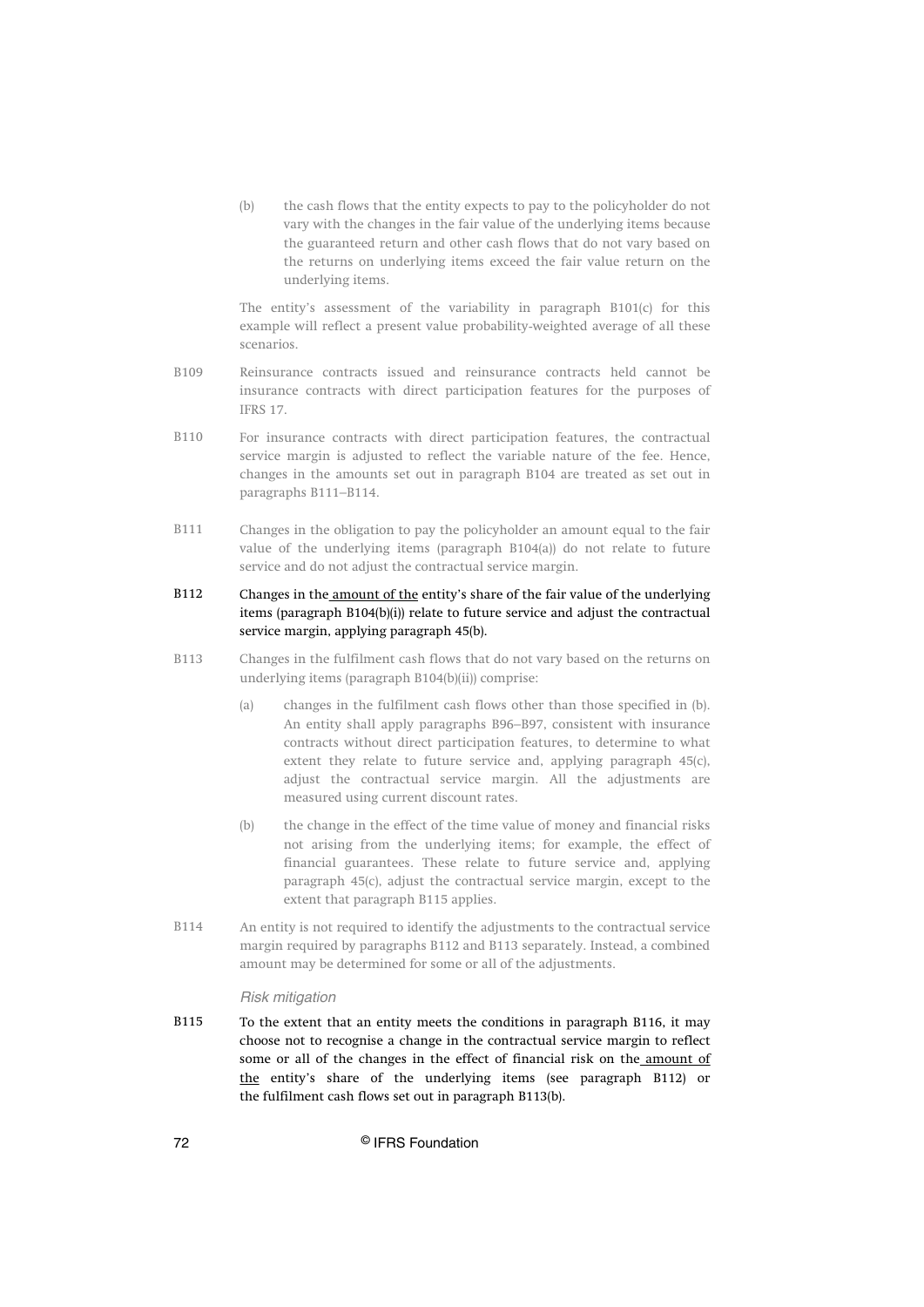- <span id="page-72-0"></span>To apply paragraph B115, an entity must have a previously documented riskmanagement objective and strategy for mitigating financial risk arising from the insurance contracts using derivatives or reinsurance contracts held, and to mitigate financial risk arising from the insurance contracts and, in applying that objective and strategy: B116
	- (a) the entity mitigates the financial risk arising from the insurance contracts using-uses a derivative or a reinsurance contract held-to mitigate the financial risk arising from the insurance contracts.
	- (b) an economic offset exists between the insurance contracts and the derivative or reinsurance contract held, ie the values of the insurance contracts and the derivative or reinsurance contract held generally move in opposite directions because they respond in a similar way to the changes in the risk being mitigated. An entity shall not consider accounting measurement differences in assessing the economic offset.
	- (c) credit risk does not dominate the economic offset.
- The entity shall determine the fulfilment cash flows in a group to which [paragraph B115](#page-71-0) applies in a consistent manner in each reporting period. B117
- If, and only if, any of the conditions in paragraph B116 ceases to be met, an entity shall: B118
	- (a) cease to apply paragraph B115 from that date<sub>s</sub>; and
	- (b) An entity shall not make any adjustment for changes previously recognised in profit or loss.

**Recognition of the contractual service margin in profit or loss**

- An amount of the contractual service margin for a group of insurance contracts is recognised in profit or loss in each period to reflect the insurance contract services provided under the group of insurance contracts in that period (see paragraphs 44(e), 45(e) and 66(e)). The amount is determined by: B119
	- (a) identifying the coverage units in the group. The number of coverage units in a group is the quantity of service–coverage provided by the contracts in the group, determined by considering for each contract the quantity of the benefits provided under a contract and its expected coverage period duration.
	- (b) allocating the contractual service margin at the end of the period (before recognising any amounts in profit or loss to reflect the insurance contract services provided in the period) equally to each coverage unit provided in the current period and expected to be provided in the future.
	- (c) recognising in profit or loss the amount allocated to coverage units provided in the period.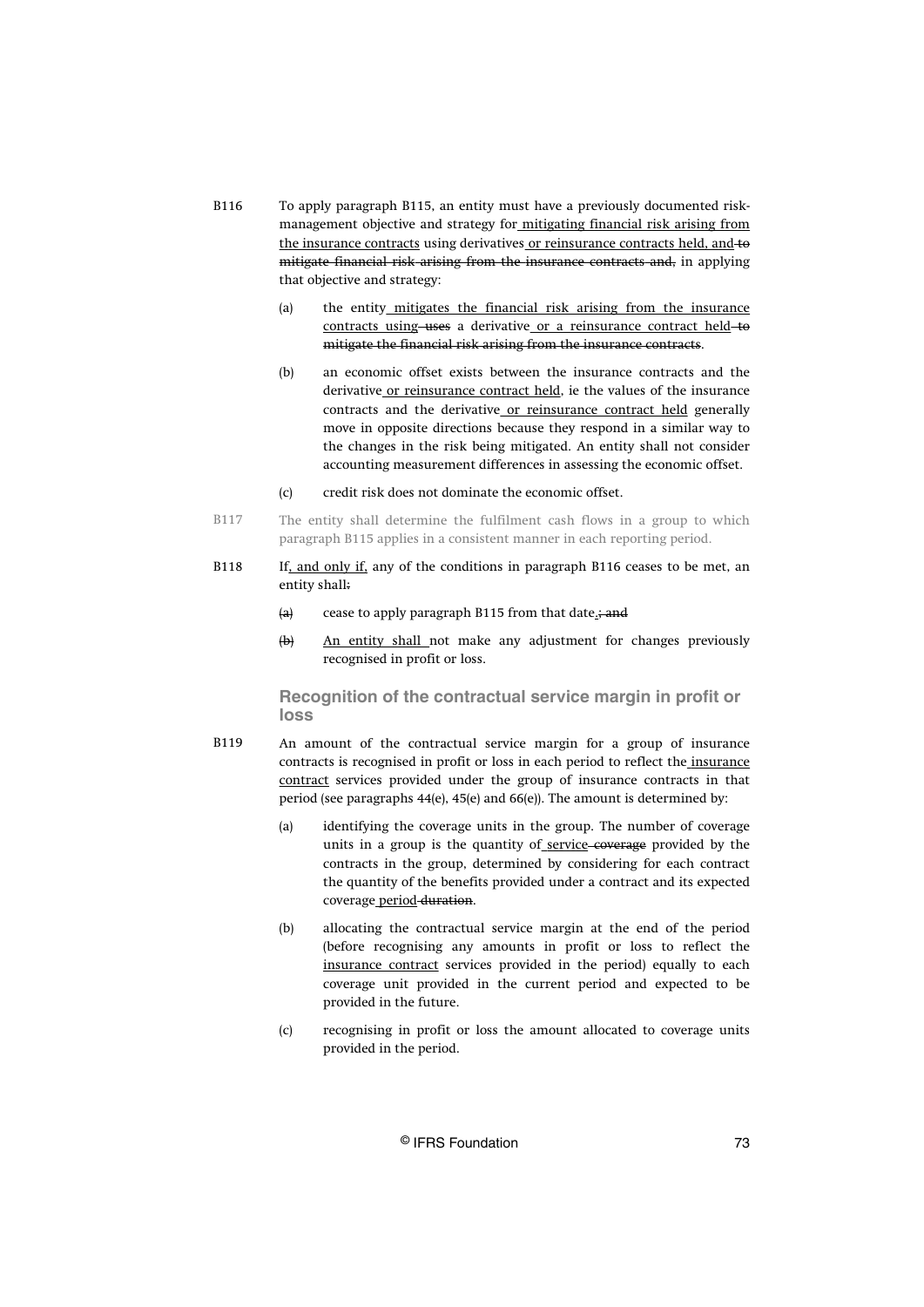- For the purpose of applying paragraph B119, the period of investment-return service or investment-related service ends at or before the date that all amounts due to current policyholders relating to those services have been paid, without considering payments to future policyholders included in the fulfilment cash flows applying paragraph B68. B119A
- Insurance contracts without direct participation features may provide an investment-return service if, and only if: B119B
	- (a) an investment component exists, or the policyholder has a right to withdraw an amount;
	- (b) the entity expects the investment component or amount the policyholder has a right to withdraw to include a positive investment return (a positive investment return could be below zero, for example, in a negative interest rate environment); and
	- (c) the entity expects to perform investment activity to generate that positive investment return.

# **Reinsurance contracts held—recognition of recovery of losses on underlying insurance contracts (paragraphs 66A−66B)**

- Paragraph 66A applies to reinsurance contracts held that provide proportionate coverage. Such reinsurance contracts provide the entity with the right to recover from the issuer a fixed percentage of all claims incurred on a group of underlying insurance contracts. Such reinsurance contracts can also include cash flows, other than claims, that are not proportionate to cash flows of the underlying groups of insurance contracts issued. For example, in such reinsurance contracts, the premiums due to the reinsurer might not be proportionate to premiums due from the policyholders of the groups of underlying insurance contracts. B119C
- An entity shall determine the adjustment to the contractual service margin and the resulting income recognised applying paragraph 66A by multiplying: B119D
	- (a) the loss recognised on the group of underlying insurance contracts; and
	- (b) the fixed percentage of claims on the group of underlying insurance contracts the entity has a right to recover from the group of reinsurance contracts held.
- Applying paragraph 66B, an entity shall establish (or adjust) a loss-recovery component of the asset for remaining coverage for a group of reinsurance contracts held. The loss-recovery component determines the amounts that are presented in profit or loss as reversals of recoveries of losses from reinsurance contracts held and are consequently excluded from the allocation of premiums paid to the reinsurer. B119E
- After an entity has established a loss-recovery component applying paragraph 66B it shall: B119F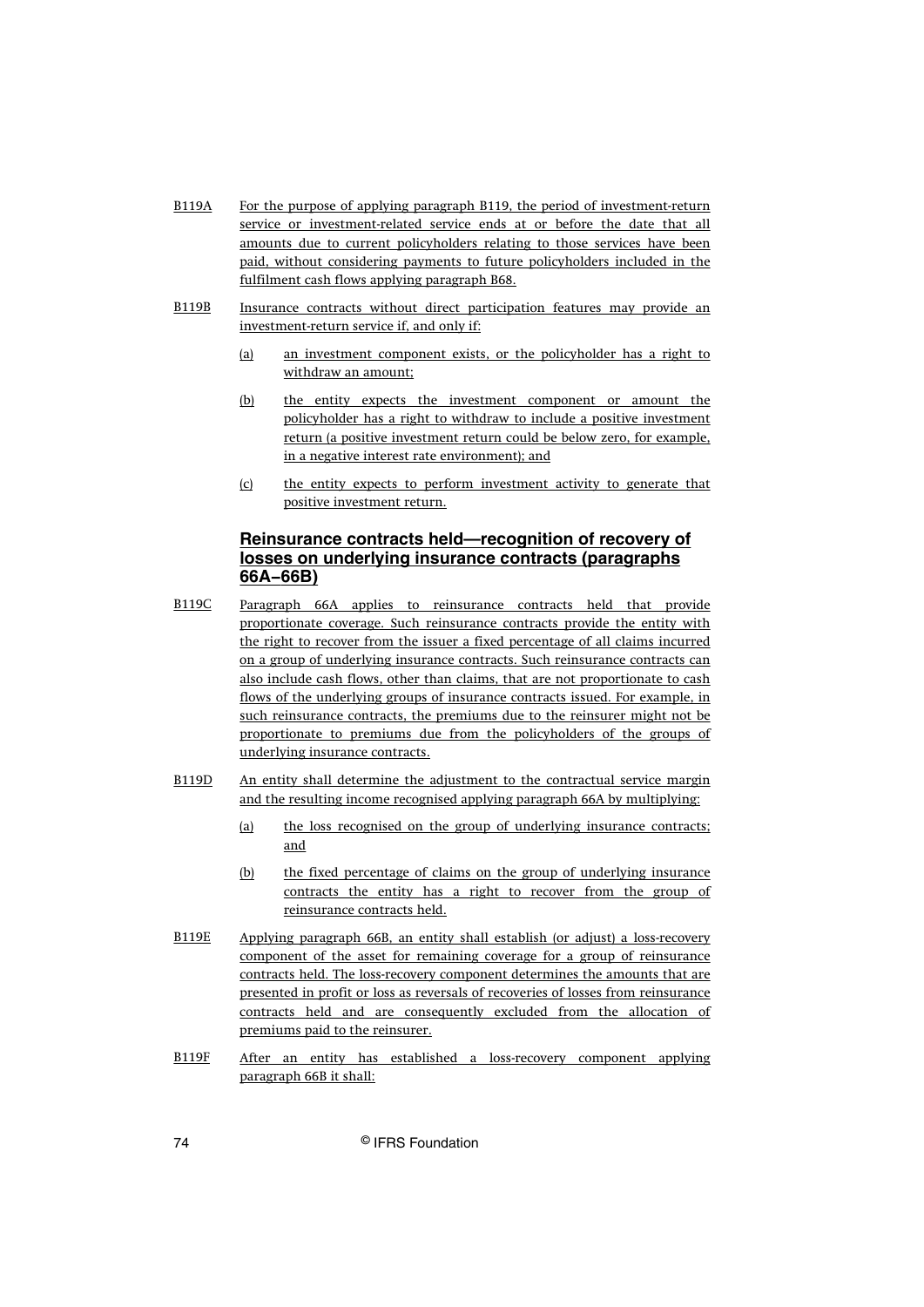- (a) adjust the loss-recovery component to reflect changes in the loss component for the group of underlying insurance contracts recognised applying paragraphs 50(a) and 51–52; and
- (b) allocate subsequent changes in fulfilment cash flows described in paragraph 66(c)(ii), which arise from onerous groups of underlying insurance contracts, to that loss-recovery component until it is reduced to zero.

## **Insurance revenue [\(paragraphs 83](#page-24-0) and 85)**

- The total insurance revenue for a group of insurance contracts is the consideration for the contracts, ie the amount of premiums paid to the entity: B120
	- (a) adjusted for a financing effect; and
	- (b) excluding any investment components.
- Paragraph 83 requires the amount of insurance revenue recognised in a period to depict the transfer of promised services at an amount that reflects the consideration to which the entity expects to be entitled in exchange for those services. The total consideration for a group of contracts covers the following amounts: B121
	- (a) amounts related to the provision of services, comprising:
		- (i) insurance service expenses, excluding any amounts relating to the risk adjustment for non-financial risk included in (ii) and any amounts allocated to the loss component of the liability for remaining coverage;
		- (ii) the risk adjustment for non-financial risk, excluding any amounts allocated to the loss component of the liability for remaining coverage; and
		- (iii) the contractual service margin.

### (b) amounts related to insurance acquisition cash flows.

- Insurance revenue for a period relating to the amounts described in paragraph B121(a) is determined as set out in paragraphs B123–B124. Insurance revenue for a period relating to the amounts described in paragraph B121(b) is determined as set out in paragraph B125. B122
- Applying IFRS 15, when an entity provides services, it derecognises the performance obligation for those services and recognises revenue. Consistently, applying IFRS 17, when an entity provides services in a period, it reduces the liability for remaining coverage for the services provided and recognises insurance revenue. The reduction in the liability for remaining coverage that gives rise to insurance revenue excludes changes in the liability that do not relate to services expected to be covered by the consideration received by the entity. Those changes are: B123
	- (a) changes that do not relate to services provided in the period, for example: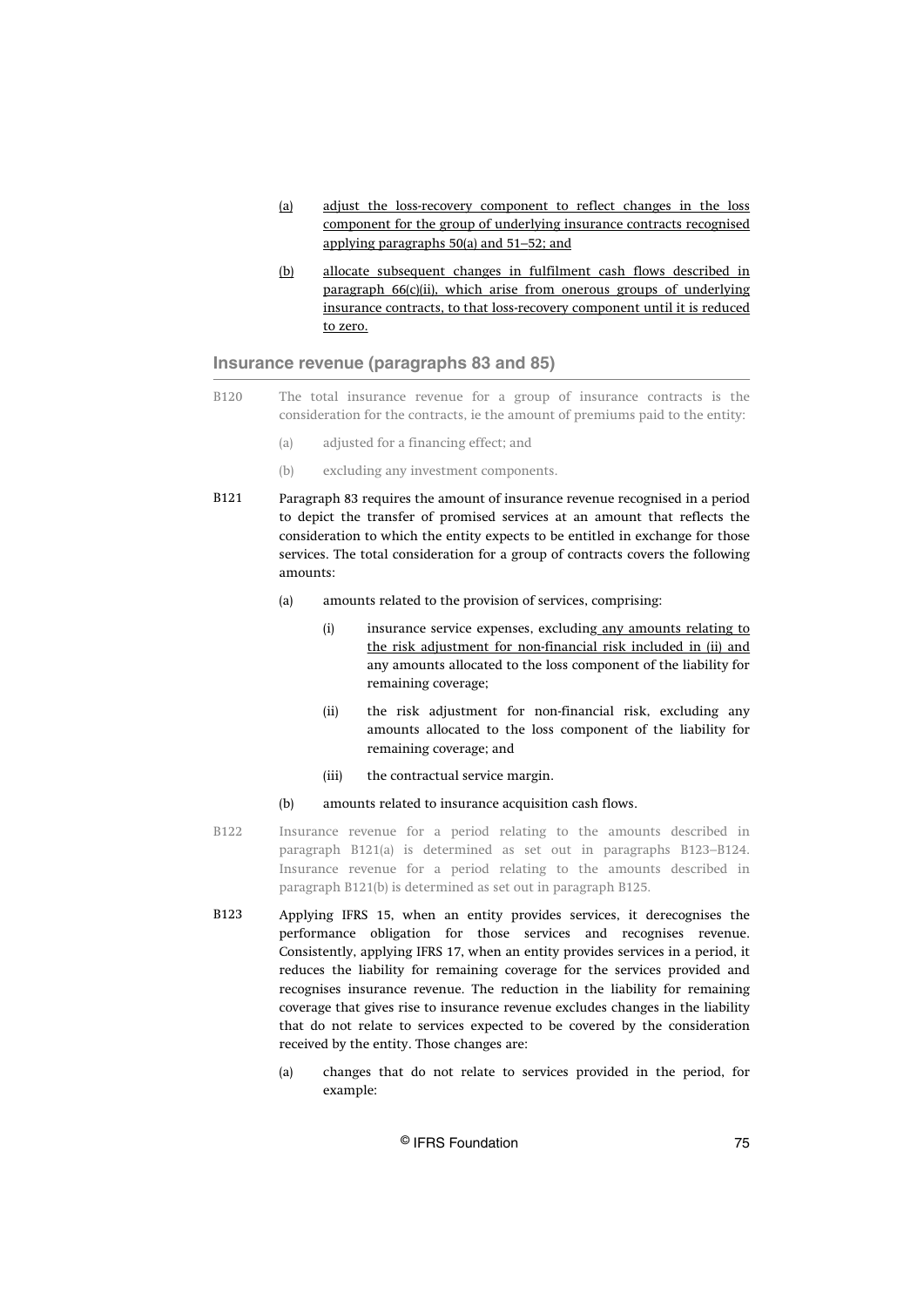- (i) changes resulting from cash inflows from premiums received;
- (ii) changes that relate to investment components in the period;
- (iia) changes resulting from cash flows from loans to policyholders;
- (iii) changes that relate to transaction-based taxes collected on behalf of third parties (such as premium taxes, value added taxes and goods and services taxes) (see paragraph B65(i));
- (iv) insurance finance income or expenses;
- (v) insurance acquisition cash flows (see paragraph B125); and
- (vi) derecognition of liabilities transferred to a third party.
- (b) changes that relate to services, but for which the entity does not expect consideration, ie increases and decreases in the loss component of the liability for remaining coverage (see paragraphs 47–52).
- Consequently, insurance revenue for the period can also be analysed as the total of the changes in the liability for remaining coverage in the period that relates to services for which the entity expects to receive consideration. Those changes are: B124
	- (a) insurance service expenses incurred in the period (measured at the amounts expected at the beginning of the period), excluding:
		- (i) amounts allocated to the loss component of the liability for remaining coverage applying paragraph 51(a);
		- (ii) repayments of investment components;
		- (iii) amounts that relate to transaction-based taxes collected on behalf of third parties (such as premium taxes, value added taxes and goods and services taxes) (see paragraph B65(i)); and
		- (iv) insurance acquisition expenses (see paragraph B125); and.
		- (v) the amount related to the risk adjustment for non-financial risk (see (b)).
	- (b) the change in the risk adjustment for non-financial risk, excluding:
		- ...

...

- (i) changes included in insurance finance income or expenses applying paragraph 87;
- (ii) changes that adjust the contractual service margin because they relate to future service applying paragraphs 44(c) and 45(c); and
- (iii) amounts allocated to the loss component of the liability for remaining coverage applying paragraph 51(b).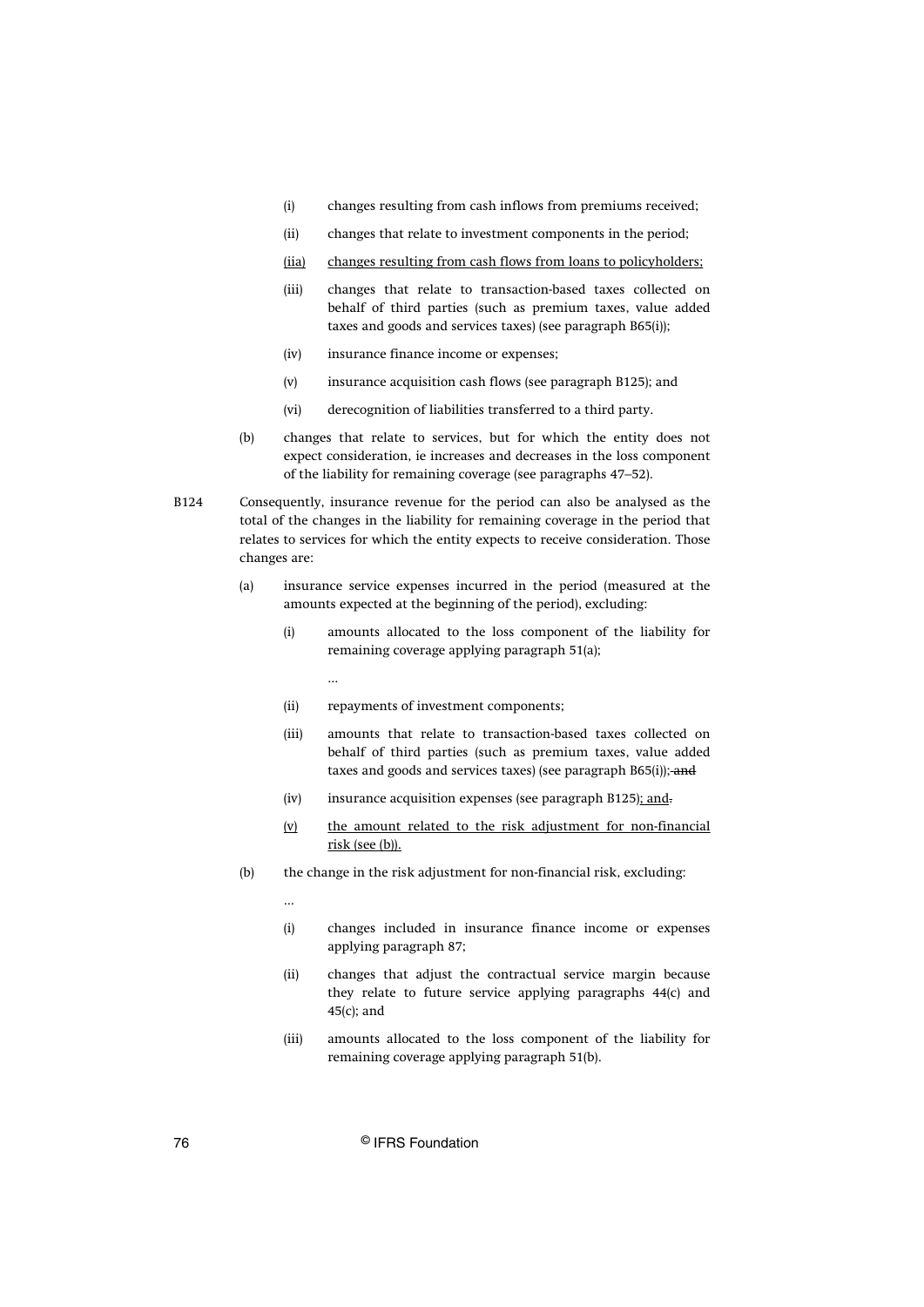(c) the amount of the contractual service margin recognised in profit or loss in the period, applying paragraphs 44(e) and 45(e).

### (d) experience adjustments for premium receipts, if any.

- An entity shall determine insurance revenue related to insurance acquisition cash flows by allocating the portion of the premiums that relate to recovering those cash flows to each reporting period in a systematic way on the basis of the passage of time. An entity shall recognise the same amount as insurance service expenses. B125
- When an entity applies the premium allocation approach in paragraphs 55–58, insurance revenue for the period is the amount of expected premium receipts (excluding any investment component and adjusted to reflect the time value of money and the effect of financial risk, if applicable, applying paragraph 56) allocated to the period. The entity shall allocate the expected premium receipts to each period of service-coverage: B126
	- (a) on the basis of the passage of time; but
	- (b) if the expected pattern of release of risk during the coverage period differs significantly from the passage of time, then on the basis of the expected timing of incurred insurance service expenses.
- An entity shall change the basis of allocation between paragraphs B126(a) and B126(b) as necessary if facts and circumstances change. B127

## **Insurance finance income or expenses [\(paragraphs 87–92\)](#page-25-0)**

- Paragraph 87 requires an entity to include in insurance finance income or expenses the effect of the time value of money and financial risk and changes therein-in assumptions that relate to financial risk. For the purposes of IFRS 17: B128
	- (a) assumptions about inflation based on an index of prices or rates or on prices of assets with inflation-linked returns are assumptions that relate to financial risk; and
	- (b) assumptions about inflation based on an entity's expectation of specific price changes are not assumptions that relate to financial risk; and.
	- (c) changes in the measurement of a group of insurance contracts caused by changes in the fair value of underlying items (excluding additions and withdrawals) are changes arising from the effect of the time value of money and financial risk and changes therein.
- Paragraphs 88–89 require an entity to make an accounting policy choice as to whether to disaggregate insurance finance income or expenses for the period between profit or loss and other comprehensive income. An entity shall apply its choice of accounting policy to portfolios of insurance contracts. In assessing the appropriate accounting policy for a portfolio of insurance contracts, applying paragraph 13 of IAS 8 *Accounting Policies, Changes in*  $R129$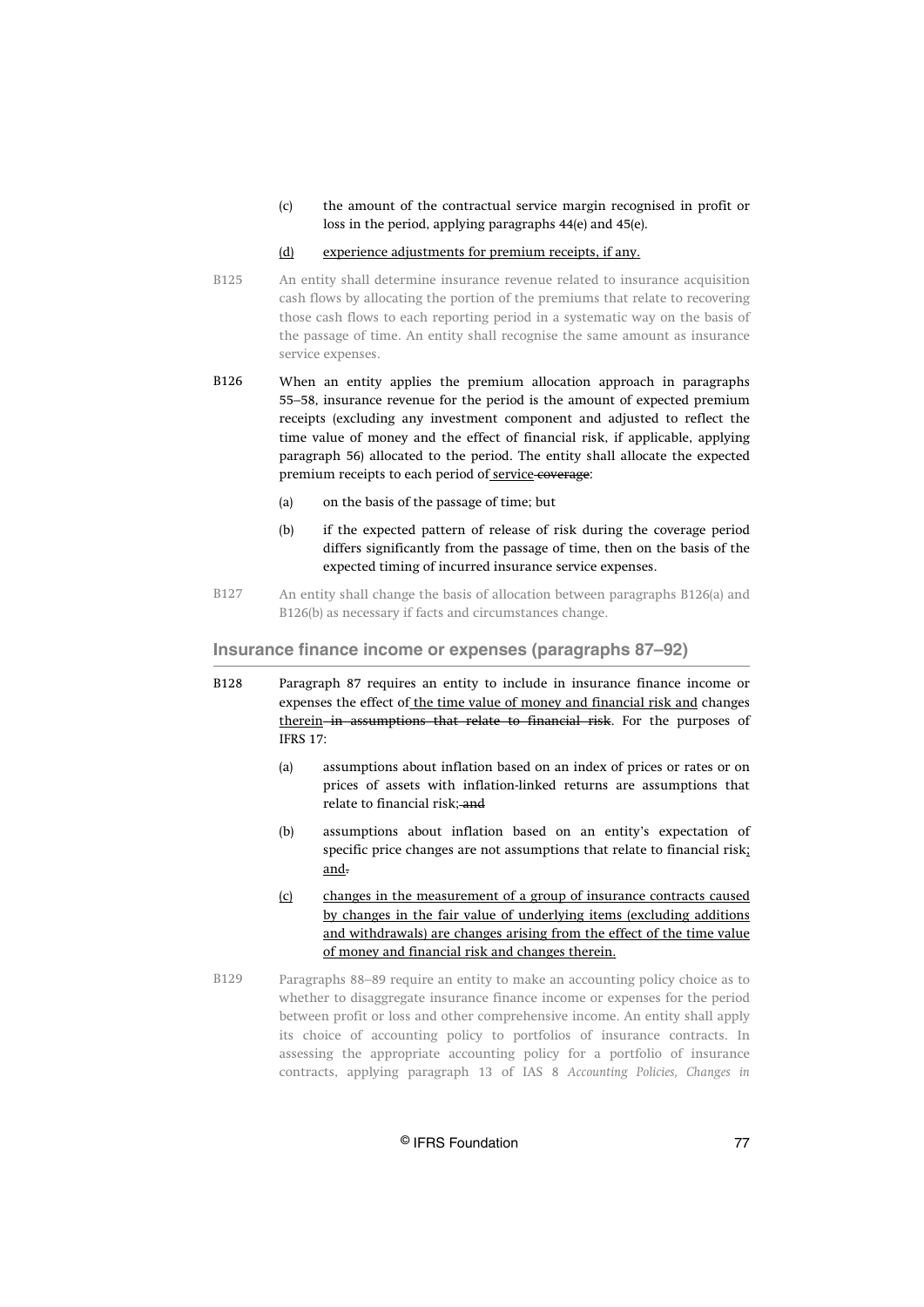*Accounting Estimates and Errors*, the entity shall consider for each portfolio the assets that the entity holds and how it accounts for those assets.

- If paragraph 88(b) applies, an entity shall include in profit or loss an amount determined by a systematic allocation of the expected total finance income or expenses over the duration of the group of insurance contracts. In this context, a systematic allocation is an allocation of the total expected finance income or expenses of a group of insurance contracts over the duration of the group that: B130
	- (a) is based on characteristics of the contracts, without reference to factors that do not affect the cash flows expected to arise under the contracts. For example, the allocation of the finance income or expenses shall not be based on expected recognised returns on assets if those expected recognised returns do not affect the cash flows of the contracts in the group.
	- (b) results in the amounts recognised in other comprehensive income over the duration of the group of contracts totalling zero. The cumulative amount recognised in other comprehensive income at any date is the difference between the carrying amount of the group of contracts and the amount that the group would be measured at when applying the systematic allocation.
- For groups of insurance contracts for which changes in assumptions that relate to financial risk do not have a substantial effect on the amounts paid to the policyholder, the systematic allocation is determined using the discount rates specified in [paragraph B72\(e\)\(i\).](#page-60-0) B131
- For groups of insurance contracts for which changes in assumptions that relate to financial risk have a substantial effect on the amounts paid to the policyholders: B132
	- (a) a systematic allocation for the finance income or expenses arising from the estimates of future cash flows can be determined in one of the following ways:
		- (i) using a rate that allocates the remaining revised expected finance income or expenses over the remaining duration of the group of contracts at a constant rate; or
		- (ii) for contracts that use a crediting rate to determine amounts due to the policyholders—using an allocation that is based on the amounts credited in the period and expected to be credited in future periods.
	- (b) a systematic allocation for the finance income or expenses arising from the risk adjustment for non-financial risk, if separately disaggregated from other changes in the risk adjustment for non-financial risk applying paragraph 81, is determined using an allocation consistent with that used for the allocation for the finance income or expenses arising from the future cash flows.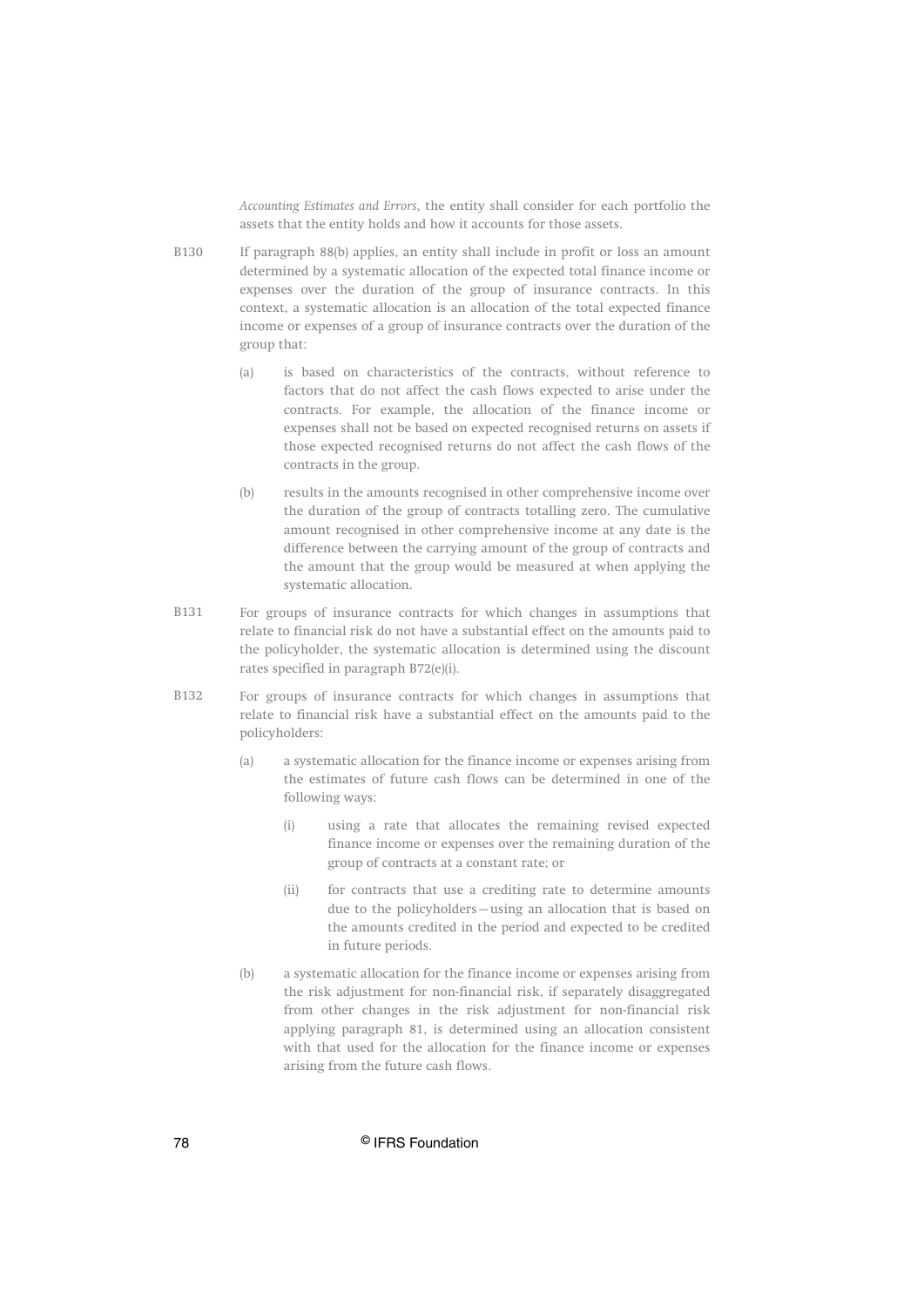- (c) a systematic allocation for the finance income or expenses arising from the contractual service margin is determined:
	- (i) for insurance contracts that do not have direct participation features, using the discount rates specified in [paragraph B72\(b\)](#page-60-0); and
	- (ii) for insurance contracts with direct participation features, using an allocation consistent with that used for the allocation for the finance income or expenses arising from the future cash flows.
- In applying the premium allocation approach to insurance contracts described in [paragraphs 53–59,](#page-16-0) an entity may be required, or may choose, to discount the liability for incurred claims. In such cases, it may choose to disaggregate the insurance finance income or expenses applying paragraph 88(b). If the entity makes this choice, it shall determine the insurance finance income or expenses in profit or loss using the discount rate specified in [paragraph B72\(e\)](#page-60-0)  $(iii)$ . B133
- Paragraph 89 applies if an entity, either by choice or because it is required to, holds the underlying items for insurance contracts with direct participation features. If an entity chooses to disaggregate insurance finance income or expenses applying paragraph 89(b), it shall include in profit or loss expenses or income that exactly match the income or expenses included in profit or loss for the underlying items, resulting in the net of the two separately presented items being nil. B134
- An entity may qualify for the accounting policy choice in paragraph 89 in some periods but not in others because of a change in whether it holds the underlying items. If such a change occurs, the accounting policy choice available to the entity changes from that set out in paragraph 88 to that set out in paragraph 89, or vice versa. Hence, an entity might change its accounting policy between that set out in paragraph 88(b) and that set out in paragraph 89(b). In making such a change an entity shall: B135
	- (a) include the accumulated amount previously included in other comprehensive income by the date of the change as a reclassification adjustment in profit or loss in the period of change and in future periods, as follows:
		- (i) if the entity had previously applied paragraph 88(b)—the entity shall include in profit or loss the accumulated amount included in other comprehensive income before the change as if the entity were continuing the approach in paragraph 88(b) based on the assumptions that applied immediately before the change; and
		- (ii) if the entity had previously applied paragraph 89(b)—the entity shall include in profit or loss the accumulated amount included in other comprehensive income before the change as if the entity were continuing the approach in paragraph 89(b) based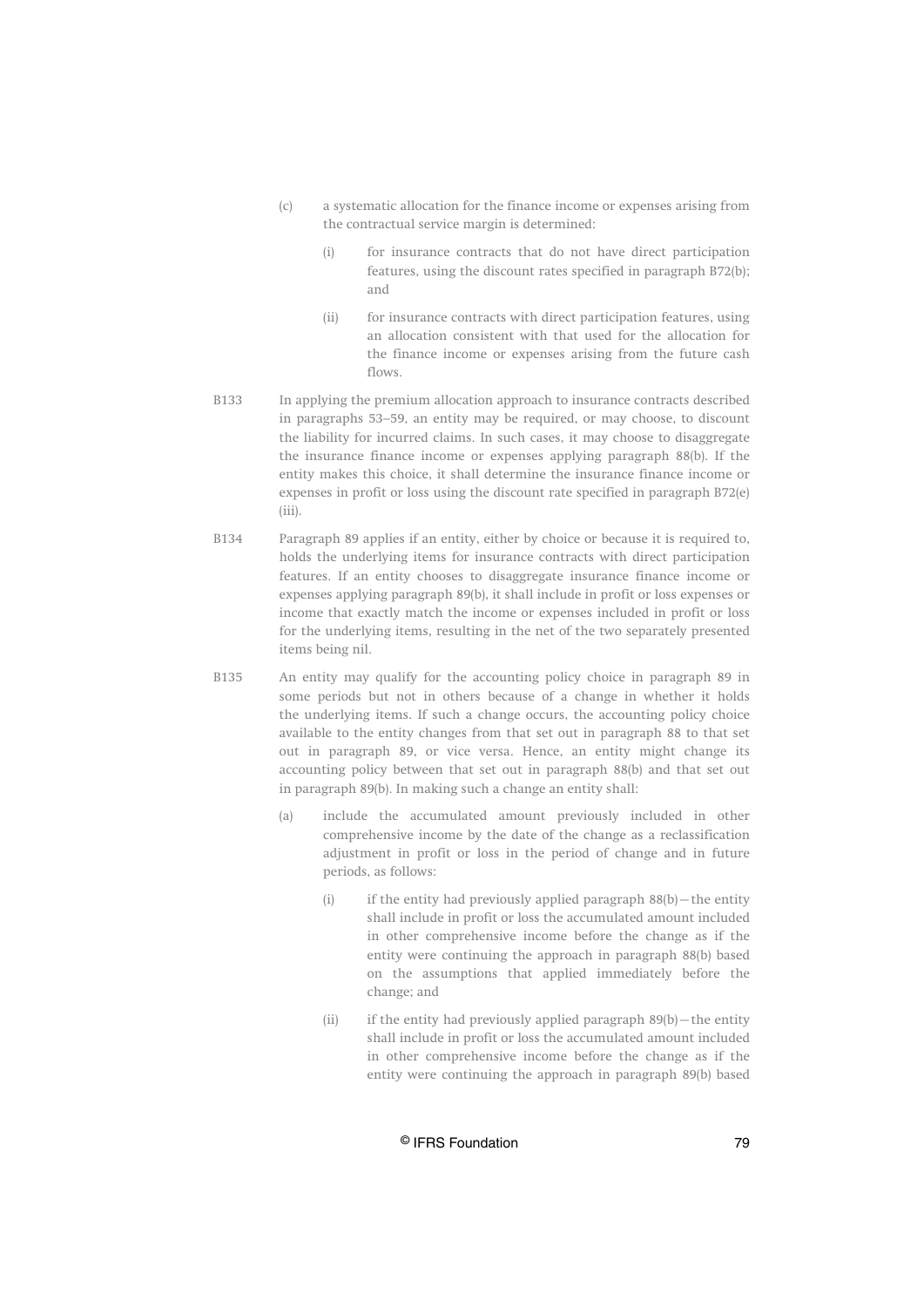on the assumptions that applied immediately before the change.

- (b) not restate prior period comparative information.
- When applying paragraph B135(a), an entity shall not recalculate the accumulated amount previously included in other comprehensive income as if the new disaggregation had always applied; and the assumptions used for the reclassification in future periods shall not be updated after the date of the change. B136

# **Interim financial statements**

Notwithstanding the requirement in IAS 34 *Interim Financial Reporting* that the frequency of an entity's reporting shall not affect the measurement of its annual results, an entity shall not change the treatment of accounting estimates made in previous interim financial statements when applying IFRS 17 in subsequent interim financial statements or in the annual reporting period. B137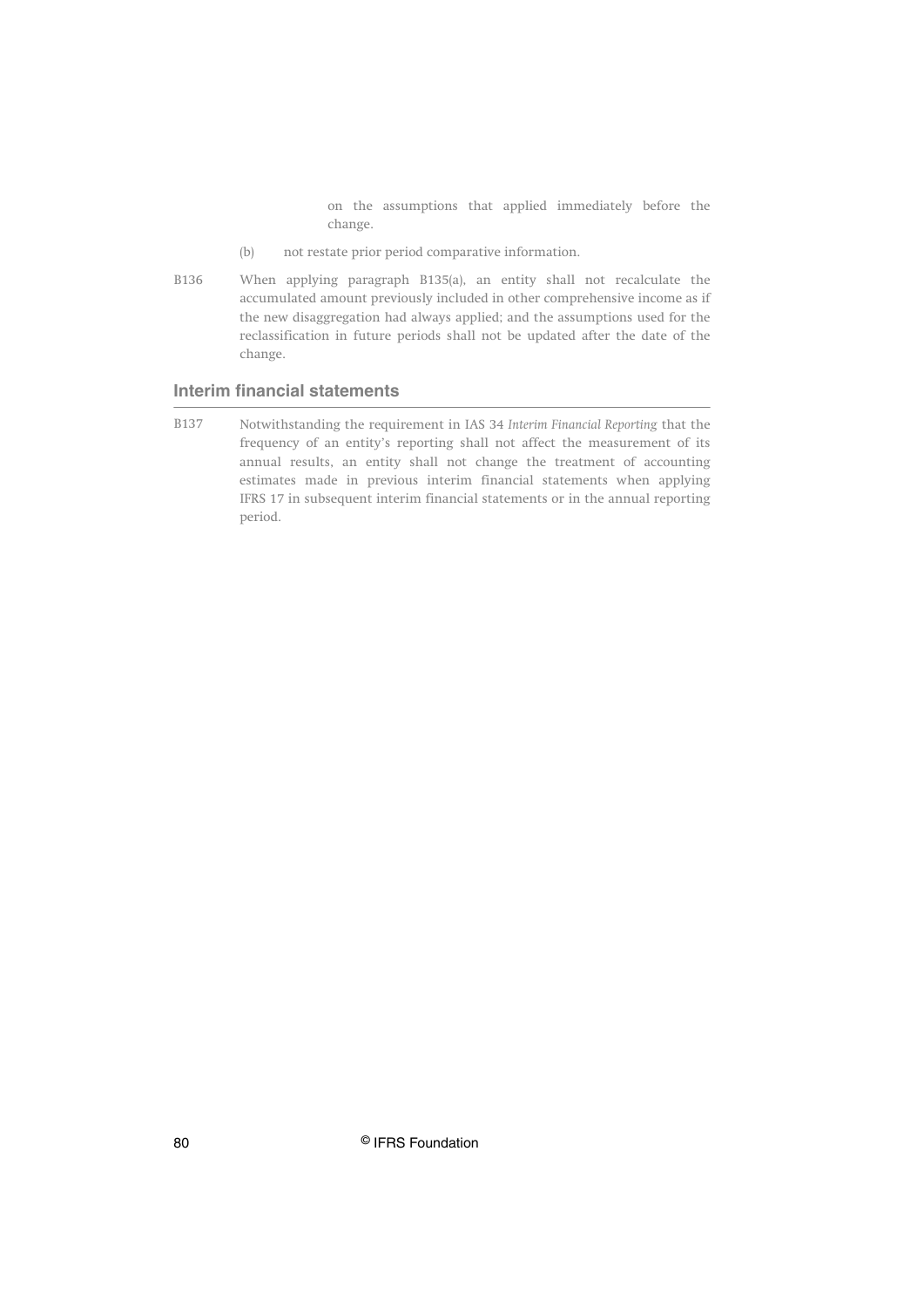# **Appendix C Effective date and transition**

*This appendix is an integral part of IFRS 17* Insurance Contracts.

# **Effective date**

|                | Eliccuve uale                                                                                                                                                                                          |                                                                                                                                                                                                                                                                                                                                                                                     |  |
|----------------|--------------------------------------------------------------------------------------------------------------------------------------------------------------------------------------------------------|-------------------------------------------------------------------------------------------------------------------------------------------------------------------------------------------------------------------------------------------------------------------------------------------------------------------------------------------------------------------------------------|--|
| C1             |                                                                                                                                                                                                        | An entity shall apply IFRS 17 for annual reporting periods beginning on or<br>after 1 January 2022-2021. If an entity applies IFRS 17 earlier, it shall disclose<br>that fact. Early application is permitted for entities that apply IFRS 9 Financial<br>Instruments-and IFRS 15 Revenue from Contracts with Customers on or before the<br>date of initial application of IFRS 17. |  |
| C2             |                                                                                                                                                                                                        | For the purposes of the transition requirements in paragraphs C1 and C3–C33:                                                                                                                                                                                                                                                                                                        |  |
|                | (a)                                                                                                                                                                                                    | the date of initial application is the beginning of the annual reporting<br>period in which an entity first applies IFRS 17; and                                                                                                                                                                                                                                                    |  |
|                | (b)                                                                                                                                                                                                    | the transition date is the beginning of the annual reporting period<br>immediately preceding the date of initial application.                                                                                                                                                                                                                                                       |  |
|                | <b>Transition</b>                                                                                                                                                                                      |                                                                                                                                                                                                                                                                                                                                                                                     |  |
| C3             | Unless it is impracticable to do so, or paragraph C5A applies, an An-entity<br>shall apply IFRS 17 retrospectively unless impracticable, except that:                                                  |                                                                                                                                                                                                                                                                                                                                                                                     |  |
|                | (a)                                                                                                                                                                                                    | an entity is not required to present the quantitative information<br>required by paragraph 28(f) of IAS 8 Accounting Policies, Changes in<br>Accounting Estimates and Errors; and                                                                                                                                                                                                   |  |
|                | (b)                                                                                                                                                                                                    | an entity shall not apply the option in paragraph B115 for periods<br>before the transition date-date of initial application of IFRS 17. An<br>entity may apply the option in paragraph B115 prospectively on or<br>after the transition date if, and only if, the entity designates risk<br>mitigation relationships at or before the date it applies the option.                  |  |
| C4             |                                                                                                                                                                                                        | To apply IFRS 17 retrospectively, an entity shall at the transition date:                                                                                                                                                                                                                                                                                                           |  |
|                | (a)                                                                                                                                                                                                    | identify, recognise and measure each group of insurance contracts as if<br>IFRS 17 had always applied;                                                                                                                                                                                                                                                                              |  |
|                | (b)                                                                                                                                                                                                    | derecognise any existing balances that would not exist had IFRS 17<br>always applied; and                                                                                                                                                                                                                                                                                           |  |
|                | (C)                                                                                                                                                                                                    | recognise any resulting net difference in equity.                                                                                                                                                                                                                                                                                                                                   |  |
| C <sub>5</sub> | If, and only if, it is impracticable for an entity to apply paragraph C3 for a<br>group of insurance contracts, an entity shall apply the following approaches<br>instead of applying paragraph C4(a): |                                                                                                                                                                                                                                                                                                                                                                                     |  |
|                | (a)                                                                                                                                                                                                    | the modified retrospective approach in paragraphs C6–C19, subject to<br>paragraph C6(a); or                                                                                                                                                                                                                                                                                         |  |
|                | (b)                                                                                                                                                                                                    | the fair value approach in paragraphs C20–C24.                                                                                                                                                                                                                                                                                                                                      |  |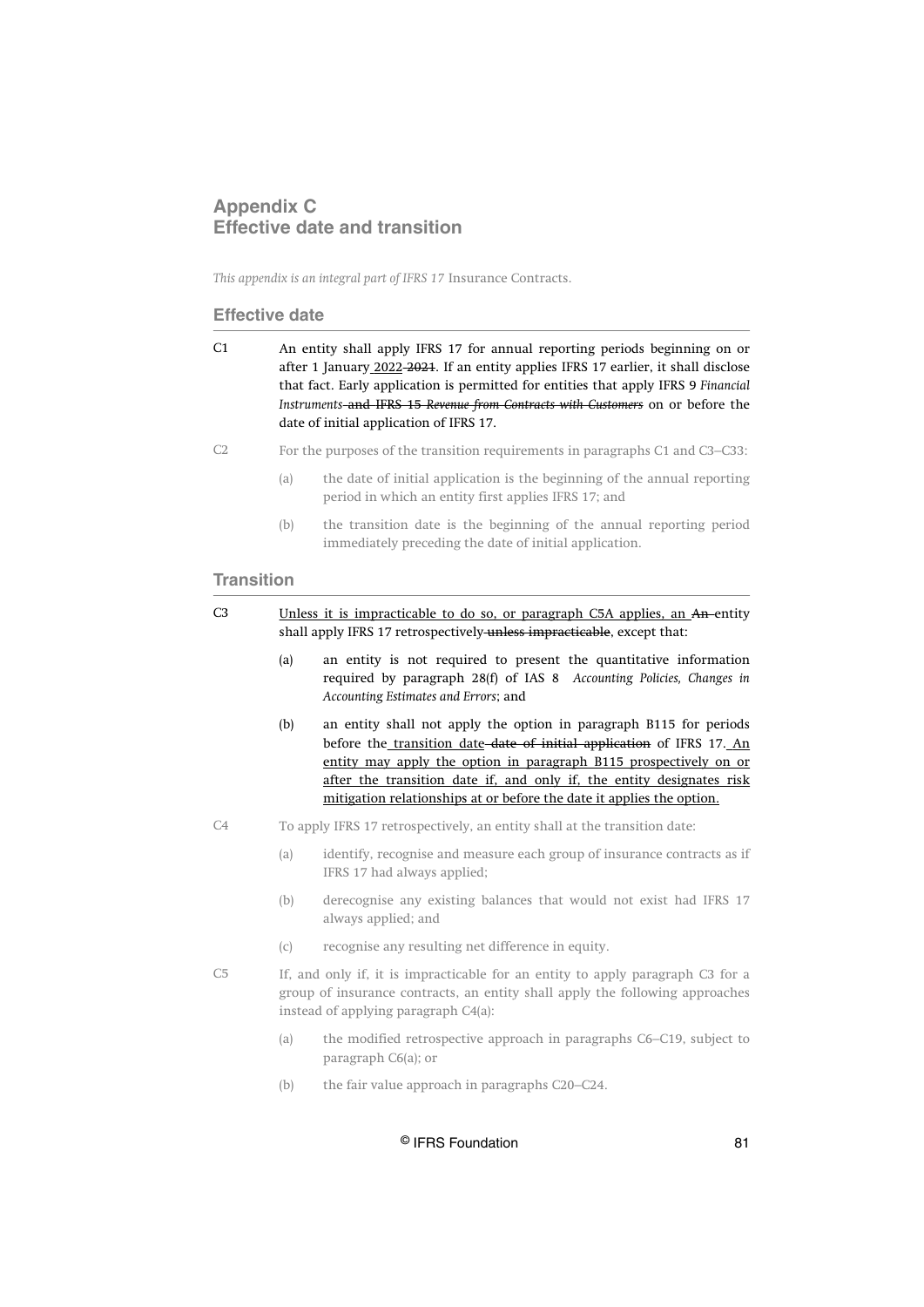- <span id="page-81-0"></span>Notwithstanding paragraph C5, an entity may choose to apply the fair value approach in paragraphs C20–C24 for a group of insurance contracts with direct participation features to which it could apply IFRS 17 retrospectively if, and only if:  $C5A$ 
	- (a) the entity chooses to apply the risk mitigation option in paragraph B115 to the group of insurance contracts prospectively from the transition date; and
	- (b) the entity has used derivatives or reinsurance contracts held to mitigate financial risk arising from the group of insurance contracts before the transition date.

# **Modified retrospective approach**

- The objective of the modified retrospective approach is to achieve the closest outcome to retrospective application possible using reasonable and supportable information available without undue cost or effort. Accordingly, in applying this approach, an entity shall:  $C<sub>6</sub>$ 
	- (a) use reasonable and supportable information. If the entity cannot obtain reasonable and supportable information necessary to apply the modified retrospective approach, it shall apply the fair value approach.
	- (b) maximise the use of information that would have been used to apply a fully retrospective approach, but need only use information available without undue cost or effort.
- Paragraphs C9–C19 set out permitted modifications to retrospective application in the following areas: C7
	- (a) assessments of insurance contracts or groups of insurance contracts that would have been made at the date of inception or initial recognition;
	- (b) amounts related to the contractual service margin or loss component for insurance contracts without direct participation features;
	- (c) amounts related to the contractual service margin or loss component for insurance contracts with direct participation features; and
	- (d) insurance finance income or expenses.
- To achieve the objective of the modified retrospective approach, an entity is permitted to use each modification in paragraphs C9–C19 only to the extent that an entity does not have reasonable and supportable information to apply a retrospective approach.  $C8$

## **Assessments at inception or initial recognition**

- To the extent permitted by paragraph C8, an entity shall determine the following matters using information available at the transition date: C9
	- (a) how to identify groups of insurance contracts, applying [paragraphs](#page-5-0) [14–24;](#page-5-0)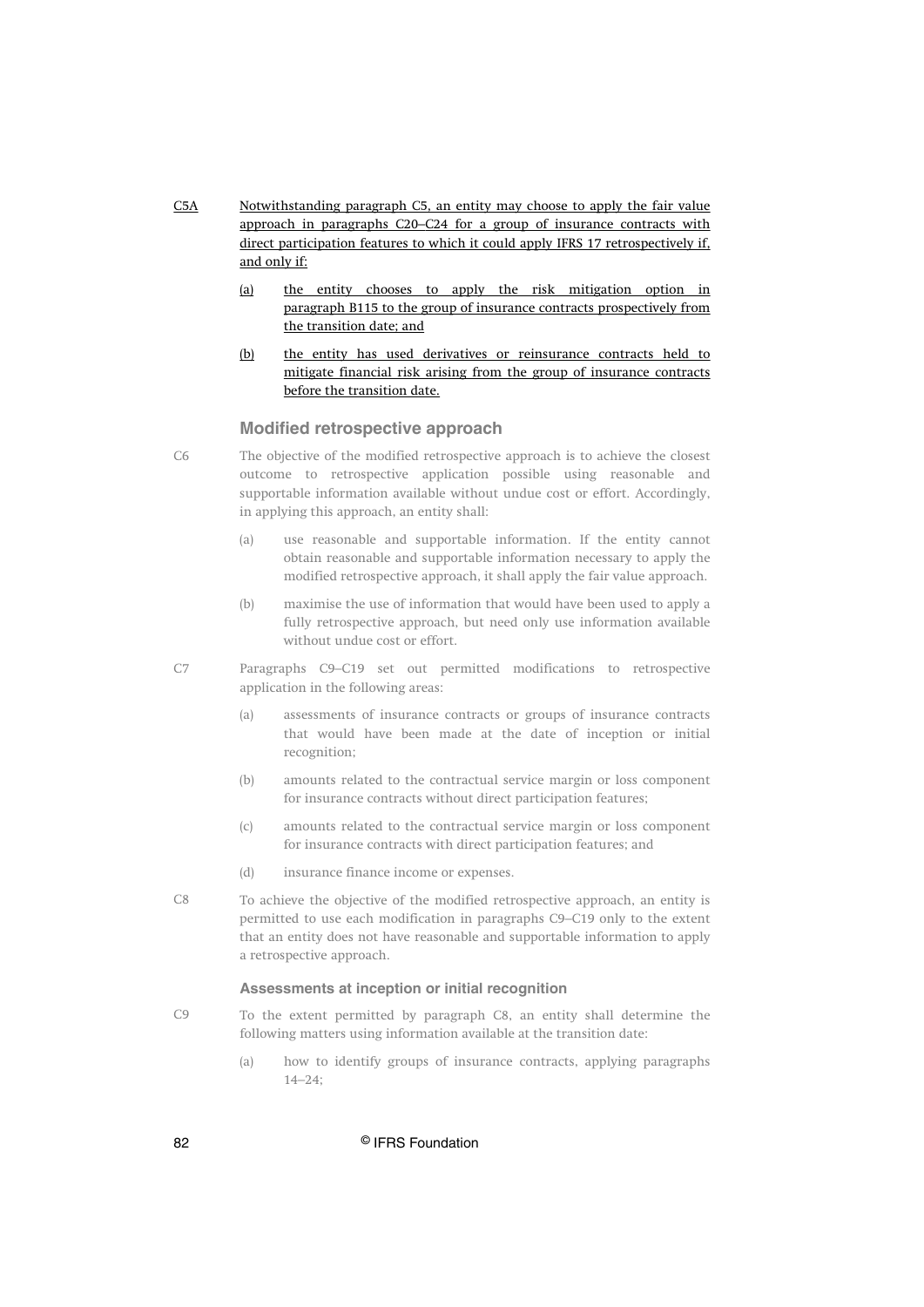- (b) whether an insurance contract meets the definition of an insurance contract with direct participation features, applying [paragraphs](#page-69-0) [B101–B109;](#page-69-0) and
- (c) how to identify discretionary cash flows for insurance contracts without direct participation features, applying paragraphs B98–B100.

#### To the extent permitted by paragraph C8, an entity shall classify as a liability for incurred claims a liability for settlement of claims incurred before an insurance contract was acquired. C9A

To the extent permitted by paragraph C8, an entity shall not apply paragraph 22 to divide groups into those that do not include contracts issued more than one year apart.  $C10$ 

### **Determining the contractual service margin or loss component for groups of insurance contracts without direct participation features**

- To the extent permitted by paragraph C8, for contracts without direct participation features, an entity shall determine the contractual service margin or loss component of the liability for remaining coverage (see paragraphs 49–52) at the transition date by applying paragraphs C12–C16. C11
- To the extent permitted by paragraph C8, an entity shall estimate the future cash flows at the date of initial recognition of a group of insurance contracts as the amount of the future cash flows at the transition date (or earlier date, if the future cash flows at that earlier date can be determined retrospectively, applying paragraph C4(a)), adjusted by the cash flows that are known to have occurred between the date of initial recognition of a group of insurance contracts and the transition date (or earlier date). The cash flows that are known to have occurred include cash flows resulting from contracts that ceased to exist before the transition date.  $C12$
- To the extent permitted by paragraph C8, an entity shall determine the discount rates that applied at the date of initial recognition of a group of insurance contracts (or subsequently): C13
	- (a) using an observable yield curve that, for at least three years immediately before the transition date, approximates the yield curve estimated applying [paragraphs 36](#page-11-0) and [B72–B85,](#page-60-0) if such an observable yield curve exists.
	- (b) if the observable yield curve in paragraph (a) does not exist, estimate the discount rates that applied at the date of initial recognition (or subsequently) by determining an average spread between an observable yield curve and the yield curve estimated applying [paragraphs 36](#page-11-0) and [B72–B85](#page-60-0), and applying that spread to that observable yield curve. That spread shall be an average over at least three years immediately before the transition date.
- To the extent permitted by paragraph C8, an entity shall determine the risk adjustment for non-financial risk at the date of initial recognition of a group of insurance contracts (or subsequently) by adjusting the risk adjustment for non-financial risk at the transition date by the expected release of risk before  $C14$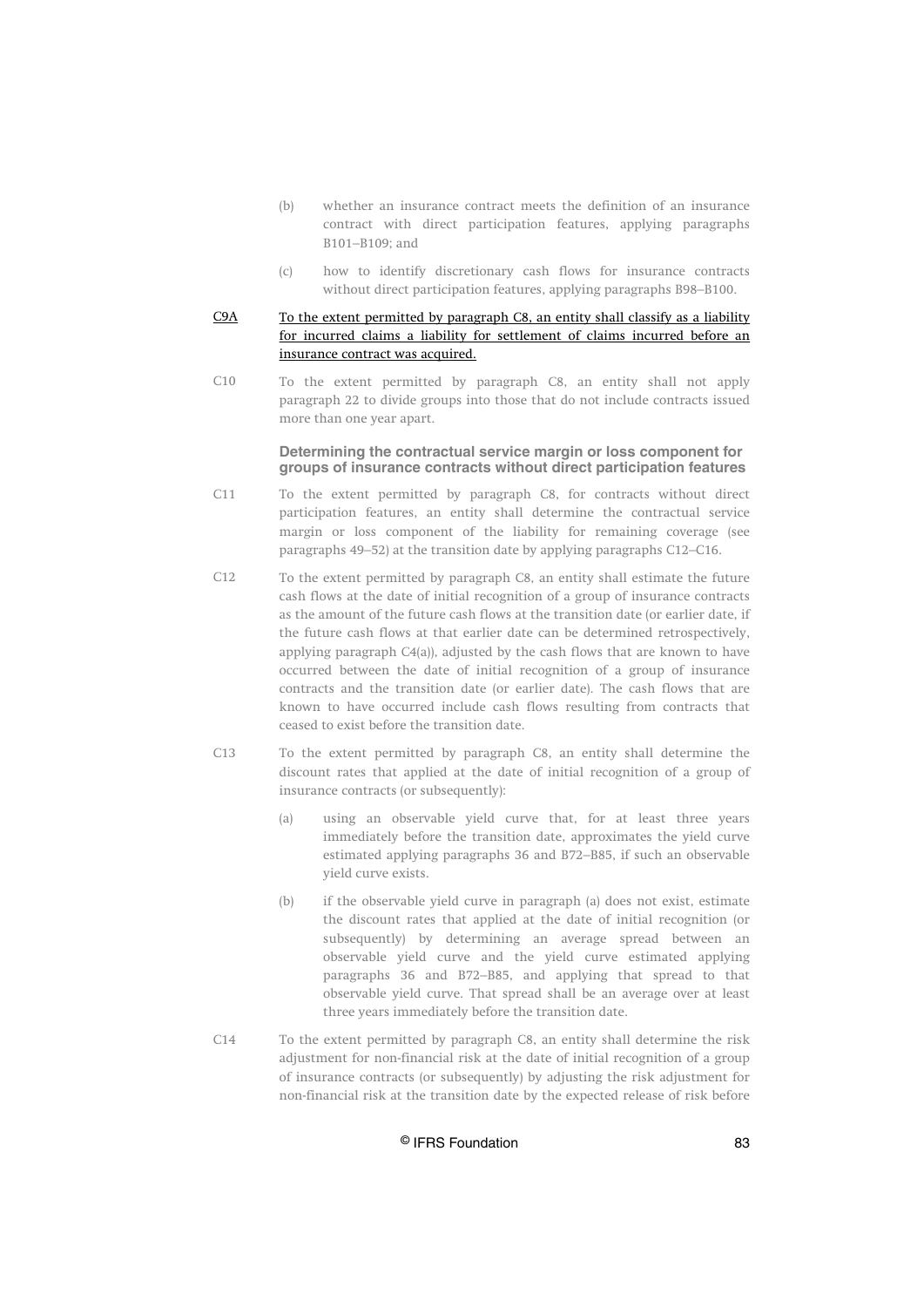the transition date. The expected release of risk shall be determined by reference to the release of risk for similar insurance contracts that the entity issues at the transition date.

- If applying paragraphs C12–C14 results in a contractual service margin at the date of initial recognition, to determine the contractual service margin at the date of transition an entity shall:  $C15$ 
	- (a) if the entity applies C13 to estimate the discount rates that apply on initial recognition, use those rates to accrete interest on the contractual service margin; and
	- (b) to the extent permitted by paragraph C8, determine the amount of the contractual service margin recognised in profit or loss because of the transfer of services before the transition date, by comparing the remaining coverage units at that date with the coverage units provided under the group of contracts before the transition date (see [paragraph B119\)](#page-72-0).
- For a group of reinsurance contracts held that provides proportionate coverage for an onerous group of insurance contracts and was acquired before or at the same time that the insurance contracts were issued, an entity shall establish a loss-recovery component of the asset for remaining coverage at the transition date (see paragraphs 66A–66B). To the extent permitted by paragraph C8, an entity shall determine the loss-recovery component by multiplying: C15A
	- (a) the loss component of the liability for remaining coverage for the group of underlying insurance contracts at the transition date (see paragraphs C16 and C20); and
	- (b) the fixed percentage of claims for the group of underlying insurance contracts the entity has a right to recover from the group of reinsurance contracts held.
- If applying paragraphs C12–C14 results in a loss component of the liability for remaining coverage at the date of initial recognition, an entity shall determine any amounts allocated to the loss component before the transition date applying paragraphs C12–C14 and using a systematic basis of allocation. C16

### **Determining the contractual service margin or loss component for groups of insurance contracts with direct participation features**

- To the extent permitted by paragraph C8, for contracts with direct participation features an entity shall determine the contractual service margin or loss component of the liability for remaining coverage at the transition date as: C17
	- (a) the total fair value of the underlying items at that date; minus
	- (b) the fulfilment cash flows at that date; plus or minus
	- (c) an adjustment for: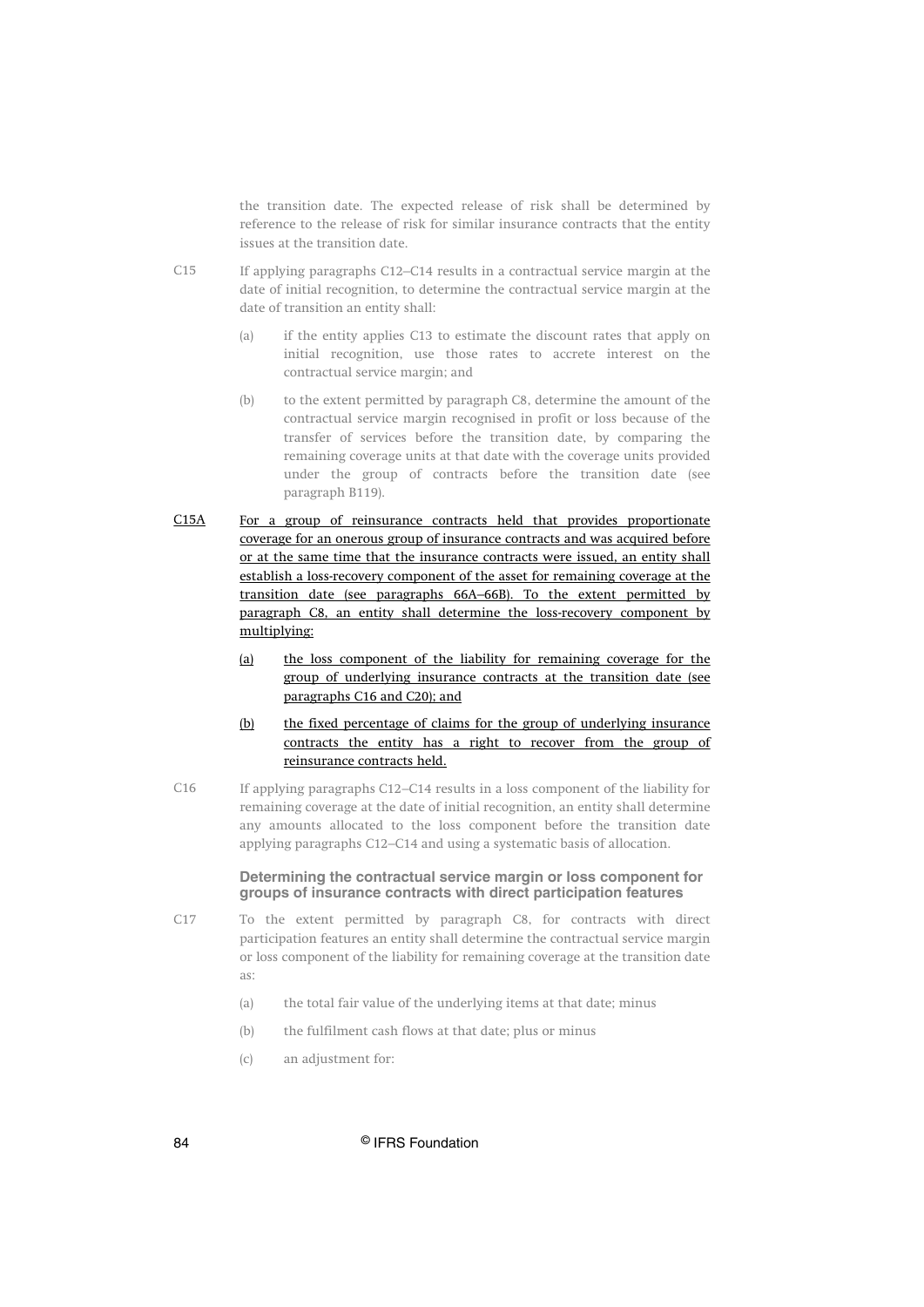- (i) amounts charged by the entity to the policyholders (including amounts deducted from the underlying items) before that date.
- (ii) amounts paid before that date that would not have varied based on the underlying items.
- (iii) the change in the risk adjustment for non-financial risk caused by the release from risk before that date. The entity shall estimate this amount by reference to the release of risk for similar insurance contracts that the entity issues at the transition date.
- (d) if (a)–(c) result in a contractual service margin—minus the amount of the contractual service margin that relates to services provided before that date. The total of  $(a)$ – $(c)$  is a proxy for the total contractual service margin for all services to be provided under the group of contracts, ie before any amounts that would have been recognised in profit or loss for services provided. The entity shall estimate the amounts that would have been recognised in profit or loss for services provided by comparing the remaining coverage units at the transition date with the coverage units provided under the group of contracts before the transition date; or
- (e) if (a)–(c) result in a loss component—adjust the loss component to nil and increase the liability for remaining coverage excluding the loss component by the same amount.

# **Insurance finance income or expenses**

- For groups of insurance contracts that, applying paragraph C10, include contracts issued more than one year apart:  $C18$ 
	- (a) an entity is permitted to determine the discount rates at the date of initial recognition of a group specified in [paragraphs B72\(b\)–B72\(e\)\(ii\)](#page-60-0) and the discount rates at the date of the incurred claim specified in [paragraph B72\(e\)\(iii\)](#page-60-0) at the transition date instead of at the date of initial recognition or incurred claim.
	- (b) if an entity chooses to disaggregate insurance finance income or expenses between amounts included in profit or loss and amounts included in other comprehensive income applying paragraphs 88(b) or 89(b), the entity needs to determine the cumulative amount of insurance finance income or expenses recognised in other comprehensive income at the transition date to apply paragraph 91(a) in future periods. The entity is permitted to determine that cumulative amount either by applying paragraph C19(b) or:
		- (i) as nil, unless (ii) applies; and
		- (ii) for insurance contracts with direct participation features to which paragraph B134 applies, as equal to the cumulative amount recognised in other comprehensive income on the underlying items.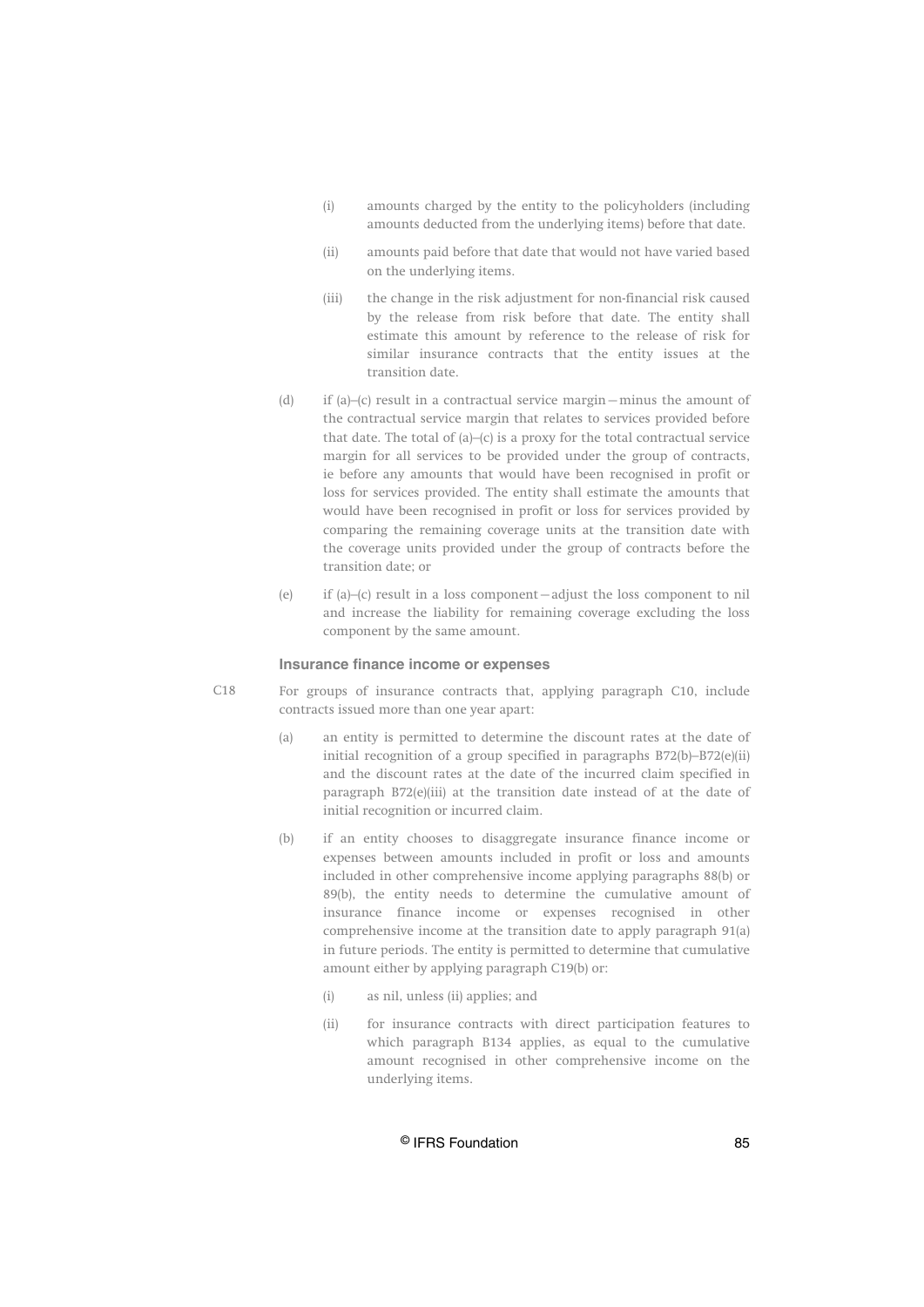- <span id="page-85-0"></span>For groups of insurance contracts that do not include contracts issued more than one year apart: C19
	- (a) if an entity applies paragraph C13 to estimate the discount rates that applied at initial recognition (or subsequently), it shall also determine the discount rates specified in [paragraphs B72\(b\)–B72\(e\)](#page-60-0) applying paragraph C13; and
	- (b) if an entity chooses to disaggregate insurance finance income or expenses between amounts included in profit or loss and amounts included in other comprehensive income, applying paragraphs 88(b) or 89(b), the entity needs to determine the cumulative amount of insurance finance income or expenses recognised in other comprehensive income at the transition date to apply paragraph 91(a) in future periods. The entity shall determine that cumulative amount:
		- (i) for insurance contracts for which an entity will apply the methods of systematic allocation set out in paragraph B131—if the entity applies paragraph C13 to estimate the discount rates at initial recognition—using the discount rates that applied at the date of initial recognition, also applying paragraph C13;
		- (ii) for insurance contracts for which an entity will apply the methods of systematic allocation set out in paragraph B132—on the basis that the assumptions that relate to financial risk that applied at the date of initial recognition are those that apply on the transition date, ie as nil;
		- (iii) for insurance contracts for which an entity will apply the methods of systematic allocation set out in paragraph B133—if the entity applies paragraph C13 to estimate the discount rates at initial recognition (or subsequently)—using the discount rates that applied at the date of the incurred claim, also applying paragraph C13; and
		- (iv) for insurance contracts with direct participation features to which paragraph B134 applies—as equal to the cumulative amount recognised in other comprehensive income on the underlying items.

# **Fair value approach**

- To apply the fair value approach, an entity shall determine the contractual service margin or loss component of the liability for remaining coverage at the transition date as the difference between the fair value of a group of insurance contracts at that date and the fulfilment cash flows measured at that date. In determining that fair value, an entity shall not apply paragraph 47 of IFRS 13 *Fair Value Measurement* (relating to demand features). C<sub>20</sub>
- For a group of reinsurance contracts held to which paragraphs 66A–66B apply at the transition date, an entity shall determine the loss-recovery component of the asset for remaining coverage by multiplying: C20A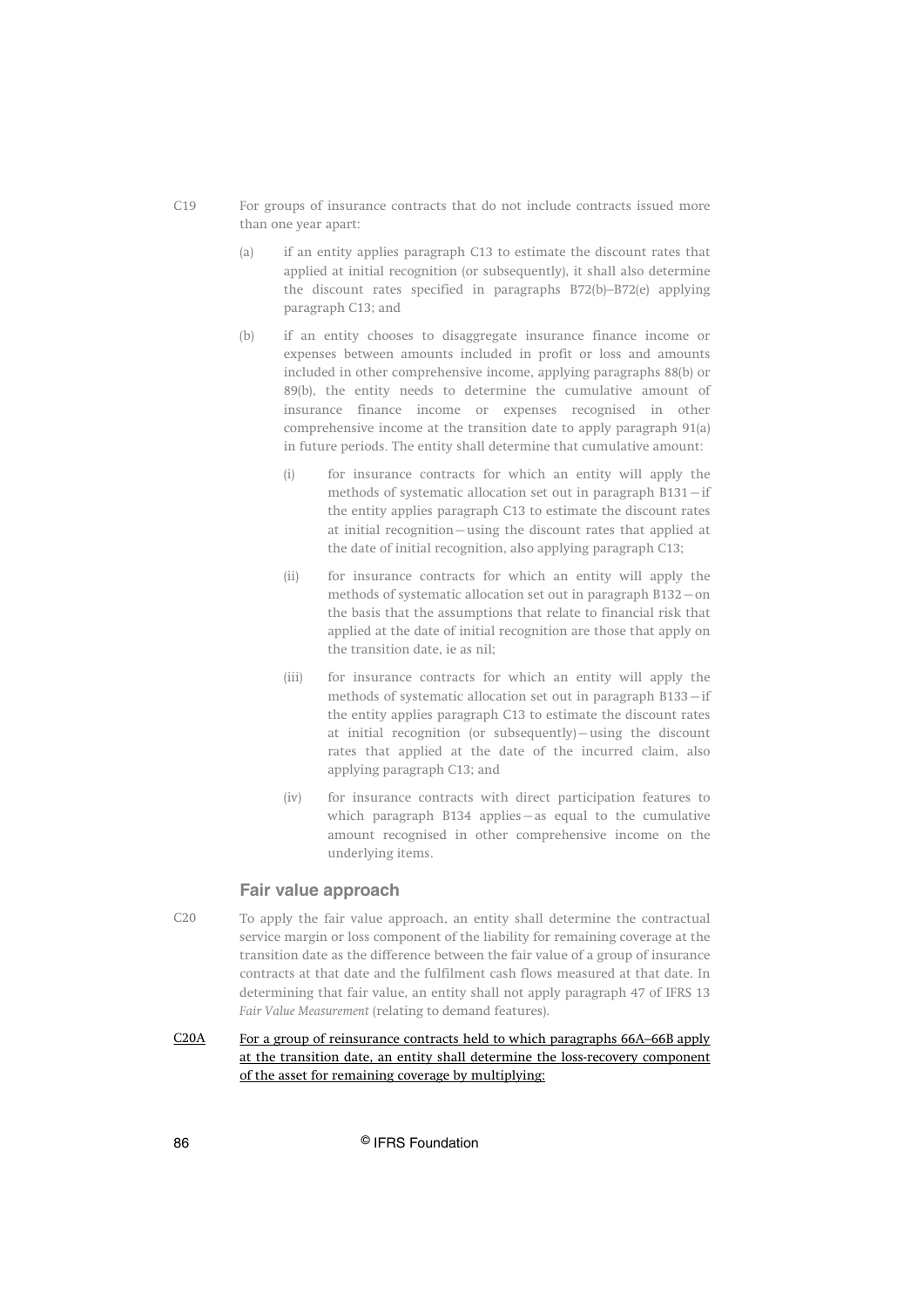- (a) the loss component of the liability for remaining coverage for the underlying insurance contracts at the transition date (see paragraphs C16 and C20); and
- (b) the fixed percentage of claims for the group of underlying insurance contracts the entity has a right to recover from the group of reinsurance contracts held.
- In applying the fair value approach, an entity may apply paragraph C22 to determine: C21
	- (a) how to identify groups of insurance contracts, applying [paragraphs](#page-5-0) [14–24](#page-5-0);
	- (b) whether an insurance contract meets the definition of an insurance contract with direct participation features, applying paragraphs B101–B109; and
	- (c) how to identify discretionary cash flows for insurance contracts without direct participation features, applying paragraphs B98–B100.
- An entity may choose to determine the matters in paragraph C21 using: C<sub>22</sub>
	- (a) reasonable and supportable information for what the entity would have determined given the terms of the contract and the market conditions at the date of inception or initial recognition, as appropriate; or
	- (b) reasonable and supportable information available at the transition date.

#### In applying the fair value approach, an entity may choose to classify as a liability for incurred claims a liability for settlement of claims incurred before an insurance contract was acquired. C22A

- In applying the fair value approach, an entity is not required to apply paragraph 22, and may include in a group contracts issued more than one year apart. An entity shall only divide groups into those including only contracts issued within a year (or less) if it has reasonable and supportable information to make the division. Whether or not an entity applies paragraph 22, it is permitted to determine the discount rates at the date of initial recognition of a group specified in [paragraphs B72\(b\)–B72\(e\)\(ii\)](#page-60-0) and the discount rates at the date of the incurred claim specified in [paragraph B72\(e\)](#page-60-0) [\(iii\)](#page-60-0) at the transition date instead of at the date of initial recognition or incurred claim.  $C23$
- In applying the fair value approach, if an entity chooses to disaggregate insurance finance income or expenses between profit or loss and other comprehensive income, it is permitted to determine the cumulative amount of insurance finance income or expenses recognised in other comprehensive income at the transition date: C24
	- (a) retrospectively—but only if it has reasonable and supportable information to do so; or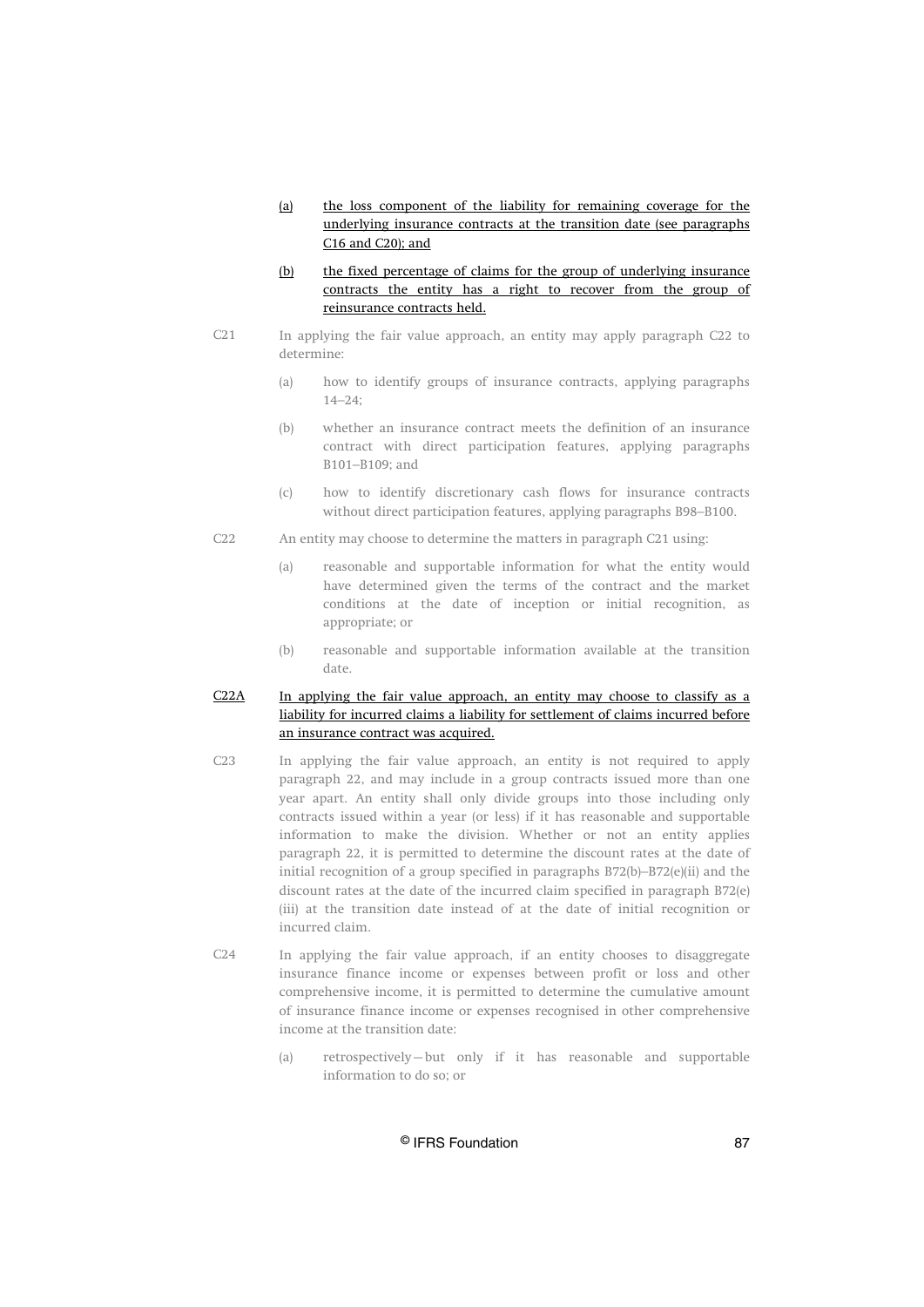- <span id="page-87-0"></span>(b) as nil—unless (c) applies; and
- (c) for insurance contracts with direct participation features to which paragraph B134 applies—as equal to the cumulative amount recognised in other comprehensive income from the underlying items.

# **Comparative information**

Notwithstanding the reference to the annual reporting period immediately preceding the date of initial application in paragraph C2(b), an entity may also present adjusted comparative information applying IFRS 17 for any earlier periods presented, but is not required to do so. If an entity does present adjusted comparative information for any earlier periods, the reference to 'the beginning of the annual reporting period immediately preceding the date of initial application' in paragraph C2(b) shall be read as 'the beginning of the earliest adjusted comparative period presented'. C25

- An entity is not required to provide the disclosures specified in [paragraphs](#page-26-0) [93–132](#page-26-0) for any period presented before the beginning of the annual reporting period immediately preceding the date of initial application. C26
- If an entity presents unadjusted comparative information and disclosures for any earlier periods, it shall clearly identify the information that has not been adjusted, disclose that it has been prepared on a different basis, and explain that basis. C27
- An entity need not disclose previously unpublished information about claims development that occurred earlier than five years before the end of the annual reporting period in which it first applies IFRS 17. However, if an entity does not disclose that information, it shall disclose that fact. C28

# **Redesignation of financial assets**

- At the date of initial application of IFRS 17, an entity that had applied IFRS 9 to annual reporting periods before the initial application of IFRS 17: C<sub>29</sub>
	- (a) may reassess whether an eligible financial asset meets the condition in paragraph 4.1.2(a) or paragraph 4.1.2A(a) of IFRS 9. A financial asset is eligible only if the financial asset is not held in respect of an activity that is unconnected with contracts within the [scope of IFRS 17](#page-2-0). Examples of financial assets that would not be eligible for reassessment are financial assets held in respect of banking activities or financial assets held in funds relating to investment contracts that are outside the scope of IFRS 17.
	- (b) shall revoke its previous designation of a financial asset as measured at fair value through profit or loss if the condition in paragraph 4.1.5 of IFRS 9 is no longer met because of the application of IFRS 17.
	- (c) may designate a financial asset as measured at fair value through profit or loss if the condition in paragraph 4.1.5 of IFRS 9 is met.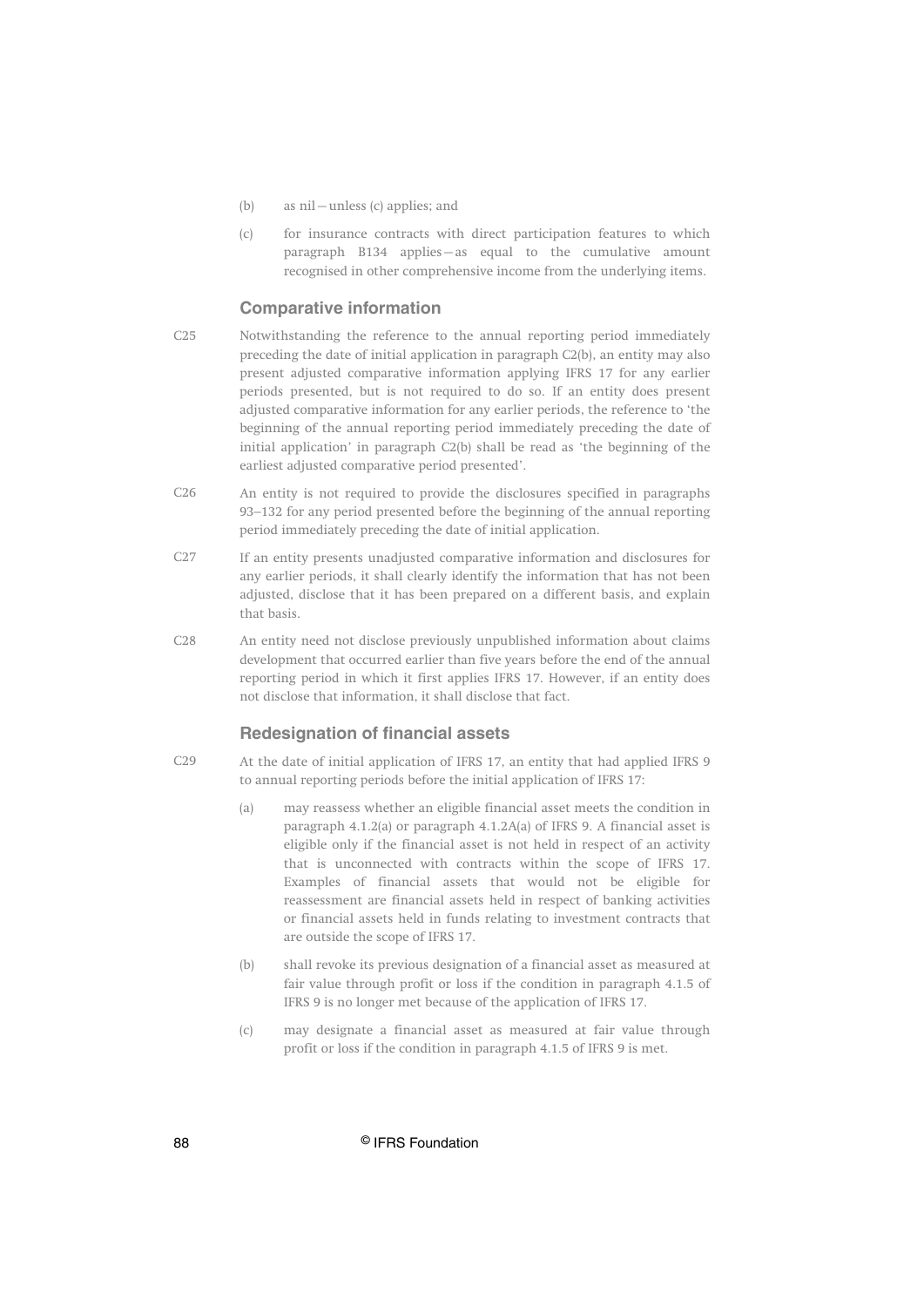- (d) may designate an investment in an equity instrument as at fair value through other comprehensive income applying paragraph 5.7.5 of IFRS 9.
- (e) may revoke its previous designation of an investment in an equity instrument as at fair value through other comprehensive income applying paragraph 5.7.5 of IFRS 9.
- An entity shall apply [paragraph C29](#page-87-0) on the basis of the facts and circumstances that exist at the date of initial application of IFRS 17. An entity shall apply those designations and classifications retrospectively. In doing so, the entity shall apply the relevant transition requirements in IFRS 9. The date of initial application for that purpose shall be deemed to be the date of initial application of IFRS 17. C30
- An entity that applies [paragraph C29](#page-87-0) is not required to restate prior periods to reflect such changes in designations or classifications. The entity may restate prior periods only if it is possible without the use of hindsight. If an entity restates prior periods, the restated financial statements must reflect all the requirements of IFRS 9 for those affected financial assets. If an entity does not restate prior periods, the entity shall recognise, in the opening retained earnings (or other component of equity, as appropriate) at the date of initial application, any difference between:  $C31$ 
	- (a) the previous carrying amount of those financial assets; and
	- (b) the carrying amount of those financial assets at the date of initial application.
- When an entity applies [paragraph C29,](#page-87-0) it shall disclose in that annual reporting period for those financial assets by class: C32
	- (a) if [paragraph C29\(a\)](#page-87-0) applies—its basis for determining eligible financial assets;
	- (b) if any of [paragraphs C29\(a\)–C29\(e\)](#page-87-0) apply:
		- (i) the measurement category and carrying amount of the affected financial assets determined immediately before the date of initial application of IFRS 17; and
		- (ii) the new measurement category and carrying amount of the affected financial assets determined after applying paragraph C29.
	- (c) if [paragraph C29\(b\)](#page-87-0) applies—the carrying amount of financial assets in the statement of financial position that were previously designated as measured at fair value through profit or loss applying paragraph 4.1.5 of IFRS 9 that are no longer so designated.
- When an entity applies [paragraph C29](#page-87-0), the entity shall disclose in that annual reporting period qualitative information that would enable users of financial statements to understand: C33